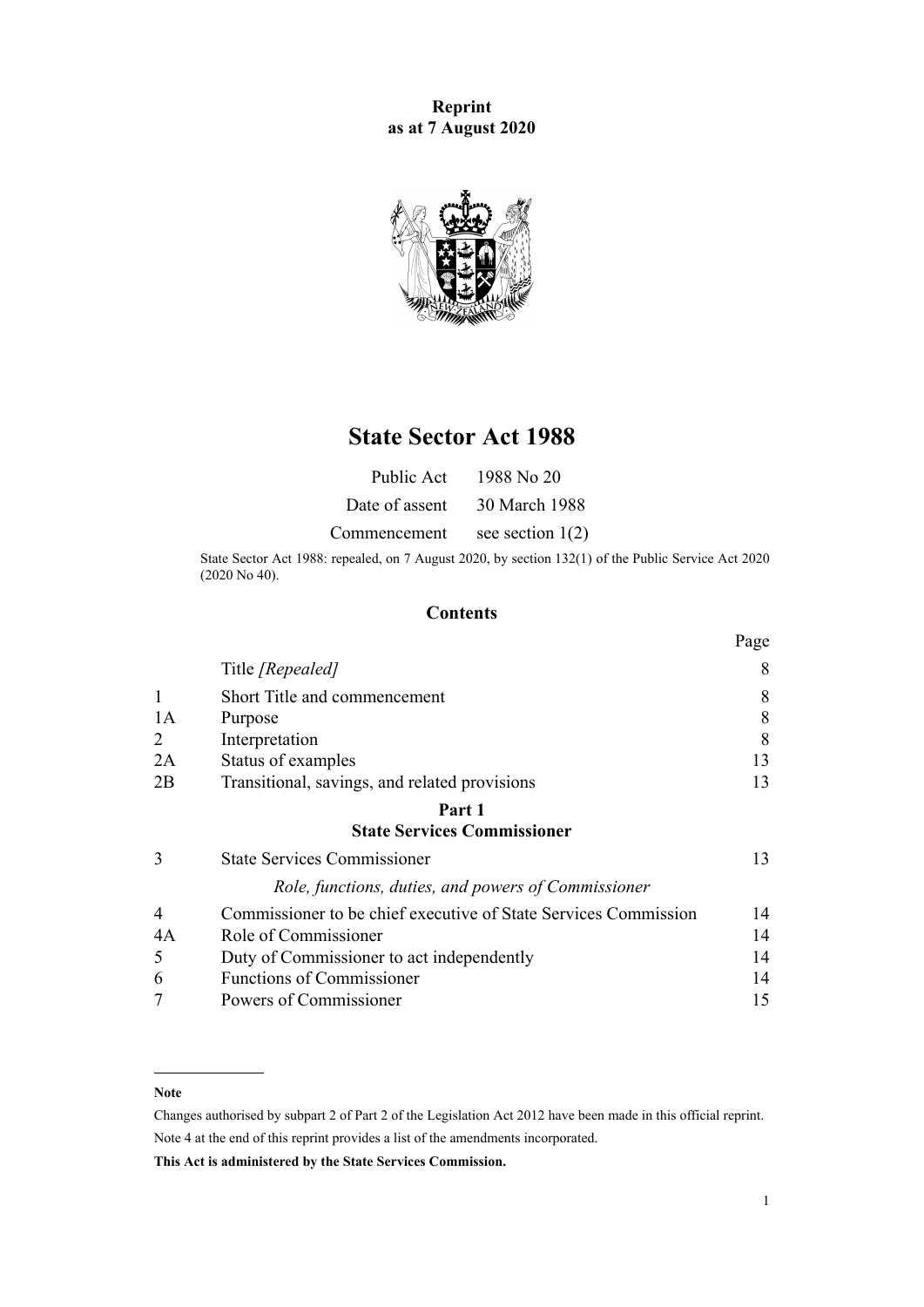|                | <b>State Sector Act 1988</b>                                                                                         | Reprinted as at<br>7 August 2020 |
|----------------|----------------------------------------------------------------------------------------------------------------------|----------------------------------|
| 8              | Power of Commissioner to conduct inspections and investigations                                                      | 15                               |
| 9              | Power to obtain information                                                                                          | 16                               |
| <b>9A</b>      | Application of Inquiries Act 2013                                                                                    | 16                               |
| 9 <sub>B</sub> | Commissioner's certificate under section 9A(1)                                                                       | 18                               |
| 9C             | Information privacy principles 6 and 7 do not apply during inquiry<br>or investigation in accordance with section 9A | 18                               |
| 9D             | Immunities and privileges of participants in inquiry or<br>investigation in accordance with section 9A               | 18                               |
| 10             | Power to enter premises                                                                                              | 19                               |
| 11             | Functions and powers can be exercised in relation to other State<br>services                                         | 20                               |
| 12             | Deputy State Services Commissioner                                                                                   | 21                               |
| 13             | Term of office                                                                                                       | 21                               |
| 14             | Acting Commissioner or acting Deputy Commissioner                                                                    | 22                               |
| 15             | Remuneration and expenses of Commissioner and Deputy<br>Commissioner                                                 | 22                               |
| 16             | Removal from office                                                                                                  | 23                               |
| 17             | Vacation of office                                                                                                   | 24                               |
| 18             | Superannuation rights of Commissioner and Deputy Commissioner                                                        | 24                               |
| 19             | Annual report                                                                                                        | 25                               |
| 20             | Power to incorporate annual report of Commission in<br>Commissioner's annual report                                  | 25                               |
| 21             | Advisory committees                                                                                                  | 25                               |
| 22             | Remuneration of advisory committees                                                                                  | 26                               |
| 23             | Delegation of functions or powers                                                                                    | 26                               |
| 24             | Revocation of delegations                                                                                            | 27                               |
| 25             | Power to summon witnesses [Repealed]                                                                                 | 27                               |
| 26             | Fees and expenses in connection with investigation or inquiry<br>[Repealed]                                          | 27                               |
|                | Part 2                                                                                                               |                                  |
|                | <b>The Public Service</b>                                                                                            |                                  |
| 27             | Public Service defined                                                                                               | 28                               |
| 27A            | Meaning of department, host department, and departmental agency                                                      | 28                               |
| 27B            | Relationship between departments and departmental agencies                                                           | 28                               |
| 28             | Delegation of functions or powers of appropriate Minister                                                            | 28                               |
| 29             | Revocation of delegations                                                                                            | 29                               |
| 30             | Annual reports of departments [Repealed]                                                                             | 29                               |

[30A](#page-29-0) [Amendment of Schedule 1 and Schedule 1A to reflect](#page-29-0) [reorganisations within Public Service](#page-29-0) [30](#page-29-0) [30B](#page-29-0) [Effect of reorganisations within Public Service on employees](#page-29-0) [30](#page-29-0) [30C](#page-29-0) [Application of employee provisions to reorganisations between](#page-29-0) [departments](#page-29-0) *[Repealed]* [30](#page-29-0) [30D](#page-29-0) [Application of employee provisions to transfers from Crown](#page-29-0) [entities to departments](#page-29-0) *[Repealed]* [30](#page-29-0)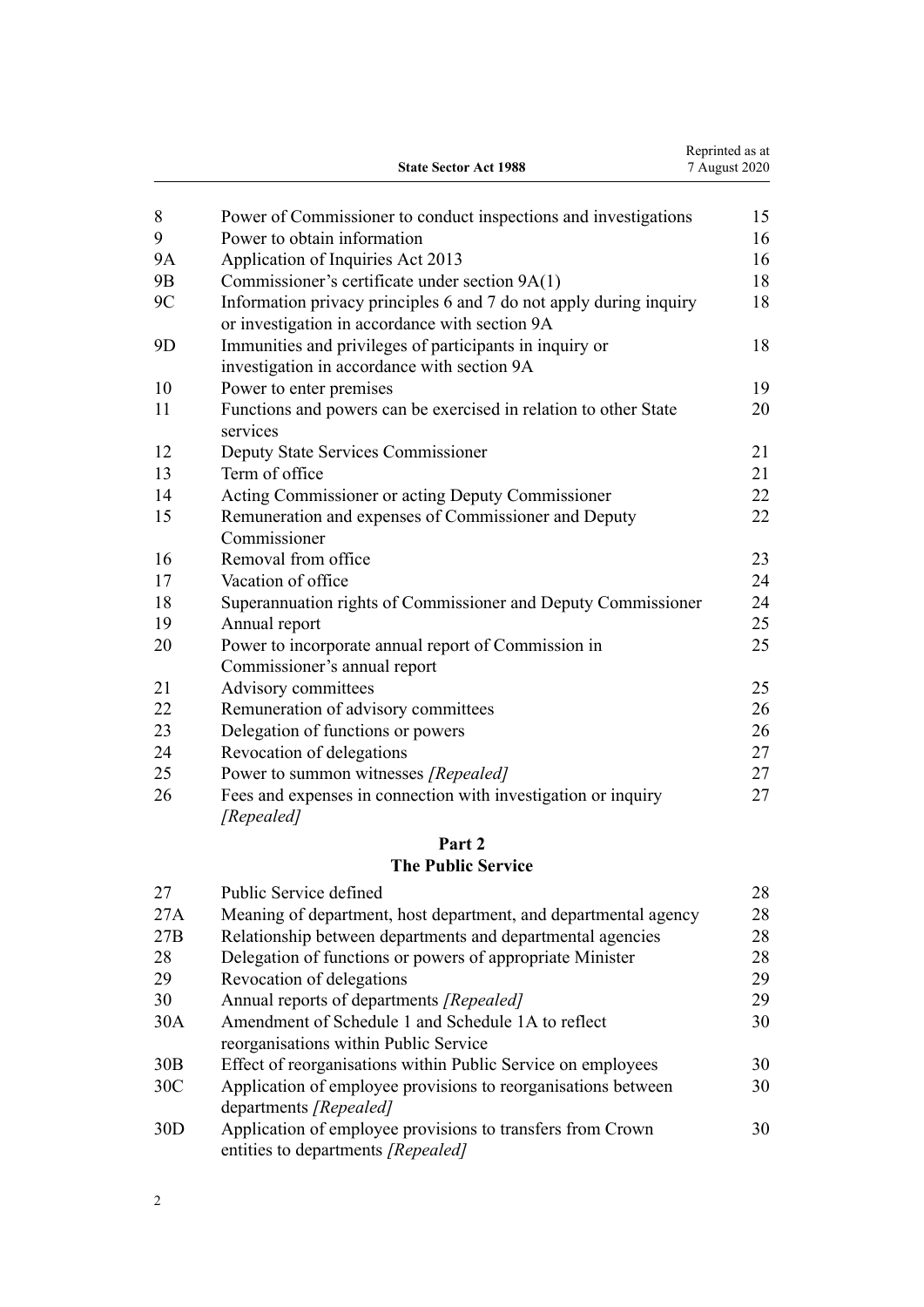| Reprinted as at<br>7 August 2020 | <b>State Sector Act 1988</b>                                                                  |          |
|----------------------------------|-----------------------------------------------------------------------------------------------|----------|
|                                  |                                                                                               |          |
| 30 <sub>E</sub>                  | Restriction of compensation for technical redundancy arising from                             | 31       |
| 30F                              | reorganisations [Repealed]<br>Reappointment of employees following reorganisations [Repealed] | 31       |
| 30G                              | Application of collective agreements to employees following                                   | 31       |
|                                  | reorganisations [Repealed]                                                                    |          |
| 30H                              | Consequential changes to references to departments or                                         | 31       |
|                                  | departmental agencies or employees of departments following                                   |          |
|                                  | reorganisations                                                                               |          |
| 30I                              | Consequential changes to references to chief executives following                             | 32       |
|                                  | reorganisations                                                                               |          |
| 30J                              | Application of consequential changes to references                                            | 33       |
| 30K                              | Other saving and transitional matters arising from reorganisations                            | 34       |
|                                  | within Public Service                                                                         |          |
| 30L                              | Effect of reorganisations within Public Service                                               | 34       |
|                                  | Part 3                                                                                        |          |
|                                  | <b>Chief executives</b>                                                                       |          |
| 31                               | Chief executives                                                                              | 35       |
| 32                               | Principal responsibilities                                                                    | 35       |
| 33                               | Duty to act independently                                                                     | 36       |
| 34                               | Functions, responsibilities, duties, and powers                                               | 37       |
| 35                               | Appointment of chief executives                                                               | 37       |
| 36                               | Reappointment of chief executives                                                             | 40       |
| 37                               | Appointment and reappointment of Government Statistician                                      | 40       |
| 37A                              | Transfer of chief executives                                                                  | 41       |
| 38                               | Conditions of employment of chief executives<br>Removal from office                           | 41       |
| 39<br>40                         | Acting chief executive                                                                        | 42<br>42 |
| 41                               | Delegation of functions or powers                                                             | 44       |
| 42                               | Revocation of delegations                                                                     | 46       |
| 43                               | Review of performance of chief executive                                                      | 47       |
| 44                               | Special provisions in relation to certain chief executives                                    | 47       |
| 45                               | Application of Labour Relations Act 1987 in respect of chief                                  | 48       |
|                                  | executives [Repealed]                                                                         |          |
|                                  | Part 4                                                                                        |          |
|                                  | Senior leadership and management capability in Public Service                                 |          |
| 46                               | Object                                                                                        | 48       |
| 47                               | Responsibilities of Commissioner                                                              | 48       |
| 48                               | Responsibilities of chief executives                                                          | 48       |
| 49                               | Secondments                                                                                   | 48       |
| 50                               | Key positions in Public Service                                                               | 49       |
| 51                               | Appointments to positions in the senior executive service                                     | 49       |
|                                  | [Repealed]                                                                                    |          |
| 52                               | Conditions of employment for senior executive service [Repealed]                              | 49       |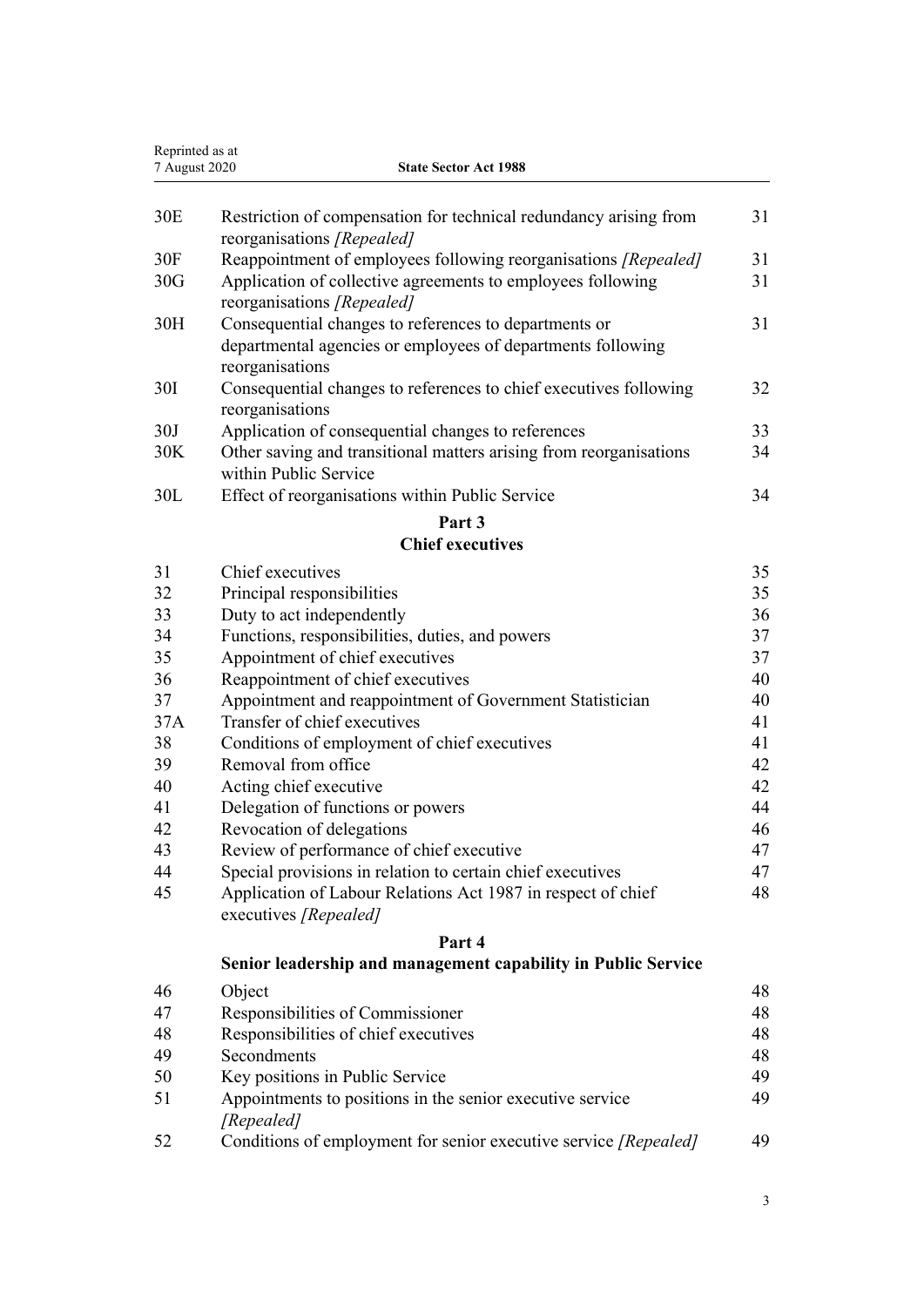|                 | <b>State Sector Act 1988</b>                                                                           | Reprinted as at<br>7 August 2020 |
|-----------------|--------------------------------------------------------------------------------------------------------|----------------------------------|
| 53              | Removal from office [Repealed]                                                                         | 49                               |
| 54              | Conditions where person not reappointed [Repealed]                                                     | 49                               |
| 55              | Training for senior executive service [Repealed]                                                       | 50                               |
|                 | Part 5                                                                                                 |                                  |
|                 | Government workforce policy and personnel provisions                                                   |                                  |
|                 | Subpart 1—Government workforce policy                                                                  |                                  |
| 55A             | Commissioner's functions in relation to this subpart                                                   | 50                               |
| 55 <sub>B</sub> | Government workforce policy                                                                            | 50                               |
| 55C             | Government Workforce Policy Statement: process                                                         | 51                               |
| 55 <sub>D</sub> | Government Workforce Policy Statement: implementation                                                  | 51                               |
|                 | Subpart 2—Personnel provisions                                                                         |                                  |
| 56              | General principles                                                                                     | 52                               |
| 57              | Commissioner may set minimum standards of integrity and<br>conduct                                     | 53                               |
| 57A             | Agencies must comply with minimum standards except in<br>particular circumstances                      | 54                               |
| 57B             | Breaches of minimum standards [Repealed]                                                               | 54                               |
| 57C             | Commissioner's powers when setting and enforcing minimum<br>standards [Repealed]                       | 54                               |
| 58              | Equal employment opportunities                                                                         | 55                               |
| 59              | <b>Employees of departments</b>                                                                        | 55                               |
| 60              | Appointments on merit                                                                                  | 56                               |
| 61              | Obligation to notify vacancies                                                                         | 56                               |
| 61A             | Restriction of redundancy payments in certain situations                                               | 56                               |
| 61AB            | Transitional provision relating to restriction of redundancy<br>payments                               | 57                               |
| 61 <sub>B</sub> | Application of employee provisions to transfers of functions<br>between Crown entities and departments | 57                               |
| 61C             | Union coverage where department ceases to be part of Public<br>Service                                 | 58                               |
| 61 <sub>D</sub> | Application of collective agreements to employees following<br>reorganisations                         | 58                               |
| 62              | Acting appointments                                                                                    | 59                               |
| 63              | Evidence of appointments                                                                               | 59                               |
| 64              | Obligation to notify appointments                                                                      | 60                               |
| 65              | Review of appointments                                                                                 | 60                               |
| 66              | Certain sections do not apply in relation to ministerial staff                                         | 60                               |
|                 | Part 6                                                                                                 |                                  |
|                 | <b>Application of Employment Relations Act 2000</b>                                                    |                                  |
| 67              | Application to Public Service of Employment Relations Act 2000                                         | 60                               |
| 68              | Negotiation of conditions of employment                                                                | 61                               |
| 69              | Personal grievances and disputes                                                                       | 61                               |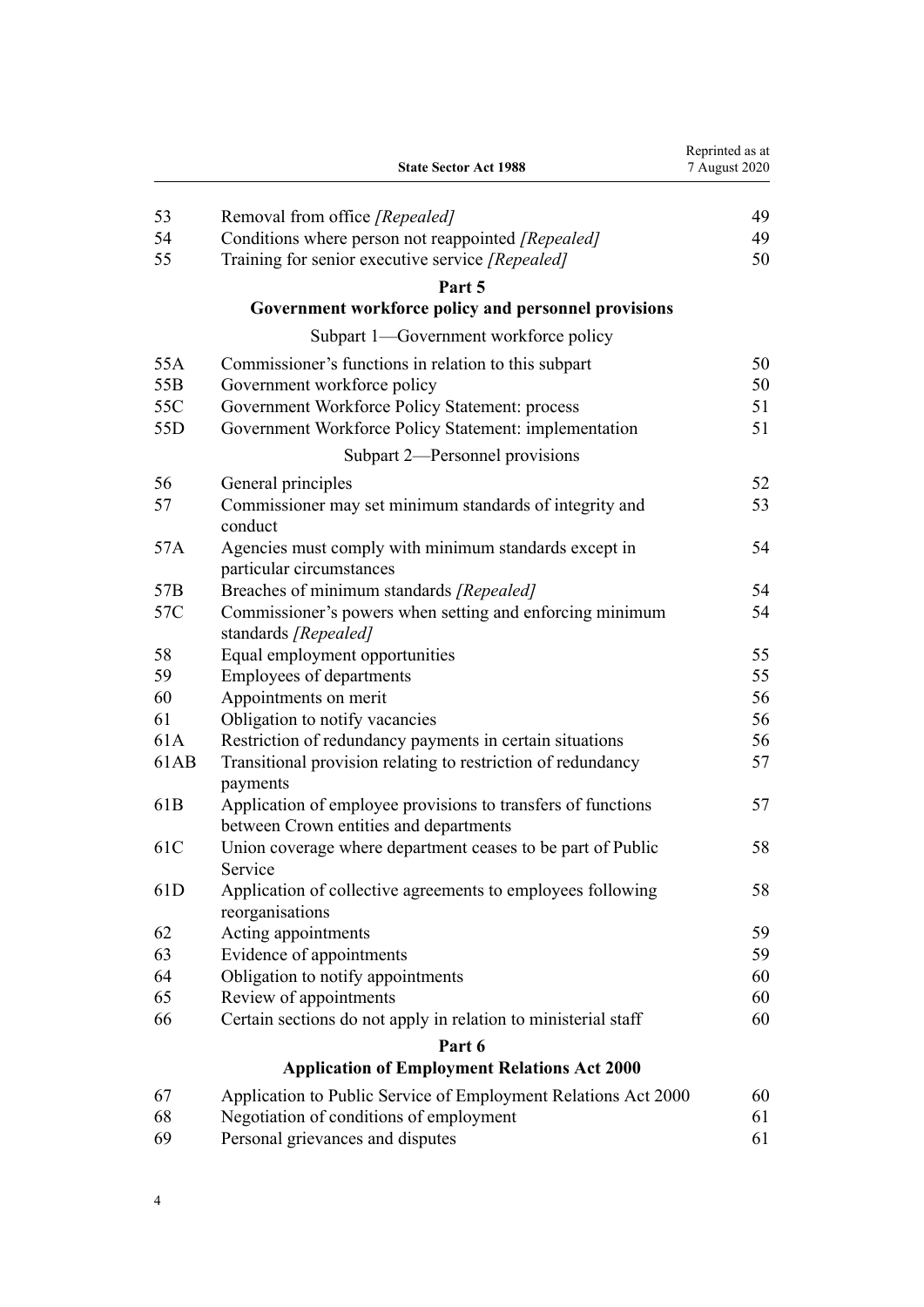| 7 August 2020 | <b>State Sector Act 1988</b>                                                                                 |    |
|---------------|--------------------------------------------------------------------------------------------------------------|----|
| 70            | Delegation of Commissioner's powers                                                                          | 62 |
| 71            | Compulsory arbitration and agreement not to strike or lock out<br>[Repealed]                                 | 62 |
| 72            | Contravention of agreement not to strike or lock out [Repealed]                                              | 62 |
|               | Part 7<br><b>Education service</b>                                                                           |    |
|               | [Repealed]                                                                                                   |    |
| 73            | Application of Employment Relations Act 2000 [Repealed]                                                      | 62 |
| 74            |                                                                                                              |    |
|               | Negotiation of conditions of employment [Repealed]                                                           | 63 |
| 74AA          | Commissioner's powers when collective agreements are negotiated<br>[Repealed]                                | 63 |
| 74AB          | Boards of Trustees indemnified by Commissioner [Repealed]                                                    | 63 |
| 74AC          | Strikes in schools to be notified [Repealed]                                                                 | 63 |
| <b>74AD</b>   | Employers to notify Commissioner about participation in strikes<br>[Repealed]                                | 63 |
| 74A           | Personal grievances and disputes [Repealed]                                                                  | 63 |
| 74B           | Delegation of Commissioner's powers [Repealed]                                                               | 63 |
| 74C           | Negotiation of conditions of employment for employees of tertiary<br>education institutions [Repealed]       | 63 |
| 74D           | Senior positions at tertiary education institutions [Repealed]                                               | 63 |
| 75            | Actual conditions of employment [Repealed]                                                                   | 64 |
| 76            | Offence to attempt to influence employer [Repealed]                                                          | 64 |
| 77            | Immunity for education service chief executives and employees<br>[Repealed]                                  | 64 |
| 77AA          | Offence to attempt to influence employer [Repealed]                                                          | 64 |
| 77AB          | Protection from liability [Repealed]                                                                         | 64 |
|               | Part 7A                                                                                                      |    |
|               | Personnel provisions in relation to education service                                                        |    |
|               | [Repealed]                                                                                                   |    |
| 77A           | General principles [Repealed]                                                                                | 64 |
| 77B           | Code of conduct [Repealed]                                                                                   | 64 |
| 77C           | Performance of teachers [Repealed]                                                                           | 64 |
| 77D           | Equal employment opportunities [Repealed]                                                                    | 65 |
| 77E           | Employees of institutions [Repealed]                                                                         | 65 |
| 77F           | Duty to act independently [Repealed]                                                                         | 65 |
| 77G           | Appointments on merit [Repealed]                                                                             | 65 |
| 77H           | Obligation to notify vacancies [Repealed]                                                                    | 65 |
| 77HA          | Restriction of compensation for technical redundancy arising from<br>closure or merger of schools [Repealed] | 65 |
| 77HB          | Appointment of employees following closure or merger of schools                                              | 65 |
|               | [Repealed]                                                                                                   |    |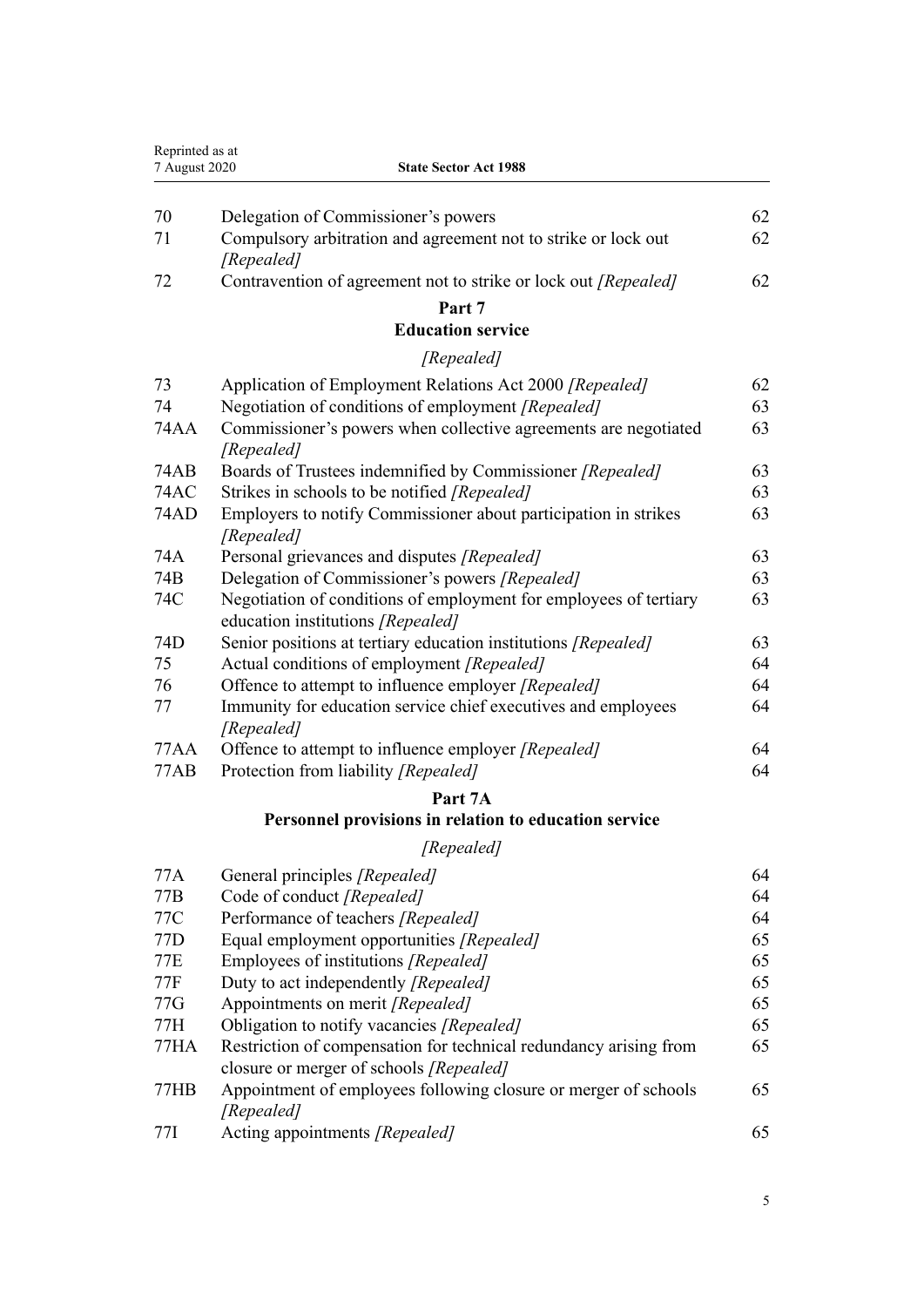# **[Part 7B](#page-65-0)**

## **[Senior appointments in education service](#page-65-0)**

*[Repealed]*

| 77IA        | Chief executives of institutions [Repealed]                                                                                       | 66 |
|-------------|-----------------------------------------------------------------------------------------------------------------------------------|----|
| 77IB        | Appointment of chief executive [Repealed]                                                                                         | 66 |
| 77IC        | Reappointment of chief executive [Repealed]                                                                                       | 66 |
| 77ID        | Conditions of employment of chief executive [Repealed]                                                                            | 66 |
| <b>77IE</b> | Removal from office [Repealed]                                                                                                    | 66 |
| $77$ IF     | Acting chief executive [Repealed]                                                                                                 | 66 |
| 77J         | Appointments of senior staff [Repealed]                                                                                           | 66 |
| 77K         | Conditions of employment of principals [Repealed]                                                                                 | 66 |
| 77L         | Conditions of employment of senior staff (other than principals)<br>[Repealed]                                                    | 67 |
| 77LA        | Conditions of employment of senior staff in universities or<br>technical institutes [Repealed]                                    | 67 |
| 77M         | Application of Labour Relations Act 1987 in respect of senior<br>positions [Repealed]                                             | 67 |
| 78          | Choice of procedure [Repealed]                                                                                                    | 67 |
| 79          | General principles [Repealed]                                                                                                     | 67 |
| 80          | Equal employment opportunities [Repealed]                                                                                         | 67 |
| 81          | Amendments to Education Act 1964 [Repealed]                                                                                       | 67 |
|             | Part 8                                                                                                                            |    |
|             | <b>Miscellaneous provisions</b>                                                                                                   |    |
| 82          | Medical examinations                                                                                                              | 67 |
| 83          | Instructions                                                                                                                      | 68 |
|             | Superannuation                                                                                                                    |    |
| 84          | Interpretation                                                                                                                    | 68 |
| 84A         | Power to establish superannuation schemes for officers and<br>employees                                                           | 69 |
| 84B         | Contributions to superannuation schemes                                                                                           | 69 |
| 84C         | Obligation to obtain confirmation from Government Actuary that<br>scheme meets requirements [Repealed]                            | 70 |
| 84D         | Contributions to superannuation schemes [Repealed]                                                                                | 70 |
| 85          | Offence to attempt to influence Commissioner or chief executive                                                                   | 70 |
| 86          | Immunity for Public Service chief executives and employees                                                                        | 71 |
| 87          | Amendments to other enactments                                                                                                    | 71 |
| 88          | Repeals and transitional provision                                                                                                | 71 |
| 89          | Revocations                                                                                                                       | 72 |
| 90          | Consequential amendments in relation to repeal of State Services<br>Act 1962 and State Services Conditions of Employment Act 1977 | 72 |
|             | Transitional provisions and savings                                                                                               |    |
| 91          | Transitional provisions for permanent heads [Repealed]                                                                            | 72 |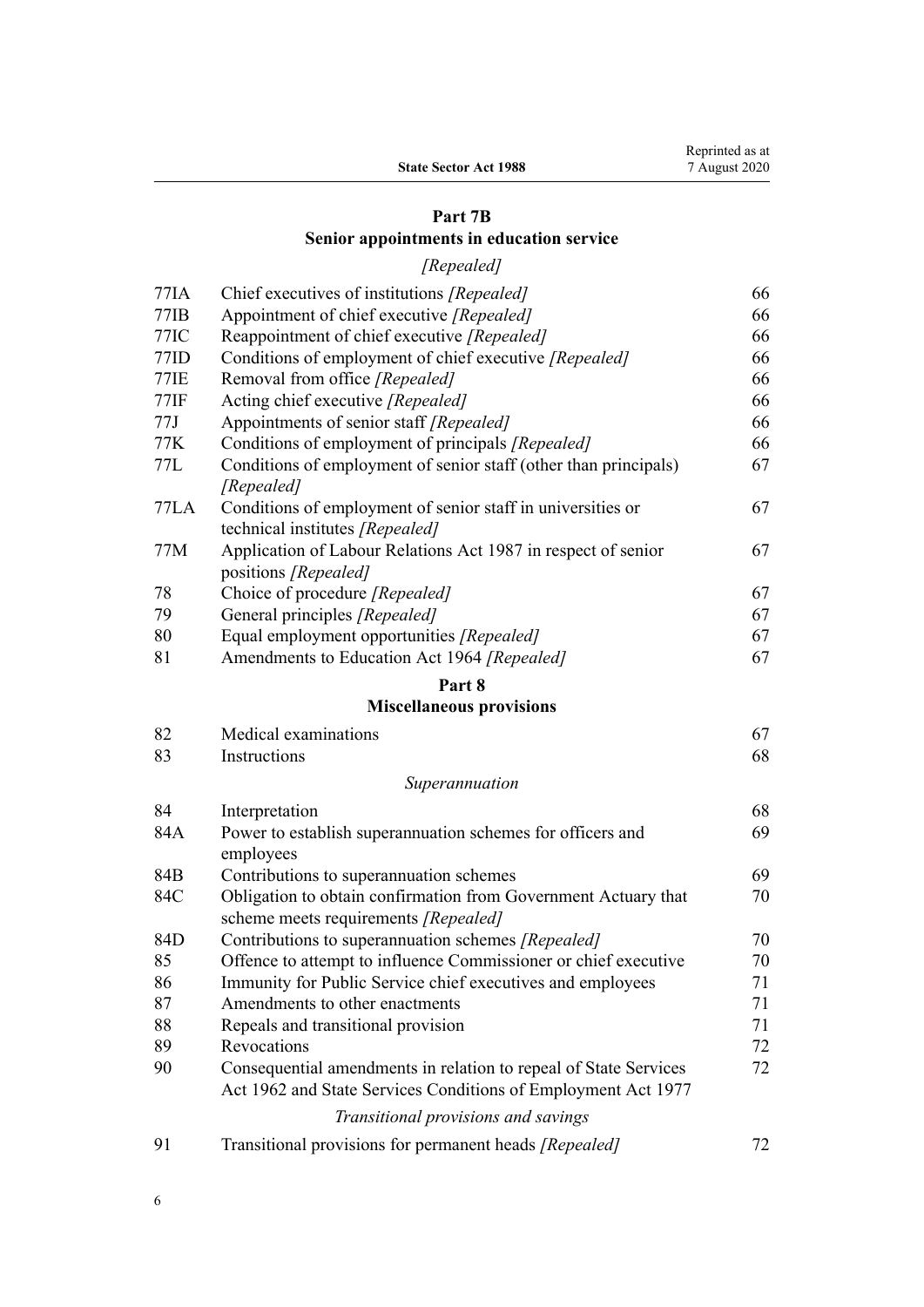| Reprinted as at<br>7 August 2020 | <b>State Sector Act 1988</b>                                                   |    |
|----------------------------------|--------------------------------------------------------------------------------|----|
|                                  |                                                                                |    |
| 92                               | Transitional provisions for senior executive service [Repealed]                | 73 |
| 93                               | Transitional provisions in respect of appointments to Public<br>Service        | 73 |
| 94                               | Identical conditions of employment in respect of State services                | 73 |
| 95                               | Awards and agreements                                                          | 73 |
| 96                               | Determinations and orders [Repealed]                                           | 73 |
| 97                               | Clauses relating to disputes of rights and personal grievances<br>[Repealed]   | 73 |
| 98                               | Expiry date of determinations and orders [Repealed]                            | 73 |
| 99                               | Mandatory registration [Repealed]                                              | 73 |
| 100                              | Recognition of service organisations as unions [Repealed]                      | 74 |
| 101                              | Union rules [Repealed]                                                         | 74 |
| 102                              | Deferring operation of sections of the Labour Relations Act 1987<br>[Repealed] | 74 |
| 103                              | Union membership [Repealed]                                                    | 74 |
| 104                              | Causes of action [Repealed]                                                    | 74 |
| 105                              | Rights of employees of Public Service [Repealed]                               | 74 |
| 106                              | Application of repealed provisions                                             | 74 |
| 107                              | Grading reviews of employees of Public Service [Repealed]                      | 75 |
| 108                              | Appeal rights of employees of Public Service [Repealed]                        | 75 |
| 109                              | Apprenticeships preserved [Repealed]                                           | 75 |
| 110                              | Provisions relating to Commission                                              | 75 |
| 111                              | General liabilities of Commission                                              | 75 |
| 112                              | Savings [Repealed]                                                             | 75 |
|                                  | <b>Schedule 1AA</b><br>Transitional, savings, and related provisions           | 76 |
|                                  |                                                                                |    |
|                                  | <b>Schedule 1</b>                                                              | 77 |
|                                  | <b>Departments of the Public Service</b>                                       |    |
|                                  | <b>Schedule 1A</b>                                                             | 81 |
|                                  | Departmental agencies and their host departments                               |    |
|                                  | <b>Schedule 2</b>                                                              | 81 |
|                                  | <b>State enterprises</b>                                                       |    |
|                                  | [Repealed]                                                                     |    |
|                                  | <b>Schedule 3</b>                                                              | 81 |
|                                  | Procedure for conciliation and arbitration                                     |    |
|                                  | [Repealed]                                                                     |    |
|                                  | <b>Schedule 4</b>                                                              | 82 |
|                                  | <b>Final offer arbitration</b>                                                 |    |
|                                  | [Repealed]                                                                     |    |
|                                  | <b>Schedule 5</b>                                                              | 83 |
|                                  | <b>Enactments amended</b>                                                      |    |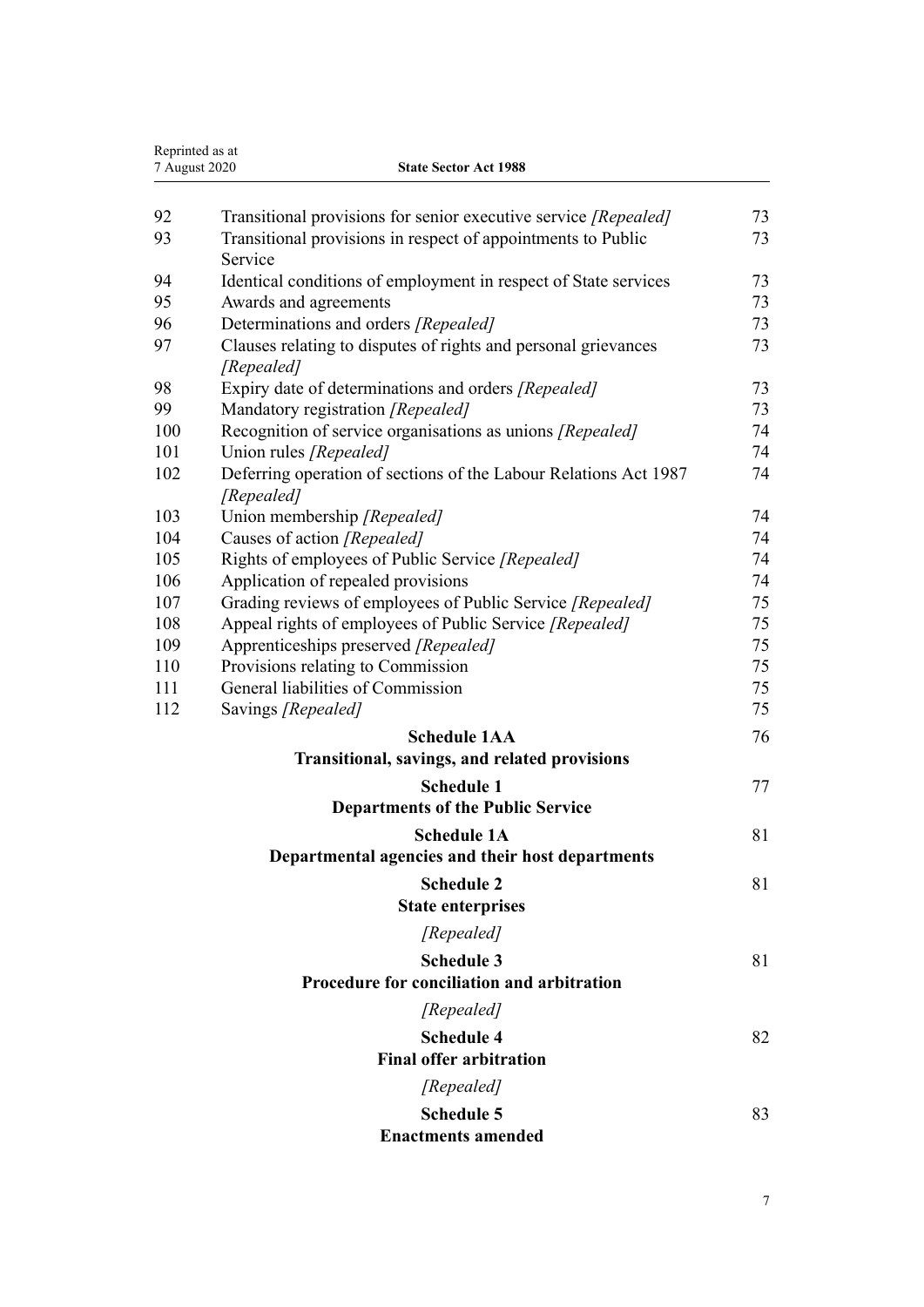[86](#page-85-0)

[88](#page-87-0)

## **[Enactments repealed](#page-85-0) [Schedule 7](#page-87-0) [Regulations and orders revoked](#page-87-0)**

**[Schedule 6](#page-85-0)**

## <span id="page-7-0"></span>**Title** *[Repealed]*

Title: repealed, on 18 July 2013, by [section 4](http://legislation.govt.nz/pdflink.aspx?id=DLM4598812) of the State Sector Amendment Act 2013 (2013 No 49).

## **1 Short Title and commencement**

- (1) This Act may be cited as the State Sector Act 1988.
- (2) This Act shall come into force on 1 April 1988.

## **1A Purpose**

The purpose of this Act is to promote and uphold a State sector system that—

- (a) is imbued with the spirit of service to the community; and
- (b) operates in the collective interests of government; and
- (c) maintains appropriate standards of integrity and conduct; and
- (d) maintains political neutrality; and
- (e) is supported by effective workforce and personnel arrangements; and
- (f) meets good-employer obligations; and
- (g) is driven by a culture of excellence and efficiency; and
- (h) fosters a culture of stewardship.

Section 1A: inserted, on 18 July 2013, by [section 5](http://legislation.govt.nz/pdflink.aspx?id=DLM4598813) of the State Sector Amendment Act 2013 (2013 No 49).

## **2 Interpretation**

In this Act, unless the context otherwise requires,—

**agency** does not include an agency in the private sector

**applicable collective agreement** means the collective agreement that is binding on the relevant union and employer, at the relevant point of time in relation to an employee of the employer who is a member of the union

**appropriate Minister**, in relation to a department or departmental agency, means—

- (a) the Minister responsible for the department or departmental agency; or
- (b) where 2 or more Ministers are responsible for different functions of a department or departmental agency, the Minister responsible for the relevant function of the department or departmental agency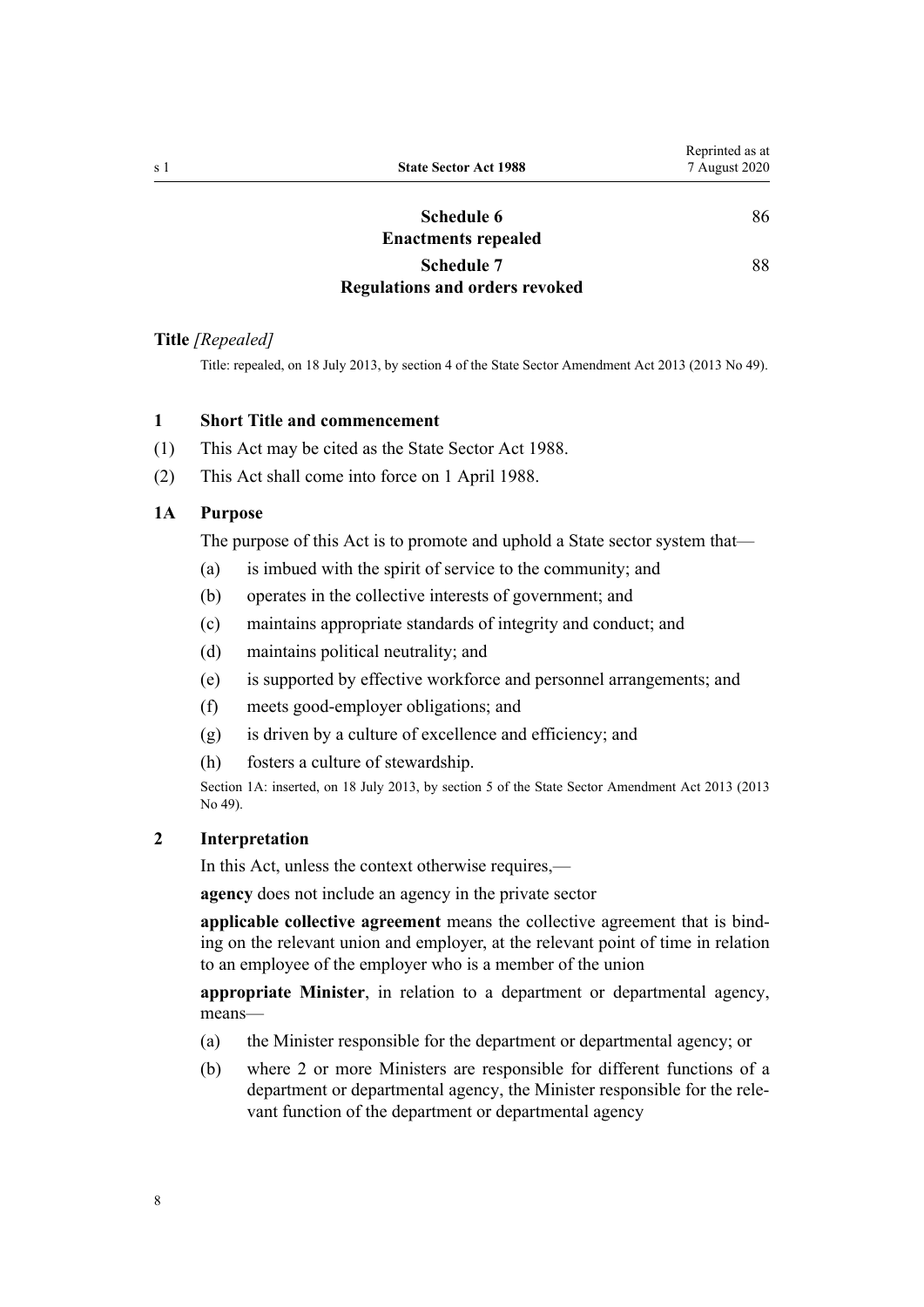#### **chief executive**,—

- (a) in relation to a department, means, subject to [section 44,](#page-46-0) the person holding office under [section 31,](#page-34-0) as the chief executive of the department:
- (aa) in relation to a departmental agency, means the person holding office under [section 31](#page-34-0) as the chief executive of the departmental agency:
- (b) in relation to a tertiary education institution, means the person appointed as the chief executive of the institution

**collective agreement** means an employment agreement that is binding on 1 or more employers and 2 or more employees

**Commission** means the State Services Commission

**Commissioner** means the State Services Commissioner appointed under [sec](#page-12-0)[tion 3](#page-12-0)

## **conditions of employment**—

- (a) includes remuneration; but
- (b) does not include—
	- (i) allowances payable to employees serving outside New Zealand; or
	- (ii) other conditions of service of employees serving outside New Zealand

**Crown entity** has the meaning given to it by [section 7](http://legislation.govt.nz/pdflink.aspx?id=DLM329641) of the Crown Entities Act 2004

**Crown Research Institute** means a Crown Research Institute formed under the [Crown Research Institutes Act 1992,](http://legislation.govt.nz/pdflink.aspx?id=DLM264291) or a Crown entity subsidiary of a Crown Research Institute (within the meaning of [Part 1](http://legislation.govt.nz/pdflink.aspx?id=DLM329636) of the Crown Entities Act 2004)

**department** has the meaning given to it by [section 27A](#page-27-0)

**departmental agency** has the meaning given to it by [section 27A](#page-27-0)

**Deputy Commissioner** means the Deputy State Services Commissioner appointed under [section 12](#page-20-0)

**education service** has the same meaning as in [section 10\(7\)](http://legislation.govt.nz/pdflink.aspx?id=LMS171311) of the Education and Training Act 2020

**employee**, in relation to the State services,—

- (a) means an employee in any part of the State services, whether paid by salary, wages, or otherwise; but
- (b) does not include any chief executive
	- (i) *[Repealed]*
	- (ii) *[Repealed]*

**employment agreement** means a contract of service

**host department** has the meaning given to it by [section 27A](#page-27-0)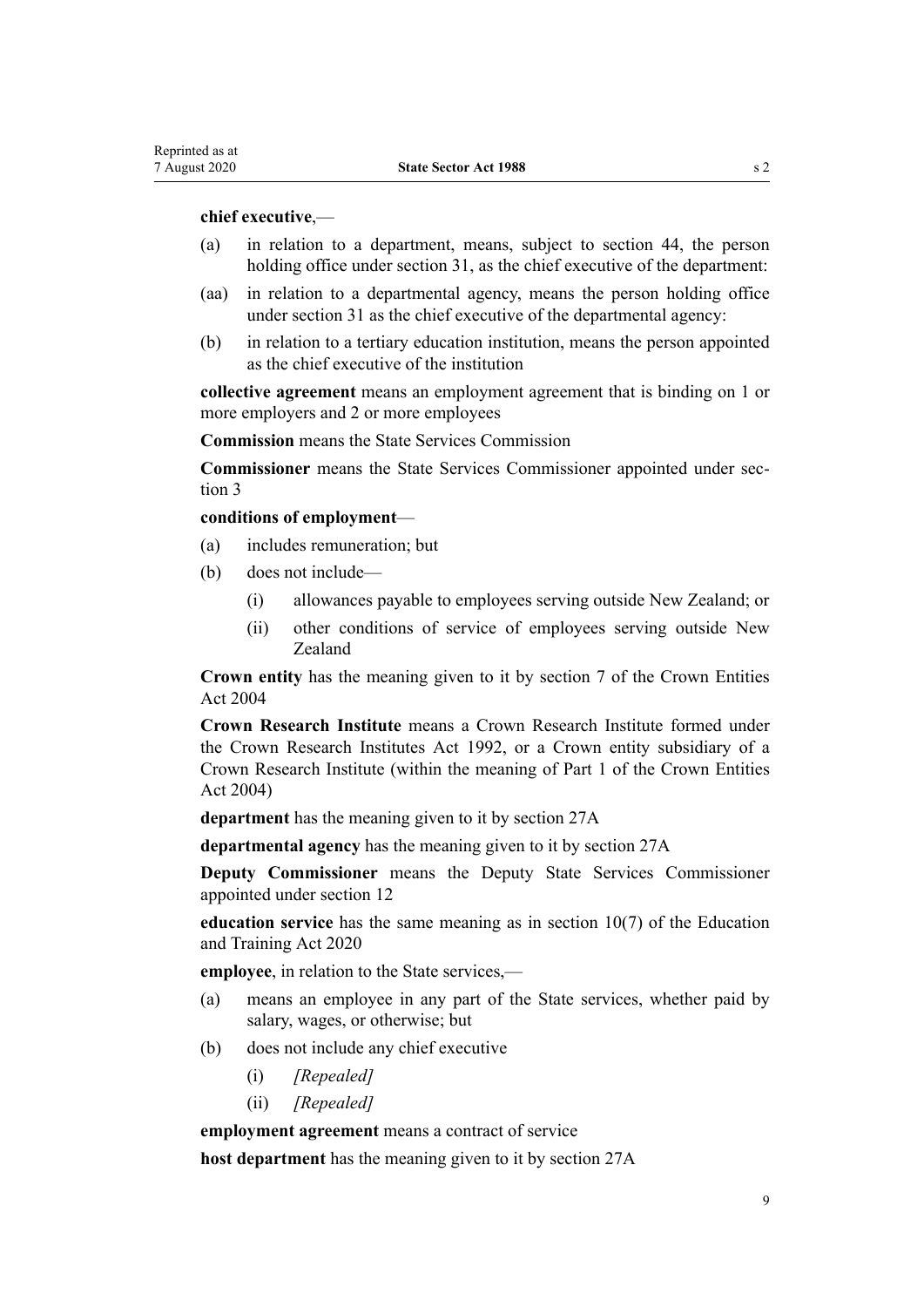**individual employment agreement** means an employment agreement that is binding on only 1 employer and 1 employee who is not bound by a collective agreement that binds the employer

**key position** has the meaning given to it in [section 50\(2\)](#page-48-0)

**lockout** has the meaning given to it by [section 82](http://legislation.govt.nz/pdflink.aspx?id=DLM59970) of the Employment Relations Act 2000

**medical practitioner** means a health practitioner who is, or is deemed to be, registered with the Medical Council of New Zealand continued by [section](http://legislation.govt.nz/pdflink.aspx?id=DLM204329) [114\(1\)\(a\)](http://legislation.govt.nz/pdflink.aspx?id=DLM204329) of the Health Practitioners Competence Assurance Act 2003 as a practitioner of the profession of medicine

**Minister** means the Minister of State Services

**ministerial staff** means employees (including acting, temporary, or casual employees) who are employed on events-based employment agreements—

- (a) by the department that is responsible for the employment of ministerial staff across all Ministers' offices; and
- (b) to work directly for a Minister in a Minister's office rather than in a department

#### **Example**

The Hon Honour Able's ministerial staff includes 1 Senior Private Secretary, 1 Ministerial Secretary, 1 Ministerial Adviser, 1 Press Secretary, and 1 Private Secretary.

An event that could terminate the staff's events-based agreement is Minister Able no longer holding her Ministerial portfolio.

#### **outcome**—

- (a) means a state or condition of society, the economy, or the environment; and
- (b) includes a change in that state or condition

**Public Service** means the Public Service as defined in [section 27](#page-27-0)

#### **remuneration** includes—

- (a) salary, wages, and other payments, whether in the form of bonuses or otherwise, in return for services; and
- (b) benefits and other emoluments (whether in money or not) in return for services

#### **State services**—

- (a) means all instruments of the Crown in respect of the Government of New Zealand, whether departments, corporations, agencies, or other instruments; and
- (ab) includes a Crown entity; and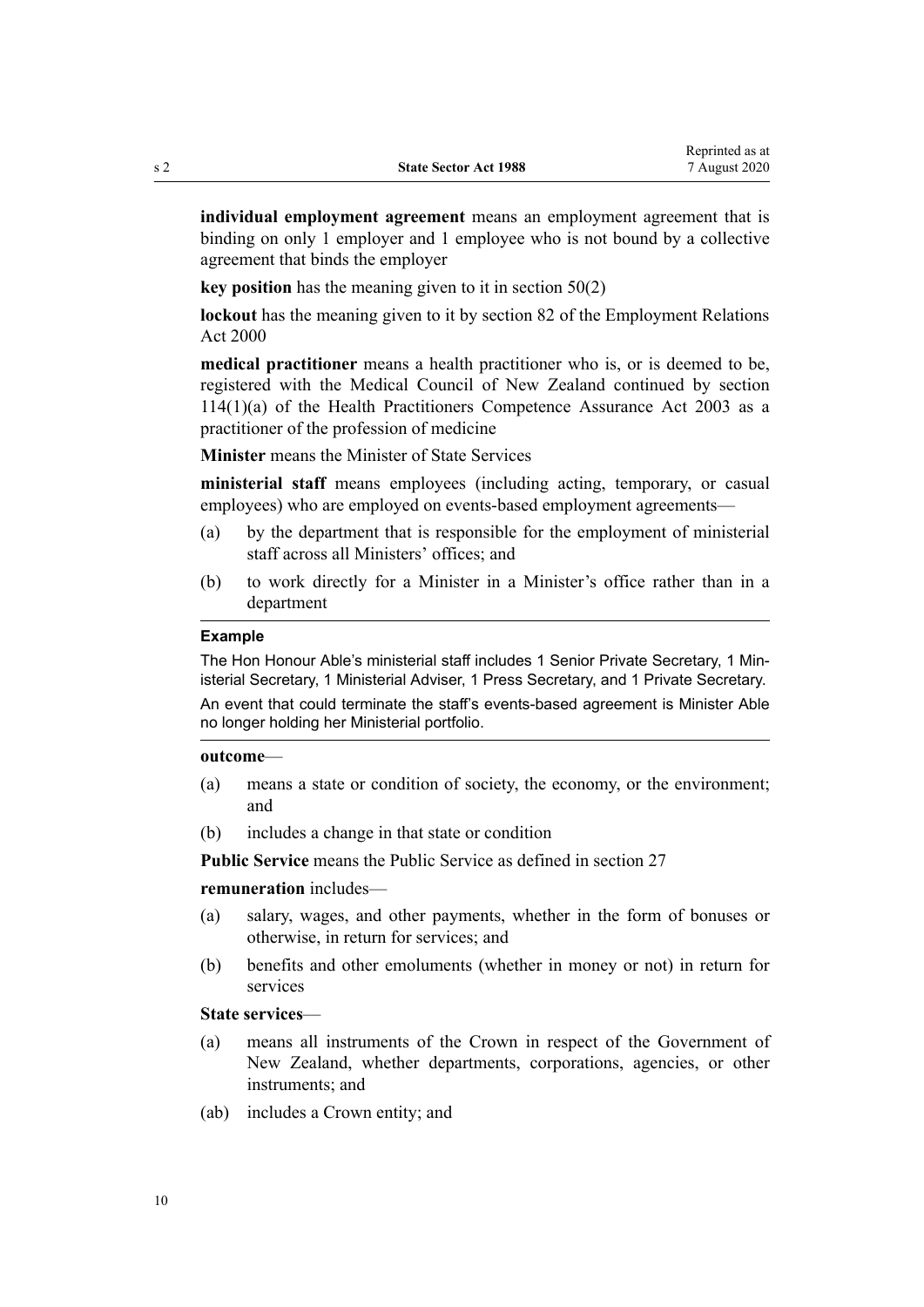- (aba) includes organisations named or described in [Schedule 4](http://legislation.govt.nz/pdflink.aspx?id=DLM163544), and companies named in [Schedule 4A,](http://legislation.govt.nz/pdflink.aspx?id=DLM5466801) of the Public Finance Act 1989; and
- (ac) *[Repealed]*
- (b) includes the education service; but
- (c) does not include—
	- (i) the Governor-General; or
	- (ii) any member of the Executive Council; or
	- (iii) any Minister of the Crown; or
	- (iv) any member of Parliament; or
	- (v) any corporation listed in [Schedule 1](http://legislation.govt.nz/pdflink.aspx?id=DLM98444) of the State-Owned Enterprises Act 1986; or
	- (vi) any tertiary education institution

**stewardship** means active planning and management of medium- and longterm interests, along with associated advice

**strike** has the meaning given to it by [section 81](http://legislation.govt.nz/pdflink.aspx?id=DLM59966) of the Employment Relations Act 2000

**tertiary education institution** has the same meaning as institution in [section](http://legislation.govt.nz/pdflink.aspx?id=LMS171311) [10\(1\)](http://legislation.govt.nz/pdflink.aspx?id=LMS171311) of the Education and Training Act 2020

**union** means a union registered under [Part 4](http://legislation.govt.nz/pdflink.aspx?id=DLM58631) of the Employment Relations Act 2000.

Section 2: substituted, on 15 May 1991, by section 2(1) of the State Sector Amendment Act 1991 (1991 No 31).

Section 2 **agency**: inserted, on 25 January 2005, by [section 4\(1\)](http://legislation.govt.nz/pdflink.aspx?id=DLM329151) of the State Sector Amendment Act (No 2) 2004 (2004 No 114).

Section 2 **applicable collective agreement**: inserted, on 2 October 2000, by [section 240](http://legislation.govt.nz/pdflink.aspx?id=DLM61487) of the Employment Relations Act 2000 (2000 No 24).

Section 2 **applicable collective employment contract**: repealed, on 2 October 2000, by [section 240](http://legislation.govt.nz/pdflink.aspx?id=DLM61487) of the Employment Relations Act 2000 (2000 No 24).

Section 2 **appropriate Minister**: amended, on 18 July 2013, by [section 6\(1\)](http://legislation.govt.nz/pdflink.aspx?id=DLM4598815) of the State Sector Amendment Act 2013 (2013 No 49).

Section 2 **appropriate Minister** paragraph (a): amended, on 18 July 2013, by [section 6\(1\)](http://legislation.govt.nz/pdflink.aspx?id=DLM4598815) of the State Sector Amendment Act 2013 (2013 No 49).

Section 2 **appropriate Minister** paragraph (b): amended, on 18 July 2013, by [section 6\(1\)](http://legislation.govt.nz/pdflink.aspx?id=DLM4598815) of the State Sector Amendment Act 2013 (2013 No 49).

Section 2 **chief executive** paragraph (aa): inserted, on 18 July 2013, by [section 6\(2\)](http://legislation.govt.nz/pdflink.aspx?id=DLM4598815) of the State Sector Amendment Act 2013 (2013 No 49).

Section 2 **chief executive** paragraph (b): amended, on 25 January 2005, pursuant to [section 17\(b\)](http://legislation.govt.nz/pdflink.aspx?id=DLM329198) of the State Sector Amendment Act (No 2) 2004 (2004 No 114).

Section 2 **collective agreement**: inserted, on 2 October 2000, by [section 240](http://legislation.govt.nz/pdflink.aspx?id=DLM61487) of the Employment Relations Act 2000 (2000 No 24).

Section 2 **collective employment contract**: repealed, on 2 October 2000, by [section 240](http://legislation.govt.nz/pdflink.aspx?id=DLM61487) of the Employment Relations Act 2000 (2000 No 24).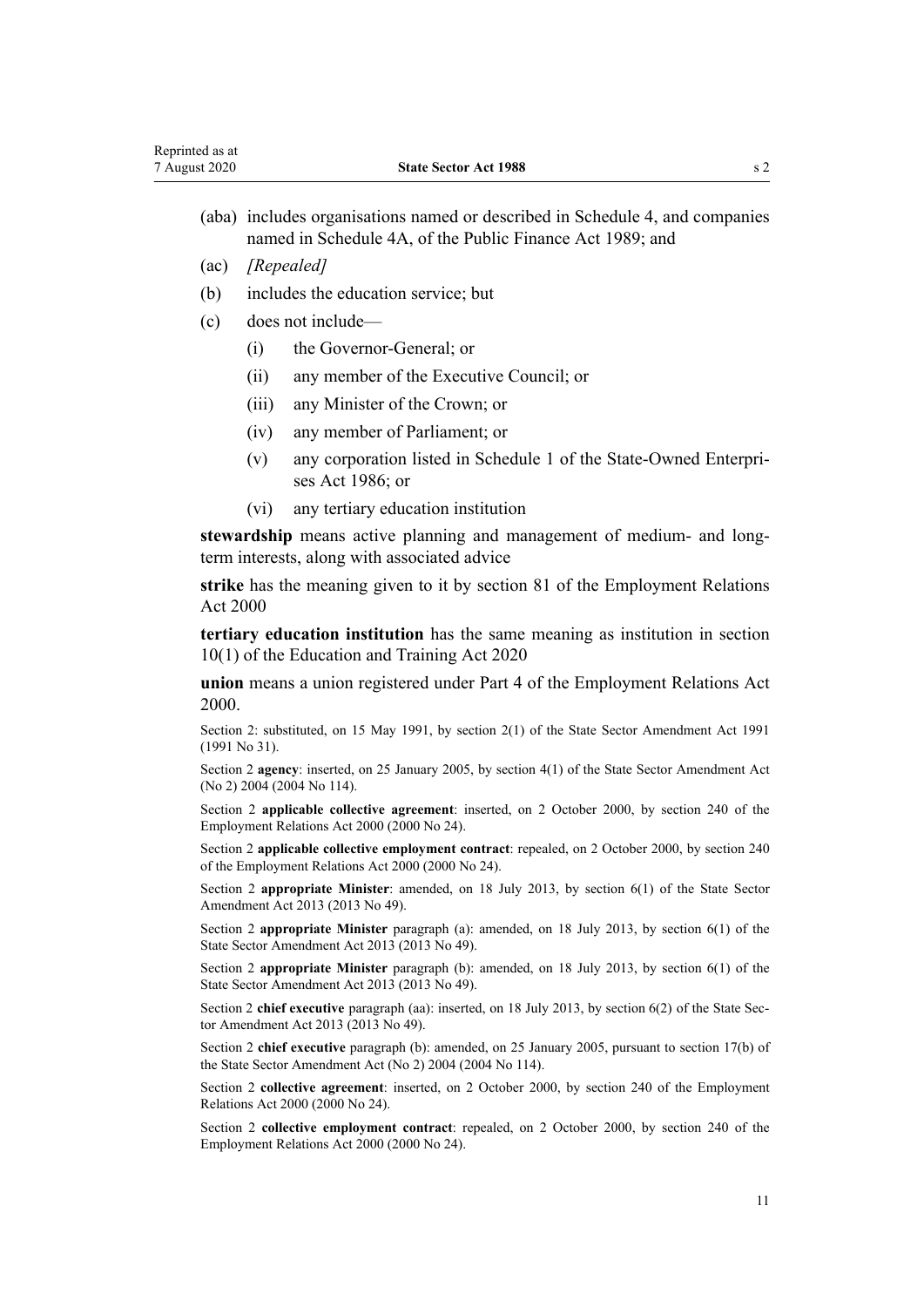Section 2 **college of education**: repealed, on 25 January 2005, by [section 17\(a\)](http://legislation.govt.nz/pdflink.aspx?id=DLM329198) of the State Sector Amendment Act (No 2) 2004 (2004 No 114).

Section 2 **Crown entity**: replaced, on 18 July 2013, by [section 6\(3\)](http://legislation.govt.nz/pdflink.aspx?id=DLM4598815) of the State Sector Amendment Act 2013 (2013 No 49).

Section 2 **Crown Research Institute**: inserted, on 25 January 2005, by [section 4\(2\)](http://legislation.govt.nz/pdflink.aspx?id=DLM329151) of the State Sector Amendment Act (No 2) 2004 (2004 No 114).

Section 2 **department**: replaced, on 18 July 2013, by [section 6\(4\)](http://legislation.govt.nz/pdflink.aspx?id=DLM4598815) of the State Sector Amendment Act 2013 (2013 No 49).

Section 2 **departmental agency**: inserted, on 18 July 2013, by [section 6\(7\)](http://legislation.govt.nz/pdflink.aspx?id=DLM4598815) of the State Sector Amendment Act 2013 (2013 No 49).

Section 2 **education service**: replaced, on 1 August 2020, by [section 668](http://legislation.govt.nz/pdflink.aspx?id=LMS367713) of the Education and Training Act 2020 (2020 No 38).

Section 2 **employee** paragraph (b): amended, on 18 July 2013, by [section 6\(5\)\(a\)](http://legislation.govt.nz/pdflink.aspx?id=DLM4598815) of the State Sector Amendment Act 2013 (2013 No 49).

Section 2 **employee** paragraph (b)(i): repealed, on 18 July 2013, by [section 6\(5\)\(b\)](http://legislation.govt.nz/pdflink.aspx?id=DLM4598815) of the State Sector Amendment Act 2013 (2013 No 49).

Section 2 **employee** paragraph (b)(ii): repealed, on 25 January 2005, by [section 19\(2\)](http://legislation.govt.nz/pdflink.aspx?id=DLM329600) of the State Sector Amendment Act (No 2) 2004 (2004 No 114).

Section 2 **employer**: repealed, on 1 August 2020, by [section 668](http://legislation.govt.nz/pdflink.aspx?id=LMS367713) of the Education and Training Act 2020 (2020 No 38).

Section 2 **employment agreement**: inserted, on 2 October 2000, by [section 240](http://legislation.govt.nz/pdflink.aspx?id=DLM61487) of the Employment Relations Act 2000 (2000 No 24).

Section 2 **employment contract**: repealed, on 2 October 2000, by [section 240](http://legislation.govt.nz/pdflink.aspx?id=DLM61487) of the Employment Relations Act 2000 (2000 No 24).

Section 2 **health service**: repealed, on 1 January 2001, by [section 108\(a\)](http://legislation.govt.nz/pdflink.aspx?id=DLM81640) of the New Zealand Public Health and Disability Act 2000 (2000 No 91).

Section 2 **host department**: inserted, on 18 July 2013, by [section 6\(7\)](http://legislation.govt.nz/pdflink.aspx?id=DLM4598815) of the State Sector Amendment Act 2013 (2013 No 49).

Section 2 **individual employment agreement**: inserted, on 2 October 2000, by [section 240](http://legislation.govt.nz/pdflink.aspx?id=DLM61487) of the Employment Relations Act 2000 (2000 No 24).

Section 2 **individual employment contract**: repealed, on 2 October 2000, by [section 240](http://legislation.govt.nz/pdflink.aspx?id=DLM61487) of the Employment Relations Act 2000 (2000 No 24).

Section 2 **key position**: inserted, on 18 July 2013, by [section 6\(7\)](http://legislation.govt.nz/pdflink.aspx?id=DLM4598815) of the State Sector Amendment Act 2013 (2013 No 49).

Section 2 **lockout**: substituted, on 2 October 2000, by [section 240](http://legislation.govt.nz/pdflink.aspx?id=DLM61487) of the Employment Relations Act 2000 (2000 No 24).

Section 2 **medical practitioner**: inserted, on 18 September 2004, by [section 175\(1\)](http://legislation.govt.nz/pdflink.aspx?id=DLM205009) of the Health Practitioners Competence Assurance Act 2003 (2003 No 48).

Section 2 **ministerial staff**: inserted, on 18 July 2013, by [section 6\(7\)](http://legislation.govt.nz/pdflink.aspx?id=DLM4598815) of the State Sector Amendment Act 2013 (2013 No 49).

Section 2 **outcome**: inserted, on 18 July 2013, by [section 6\(7\)](http://legislation.govt.nz/pdflink.aspx?id=DLM4598815) of the State Sector Amendment Act 2013 (2013 No 49).

Section 2 **polytechnic**: repealed, on 25 January 2005, by [section 17\(a\)](http://legislation.govt.nz/pdflink.aspx?id=DLM329198) of the State Sector Amendment Act (No 2) 2004 (2004 No 114).

Section 2 **senior executive service**: repealed, on 25 January 2005, by [section 19\(2\)](http://legislation.govt.nz/pdflink.aspx?id=DLM329600) of the State Sector Amendment Act (No 2) 2004 (2004 No 114).

Section 2 **State services** paragraph (ab): inserted, on 25 January 2005, by [section 4\(3\)](http://legislation.govt.nz/pdflink.aspx?id=DLM329151) of the State Sector Amendment Act (No 2) 2004 (2004 No 114).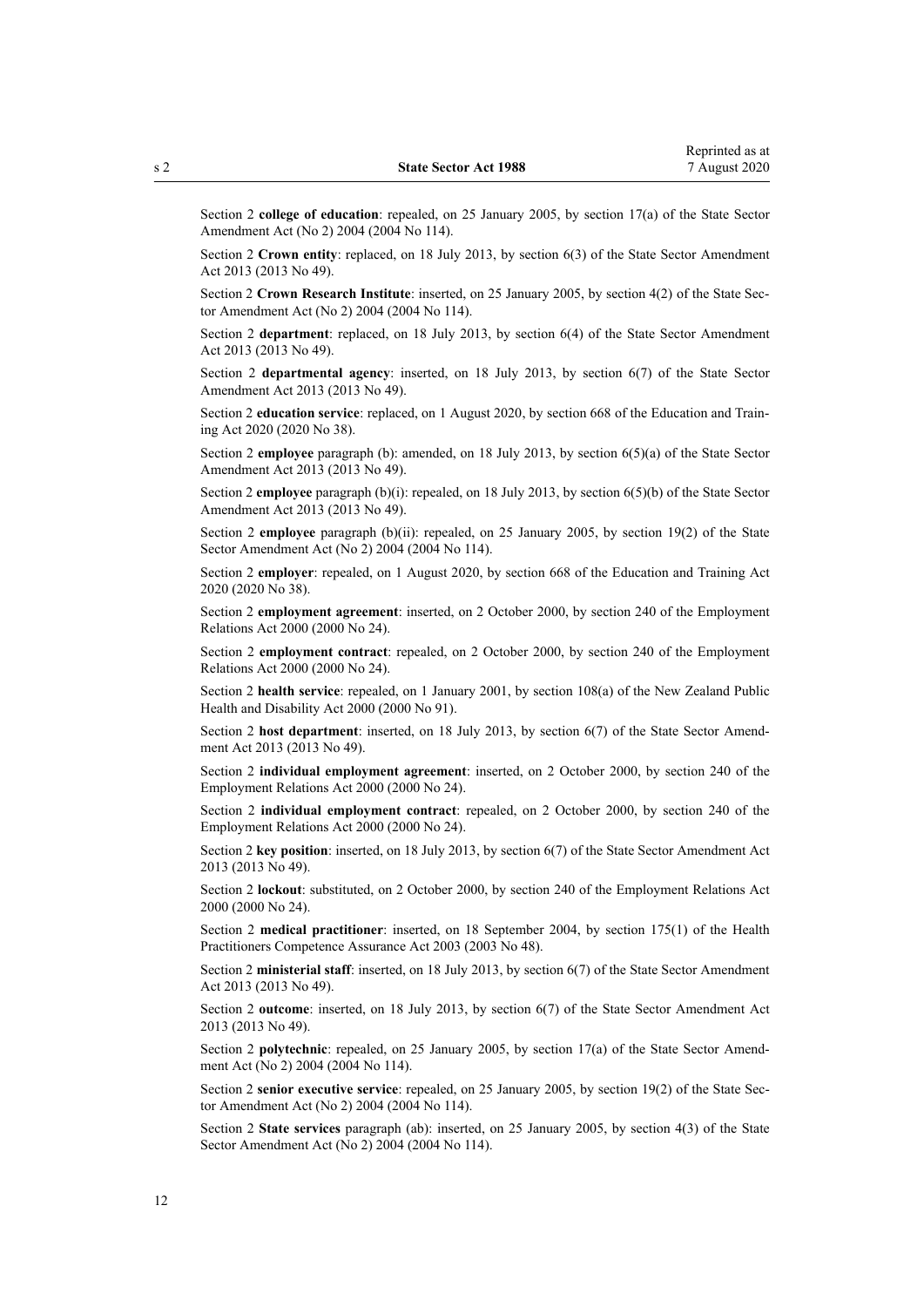<span id="page-12-0"></span>Section 2 **State services** paragraph (aba): inserted, on 18 July 2013, by [section 6\(6\)](http://legislation.govt.nz/pdflink.aspx?id=DLM4598815) of the State Sector Amendment Act 2013 (2013 No 49).

Section 2 **State services** paragraph (aba): amended, on 17 December 2016, by [section 106\(1\)](http://legislation.govt.nz/pdflink.aspx?id=DLM6623902) of the Statutes Amendment Act 2016 (2016 No 104).

Section 2 **State services** paragraph (ac): repealed, on 17 December 2016, by [section 106\(2\)](http://legislation.govt.nz/pdflink.aspx?id=DLM6623902) of the Statutes Amendment Act 2016 (2016 No 104).

Section 2 **State services** paragraph (b): amended, on 1 January 2001, by [section 108\(b\)](http://legislation.govt.nz/pdflink.aspx?id=DLM81640) of the New Zealand Public Health and Disability Act 2000 (2000 No 91).

Section 2 **State services** paragraph (c)(vi): substituted, on 25 January 2005, by [section 4\(4\)](http://legislation.govt.nz/pdflink.aspx?id=DLM329151) of the State Sector Amendment Act (No 2) 2004 (2004 No 114).

Section 2 **stewardship**: inserted, on 18 July 2013, by [section 6\(7\)](http://legislation.govt.nz/pdflink.aspx?id=DLM4598815) of the State Sector Amendment Act 2013 (2013 No 49).

Section 2 **strike**: substituted, on 2 October 2000, by [section 240](http://legislation.govt.nz/pdflink.aspx?id=DLM61487) of the Employment Relations Act 2000 (2000 No 24).

Section 2 **tertiary education institution**: replaced, on 1 August 2020, by [section 668](http://legislation.govt.nz/pdflink.aspx?id=LMS367713) of the Education and Training Act 2020 (2020 No 38).

Section 2 **union**: inserted, on 2 October 2000, by [section 240](http://legislation.govt.nz/pdflink.aspx?id=DLM61487) of the Employment Relations Act 2000 (2000 No 24).

Section 2 **university**: repealed, on 25 January 2005, by [section 17\(a\)](http://legislation.govt.nz/pdflink.aspx?id=DLM329198) of the State Sector Amendment Act (No 2) 2004 (2004 No 114).

#### **2A Status of examples**

- (1) An example used in this Act is only illustrative of the provisions to which it relates. It does not limit those provisions.
- (2) If an example and a provision to which it relates are inconsistent, the provision prevails.

Section 2A: inserted, on 18 July 2013, by [section 7](http://legislation.govt.nz/pdflink.aspx?id=DLM4598827) of the State Sector Amendment Act 2013 (2013 No 49).

#### **2B Transitional, savings, and related provisions**

The transitional, savings, and related provisions set out in [Schedule 1AA](#page-75-0) have effect according to their terms.

Section 2B: inserted, on 31 October 2018, by [section 8](http://legislation.govt.nz/pdflink.aspx?id=LMS11211) of the State Sector and Crown Entities Reform Act 2018 (2018 No 31).

### **Part 1**

## **State Services Commissioner**

Part 1: substituted, on 19 December 1989, by [section 3](http://legislation.govt.nz/pdflink.aspx?id=DLM194704) of the State Sector Amendment Act (No 2) 1989 (1989 No 136).

#### **3 State Services Commissioner**

There shall be an officer to be called the State Services Commissioner, who shall be appointed by the Governor-General in Council on the recommendation of the Prime Minister.

Section 3: substituted, on 19 December 1989, by [section 3](http://legislation.govt.nz/pdflink.aspx?id=DLM194704) of the State Sector Amendment Act (No 2) 1989 (1989 No 136).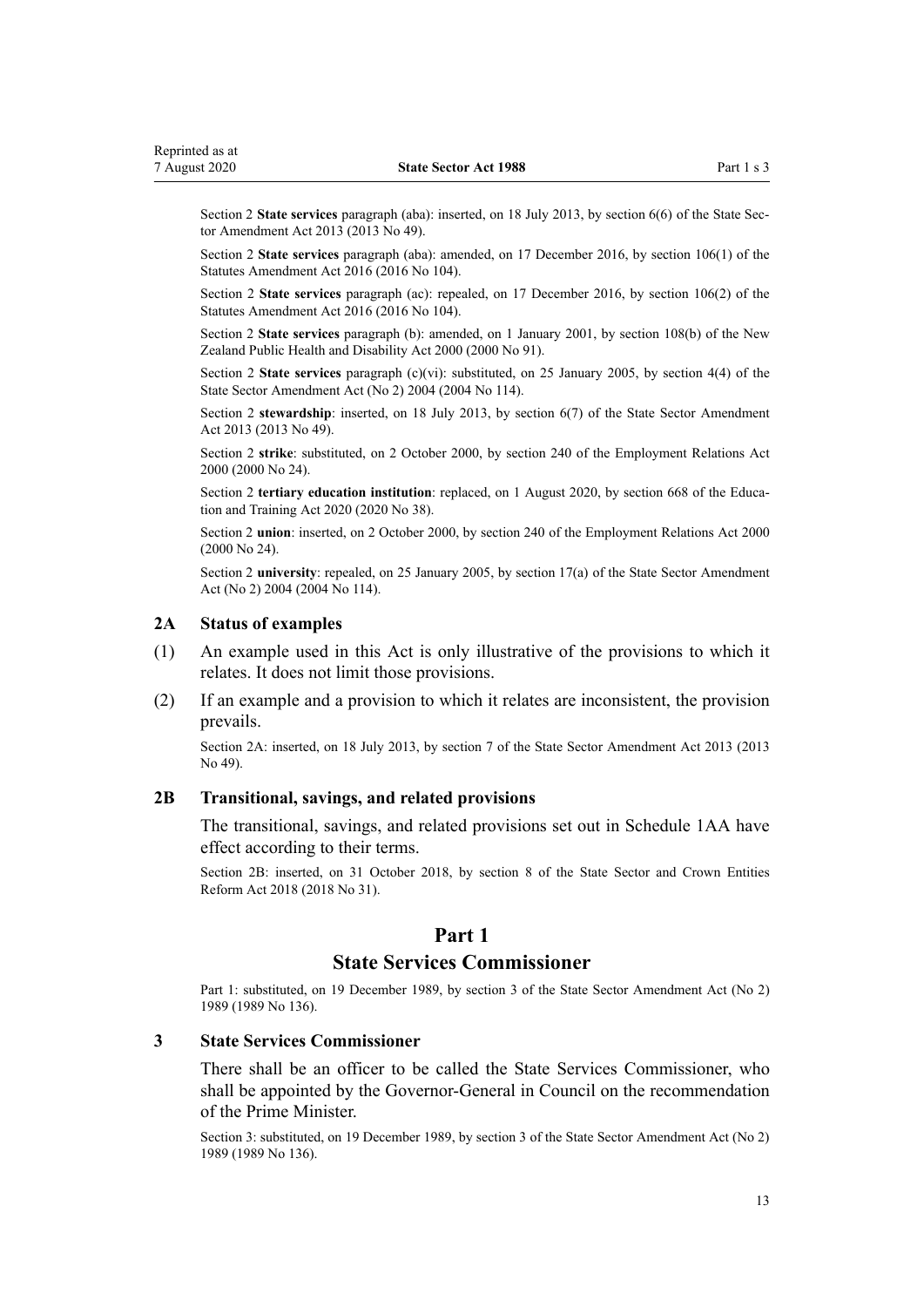#### *Role, functions, duties, and powers of Commissioner*

<span id="page-13-0"></span>Heading: substituted, on 19 December 1989, by [section 3](http://legislation.govt.nz/pdflink.aspx?id=DLM194704) of the State Sector Amendment Act (No 2) 1989 (1989 No 136).

Heading: amended, on 18 July 2013, by [section 8](http://legislation.govt.nz/pdflink.aspx?id=DLM4598830) of the State Sector Amendment Act 2013 (2013 No 49).

#### **4 Commissioner to be chief executive of State Services Commission**

The Commissioner shall be the chief executive of the department of State known as the State Services Commission.

Section 4: substituted, on 19 December 1989, by [section 3](http://legislation.govt.nz/pdflink.aspx?id=DLM194704) of the State Sector Amendment Act (No 2) 1989 (1989 No 136).

#### **4A Role of Commissioner**

The Commissioner's role is to provide leadership and oversight of the State services so as to ensure the purpose of this Act is carried out, including by—

- (a) promoting the spirit of service to the community; and
- (b) promoting the spirit of collaboration among agencies; and
- (c) identifying and developing high-calibre leaders; and
- (d) working with State services leaders to ensure that the State services maintain high standards of integrity and conduct and are led well and are trusted; and
- (e) overseeing workforce and personnel matters in the State services; and
- (f) advising on the design and capability of the State services; and
- (g) evaluating the performance of Public Service leaders, including the extent to which they carry out the purpose of this Act; and
- (h) supporting the efficient, effective, and economical achievement of good outcomes by the State services; and
- (i) promoting a culture of stewardship in the State services.

Section 4A: inserted, on 18 July 2013, by [section 9](http://legislation.govt.nz/pdflink.aspx?id=DLM4598831) of the State Sector Amendment Act 2013 (2013 No 49).

#### **5 Duty of Commissioner to act independently**

Except as provided in [sections 35,](#page-36-0) [36,](#page-39-0) [38](#page-40-0), and [39,](#page-41-0) in matters relating to decisions on individual Public Service chief executives, the Commissioner shall not be responsible to the Minister but shall act independently.

Section 5: substituted, on 19 December 1989, by [section 3](http://legislation.govt.nz/pdflink.aspx?id=DLM194704) of the State Sector Amendment Act (No 2) 1989 (1989 No 136).

Section 5: amended, on 18 July 2013, by [section 10](http://legislation.govt.nz/pdflink.aspx?id=DLM4681617) of the State Sector Amendment Act 2013 (2013 No 49).

#### **6 Functions of Commissioner**

For the purpose of carrying out the Commissioner's role, the principal functions of the Commissioner are to—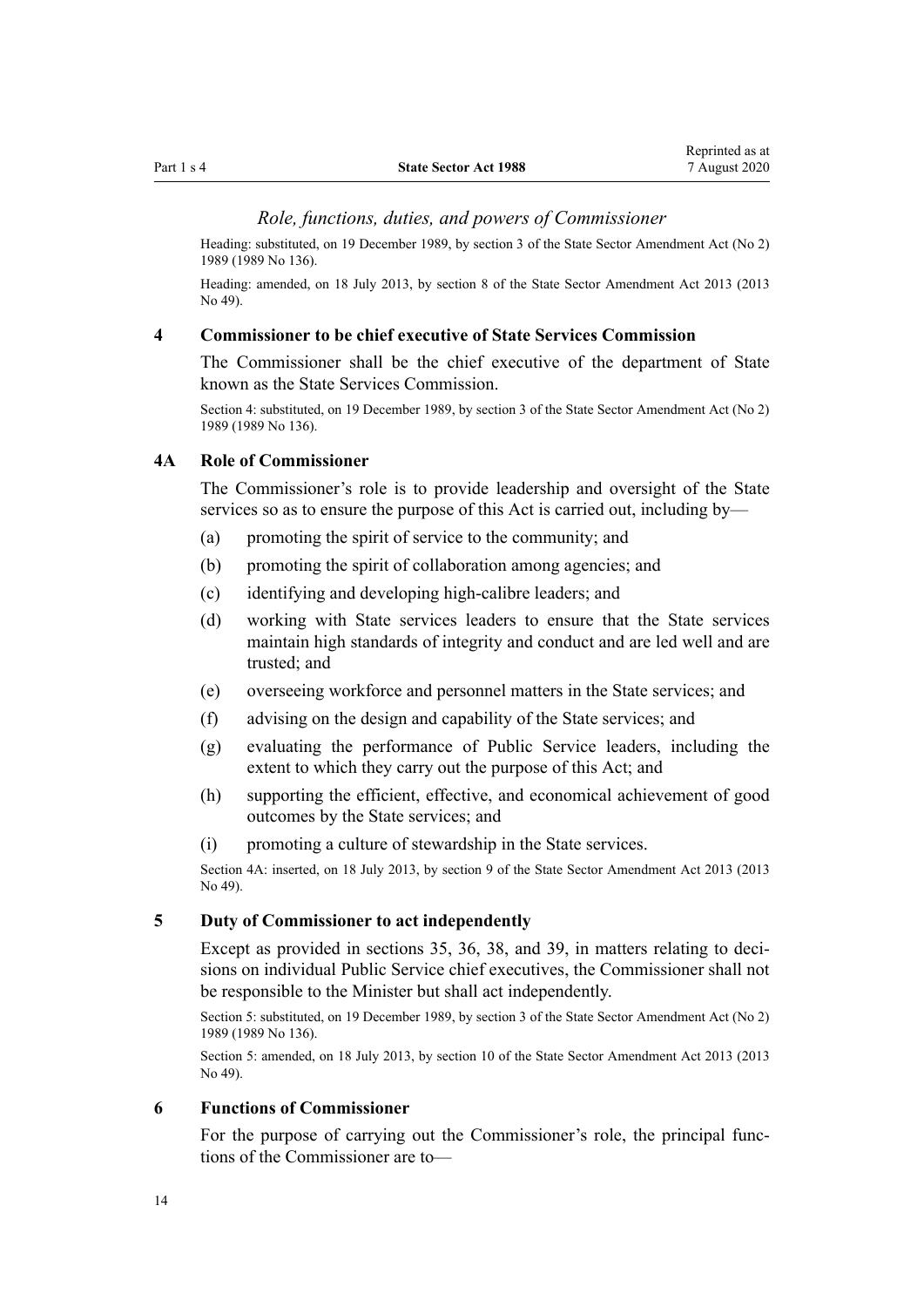|     | order to advise on-                                                                                                                                                                                                              |                     |                                                                                                                                                                                                                                                                                 |  |
|-----|----------------------------------------------------------------------------------------------------------------------------------------------------------------------------------------------------------------------------------|---------------------|---------------------------------------------------------------------------------------------------------------------------------------------------------------------------------------------------------------------------------------------------------------------------------|--|
|     |                                                                                                                                                                                                                                  | (i)                 | the allocation and transfer of functions and powers; and                                                                                                                                                                                                                        |  |
|     |                                                                                                                                                                                                                                  | (ii)                | the cohesive delivery of services; and                                                                                                                                                                                                                                          |  |
|     |                                                                                                                                                                                                                                  | (iii)               | the establishment, amalgamation, and disestablishment of agen-<br>cies; and                                                                                                                                                                                                     |  |
|     | (c)                                                                                                                                                                                                                              |                     | review the performance of each department and each departmental<br>agency; and                                                                                                                                                                                                  |  |
|     | (d)                                                                                                                                                                                                                              |                     | appoint leaders of the Public Service, which includes—                                                                                                                                                                                                                          |  |
|     |                                                                                                                                                                                                                                  | (i)                 | acting as the employer of chief executives of departments and<br>chief executives of departmental agencies; and                                                                                                                                                                 |  |
|     |                                                                                                                                                                                                                                  | (ii)                | reviewing the performance of chief executives of departments and<br>chief executives of departmental agencies; and                                                                                                                                                              |  |
|     | (e)                                                                                                                                                                                                                              |                     | promote leadership capability in departments and other agencies; and                                                                                                                                                                                                            |  |
|     | (f)                                                                                                                                                                                                                              |                     | promote strategies and practices concerning government workforce cap-<br>acity and capability; and                                                                                                                                                                              |  |
|     | promote good-employer obligations in the Public Service; and<br>(g)                                                                                                                                                              |                     |                                                                                                                                                                                                                                                                                 |  |
|     | (h)<br>promote and reinforce standards of integrity and conduct in the State ser-<br>vices; and                                                                                                                                  |                     |                                                                                                                                                                                                                                                                                 |  |
|     | (i)                                                                                                                                                                                                                              |                     | promote transparent accountability in the State services; and                                                                                                                                                                                                                   |  |
|     | (j)                                                                                                                                                                                                                              |                     | exercise such other functions with respect to the administration and man-<br>agement of the Public Service as the Prime Minister from time to time<br>directs (not being functions conferred by this Act or any other Act on a<br>chief executive other than the Commissioner). |  |
|     | Section 6: replaced, on 18 July 2013, by section 11 of the State Sector Amendment Act 2013 (2013<br>No 49).                                                                                                                      |                     |                                                                                                                                                                                                                                                                                 |  |
| 7   | <b>Powers of Commissioner</b>                                                                                                                                                                                                    |                     |                                                                                                                                                                                                                                                                                 |  |
|     | The Commissioner shall have all such powers as are reasonably necessary or<br>expedient to enable the Commissioner to carry out the functions and duties<br>imposed upon the Commissioner under this Act or any other enactment. |                     |                                                                                                                                                                                                                                                                                 |  |
|     |                                                                                                                                                                                                                                  | 1989 (1989 No 136). | Section 7: substituted, on 19 December 1989, by section 3 of the State Sector Amendment Act (No 2)                                                                                                                                                                              |  |
| 8   |                                                                                                                                                                                                                                  |                     | Power of Commissioner to conduct inspections and investigations                                                                                                                                                                                                                 |  |
| (1) |                                                                                                                                                                                                                                  |                     | This section applies when the Commissioner is carrying out his or her func-<br>tions in respect of the Public Service.                                                                                                                                                          |  |
|     |                                                                                                                                                                                                                                  |                     |                                                                                                                                                                                                                                                                                 |  |

ments to agency, sector, and system-wide performance; and

<span id="page-14-0"></span>(a) review the State sector system in order to advise on possible improve-

(b) review governance and structures across all areas of government, in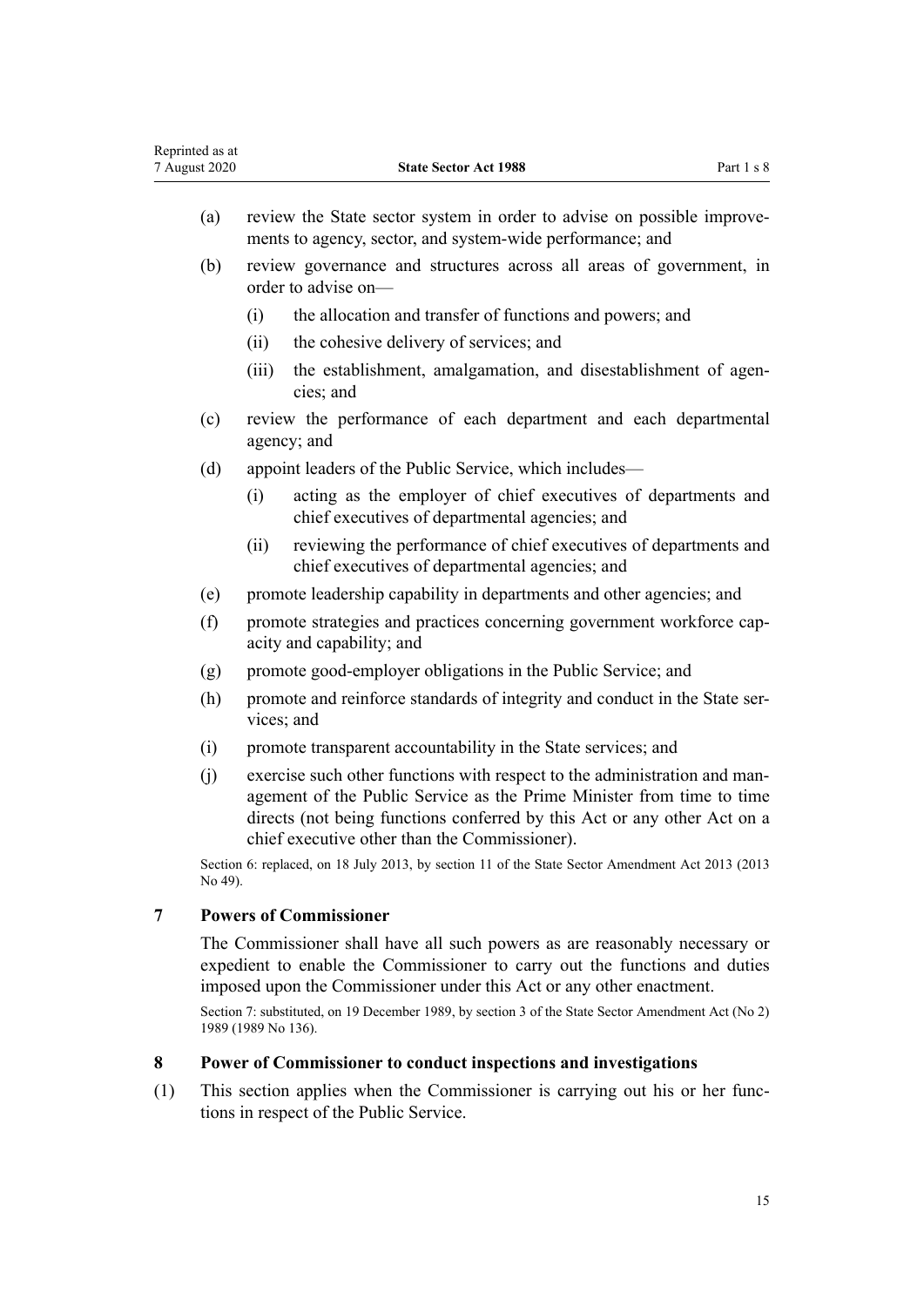<span id="page-15-0"></span>(2) The Commissioner may conduct any inspections and investigations, and make and receive any reports, that the Commissioner considers necessary or the Minister directs.

Section 8: substituted, on 25 January 2005, by [section 6](http://legislation.govt.nz/pdflink.aspx?id=DLM329161) of the State Sector Amendment Act (No 2) 2004 (2004 No 114).

Section 8(1): replaced, on 18 July 2013, by [section 12](http://legislation.govt.nz/pdflink.aspx?id=DLM4598835) of the State Sector Amendment Act 2013 (2013 No 49).

#### **9 Power to obtain information**

- (1) The Commissioner may require, by written notice, any agency in respect of which the Commissioner is carrying out his or her functions, to supply to the Commissioner information concerning the agency's activities.
- (2) The agency to which the notice is given must comply with the notice, and must keep all records that are necessary to enable it to comply with the notice.
- (3) This section does not limit any Act that imposes a prohibition or restriction on the availability of any information.

Section 9: substituted, on 25 January 2005, by [section 7](http://legislation.govt.nz/pdflink.aspx?id=DLM329163) of the State Sector Amendment Act (No 2) 2004 (2004 No 114).

Section 9(1): amended, on 18 July 2013, by [section 13\(1\)\(a\)](http://legislation.govt.nz/pdflink.aspx?id=DLM4598836) of the State Sector Amendment Act 2013 (2013 No 49).

Section 9(1): amended, on 18 July 2013, by [section 13\(1\)\(b\)](http://legislation.govt.nz/pdflink.aspx?id=DLM4598836) of the State Sector Amendment Act 2013 (2013 No 49).

Section 9(1): amended, on 18 July 2013, by [section 13\(1\)\(c\)](http://legislation.govt.nz/pdflink.aspx?id=DLM4598836) of the State Sector Amendment Act 2013 (2013 No 49).

Section 9(2): amended, on 18 July 2013, by [section 13\(2\)](http://legislation.govt.nz/pdflink.aspx?id=DLM4598836) of the State Sector Amendment Act 2013 (2013 No 49).

#### **9A Application of Inquiries Act 2013**

- (1) This section applies if the Commissioner—
	- (a) exercises a power to investigate or inquire into any matter in the course of performing his or her functions and duties under this Act or any other Act (whether acting under a requirement imposed by or under the relevant enactment or on his or her own initiative); and
	- (b) has certified, in accordance with [section 9B](#page-17-0), that he or she is satisfied that, in order to perform those functions and duties, it is reasonably necessary that the provisions specified in subsection (2) apply in relation to the investigation or inquiry.
- (2) The following provisions of the [Inquiries Act 2013](http://legislation.govt.nz/pdflink.aspx?id=DLM1566100) apply in relation to an investigation or inquiry to which this section applies:
	- (a) [section 10](http://legislation.govt.nz/pdflink.aspx?id=DLM1566142) (which relates to the duty of an inquiry to act independently, impartially, and fairly):
	- (b) [section 14](http://legislation.govt.nz/pdflink.aspx?id=DLM1566149) (which relates to the regulation of inquiry procedure):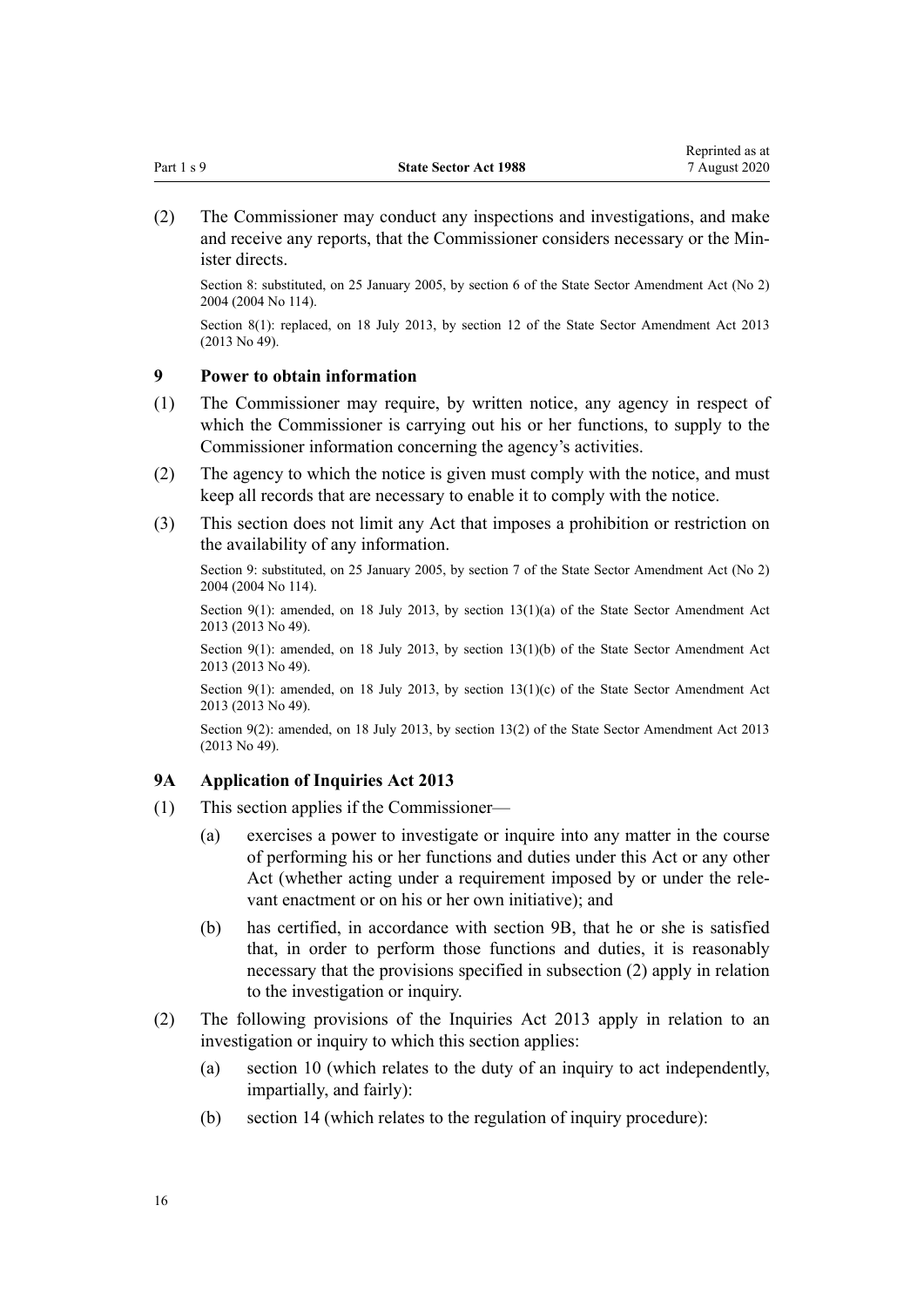|                                                                                                                                                                        | (c)                                                                                           | section 15 (which relates to the power to impose restrictions on access to<br>an inquiry):                         |                                                                                                                                                 |  |  |
|------------------------------------------------------------------------------------------------------------------------------------------------------------------------|-----------------------------------------------------------------------------------------------|--------------------------------------------------------------------------------------------------------------------|-------------------------------------------------------------------------------------------------------------------------------------------------|--|--|
|                                                                                                                                                                        | (d)                                                                                           |                                                                                                                    | section 16 (which relates to the power to postpone or temporarily sus-<br>pend an inquiry):                                                     |  |  |
|                                                                                                                                                                        | (e)                                                                                           | inquiry):                                                                                                          | section 17 (which relates to the designation of core participants of an                                                                         |  |  |
|                                                                                                                                                                        | (f)                                                                                           |                                                                                                                    | sections 19 to 22 (which relate to evidential matters):                                                                                         |  |  |
|                                                                                                                                                                        | (g)                                                                                           |                                                                                                                    | sections 23 to 26 (which relate to witnesses and immunities):                                                                                   |  |  |
|                                                                                                                                                                        | (h)                                                                                           |                                                                                                                    | section 29 (which relates to offences):                                                                                                         |  |  |
|                                                                                                                                                                        | (i)                                                                                           |                                                                                                                    | section 30 (which relates to penalties for offences):                                                                                           |  |  |
|                                                                                                                                                                        | (j)                                                                                           |                                                                                                                    | section 31 (which relates to contempt proceedings):                                                                                             |  |  |
|                                                                                                                                                                        | (k)                                                                                           |                                                                                                                    | sections 32 and 33 (which relate to the application of the Official Infor-<br>mation Act 1982 and the Public Records Act 2005):                 |  |  |
|                                                                                                                                                                        | (1)                                                                                           |                                                                                                                    | section 34 (which provides for questions of law to be referred to the<br>High Court).                                                           |  |  |
| (3)<br>read-                                                                                                                                                           |                                                                                               |                                                                                                                    | The provisions of the Inquiries Act 2013 applied by subsection (2) must be                                                                      |  |  |
| as if the Commissioner were an inquiry established under that Act and<br>(a)<br>the relevant Minister referred to in section 11 were the appointing Minis-<br>ter; and |                                                                                               |                                                                                                                    |                                                                                                                                                 |  |  |
| (b)                                                                                                                                                                    |                                                                                               |                                                                                                                    | as if the terms document, information, and officer of an inquiry had the<br>same meanings as in section 4 of that Act; and                      |  |  |
| (c)<br>with the other necessary modifications.                                                                                                                         |                                                                                               |                                                                                                                    |                                                                                                                                                 |  |  |
| (4)                                                                                                                                                                    |                                                                                               | A delegation under section 21 of the Inquiries Act 2013 must be made in<br>accordance with section 23 of this Act. |                                                                                                                                                 |  |  |
| (5)                                                                                                                                                                    | In exercising any powers of the Inquiries Act 2013 under this section, the Com-<br>missioner- |                                                                                                                    |                                                                                                                                                 |  |  |
|                                                                                                                                                                        |                                                                                               |                                                                                                                    | (a) has no power to determine the civil, criminal, or disciplinary liability of<br>any person:                                                  |  |  |
|                                                                                                                                                                        | (b)                                                                                           |                                                                                                                    | may make—                                                                                                                                       |  |  |
|                                                                                                                                                                        |                                                                                               | (i)                                                                                                                | findings of fault:                                                                                                                              |  |  |
|                                                                                                                                                                        |                                                                                               | (ii)                                                                                                               | recommendations that further steps be taken to determine the<br>civil, criminal, or disciplinary liability of any person:                       |  |  |
|                                                                                                                                                                        |                                                                                               | (iii)                                                                                                              | findings or recommendations for the improvement and benefits of<br>the wider State services relevant to the findings of the investiga-<br>tion: |  |  |
|                                                                                                                                                                        | (c)                                                                                           |                                                                                                                    | may receive a report from any person, make a report to any person, or<br>make any public report regarding the matters investigated.             |  |  |

Reprinted as at<br>7 August 2020

**7 State Sector Act 1988** Part 1 s 9A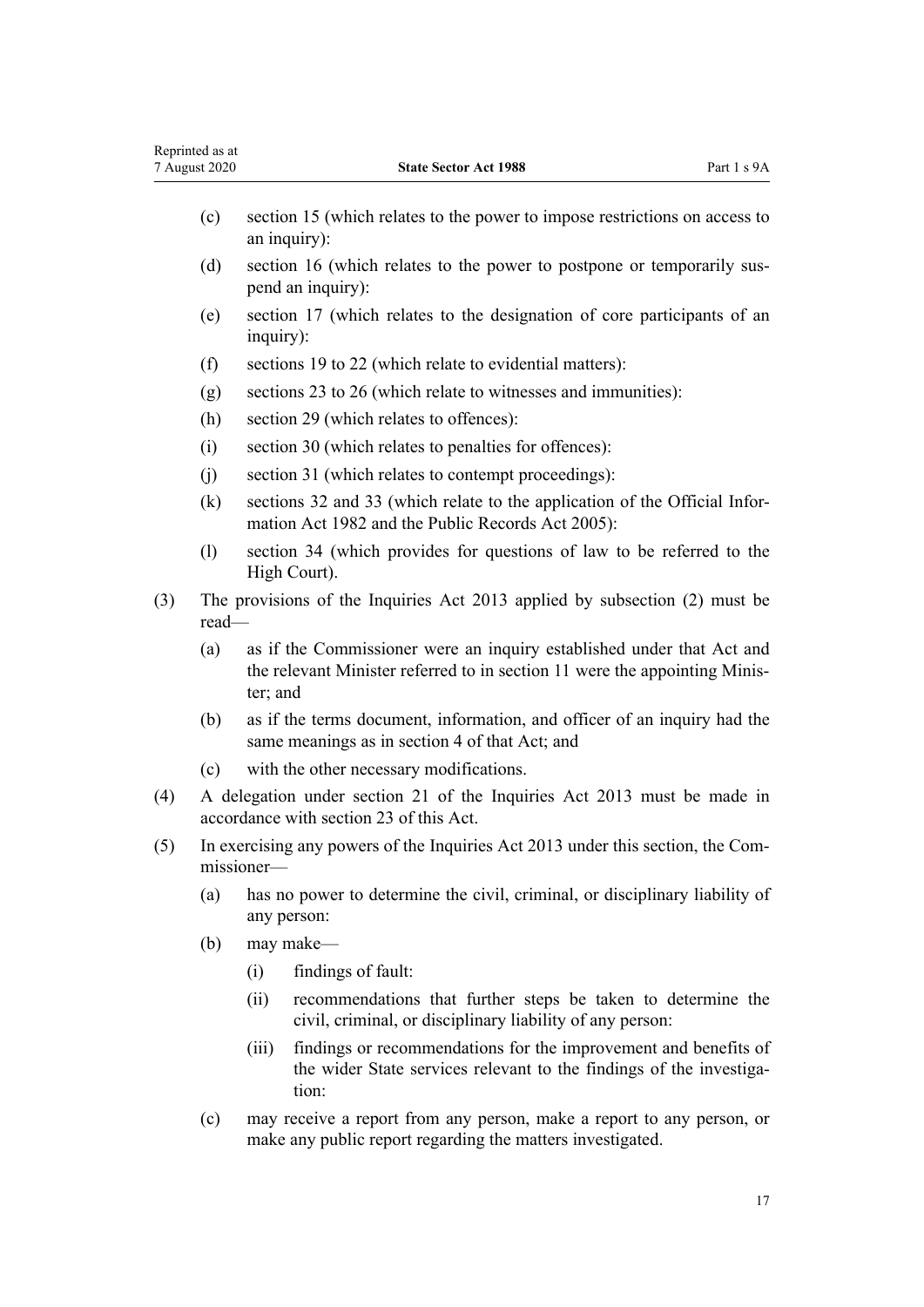<span id="page-17-0"></span>Section 9A: inserted, on 31 October 2018, by [section 9](http://legislation.govt.nz/pdflink.aspx?id=LMS11213) of the State Sector and Crown Entities Reform Act 2018 (2018 No 31).

#### **9B Commissioner's certificate under section 9A(1)**

- (1) A certificate made under [section 9A\(1\)](#page-15-0) must—
	- (a) be in writing and signed by the Commissioner; and
	- (b) specify the person or persons who will be conducting the investigation or the inquiry; and
	- (c) summarise the subject matter of the investigation or the inquiry; and
	- (d) set out the reason or reasons why the Commissioner is satisfied that, in order to perform his or her functions and duties, it is reasonably necessary that the provisions specified in [section 9A\(2\)](#page-15-0) apply in relation to the investigation or inquiry.
- (2) The Commissioner may not delegate the power to make a certificate under [sec](#page-15-0)[tion 9A\(1\)](#page-15-0).
- (3) The Commission's annual report, required by [section 43](http://legislation.govt.nz/pdflink.aspx?id=DLM162464) of the Public Finance Act 1989, must include—
	- (a) a statement as to the number of certificates made by the Commissioner under section  $9A(1)(b)$  during the year that is the subject of the report; and
	- (b) for each certificate, a summary description of the matter that was the subject of the investigation or inquiry.

Section 9B: inserted, on 31 October 2018, by [section 9](http://legislation.govt.nz/pdflink.aspx?id=LMS11213) of the State Sector and Crown Entities Reform Act 2018 (2018 No 31).

## **9C Information privacy principles 6 and 7 do not apply during inquiry or investigation in accordance with section 9A**

- (1) Information privacy principles 6 and 7 do not apply in respect of personal information contained in evidence given or submissions made to an inquiry or investigation conducted in accordance with [section 9A,](#page-15-0) until the Commissioner publishes a final report or otherwise concludes the inquiry or investigation.
- (2) In subsection (1), **information privacy principle** and **personal information** have the meanings given to them in [section 2\(1\)](http://legislation.govt.nz/pdflink.aspx?id=DLM296645) of the Privacy Act 1993. Compare: 1993 No 28 [s 55](http://legislation.govt.nz/pdflink.aspx?id=DLM297420)

Section 9C: inserted, on 31 October 2018, by [section 9](http://legislation.govt.nz/pdflink.aspx?id=LMS11213) of the State Sector and Crown Entities Reform Act 2018 (2018 No 31).

#### **9D Immunities and privileges of participants in inquiry or investigation in accordance with section 9A**

(1) Witnesses and other persons (other than counsel) participating in an inquiry or investigation conducted in accordance with [section 9A](#page-15-0) have the same immunities and privileges as if they were appearing in civil proceedings, and [subpart 8](http://legislation.govt.nz/pdflink.aspx?id=DLM393646)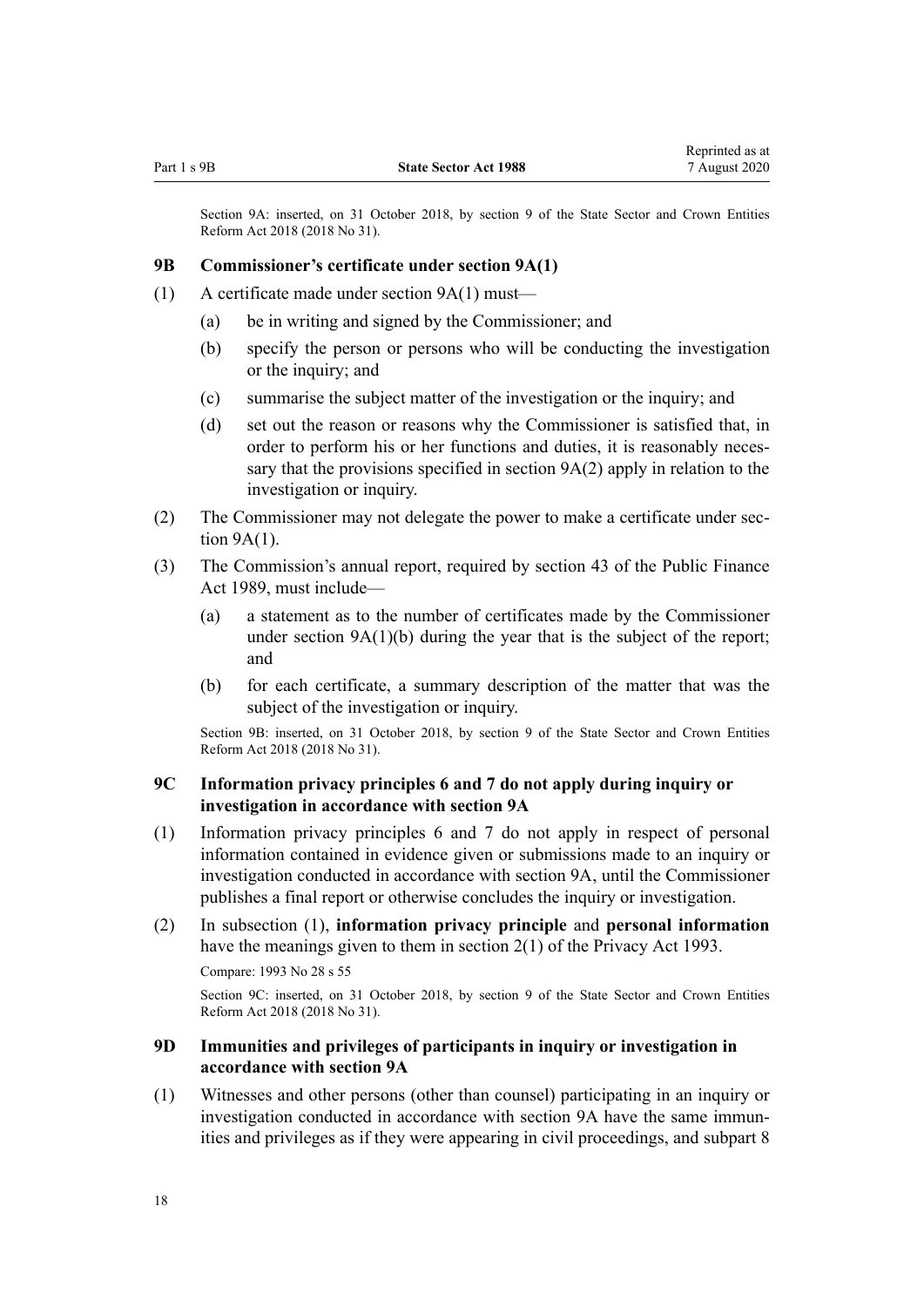<span id="page-18-0"></span>of Part 2 of the Evidence Act 2006 applies to the inquiry or investigation, to the extent that it is relevant, as if the inquiry or investigation were a civil proceeding.

- (2) In addition to a Judge's powers under the [Evidence Act 2006](http://legislation.govt.nz/pdflink.aspx?id=DLM393462) as provided in subsection (1), the Commissioner may make any order or direction that a Judge may make under [section 52,](http://legislation.govt.nz/pdflink.aspx?id=DLM393656) [53,](http://legislation.govt.nz/pdflink.aspx?id=DLM393658) [69](http://legislation.govt.nz/pdflink.aspx?id=DLM393690), or [70](http://legislation.govt.nz/pdflink.aspx?id=DLM393692) of that Act.
- (3) An order or a direction made by the Commissioner under subsection (2) has effect as if it were an order or a direction of a Judge under the [Evidence Act](http://legislation.govt.nz/pdflink.aspx?id=DLM393462) [2006](http://legislation.govt.nz/pdflink.aspx?id=DLM393462).
- (4) Counsel appearing before an inquiry or investigation have the same immunities and privileges as they would have if appearing before a court.

Compare: 2013 No 60 [s 27](http://legislation.govt.nz/pdflink.aspx?id=DLM1566168)

Section 9D: inserted, on 31 October 2018, by [section 9](http://legislation.govt.nz/pdflink.aspx?id=LMS11213) of the State Sector and Crown Entities Reform Act 2018 (2018 No 31).

#### **10 Power to enter premises**

- (1) For the purpose of carrying out the functions of the Commissioner, the Commissioner or any person specifically or generally authorised in writing in that behalf by the Commissioner, may from time to time—
	- (a) enter the premises of any department; or
	- (b) require the production of any information, documents, or files in the custody of any department, and examine any such information, documents, or files; or
	- (c) require any member of the staff of any department to answer questions for the purpose of enabling the Commissioner to carry out the functions assigned to the Commissioner.
- (2) Every written authorisation under subsection (1) shall contain—
	- (a) a reference to this section; and
	- (b) the full name of the authorised person; and
	- (c) a statement of the powers conferred on the authorised person by subsection (1).
- (3) The power to enter premises pursuant to subsection (1) shall be subject to the following conditions:
	- (a) entry shall be made only by the Commissioner or by a person specifically or generally authorised in writing by the Commissioner:
	- (aa) entry shall be made only if the Commissioner has first obtained the agreement of the Minister:
	- (b) reasonable notice of the intention to enter shall be given:
	- (c) entry shall be made at reasonable times:
	- (d) the person entering shall carry—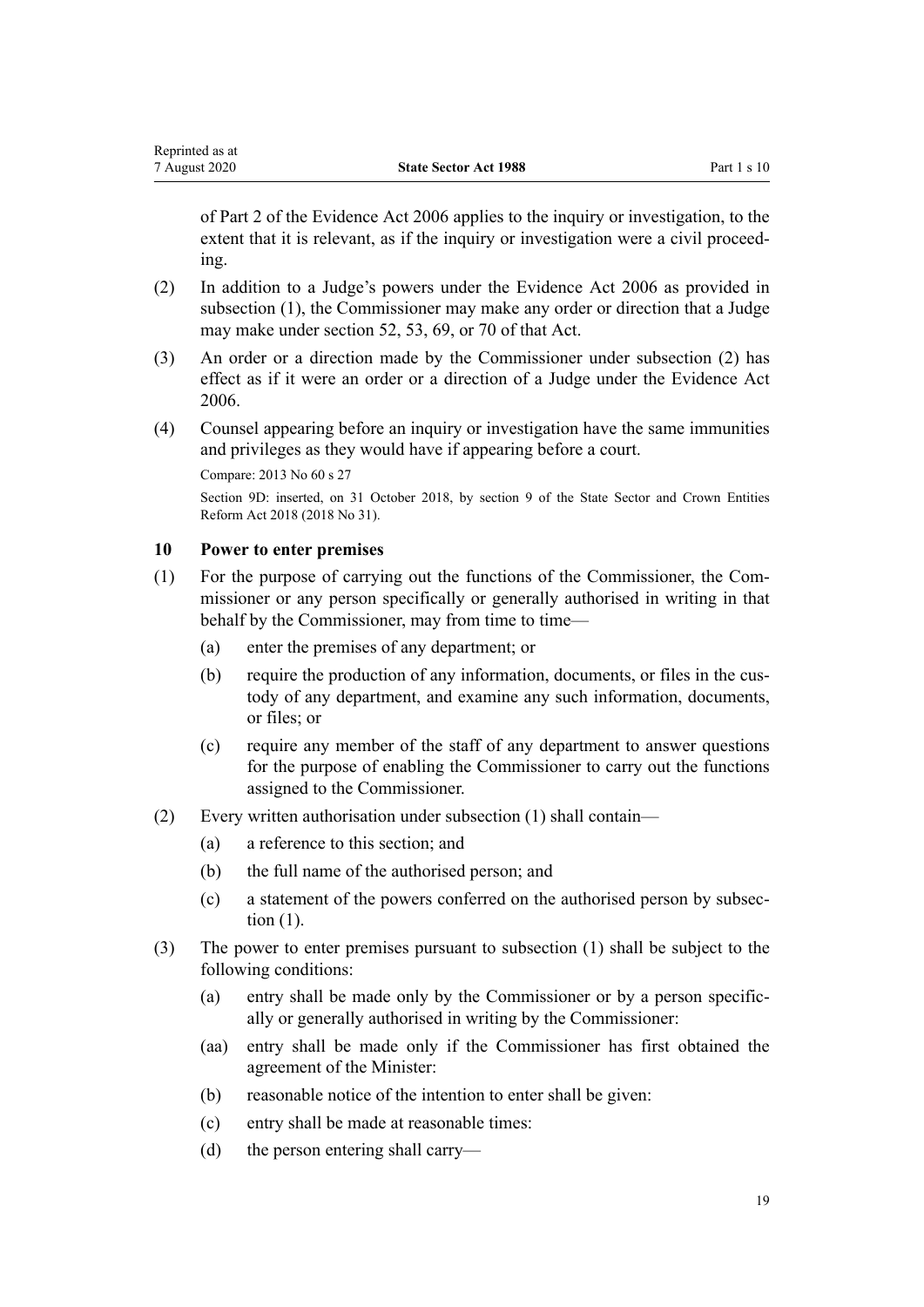- <span id="page-19-0"></span>(i) evidence of that person's identity; and
- (ii) either evidence that that person is the Commissioner or that person's written authorisation under subsection (1):
- (iii) evidence of the agreement referred to in paragraph (aa):
- (e) the person entering shall, on first entering the premises, and, if requested, at any subsequent time, produce to a representative of the department the evidence referred to in paragraph (d).
- (4) Every person shall have the same privileges in relation to—
	- (a) the production of information, documents, and files; and
	- (b) the furnishing of any information or particulars; and
	- (c) the answering of questions—

under this section as witnesses have in courts of law.

- (5) No person shall exercise any of the powers conferred by paragraphs (a) to (c) of subsection (1) unless the Commissioner or that person has first given the chief executive of the department the opportunity of consulting with the Commissioner or that person about the exercise of those powers.
- (6) Nothing in this section derogates from any enactment that imposes a prohibition or restriction on—
	- (a) the availability of any information; or
	- (b) the production or examination of any information, documents, or files.

Section 10: substituted, on 19 December 1989, by [section 3](http://legislation.govt.nz/pdflink.aspx?id=DLM194704) of the State Sector Amendment Act (No 2) 1989 (1989 No 136).

Section 10(3)(aa): inserted, on 31 October 2018, by [section 10\(1\)](http://legislation.govt.nz/pdflink.aspx?id=LMS55107) of the State Sector and Crown Entities Reform Act 2018 (2018 No 31).

Section  $10(3)(d)(iii)$ : inserted, on 31 October 2018, by [section 10\(2\)](http://legislation.govt.nz/pdflink.aspx?id=LMS55107) of the State Sector and Crown Entities Reform Act 2018 (2018 No 31).

#### **11 Functions and powers can be exercised in relation to other State services**

- (1) The Commissioner must, if directed in writing by the Prime Minister, perform or exercise in relation to any part of the State services that does not form part of the Public Service any of the functions and powers specified in the direction that the Commissioner has under [sections 6 to 10](#page-13-0).
- (2) The Commissioner may, in performing any function under [section 6\(h\) or \(i\)](#page-13-0), [57\(2\) or \(4\)](#page-52-0), or [57A](#page-53-0), exercise any of the powers in [sections 7 to 10](#page-14-0) in relation to an agency in the State services as if it were a department.
- (3) The Commissioner may, if requested by the head of any part of the State services, and must, if requested by the Minister in charge of, or responsible for, any part of the State services, perform or exercise any of the functions and powers that the Commissioner has under [sections 6 to 10](#page-13-0).
- (4) The Commissioner may, if requested by the head of any part of the State services that does not form part of the Public Service, or of any corporation listed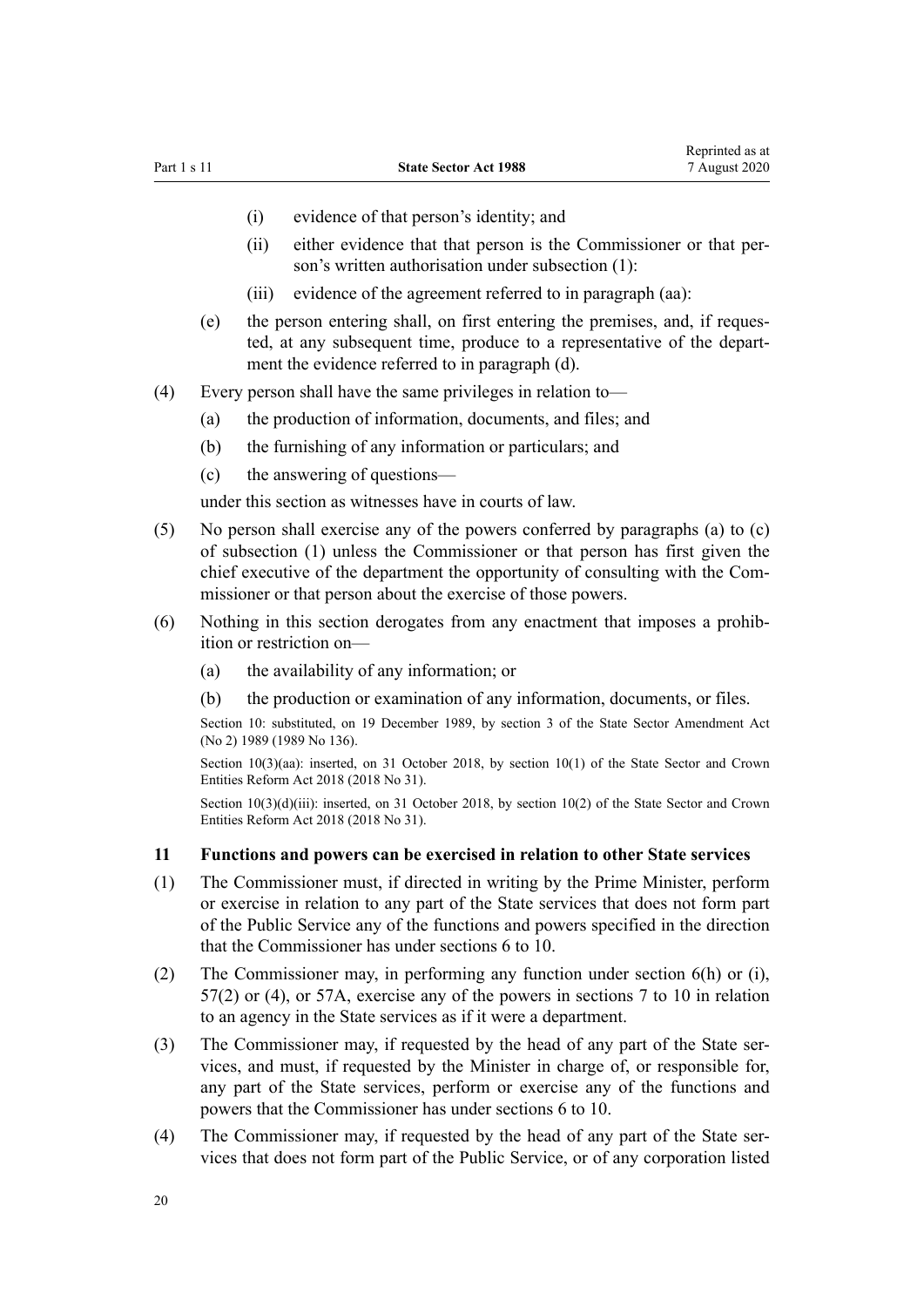<span id="page-20-0"></span>in [Schedule 1](http://legislation.govt.nz/pdflink.aspx?id=DLM98444) of the State-Owned Enterprises Act 1986, provide assistance in respect of the conditions of employment of its employees.

- (5) For the purpose of this section, [sections 6 to 10](#page-13-0) apply as if the relevant part of the State services or agency were a department and with the other necessary modifications.
- (6) Nothing in this section—
	- (a) limits or affects any provision of this or any other Act; or
	- (b) affects or prevents the performance or exercise by any part of the State services that does not form part of the Public Service, or by any officer or employee of that part of the State services, of any function or power conferred on or belonging to that part of the State services or officer or employee.

Section 11: replaced, on 31 October 2018, by [section 11](http://legislation.govt.nz/pdflink.aspx?id=LMS11215) of the State Sector and Crown Entities Reform Act 2018 (2018 No 31).

## **12 Deputy State Services Commissioner**

- (1) There shall be an officer to be called the Deputy State Services Commissioner, who shall be appointed by the Governor-General in Council on the recommendation of the Prime Minister.
- (2) Subject to the control of the Commissioner, the Deputy Commissioner shall have and may exercise all the functions, duties, and powers of the Commissioner.
- (3) On the occurrence from any cause of a vacancy in the office of Commissioner (whether by reason of death, resignation, or otherwise), and in the case of absence from duty of the Commissioner (from whatever cause arising), and so long as any such vacancy or absence continues, the Deputy Commissioner shall have and may exercise all the functions, duties, and powers of the Commissioner.
- (4) The fact that the Deputy Commissioner exercises any function, duty, or power of the Commissioner shall, in the absence of proof to the contrary, be conclusive evidence of his or her authority to do so.

Section 12: substituted, on 19 December 1989, by [section 3](http://legislation.govt.nz/pdflink.aspx?id=DLM194704) of the State Sector Amendment Act (No 2) 1989 (1989 No 136).

#### **13 Term of office**

- (1) The Commissioner and the Deputy Commissioner shall each be appointed for such term, not exceeding 5 years, as shall be specified in the Order in Council by which the Commissioner or the Deputy Commissioner is appointed.
- (2) The Commissioner and the Deputy Commissioner shall each be eligible for reappointment from time to time.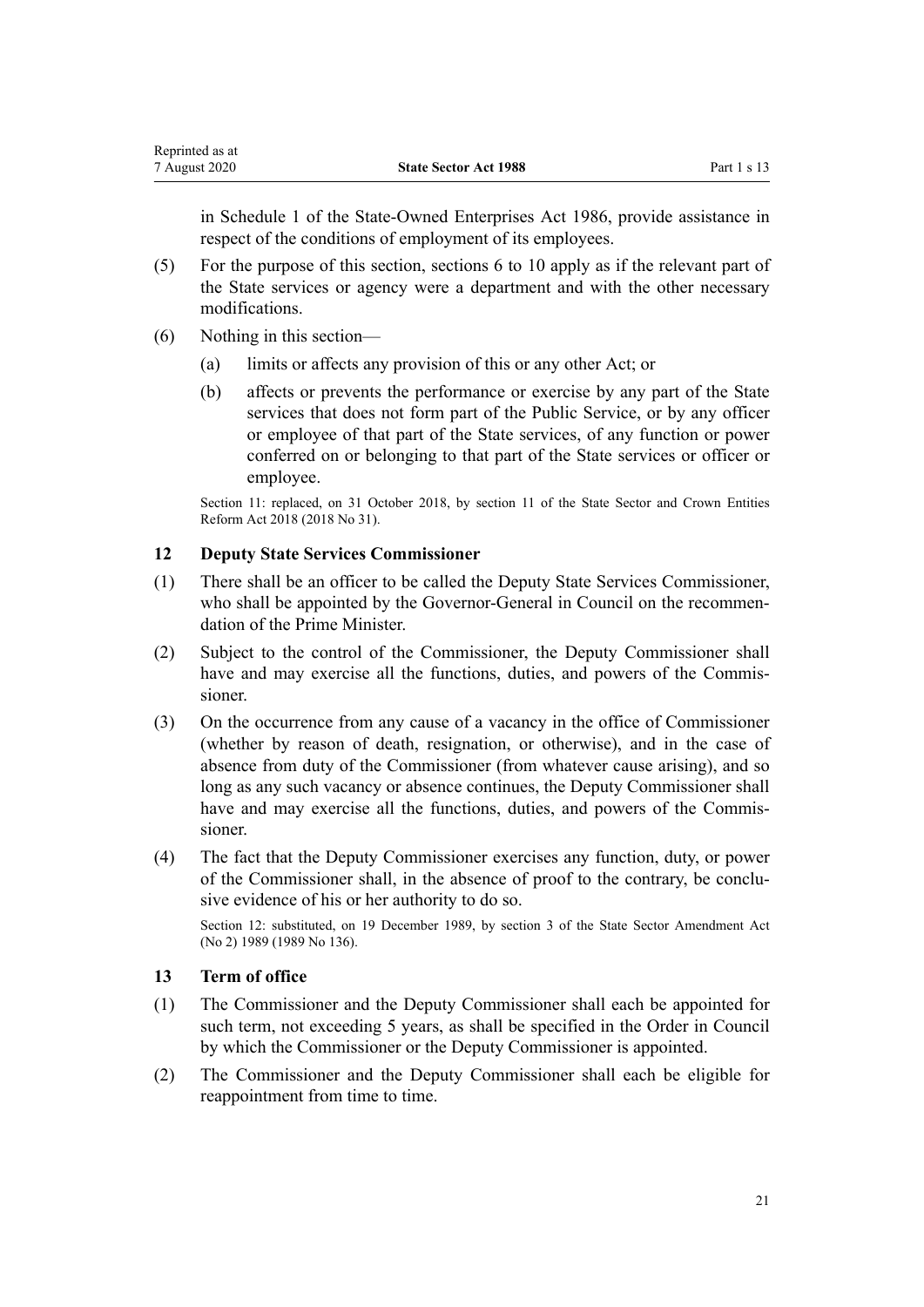- <span id="page-21-0"></span>(3) Where a person who is employed in the State services is appointed as the Commissioner or as the Deputy Commissioner, that person's term of office as Commissioner or Deputy Commissioner shall be deemed, for the purposes of—
	- (a) the [Government Superannuation Fund Act 1956;](http://legislation.govt.nz/pdflink.aspx?id=DLM446000) and
	- (b) appointment to any position in the State services on the termination of that person's service as Commissioner or Deputy Commissioner; and
	- (c) entitlement to leave of absence,—

to be continuous service in that part of the State services in which that person was employed at the date of that person's appointment as Commissioner or Deputy Commissioner.

Section 13: substituted, on 19 December 1989, by [section 3](http://legislation.govt.nz/pdflink.aspx?id=DLM194704) of the State Sector Amendment Act (No 2) 1989 (1989 No 136).

## **14 Acting Commissioner or acting Deputy Commissioner**

- (1) The Governor-General in Council, on the recommendation of the Prime Minister, may appoint an acting Commissioner or acting Deputy Commissioner to act for the Commissioner or Deputy Commissioner (as applicable) in the event of—
	- (a) the incapacity of the Commissioner or Deputy Commissioner by reason of illness or absence; or
	- (b) any reasonable cause that requires the Commissioner or Deputy Commissioner to stand down (whether temporarily or in respect of a particular matter).
- (2) Subsection (1) also applies where the Deputy Commissioner is performing or exercising the functions, duties, and powers of the Commissioner under [section](#page-20-0) [12\(3\)](#page-20-0).
- (3) No appointment of an acting Commissioner or acting Deputy Commissioner, and no act done by an acting Commissioner or acting Deputy Commissioner, as such, shall in any proceedings be questioned on the ground that the occasion for his or her appointment had not arisen or had ceased.

Section 14: substituted, on 19 December 1989, by [section 3](http://legislation.govt.nz/pdflink.aspx?id=DLM194704) of the State Sector Amendment Act (No 2) 1989 (1989 No 136).

Section 14(1): replaced, on 18 July 2013, by [section 14](http://legislation.govt.nz/pdflink.aspx?id=DLM4598837) of the State Sector Amendment Act 2013 (2013 No 49).

Section 14(2): replaced, on 18 July 2013, by [section 14](http://legislation.govt.nz/pdflink.aspx?id=DLM4598837) of the State Sector Amendment Act 2013 (2013 No 49).

#### **15 Remuneration and expenses of Commissioner and Deputy Commissioner**

- (1) The Commissioner and the Deputy Commissioner shall be paid—
	- (a) such remuneration as may from time to time be determined in each case by the Remuneration Authority; and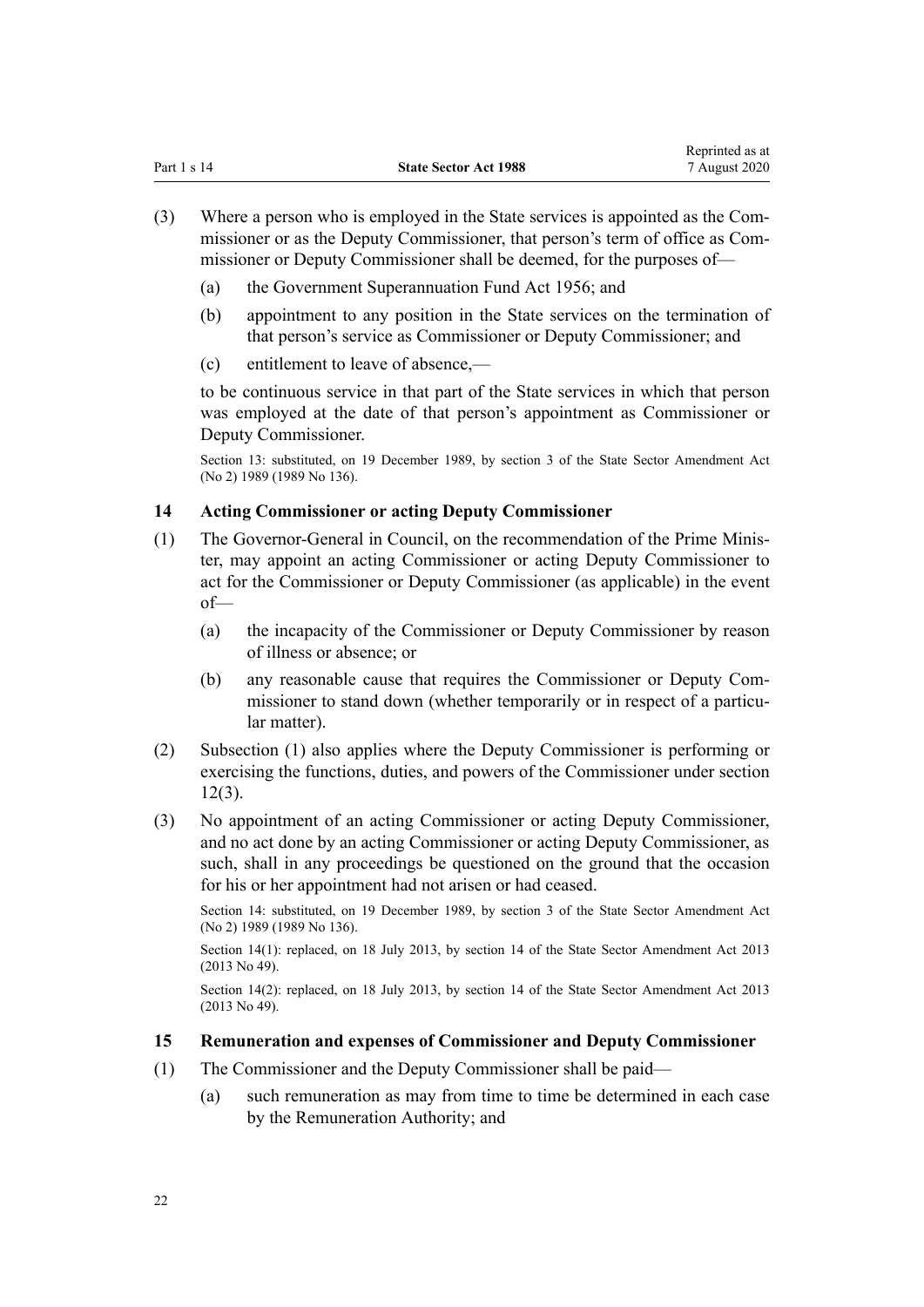<span id="page-22-0"></span>

| Reprinted as at |                              |             |
|-----------------|------------------------------|-------------|
| 7 August 2020   | <b>State Sector Act 1988</b> | Part 1 s 16 |

- (b) such additional allowances, being travelling allowances or other incidental or minor allowances, as may be determined from time to time in each case by the Minister of Finance.
- (2) Subject to the [Remuneration Authority Act 1977,](http://legislation.govt.nz/pdflink.aspx?id=DLM15636) any determination made under subsection (1) may be made so as to come into force on a date to be specified for that purpose in the determination, being the date of the making of the determination, or any other date, whether before, on, or after the date of the making of the determination.
- (3) Every determination made under subsection (1) in respect of which no date is specified as aforesaid shall come into force on the date of the making of the determination.

Section 15: substituted, on 19 December 1989, by [section 3](http://legislation.govt.nz/pdflink.aspx?id=DLM194704) of the State Sector Amendment Act (No 2) 1989 (1989 No 136).

Section 15(1)(a): amended, on 1 April 2003, by [section 4\(1\)](http://legislation.govt.nz/pdflink.aspx?id=DLM167443) of the Remuneration Authority (Members of Parliament) Amendment Act 2002 (2002 No 54).

Section 15(2): amended, on 1 April 2003, by [section 4\(1\)](http://legislation.govt.nz/pdflink.aspx?id=DLM167443) of the Remuneration Authority (Members of Parliament) Amendment Act 2002 (2002 No 54).

#### **16 Removal from office**

- (1) The Commissioner and the Deputy Commissioner may be suspended or removed from office in accordance with the following provisions of this section and not otherwise.
- (2) The Governor-General may suspend the Commissioner or the Deputy Commissioner from office for misbehaviour or incompetence, but the Commissioner or the Deputy Commissioner shall not be removed from office except as provided in this section.
- (3) The Governor-General shall cause to be laid before the House of Representatives a full statement of the grounds of any suspension within 7 sitting days after the date of that suspension.
- (4) Unless the House of Representatives, within 21 days from the date on which the statement in respect of the Commissioner or Deputy Commissioner suspended under this section has been laid before it, declares by resolution that the Commissioner or Deputy Commissioner, as the case may be, ought to be removed from office, the Commissioner or Deputy Commissioner, as the case may be, shall be deemed to be restored to office as from the date of his or her suspension; and, if the House of Representatives within the said time does so declare, the Commissioner or Deputy Commissioner, as the case may be, shall be removed by the Governor-General from the date of the suspension.
- (5) Unless the Governor-General in Council otherwise directs, the Commissioner or Deputy Commissioner who has been removed from office under this section shall not be entitled to be reappointed to the State services and shall not be entitled to a retiring allowance under the [Government Superannuation Fund](http://legislation.govt.nz/pdflink.aspx?id=DLM446000) [Act 1956.](http://legislation.govt.nz/pdflink.aspx?id=DLM446000)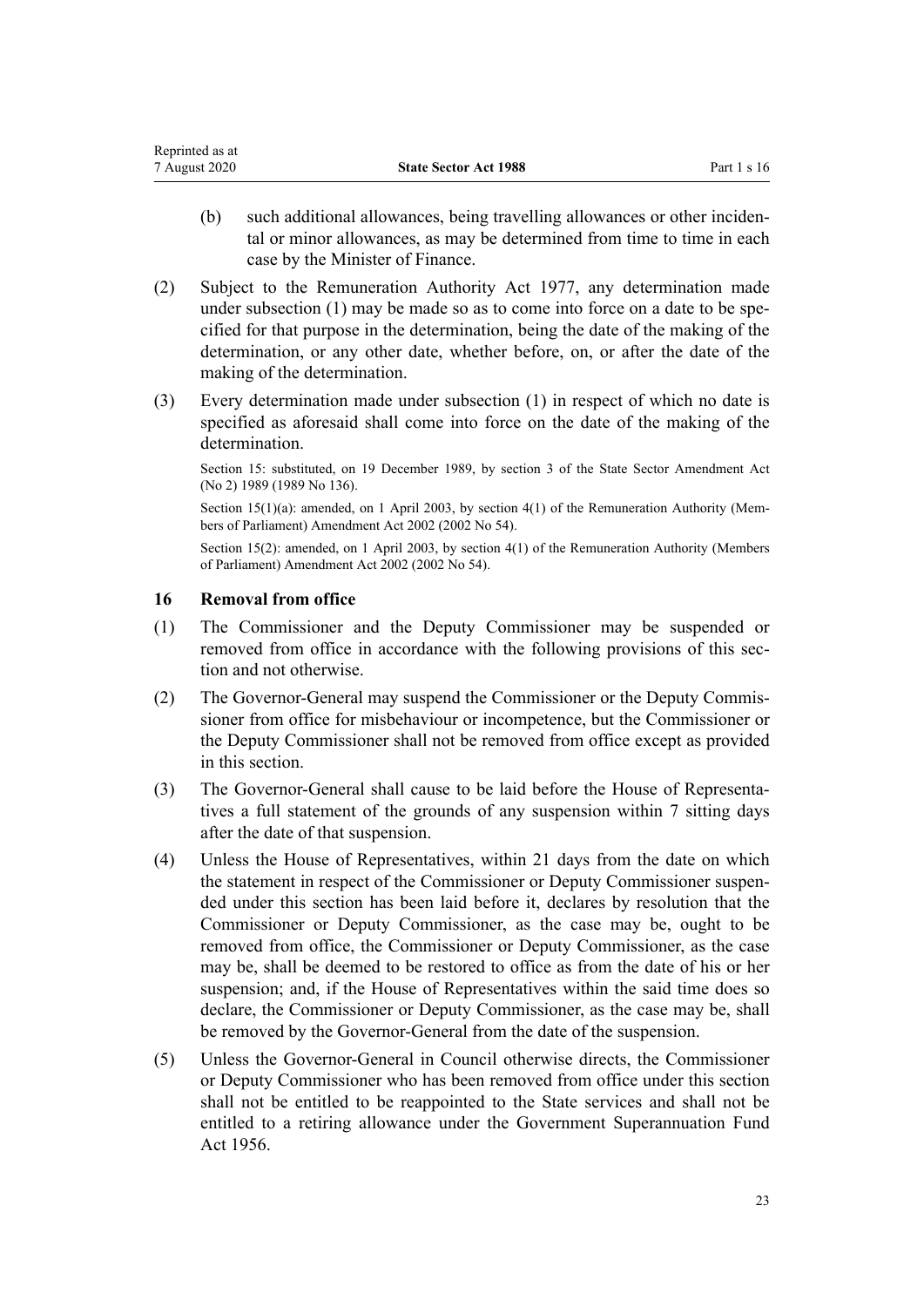<span id="page-23-0"></span>Section 16: substituted, on 19 December 1989, by [section 3](http://legislation.govt.nz/pdflink.aspx?id=DLM194704) of the State Sector Amendment Act (No 2) 1989 (1989 No 136).

#### **17 Vacation of office**

- (1) Any person who holds office as the Commissioner or the Deputy Commissioner shall be deemed to have vacated office if—
	- (a) without the approval of the Governor-General that person—
		- (i) engages during his or her term of office in any paid employment or business other than the duties of his or her office; or
		- (ii) is appointed to and accepts any other office or position in the State services:
	- (b) that person becomes bankrupt, compounds with his or her creditors, or makes an assignment of his or her salary for their benefit:
	- (c) that person absents himself or herself from duty except with the authority of the Governor-General:
	- (d) that person resigns in writing under his or her hand addressed to the Governor-General.
- (2) Notwithstanding anything in this section, the Commissioner or the Deputy Commissioner may act temporarily in any position in the State services that is for the time being vacant (including the position of chief executive).

Section 17: substituted, on 19 December 1989, by [section 3](http://legislation.govt.nz/pdflink.aspx?id=DLM194704) of the State Sector Amendment Act (No 2) 1989 (1989 No 136).

Section 17(2): amended, on 18 July 2013, by [section 15\(a\)](http://legislation.govt.nz/pdflink.aspx?id=DLM4598838) of the State Sector Amendment Act 2013 (2013 No 49).

Section 17(2): amended, on 18 July 2013, by [section 15\(b\)](http://legislation.govt.nz/pdflink.aspx?id=DLM4598838) of the State Sector Amendment Act 2013 (2013 No 49).

Section 17(2): amended, on 25 January 2005, by [section 19\(2\)](http://legislation.govt.nz/pdflink.aspx?id=DLM329600) of the State Sector Amendment Act (No 2) 2004 (2004 No 114).

#### **18 Superannuation rights of Commissioner and Deputy Commissioner**

Where any person who is a contributor to the Government Superannuation Fund is appointed as Commissioner or Deputy Commissioner, that person shall, unless—

- (a) he or she is reappointed as Commissioner or Deputy Commissioner or, in the case of a person holding office as Deputy Commissioner, becomes the successor of the Commissioner; or
- (b) he or she is appointed to another office in the Government service (within the meaning of the [Government Superannuation Fund Act 1956](http://legislation.govt.nz/pdflink.aspx?id=DLM446000)); or
- (c) he or she has ceased to be a contributor to the Government Superannuation Fund; or
- (d) he or she is not entitled under section  $16(5)$  to a retiring allowance,—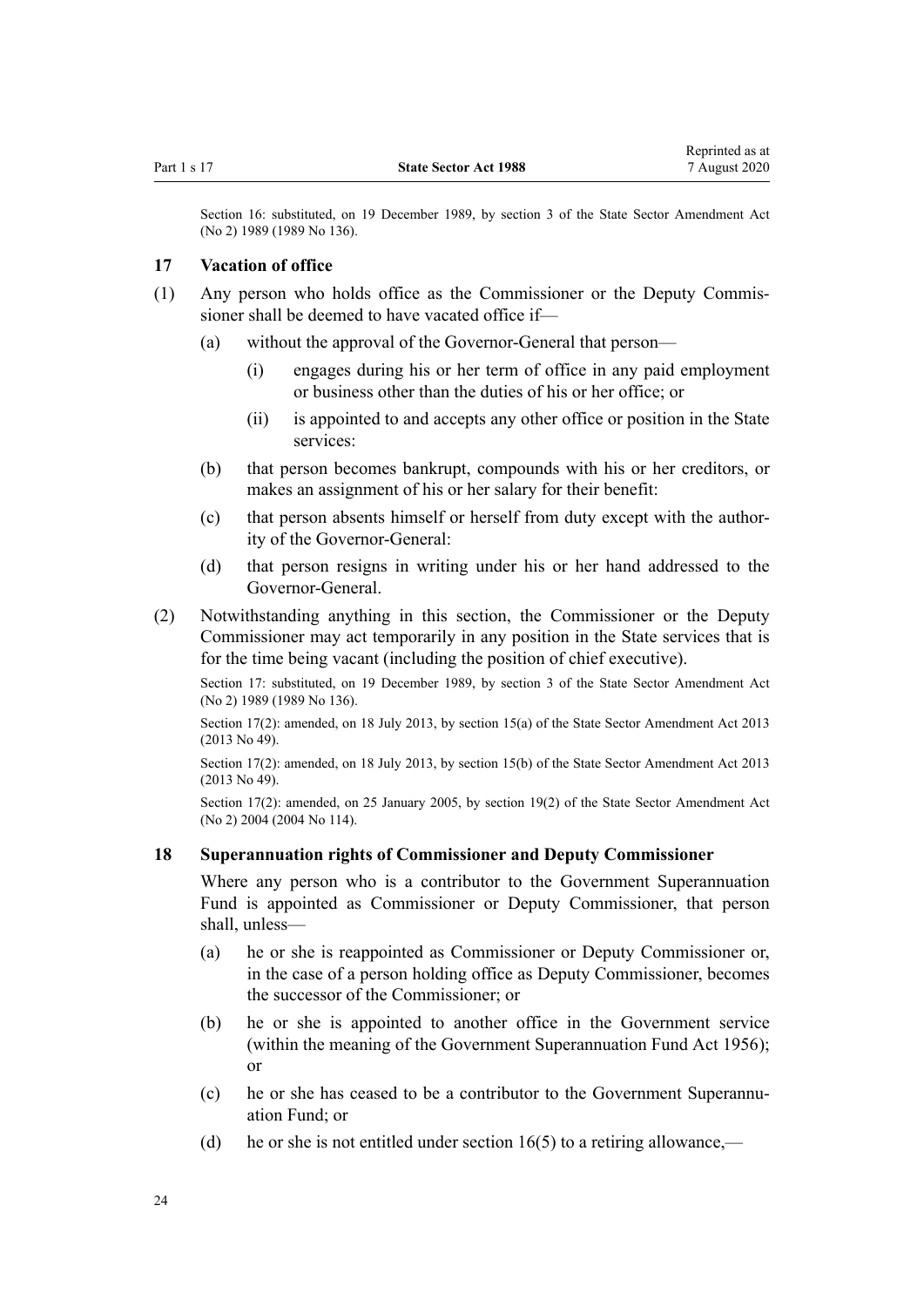<span id="page-24-0"></span>be allowed to receive from the Fund an annual retiring allowance for the rest of his or her life computed in the manner prescribed by [Part 2](http://legislation.govt.nz/pdflink.aspx?id=DLM446395) or [Part 2A](http://legislation.govt.nz/pdflink.aspx?id=DLM446842) of the Government Superannuation Fund Act 1956, notwithstanding that the Commissioner or Deputy Commissioner may not have attained the age or have had the length of service that would entitle him or her in accordance with the terms of that Act to a retiring allowance.

Section 18: substituted, on 19 December 1989, by [section 3](http://legislation.govt.nz/pdflink.aspx?id=DLM194704) of the State Sector Amendment Act (No 2) 1989 (1989 No 136).

## **19 Annual report**

- (1) The Commissioner shall, as soon as practicable after the end of each financial year, furnish to the Minister a report on the operations of the Commissioner for that year, and on such other matters affecting the State services as the Commissioner thinks fit.
- (2) The report must be presented and published in accordance with [section 44](http://legislation.govt.nz/pdflink.aspx?id=DLM162468) of the Public Finance Act 1989 as if it were a department's annual report.

Section 19: substituted, on 19 December 1989, by [section 3](http://legislation.govt.nz/pdflink.aspx?id=DLM194704) of the State Sector Amendment Act (No 2) 1989 (1989 No 136).

Section 19(2): substituted, on 25 January 2005, by [section 37\(1\)](http://legislation.govt.nz/pdflink.aspx?id=DLM328867) of the Public Finance Amendment Act 2004 (2004 No 113).

## **20 Power to incorporate annual report of Commission in Commissioner's annual report**

The Commissioner may incorporate in his or her report under section 19 in respect of any financial year the report required by [section 43](http://legislation.govt.nz/pdflink.aspx?id=DLM162464) of the Public Finance Act 1989 on the operations of the Commission for that financial year.

Section 20: substituted, on 19 December 1989, by [section 3](http://legislation.govt.nz/pdflink.aspx?id=DLM194704) of the State Sector Amendment Act (No 2) 1989 (1989 No 136).

Section 20: amended, on 25 January 2005, by [section 37\(1\)](http://legislation.govt.nz/pdflink.aspx?id=DLM328867) of the Public Finance Amendment Act 2004 (2004 No 113).

#### **21 Advisory committees**

- (1) The Commissioner may from time to time appoint such advisory committees as the Commissioner considers appropriate to assist the Commissioner in carrying out any of the functions of the Commissioner.
- (2) The Commissioner may authorise any advisory committee appointed under this section to make such enquiries or to conduct such research or to make such reports as may assist the efficient carrying out of the functions of the Commissioner.
- (3) In determining the membership of any advisory committee, the Commissioner shall have due regard to the nature of the community interest in the particular matter or matters to be addressed by that advisory committee.

Section 21: substituted, on 19 December 1989, by [section 3](http://legislation.govt.nz/pdflink.aspx?id=DLM194704) of the State Sector Amendment Act (No 2) 1989 (1989 No 136).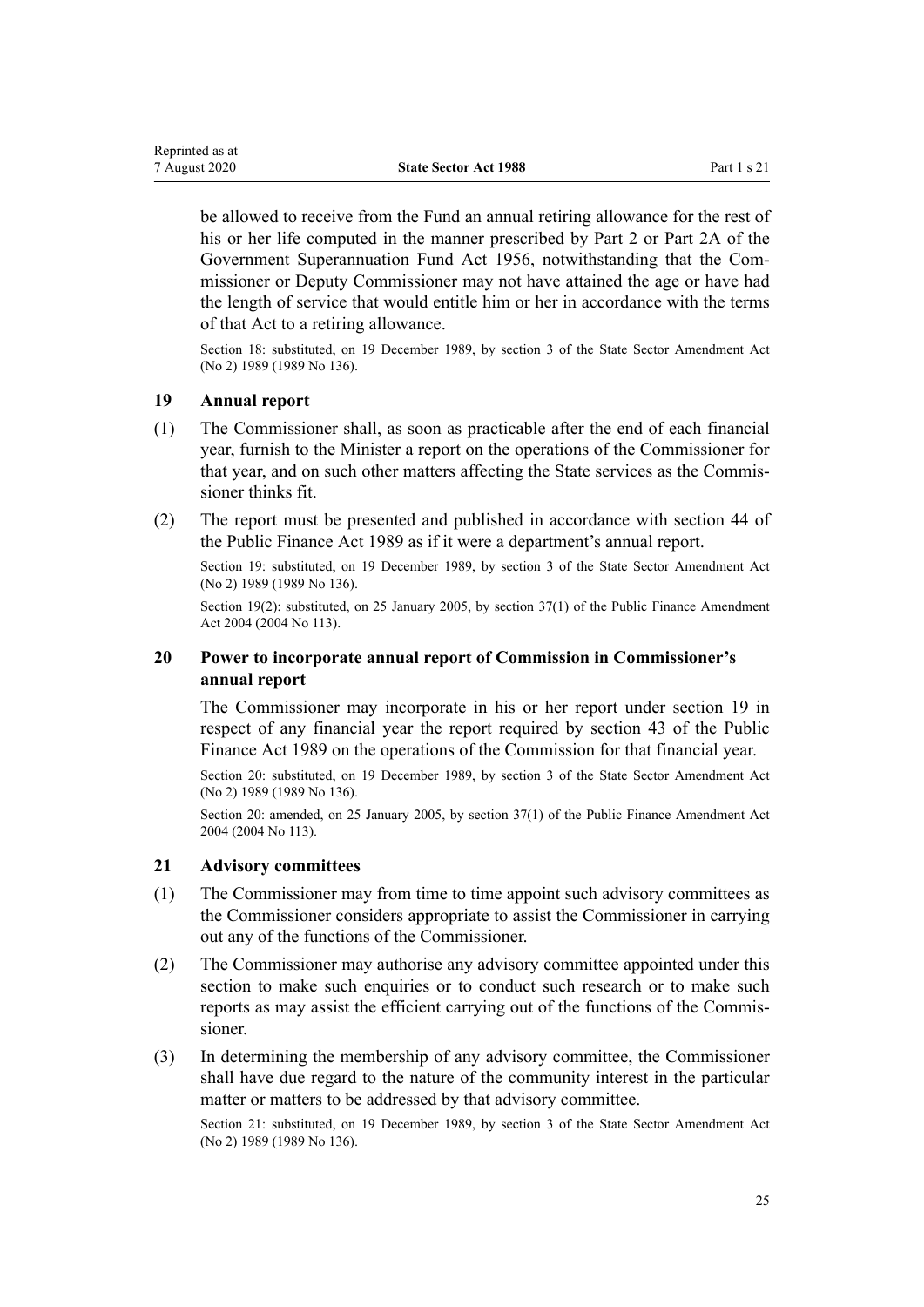## <span id="page-25-0"></span>**22 Remuneration of advisory committees**

- (1) The Commissioner shall pay persons appointed to any advisory committee under [section 21](#page-24-0), for services rendered by them, fees at such rates as the Commissioner thinks fit and may separately reimburse them for expenses reasonably incurred in rendering services for the Commissioner.
- (2) No person shall be deemed to be employed in the service of Her Majesty by reason of appointment to an advisory committee under [section 21](#page-24-0).

Section 22: substituted, on 19 December 1989, by [section 3](http://legislation.govt.nz/pdflink.aspx?id=DLM194704) of the State Sector Amendment Act (No 2) 1989 (1989 No 136).

## **23 Delegation of functions or powers**

- (1) The Commissioner may from time to time, either generally or particularly, delegate to any person or persons any of the functions or powers of the Commissioner under this Act or any other Act, including functions or powers delegated to the Commissioner under any Act.
- (1A) The power conferred by subsection (1) includes (without limitation) power to delegate to any person, either generally or particularly,—
	- (a) the conduct of any investigation or inquiry that the Commissioner is required or empowered to conduct under this Act or any other Act:
	- (b) all or any of the functions and powers that the Commissioner has under this Act or that other Act in relation to the investigation or inquiry.
- (2) Every delegation under this section shall be in writing.
- (3) No delegation under this section shall include—
	- (a) the power to delegate under this section; or
	- (b) the Commissioner's powers under [sections 35](#page-36-0) and [36](#page-39-0) (which relate to the appointment and reappointment of chief executives); or
	- (c) the Commissioner's powers under [section 39](#page-41-0) (which relates to the removal from office of a chief executive).
	- (d) *[Repealed]*
	- (e) *[Repealed]*
- (4) In any case where the Commissioner has, pursuant to subsection (1), delegated any of the functions or powers of the Commissioner to any person, that person may, with the prior approval in writing of the Commissioner, delegate such of those functions or powers as the Commissioner approves to any other person or to the holder for the time being of any specified office in the State services.
- (5) Subject to any general or special directions given or conditions imposed by the Commissioner, the person to whom any functions or powers are delegated under this section may exercise those functions or powers in the same manner and with the same effect as if they had been conferred on that person directly by this Act and not by delegation.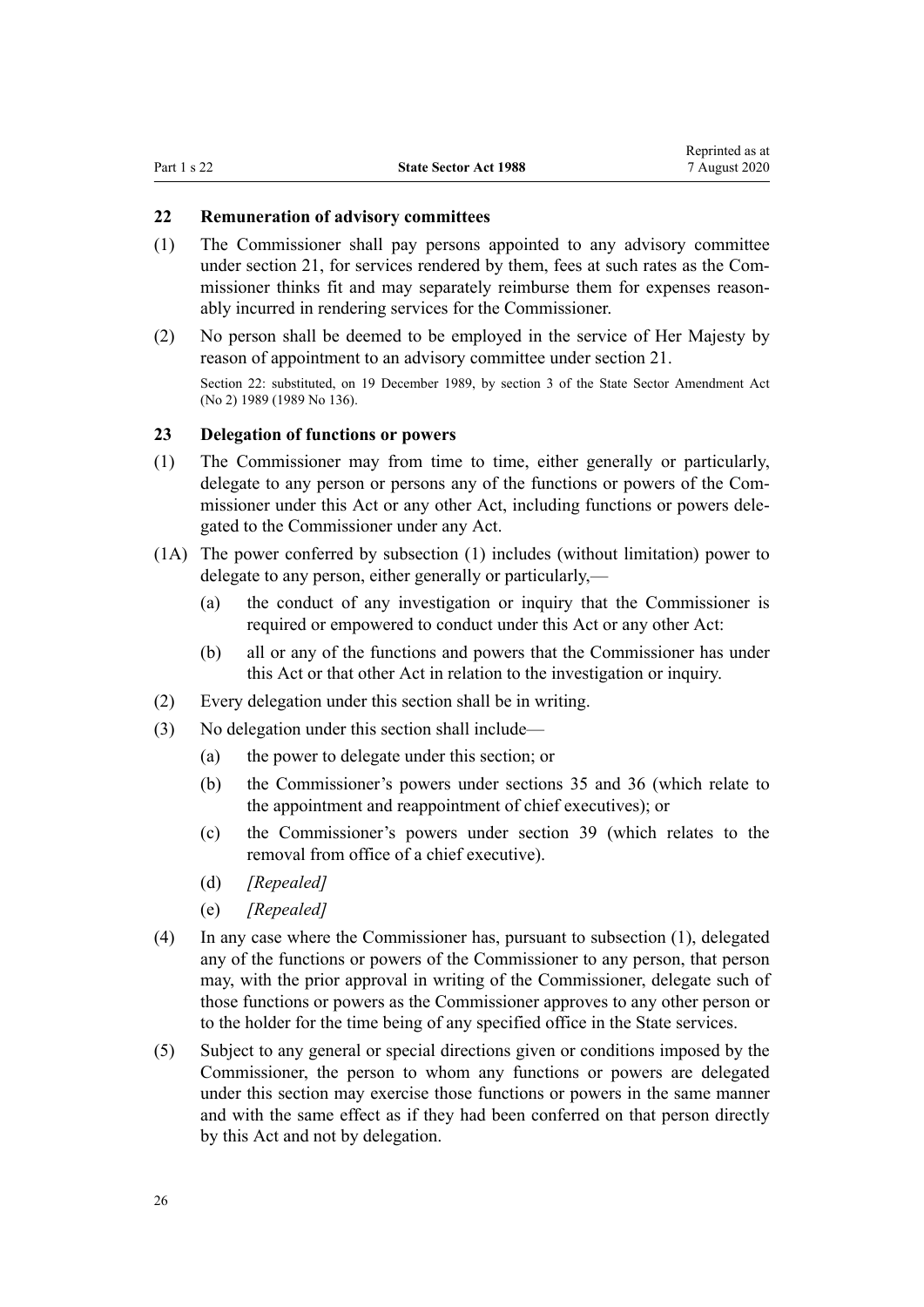<span id="page-26-0"></span>

| Reprinted as at |                              |               |
|-----------------|------------------------------|---------------|
| 7 August 2020   | <b>State Sector Act 1988</b> | Part $1 s 26$ |

- (6) Every person purporting to act pursuant to any delegation under this section shall, in the absence of proof to the contrary, be presumed to be acting in accordance with the terms of the delegation.
- (7) Any delegation under this section may be made to a specified person or to persons of a specified class, or to the holder or holders for the time being of a specified office or of specified classes of offices.
- (8) No such delegation shall affect or prevent the exercise of any function or power by the Commissioner nor shall any such delegation affect the responsibility of the Commissioner for the actions of any person acting under the delegation.

Section 23: substituted, on 19 December 1989, by [section 3](http://legislation.govt.nz/pdflink.aspx?id=DLM194704) of the State Sector Amendment Act (No 2) 1989 (1989 No 136).

Section 23(1A): inserted, on 31 October 2018, by [section 12](http://legislation.govt.nz/pdflink.aspx?id=LMS11216) of the State Sector and Crown Entities Reform Act 2018 (2018 No 31).

Section 23(3)(c): amended, on 18 July 2013, by [section 16](http://legislation.govt.nz/pdflink.aspx?id=DLM4598839) of the State Sector Amendment Act 2013 (2013 No 49).

Section 23(3)(d): repealed, on 25 January 2005, by [section 19\(2\)](http://legislation.govt.nz/pdflink.aspx?id=DLM329600) of the State Sector Amendment Act (No 2) 2004 (2004 No 114).

Section 23(3)(e): repealed, on 25 January 2005, by [section 19\(2\)](http://legislation.govt.nz/pdflink.aspx?id=DLM329600) of the State Sector Amendment Act (No 2) 2004 (2004 No 114).

## **24 Revocation of delegations**

- (1) Every delegation under [section 23](#page-25-0) shall be revocable in writing at will.
- (2) Any such delegation shall, until it is revoked, continue in force according to its tenor, notwithstanding that the Commissioner by whom it was made may have ceased to hold office and shall continue to have effect as if made by the successor in office of that Commissioner.

Section 24: substituted, on 19 December 1989, by [section 3](http://legislation.govt.nz/pdflink.aspx?id=DLM194704) of the State Sector Amendment Act (No 2) 1989 (1989 No 136).

#### **25 Power to summon witnesses**

#### *[Repealed]*

Section 25: repealed, on 31 October 2018, by [section 13](http://legislation.govt.nz/pdflink.aspx?id=LMS11217) of the State Sector and Crown Entities Reform Act 2018 (2018 No 31).

#### **26 Fees and expenses in connection with investigation or inquiry**

#### *[Repealed]*

Section 26: repealed, on 31 October 2018, by [section 13](http://legislation.govt.nz/pdflink.aspx?id=LMS11217) of the State Sector and Crown Entities Reform Act 2018 (2018 No 31).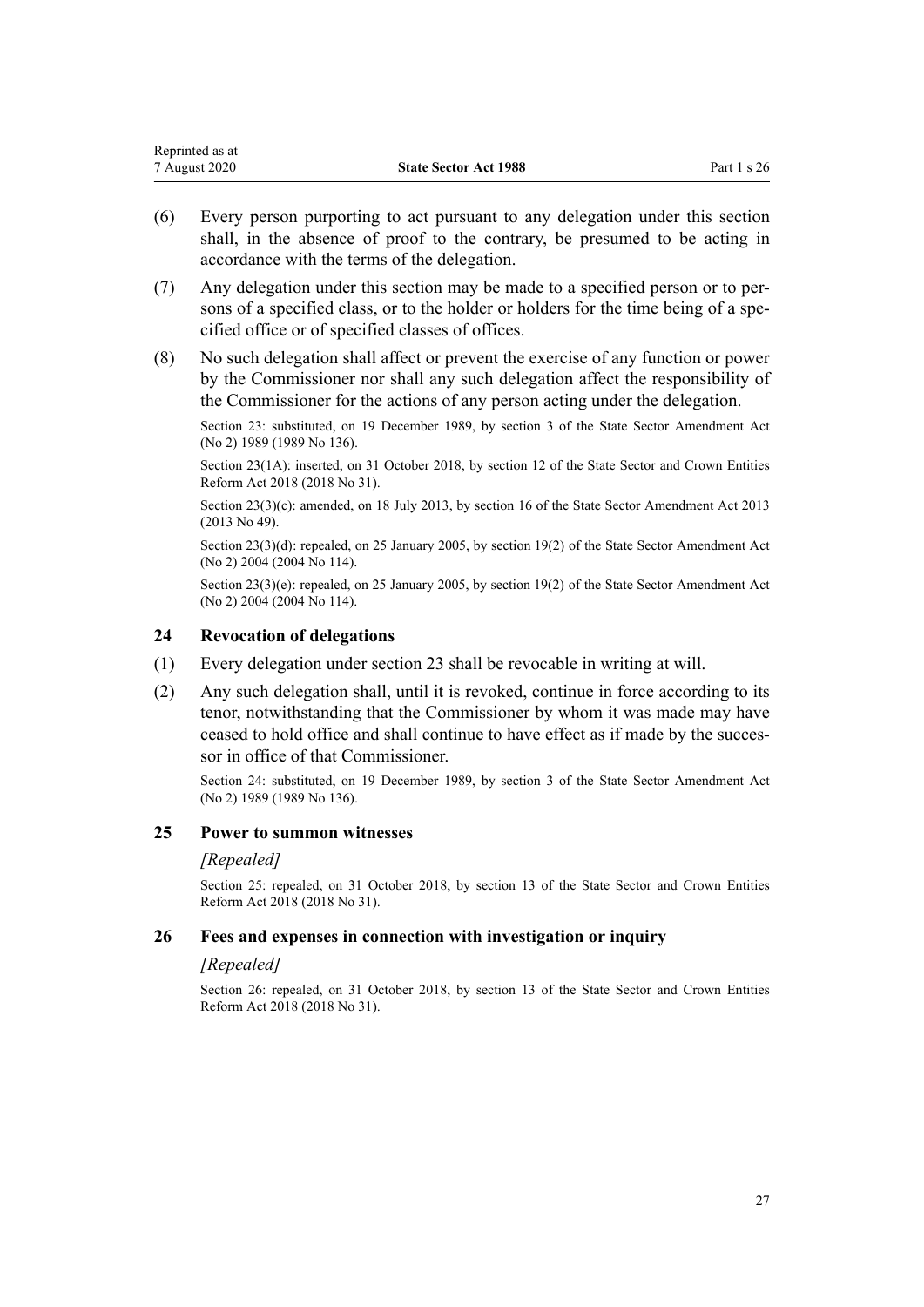## **Part 2 The Public Service**

## <span id="page-27-0"></span>**27 Public Service defined**

The Public Service comprises departments (and any departmental agencies that are part of those departments).

Section 27: replaced, on 18 July 2013, by [section 17](http://legislation.govt.nz/pdflink.aspx?id=DLM4598840) of the State Sector Amendment Act 2013 (2013 No 49).

## **27A Meaning of department, host department, and departmental agency**

 $(1)$  In this Act,—

**department** means a department specified in [Schedule 1](#page-76-0)

**departmental agency** means a departmental agency specified in the first column of [Schedule 1A](#page-80-0), which is part of its host department

**host department** means the department identified as the host department of a departmental agency in the second column of [Schedule 1A](#page-80-0).

(2) Unless the context otherwise requires, every reference in this or any other enactment to a department includes any departmental agency that is part of the department.

Section 27A: inserted, on 18 July 2013, by [section 17](http://legislation.govt.nz/pdflink.aspx?id=DLM4598840) of the State Sector Amendment Act 2013 (2013 No 49).

## **27B Relationship between departments and departmental agencies**

Except as provided in this or any other enactment,—

- (a) the functions, duties, and powers of a departmental agency may be determined by the appropriate Minister of the departmental agency in conjunction with the appropriate Minister of the host department; and
- (b) the working arrangements between a departmental agency and its host department must be agreed by their respective chief executives and approved by their appropriate Ministers.

Section 27B: inserted, on 18 July 2013, by [section 17](http://legislation.govt.nz/pdflink.aspx?id=DLM4598840) of the State Sector Amendment Act 2013 (2013 No 49).

#### **28 Delegation of functions or powers of appropriate Minister**

- (1) The appropriate Minister in relation to a department or departmental agency may from time to time, either generally or particularly, delegate to the chief executive of that department or departmental agency all or any of the Minister's functions and powers under this Act or any other Act, including functions or powers delegated to the Minister under this Act or any other Act.
- (2) Every delegation under this section shall be in writing.
- (3) No delegation under this section shall include the power to delegate under this section.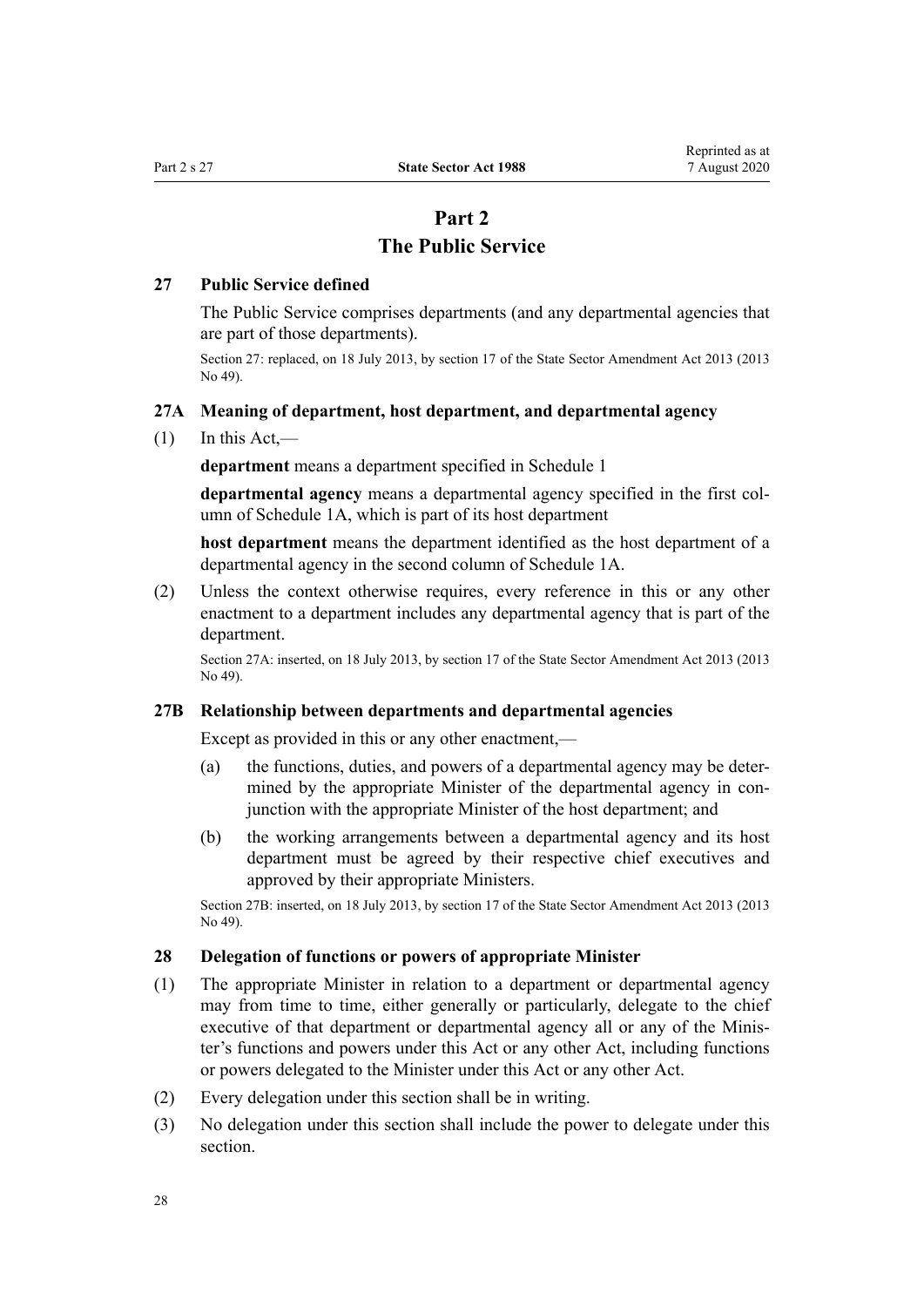| Reprinted as at |                              |             |
|-----------------|------------------------------|-------------|
| 7 August 2020   | <b>State Sector Act 1988</b> | Part 2 s 30 |

- (4) The power of the appropriate Minister to delegate under this section—
	- (a) is subject to any prohibitions, restrictions, or conditions contained in any other Act in relation to the delegation of the Minister's functions or powers; but
	- (b) does not limit any power of delegation conferred on the Minister by any other Act.
- (5) Subject to any general or special directions given or conditions imposed by the appropriate Minister, the chief executive may exercise any functions or powers so delegated to the chief executive in the same manner and with the same effect as if they had been conferred on the chief executive directly by this section and not by delegation.
- (6) Where the chief executive purports to act pursuant to any delegation under this section, the chief executive shall, in the absence of proof to the contrary, be presumed to be acting in accordance with the terms of the delegation.
- (7) No such delegation shall affect or prevent the exercise of any function or power by the appropriate Minister, nor shall any such delegation affect the responsibility of the appropriate Minister for the actions of any person acting under the delegation.

Section 28(1): amended, on 18 July 2013, by [section 18](http://legislation.govt.nz/pdflink.aspx?id=DLM4598842) of the State Sector Amendment Act 2013 (2013 No 49).

#### **29 Revocation of delegations**

<span id="page-28-0"></span>Representative as a set of the set of the set of the set of the set of the set of the set of the set of the set of the set of the set of the set of the set of the set of the set of the set of the set of the set of the set

- (1) Every delegation under [section 28](#page-27-0) shall be revocable in writing at will.
- (2) Any such delegation, until it is revoked, shall continue in force according to its tenor.
- (3) In the event of the appropriate Minister by whom any such delegation has been made ceasing to hold office,—
	- (a) it shall continue to have effect as if made by the person for the time being holding office as the appropriate Minister; and
	- (b) the chief executive shall forthwith advise the then appropriate Minister of the terms of any such delegation.
- (4) In the event of the chief executive to whom any such delegation has been made ceasing to hold office, it shall continue to have effect as if made to the person for the time being holding office as chief executive or, if there is no chief executive in office or if the chief executive is absent from duty, to the person for the time being directed to act in the place of the chief executive.

#### **30 Annual reports of departments**

#### *[Repealed]*

Section 30: repealed, on 25 January 2005, by [section 37\(1\)](http://legislation.govt.nz/pdflink.aspx?id=DLM328867) of the Public Finance Amendment Act 2004 (2004 No 113).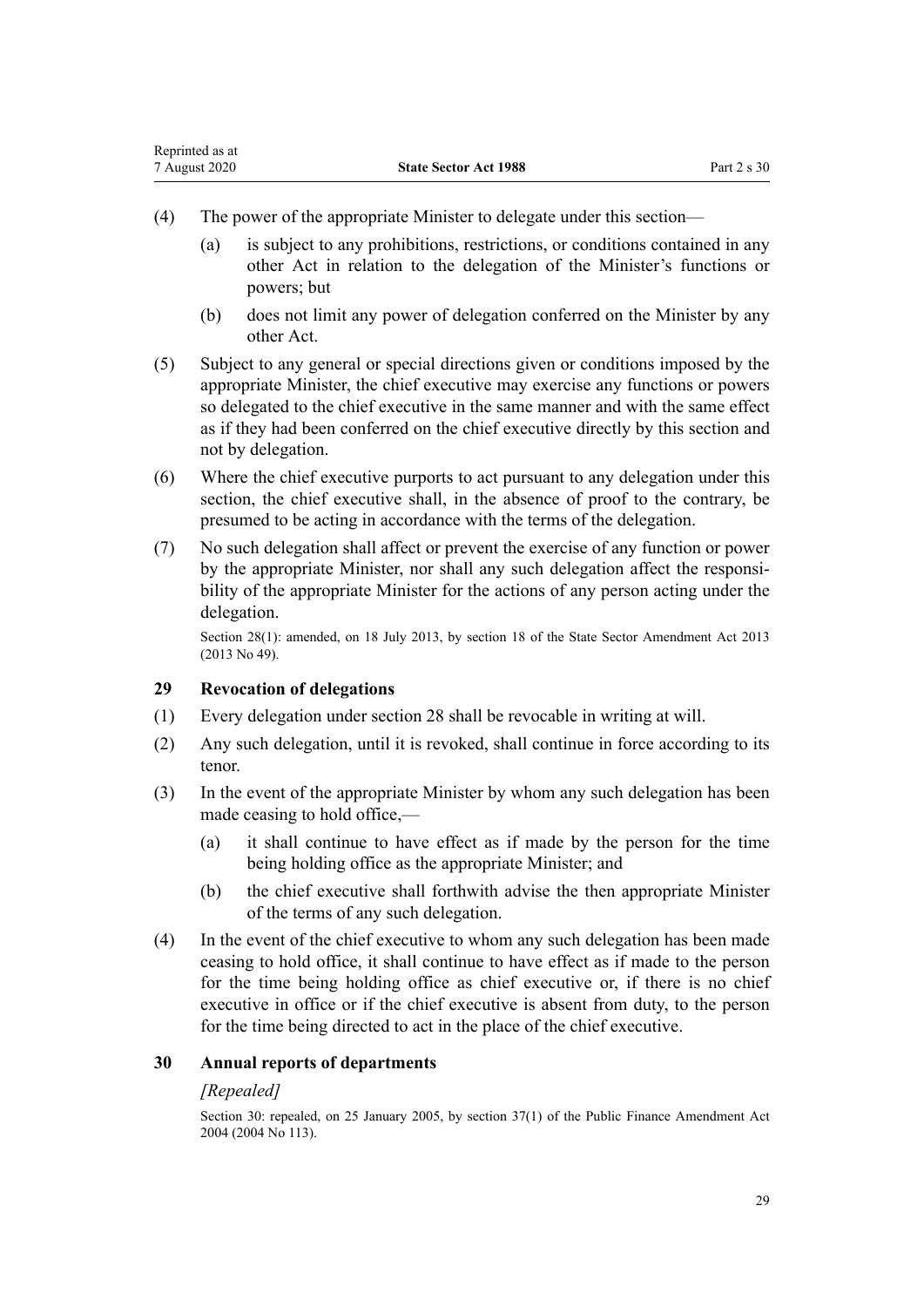## <span id="page-29-0"></span>**30A Amendment of Schedule 1 and Schedule 1A to reflect reorganisations within Public Service**

- (1) The Governor-General may, by Order in Council, amend [Schedule 1](#page-76-0) if a department is disestablished or its name is changed or a new department is established.
- (1A) The Governor-General may, by Order in Council, amend [Schedule 1A](#page-80-0) if a departmental agency is disestablished, if its name, its host department's name, or its host department is changed, or if a new departmental agency is established.
- (2) To avoid doubt, this section does not limit the need for a department or departmental agency that has been established by an Act of Parliament to be disestablished or have its name changed by an Act of Parliament.

Section 30A: inserted, on 2 August 2003, by [section 4](http://legislation.govt.nz/pdflink.aspx?id=DLM201340) of the State Sector Amendment Act 2003 (2003 No 41).

Section 30A heading: amended, on 18 July 2013, by [section 19\(1\)](http://legislation.govt.nz/pdflink.aspx?id=DLM4598843) of the State Sector Amendment Act 2013 (2013 No 49).

Section 30A(1): amended, on 18 July 2013, by [section 19\(2\)](http://legislation.govt.nz/pdflink.aspx?id=DLM4598843) of the State Sector Amendment Act 2013 (2013 No 49).

Section 30A(1A): inserted, on 18 July 2013, by [section 19\(3\)](http://legislation.govt.nz/pdflink.aspx?id=DLM4598843) of the State Sector Amendment Act 2013 (2013 No 49).

Section 30A(2): amended, on 18 July 2013, by [section 19\(4\)\(a\)](http://legislation.govt.nz/pdflink.aspx?id=DLM4598843) of the State Sector Amendment Act 2013 (2013 No 49).

Section 30A(2): amended, on 18 July 2013, by [section 19\(4\)\(b\)](http://legislation.govt.nz/pdflink.aspx?id=DLM4598843) of the State Sector Amendment Act 2013 (2013 No 49).

#### **30B Effect of reorganisations within Public Service on employees**

A transfer of functions from one department (**Department A**) to another department (**Department B**) does not transfer a chief executive or employee of Department A to Department B, despite [sections 30H\(2\) and \(3\)](#page-30-0) and [30I\(2\) and](#page-31-0) [\(3\).](#page-31-0)

Section 30B: inserted, on 2 August 2003, by [section 4](http://legislation.govt.nz/pdflink.aspx?id=DLM201340) of the State Sector Amendment Act 2003 (2003 No 41).

### **30C Application of employee provisions to reorganisations between departments**

#### *[Repealed]*

Section 30C: repealed, on 18 July 2013, by [section 20](http://legislation.govt.nz/pdflink.aspx?id=DLM4598844) of the State Sector Amendment Act 2013 (2013 No 49).

## **30D Application of employee provisions to transfers from Crown entities to departments**

#### *[Repealed]*

Section 30D: repealed, on 18 July 2013, by [section 20](http://legislation.govt.nz/pdflink.aspx?id=DLM4598844) of the State Sector Amendment Act 2013 (2013 No 49).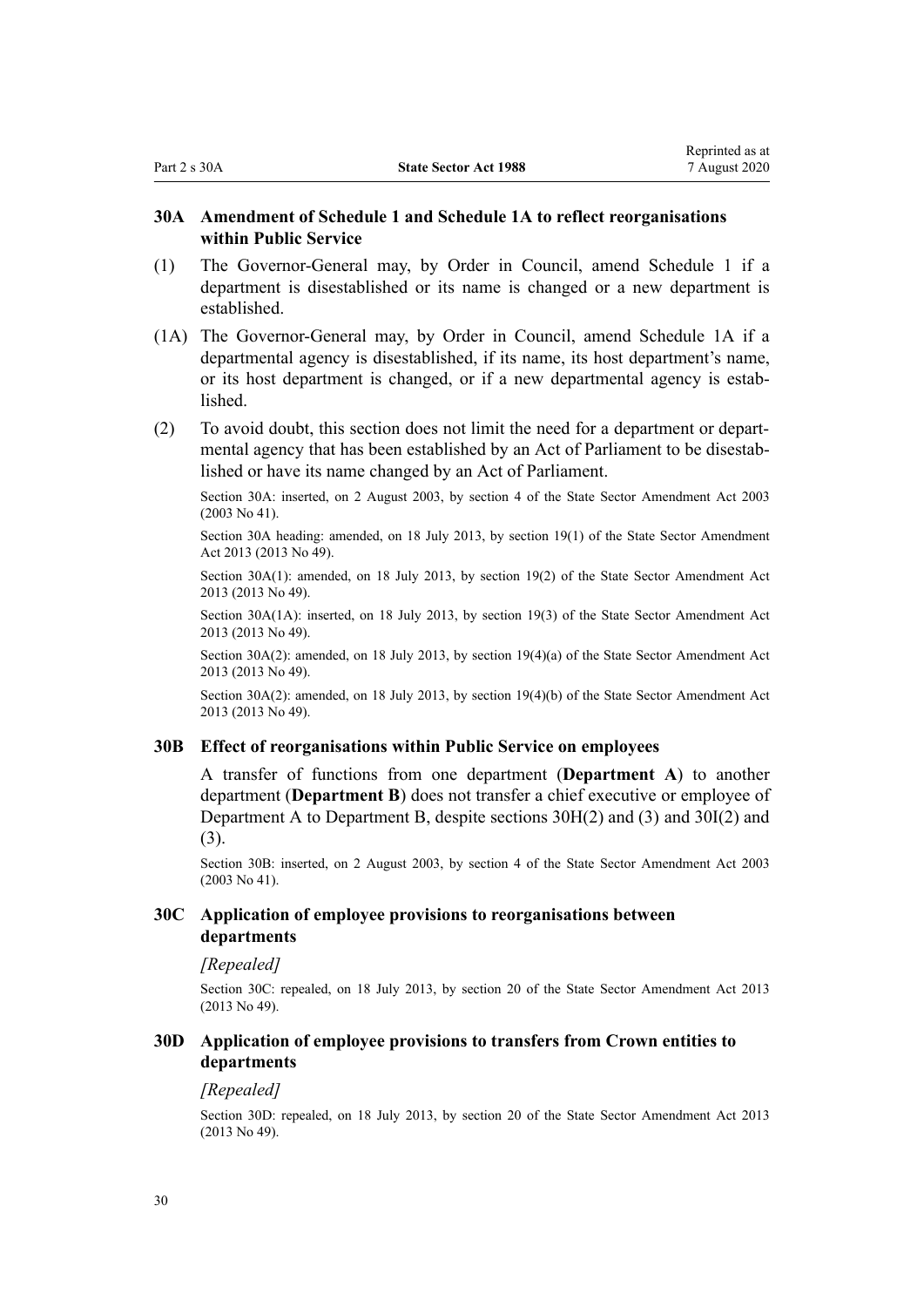## <span id="page-30-0"></span>**30E Restriction of compensation for technical redundancy arising from reorganisations**

#### *[Repealed]*

Section 30E: repealed, on 18 July 2013, by [section 20](http://legislation.govt.nz/pdflink.aspx?id=DLM4598844) of the State Sector Amendment Act 2013 (2013 No 49).

#### **30F Reappointment of employees following reorganisations**

#### *[Repealed]*

Section 30F: repealed, on 18 July 2013, by [section 20](http://legislation.govt.nz/pdflink.aspx?id=DLM4598844) of the State Sector Amendment Act 2013 (2013 No 49).

#### **30G Application of collective agreements to employees following reorganisations**

#### *[Repealed]*

Section 30G: repealed, on 18 July 2013, by [section 20](http://legislation.govt.nz/pdflink.aspx?id=DLM4598844) of the State Sector Amendment Act 2013 (2013 No 49).

## **30H Consequential changes to references to departments or departmental agencies or employees of departments following reorganisations**

- (1) If an enactment or other thing refers to a particular department or departmental agency and that reference is no longer appropriate because the department's or departmental agency's name has changed, the reference must be read as a reference to the department or departmental agency under its new name.
- (2) If an enactment or other thing refers to a particular department or departmental agency and that reference is no longer appropriate because the department or departmental agency has been disestablished, the reference must be read as a reference to the new responsible department or new responsible departmental agency.
- (3) If an enactment or other thing refers to a particular department or departmental agency and that reference is no longer appropriate because functions have been transferred elsewhere in the Public Service, the reference must be read as a reference to the new responsible department or new responsible departmental agency.
- (3A) If an enactment or other thing refers to employees of a particular department and that reference is no longer appropriate because the department's name has changed, the reference must be read as a reference to the employees of the department under its new name.
- (3B) If an enactment or other thing refers to employees of a particular department and that reference is no longer appropriate because the department has been disestablished, the reference must be read as a reference to the employees of the new responsible department.
- (3C) If an enactment or other thing refers to employees of a particular department and that reference is no longer appropriate because functions have been trans-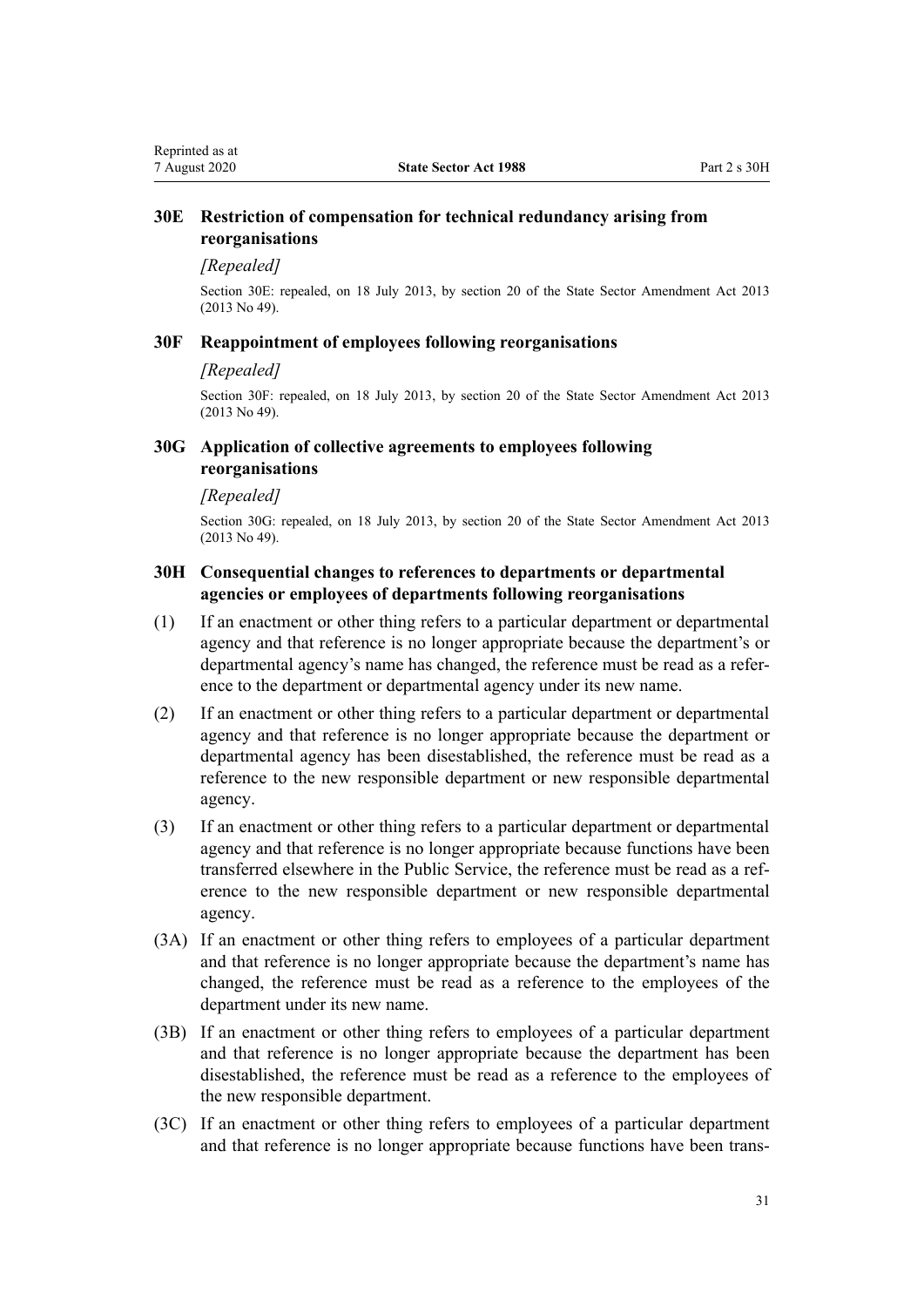<span id="page-31-0"></span>ferred elsewhere in the Public Service, the reference must be read as a reference to the employees who perform the relevant functions.

(4) In this section, the **new responsible department or new responsible departmental agency** is the department or departmental agency to which responsibility for the matter to which the reference relates has been transferred.

Section 30H: inserted, on 2 August 2003, by [section 4](http://legislation.govt.nz/pdflink.aspx?id=DLM201340) of the State Sector Amendment Act 2003 (2003 No 41).

Section 30H heading: amended, on 18 July 2013, by [section 21\(1\)](http://legislation.govt.nz/pdflink.aspx?id=DLM4598845) of the State Sector Amendment Act 2013 (2013 No 49).

Section 30H heading: amended, on 18 July 2013, by [section 21\(2\)](http://legislation.govt.nz/pdflink.aspx?id=DLM4598845) of the State Sector Amendment Act 2013 (2013 No 49).

Section 30H(1): amended, on 18 July 2013, by [section 21\(3\)\(a\)](http://legislation.govt.nz/pdflink.aspx?id=DLM4598845) of the State Sector Amendment Act 2013 (2013 No 49).

Section 30H(1): amended, on 18 July 2013, by [section 21\(3\)\(b\)](http://legislation.govt.nz/pdflink.aspx?id=DLM4598845) of the State Sector Amendment Act 2013 (2013 No 49).

Section 30H(1): amended, on 18 July 2013, by [section 21\(3\)\(c\)](http://legislation.govt.nz/pdflink.aspx?id=DLM4598845) of the State Sector Amendment Act 2013 (2013 No 49).

Section 30H(2): amended, on 18 July 2013, by [section 21\(4\)\(a\)](http://legislation.govt.nz/pdflink.aspx?id=DLM4598845) of the State Sector Amendment Act 2013 (2013 No 49).

Section 30H(2): amended, on 18 July 2013, by [section 21\(4\)\(b\)](http://legislation.govt.nz/pdflink.aspx?id=DLM4598845) of the State Sector Amendment Act 2013 (2013 No 49).

Section 30H(2): amended, on 18 July 2013, by [section 21\(4\)\(c\)](http://legislation.govt.nz/pdflink.aspx?id=DLM4598845) of the State Sector Amendment Act 2013 (2013 No 49).

Section 30H(2): amended, on 18 July 2013, by [section 21\(4\)\(d\)](http://legislation.govt.nz/pdflink.aspx?id=DLM4598845) of the State Sector Amendment Act 2013 (2013 No 49).

Section 30H(3): amended, on 18 July 2013, by [section 21\(5\)\(a\)](http://legislation.govt.nz/pdflink.aspx?id=DLM4598845) of the State Sector Amendment Act 2013 (2013 No 49).

Section 30H(3): amended, on 18 July 2013, by [section 21\(5\)\(b\)](http://legislation.govt.nz/pdflink.aspx?id=DLM4598845) of the State Sector Amendment Act 2013 (2013 No 49).

Section 30H(3): amended, on 18 July 2013, by [section 21\(5\)\(c\)](http://legislation.govt.nz/pdflink.aspx?id=DLM4598845) of the State Sector Amendment Act 2013 (2013 No 49).

Section 30H(3A): inserted, on 18 July 2013, by [section 21\(6\)](http://legislation.govt.nz/pdflink.aspx?id=DLM4598845) of the State Sector Amendment Act 2013 (2013 No 49).

Section 30H(3B): inserted, on 18 July 2013, by [section 21\(6\)](http://legislation.govt.nz/pdflink.aspx?id=DLM4598845) of the State Sector Amendment Act 2013 (2013 No 49).

Section 30H(3C): inserted, on 18 July 2013, by [section 21\(6\)](http://legislation.govt.nz/pdflink.aspx?id=DLM4598845) of the State Sector Amendment Act 2013 (2013 No 49).

Section 30H(4): amended, on 18 July 2013, by [section 21\(7\)\(a\)](http://legislation.govt.nz/pdflink.aspx?id=DLM4598845) of the State Sector Amendment Act 2013 (2013 No 49).

Section 30H(4): amended, on 18 July 2013, by [section 21\(7\)\(b\)](http://legislation.govt.nz/pdflink.aspx?id=DLM4598845) of the State Sector Amendment Act 2013 (2013 No 49).

#### **30I Consequential changes to references to chief executives following reorganisations**

(1) If an enactment or other thing refers to a particular designation of a chief executive or a chief executive of a particular department or departmental agency and that reference is no longer appropriate because the designation or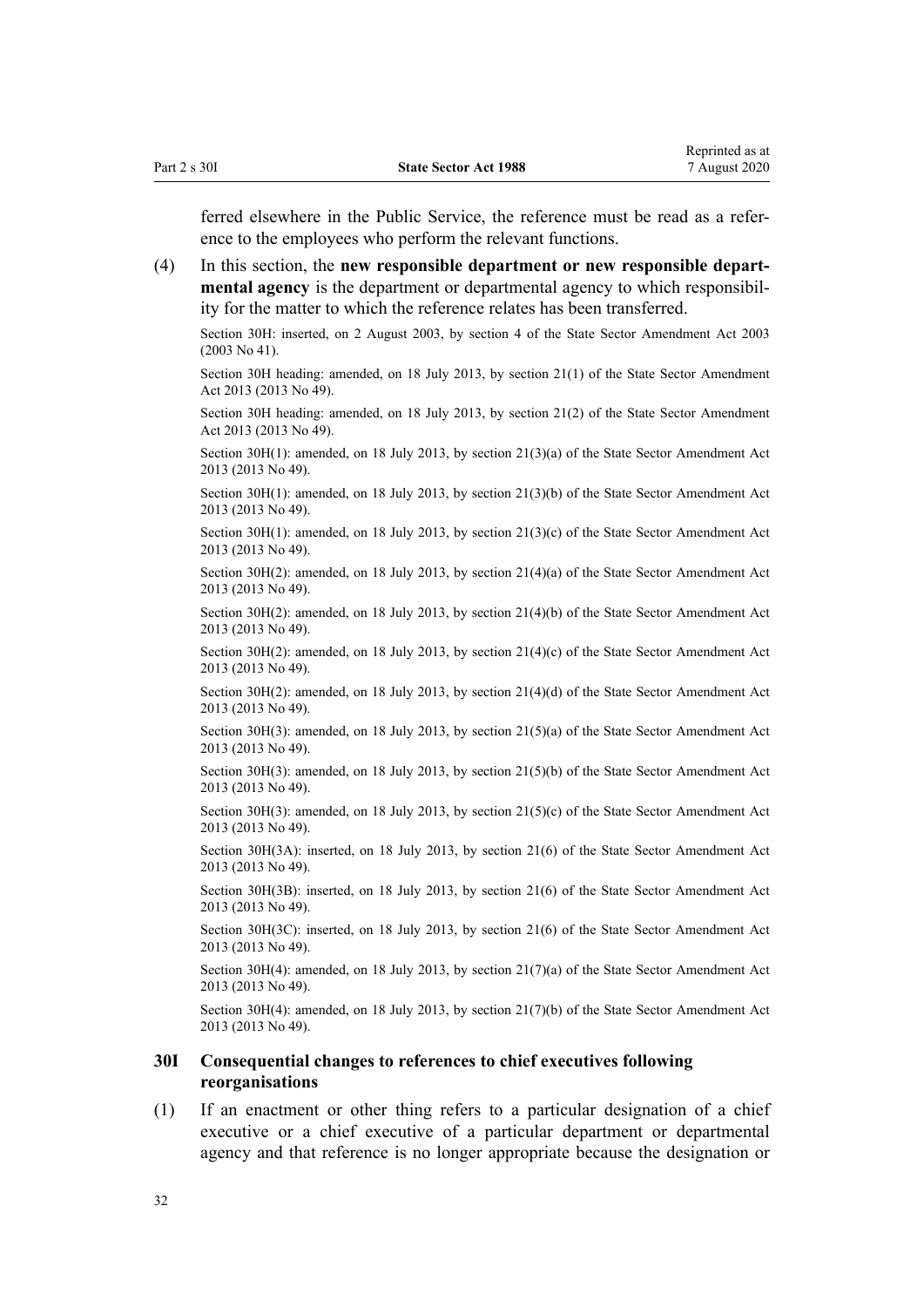<span id="page-32-0"></span>name of the department or departmental agency has changed, the reference must be read as a reference to the chief executive under the new designation or the department's or departmental agency's new name (as applicable).

- (2) If an enactment or other thing refers to a chief executive of a particular department or departmental agency and that reference is no longer appropriate because the department or departmental agency has been disestablished, the reference must be read as a reference to the new responsible chief executive.
- (3) If an enactment or other thing refers to a chief executive of a particular department or departmental agency and that reference is no longer appropriate because functions have been transferred elsewhere in the Public Service or between chief executives, the reference must be read as a reference to the new responsible chief executive.
- (4) In this section, the **new responsible chief executive** is the chief executive to whom, or to whose department or departmental agency, responsibility for the matter to which the reference relates has been transferred.

Section 30I: inserted, on 2 August 2003, by [section 4](http://legislation.govt.nz/pdflink.aspx?id=DLM201340) of the State Sector Amendment Act 2003 (2003 No 41).

Section 30I(1): amended, on 18 July 2013, by [section 22\(1\)\(a\)](http://legislation.govt.nz/pdflink.aspx?id=DLM4598846) of the State Sector Amendment Act 2013 (2013 No 49).

Section 30I(1): amended, on 18 July 2013, by [section 22\(1\)\(b\)](http://legislation.govt.nz/pdflink.aspx?id=DLM4598846) of the State Sector Amendment Act 2013 (2013 No 49).

Section 30I(1): amended, on 18 July 2013, by [section 22\(1\)\(c\)](http://legislation.govt.nz/pdflink.aspx?id=DLM4598846) of the State Sector Amendment Act 2013 (2013 No 49).

Section 30I(2): amended, on 18 July 2013, by [section 22\(2\)\(a\)](http://legislation.govt.nz/pdflink.aspx?id=DLM4598846) of the State Sector Amendment Act 2013 (2013 No 49).

Section 30I(2): amended, on 18 July 2013, by [section 22\(2\)\(b\)](http://legislation.govt.nz/pdflink.aspx?id=DLM4598846) of the State Sector Amendment Act 2013 (2013 No 49).

Section 30I(2): amended, on 18 July 2013, by [section 22\(2\)\(c\)](http://legislation.govt.nz/pdflink.aspx?id=DLM4598846) of the State Sector Amendment Act 2013 (2013 No 49).

Section 30I(3): amended, on 18 July 2013, by [section 22\(3\)\(a\)](http://legislation.govt.nz/pdflink.aspx?id=DLM4598846) of the State Sector Amendment Act 2013 (2013 No 49).

Section 30I(3): amended, on 18 July 2013, by [section 22\(3\)\(b\)](http://legislation.govt.nz/pdflink.aspx?id=DLM4598846) of the State Sector Amendment Act 2013 (2013 No 49).

Section 30I(4): amended, on 18 July 2013, by [section 22\(4\)](http://legislation.govt.nz/pdflink.aspx?id=DLM4598846) of the State Sector Amendment Act 2013 (2013 No 49).

## **30J Application of consequential changes to references**

- (1) [Sections 30H](#page-30-0) and [30I—](#page-31-0)
	- (a) apply to things that are in force or existing at the time of the name change, disestablishment, or transfer of functions (whether coming into force, entered into, or created before or after the commencement of this section); and
	- (b) apply to references in anything, including (without limitation) deeds, agreements, proceedings, instruments, documents, and notices.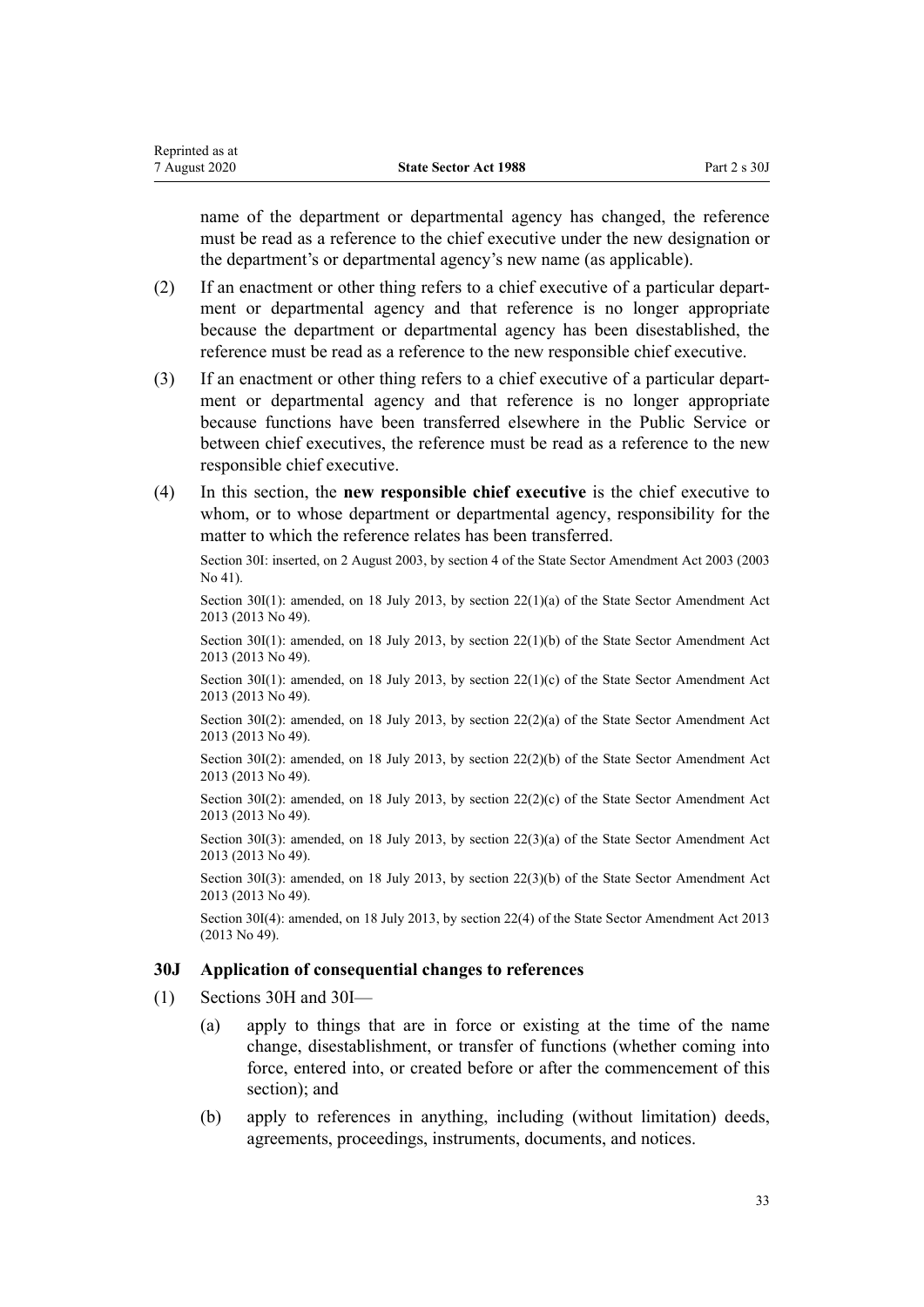<span id="page-33-0"></span>

| <b>State Sector Act 1988</b> | websined as a<br>7 August 2020 |
|------------------------------|--------------------------------|
|                              |                                |

Reprinted as at

- (2) Regulations made under section 30K may apply [sections 30H](#page-30-0) and [30I](#page-31-0) to things also coming into force, entered into, or created during a transitional period after the relevant name change, disestablishment, or transfer of functions that is specified in those regulations.
- (3) To avoid doubt, [sections 30H](#page-30-0) and [30I](#page-31-0) do not limit the need for a department that has been established by an Act of Parliament to have its name changed, be disestablished, or have statutory functions transferred by an Act of Parliament, and [sections 30H](#page-30-0) and [30I](#page-31-0) apply in respect of that name change, disestablishment, or transfer only on and after that Act has given effect to it.
- (4) [Sections 30H\(1\) and \(2\)](#page-30-0) and [30I\(1\) and \(2\)](#page-31-0) apply only on and after [Schedule 1](#page-76-0) is amended in respect of the relevant name change or disestablishment.
- (5) [Sections 30H](#page-30-0) and [30I—](#page-31-0)
	- (a) apply to collective employment agreements subject to [sections 30B](#page-29-0) and [30G](#page-30-0); but
	- (b) do not apply to individual employment agreements.

Section 30J: inserted, on 2 August 2003, by [section 4](http://legislation.govt.nz/pdflink.aspx?id=DLM201340) of the State Sector Amendment Act 2003 (2003 No 41).

Section 30J(1)(a): amended, on 18 July 2013, by [section 23\(1\)](http://legislation.govt.nz/pdflink.aspx?id=DLM4598847) of the State Sector Amendment Act 2013 (2013 No 49).

Section 30J(2): amended, on 18 July 2013, by [section 23\(1\)](http://legislation.govt.nz/pdflink.aspx?id=DLM4598847) of the State Sector Amendment Act 2013 (2013 No 49).

Section 30J(3): amended, on 18 July 2013, by [section 23\(1\)](http://legislation.govt.nz/pdflink.aspx?id=DLM4598847) of the State Sector Amendment Act 2013 (2013 No 49).

Section 30J(3): amended, on 18 July 2013, by [section 23\(2\)](http://legislation.govt.nz/pdflink.aspx?id=DLM4598847) of the State Sector Amendment Act 2013 (2013 No 49).

Section 30J(4): amended, on 18 July 2013, by [section 23\(1\)](http://legislation.govt.nz/pdflink.aspx?id=DLM4598847) of the State Sector Amendment Act 2013 (2013 No 49).

## **30K Other saving and transitional matters arising from reorganisations within Public Service**

The Governor-General may, by Order in Council, provide for savings and transitional matters connected with the disestablishment or change of name of a department, the transfer of functions between departments, or the establishment of a new department.

Section 30K: inserted, on 2 August 2003, by [section 4](http://legislation.govt.nz/pdflink.aspx?id=DLM201340) of the State Sector Amendment Act 2003 (2003 No 41).

Section 30K: amended, on 18 July 2013, by [section 24](http://legislation.govt.nz/pdflink.aspx?id=DLM5307500) of the State Sector Amendment Act 2013 (2013 No 49).

## **30L Effect of reorganisations within Public Service**

(1) The disestablishment or change of name of a department, the transfer of functions between departments, or the establishment of a new department does not affect—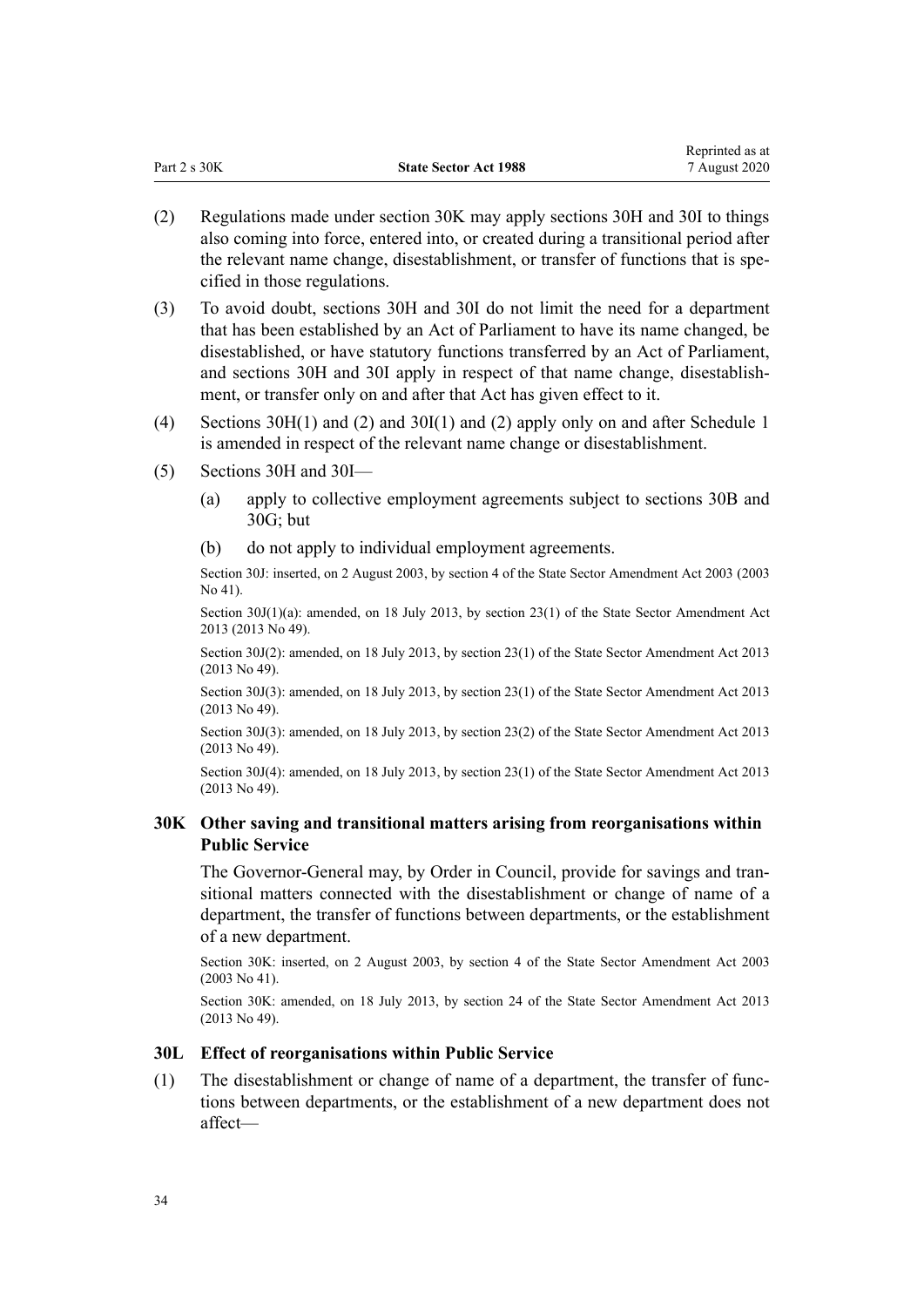<span id="page-34-0"></span>

| Reprinted as at |                              |             |
|-----------------|------------------------------|-------------|
| 7 August 2020   | <b>State Sector Act 1988</b> | Part 3 s 32 |

- (a) property, rights, or obligations of the Crown (whether or not in the name of the Crown or of a particular department, chief executive, or other person in a department); or
- (b) the commencement or continuation of proceedings by or against the Crown (whether or not in the name of the Crown or of a particular department, chief executive, or other person in a department).
- (2) In this section, **property** means property of every kind, whether tangible or intangible, real or personal, corporeal or incorporeal; and includes rights, interests, and claims of every kind in relation to property, however they arise.
- (3) This section does not limit [sections 30A to 30K](#page-29-0).
- (4) This section applies for the avoidance of doubt.

Section 30L: inserted, on 2 August 2003, by [section 4](http://legislation.govt.nz/pdflink.aspx?id=DLM201340) of the State Sector Amendment Act 2003 (2003 No 41).

Section 30L(1): amended, on 18 July 2013, by [section 25](http://legislation.govt.nz/pdflink.aspx?id=DLM5307501) of the State Sector Amendment Act 2013 (2013 No 49).

## **Part 3 Chief executives**

#### **31 Chief executives**

- (1) Each department and each departmental agency must have, as its administrative head, a chief executive.
- (2) Each chief executive shall be known—
	- (a) by the designation fixed by Act of Parliament in respect of that chief executive; or
	- (b) where the designation of a chief executive is not fixed by Act of Parliament, by the designation given to that chief executive from time to time by the Prime Minister.

Section 31(1): replaced, on 18 July 2013, by [section 26](http://legislation.govt.nz/pdflink.aspx?id=DLM4598848) of the State Sector Amendment Act 2013 (2013 No 49).

#### **32 Principal responsibilities**

- (1) The chief executive of a department or departmental agency is responsible to the appropriate Minister for—
	- (a) the department's or departmental agency's carrying out the purpose of this Act; and
	- (b) the department's or departmental agency's responsiveness on matters relating to the collective interests of government; and
	- (c) the stewardship of the department or departmental agency, including of its medium- and long-term sustainability, organisational health, capabil-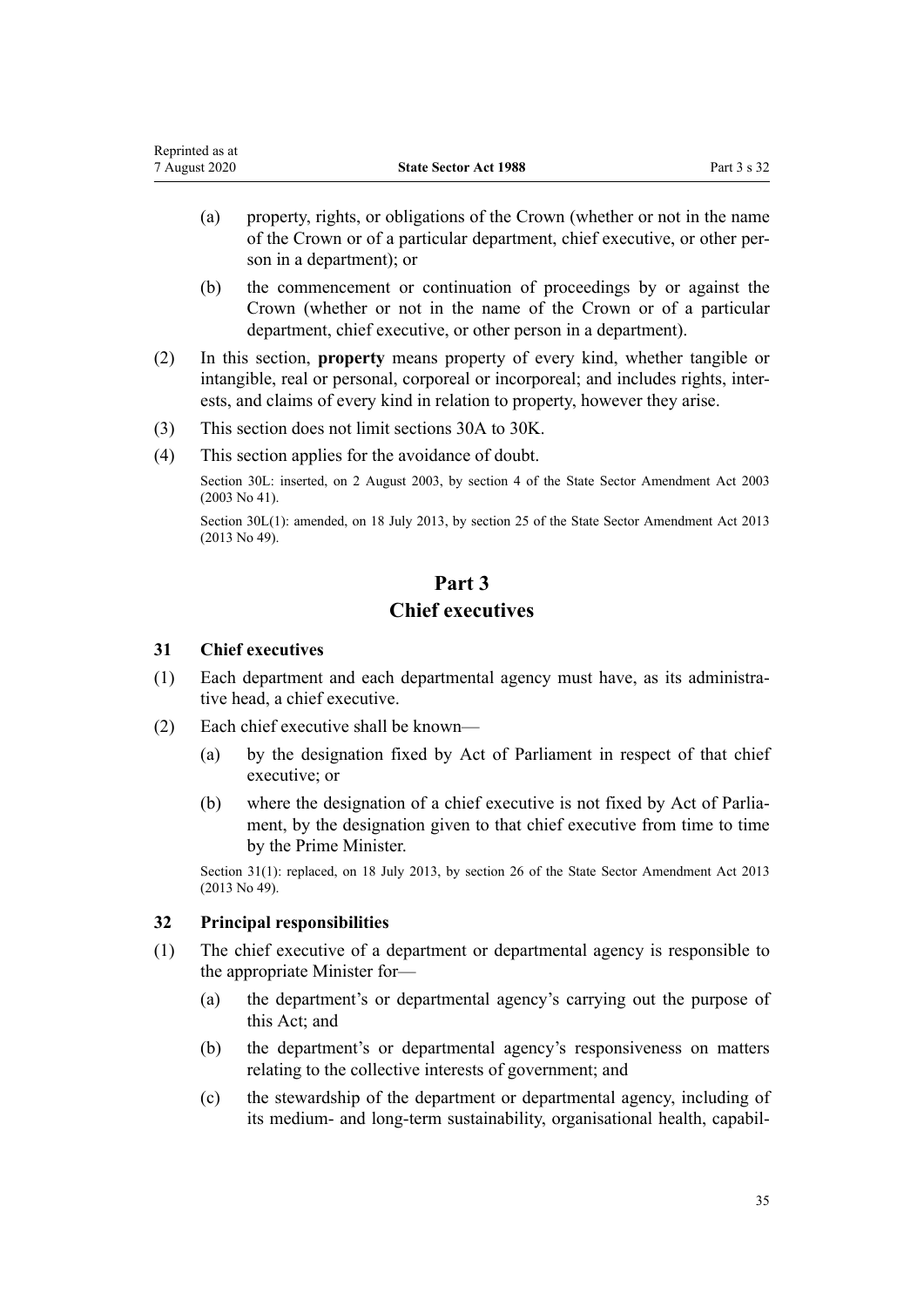<span id="page-35-0"></span>ity, and capacity to offer free and frank advice to successive governments; and

- (d) the stewardship of—
	- (i) assets and liabilities on behalf of the Crown that are used by or relate to (as applicable) the department or departmental agency; and
	- (ii) the legislation administered by the department or departmental agency; and
- (e) the performance of the functions and duties and the exercise of the powers of the chief executive or of the department or departmental agency (whether imposed by any enactment or by the policies of the Government); and
- (f) the tendering of free and frank advice to Ministers; and
- (g) the integrity and conduct of the employees for whom the chief executive is responsible; and
- (h) the efficient and economical delivery of the goods or services provided by the department or departmental agency and how effectively those goods or services contribute to the intended outcomes.
- (2) Except as provided in any other enactment,—
	- (a) the chief executive of a department is not responsible for the performance of functions or duties or the exercise of powers by that part of the department that comprises any departmental agency hosted by the department; and
	- (b) the chief executive of a departmental agency is responsible only for the performance of functions or duties or the exercise of powers by that part of the department that comprises the departmental agency.

Section 32: replaced, on 18 July 2013, by [section 27](http://legislation.govt.nz/pdflink.aspx?id=DLM4598849) of the State Sector Amendment Act 2013 (2013 No 49).

#### **33 Duty to act independently**

- (1) Despite [section 32,](#page-34-0) in matters relating to decisions on individual employees (whether matters relating to the appointment, promotion, demotion, transfer, discipline, or the cessation of the employment of any employee, or other matters),—
	- (a) the chief executive of a department is responsible for acting independently (and is not responsible to the appropriate Minister); and
	- (b) the chief executive of a departmental agency is responsible for acting independently (and is not responsible to the appropriate Minister or to the chief executive of the host department).
- (2) The independence provided in subsection (1) is subject to—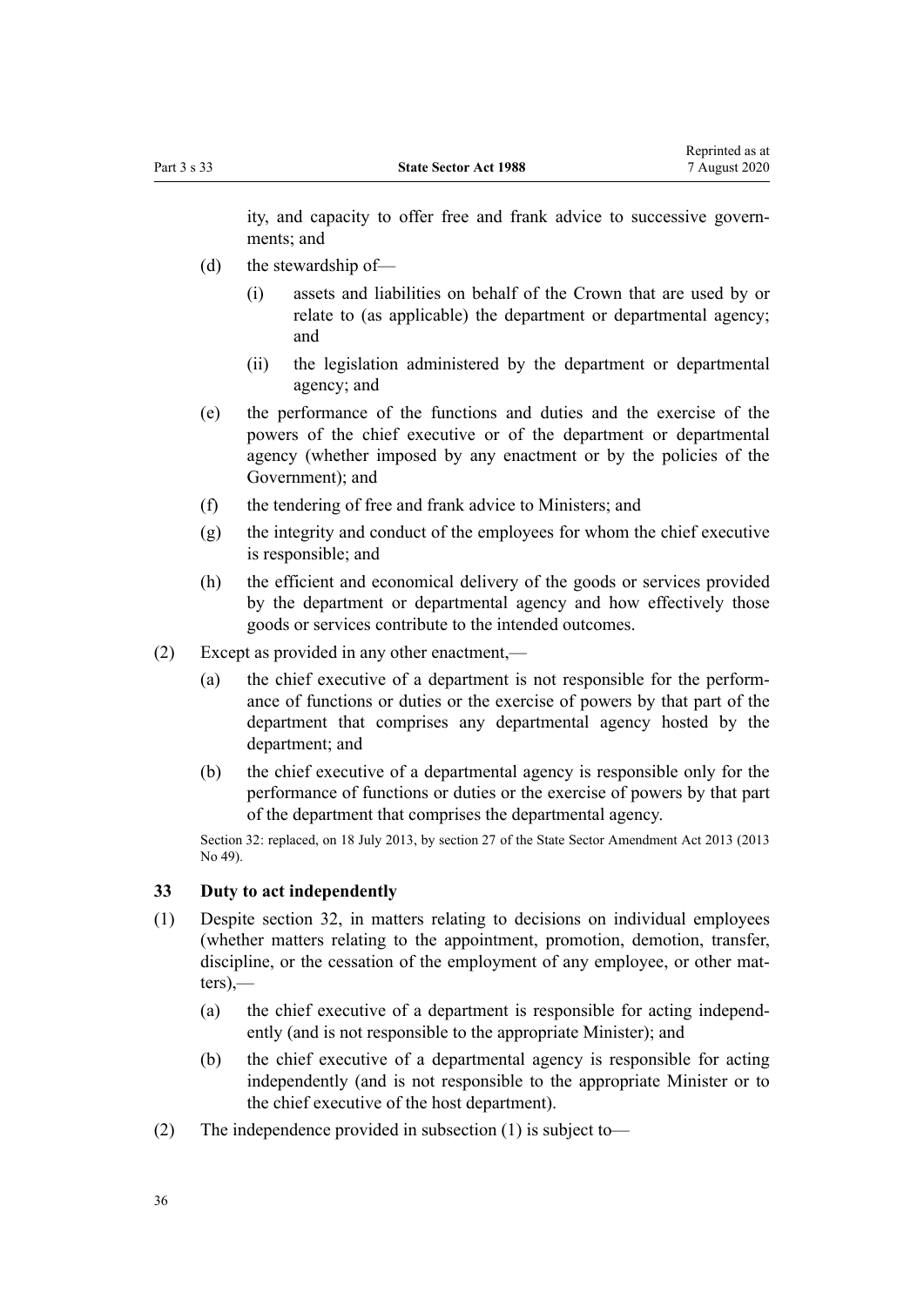- <span id="page-36-0"></span>(a) the requirement in [section 50\(4\)](#page-48-0) that a chief executive may only appoint an employee to a key position with the Commissioner's agreement; and
- (b) the requirement in [section 59\(5\)](#page-54-0) that a chief executive have regard to the wishes of the relevant Minister in relation to decisions on ministerial staff.

Section 33: replaced, on 18 July 2013, by [section 28](http://legislation.govt.nz/pdflink.aspx?id=DLM4598851) of the State Sector Amendment Act 2013 (2013 No 49).

# **34 Functions, responsibilities, duties, and powers**

- (1) The functions, responsibilities, duties, and powers imposed on or given to the chief executive of a department or departmental agency by this Act are in addition to those imposed on or given to that chief executive by or under any other Act.
- (2) The chief executive of a department or departmental agency shall have the powers necessary to carry out the functions, responsibilities, and duties imposed on that chief executive by or under this Act, as well as the powers necessary to carry out the functions, responsibilities, and duties imposed on that chief executive or that department or departmental agency by or under any other Act.

Section 34(1): amended, on 18 July 2013, by [section 29\(1\)](http://legislation.govt.nz/pdflink.aspx?id=DLM4598853) of the State Sector Amendment Act 2013 (2013 No 49).

Section 34(2): amended, on 18 July 2013, by [section 29\(1\)](http://legislation.govt.nz/pdflink.aspx?id=DLM4598853) of the State Sector Amendment Act 2013 (2013 No 49).

Section 34(2): amended, on 18 July 2013, by [section 29\(2\)](http://legislation.govt.nz/pdflink.aspx?id=DLM4598853) of the State Sector Amendment Act 2013 (2013 No 49).

# **35 Appointment of chief executives**

- (1) Subject to [sections 36,](#page-39-0) [37,](#page-39-0) and [44](#page-46-0), each chief executive shall be appointed by the Commissioner in accordance with the provisions of this section.
- (2) Where there is a vacancy or an impending vacancy in the position of chief executive of a department or departmental agency, the Commissioner shall—
	- (a) inform the Minister of that vacancy or impending vacancy; and
	- (b) invite the Minister to inform the Commissioner of any matters that the Minister wishes the Commissioner to take into account in making an appointment to the position.
- (3) The Commissioner shall notify the vacancy or impending vacancy in such manner as the Commissioner thinks sufficient to enable suitably qualified persons to apply for the position.
- (4) A panel comprising—
	- (a) the Commissioner or Deputy Commissioner as chairperson; and
	- (b) the Deputy Commissioner or an employee of the Commissioner; and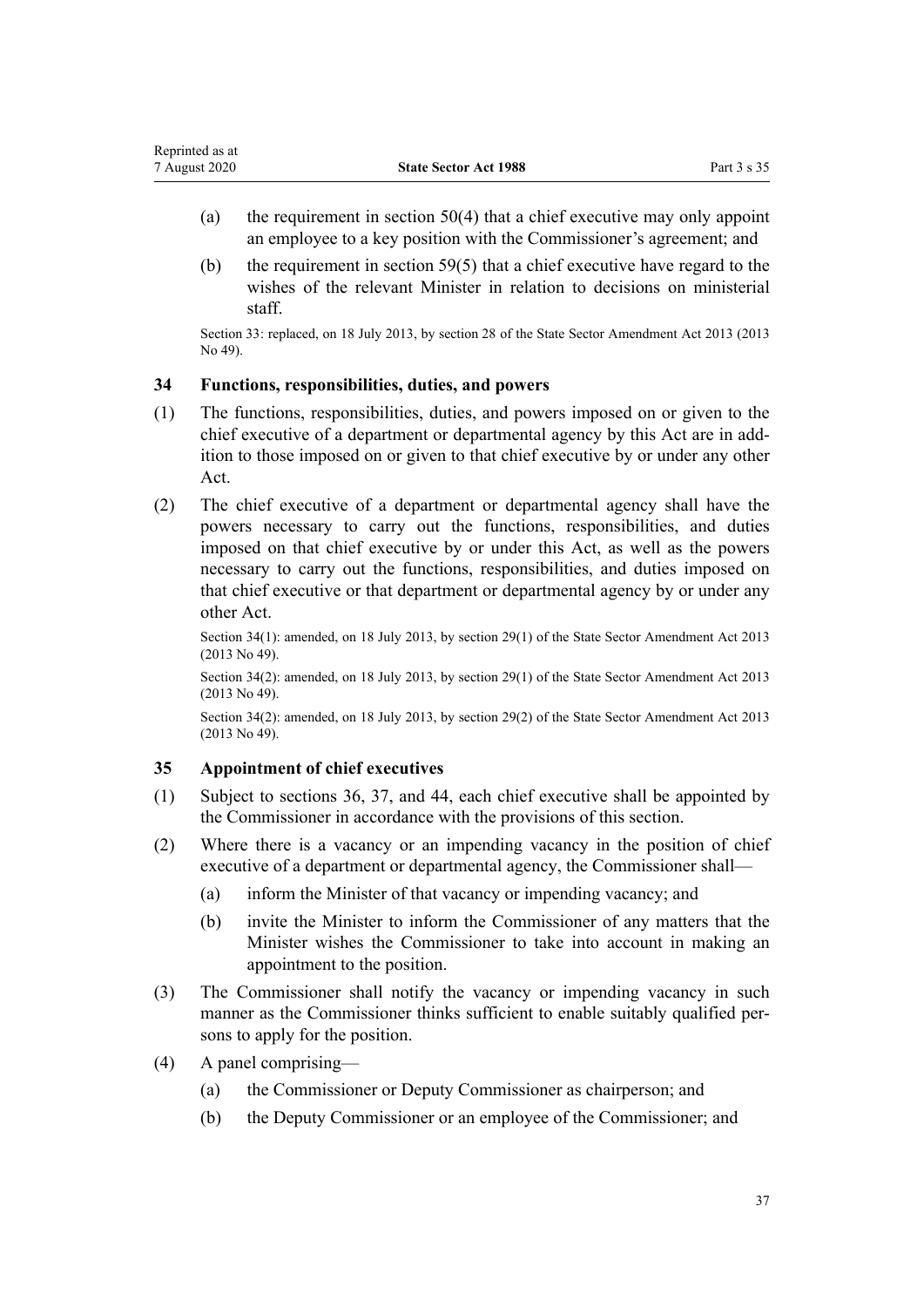(c) 1 or more persons to be appointed by the Commissioner after consultation with the appropriate Minister or appropriate Ministers,—

shall be established in respect of each vacancy.

- (4AA) In relation to a vacancy or an impending vacancy in the position of chief executive of a departmental agency, the panel established under subsection (4) must also include the chief executive of the host department.
- (4A) The panel may—
	- (a) examine applicants for the position; and
	- (b) seek advice from such other sources as the panel considers relevant; and
	- (c) deliberate on the person to be recommended for appointment.
- (4B) Following the deliberations of the panel, the chairperson shall decide upon the person to be recommended to the Minister for appointment.
- (5) The chairperson may invite such other persons as the chairperson thinks fit to assist in deciding upon the person to be recommended for appointment, and any person so invited may take part in the examination of applicants or in the panel's deliberations on the matter or in both.
- (6) The chairperson shall forward to the Minister the name of the person decided upon under subsection (4B) as the person recommended for appointment to the position, together with full particulars of that person's qualifications.
- (7) The Minister shall refer the chairperson's recommendations to the Governor-General in Council.
- (8) The Governor-General in Council shall decide whether the chairperson's recommendation is to be accepted or declined.
- (9) The Minister shall inform the chairperson whether the chairperson's recommendation has been accepted or declined by the Governor-General in Council.
- (10) Where the chairperson's recommendation is accepted, the chairperson shall—
	- (a) appoint the person recommended; and
	- (b) announce publicly that the appointment has been made.
- (11) Where the chairperson's recommendation is declined, the following provisions shall apply:
	- (a) the Governor-General in Council may direct the chairperson to appoint a named person to the position:
	- (b) the Governor-General in Council shall not be required to comply with the preceding subsections of this section:
	- (c) notice of the making of an appointment pursuant to a direction under paragraph (a) shall be published in the *Gazette* as soon as practicable.
- (12) *[Repealed]*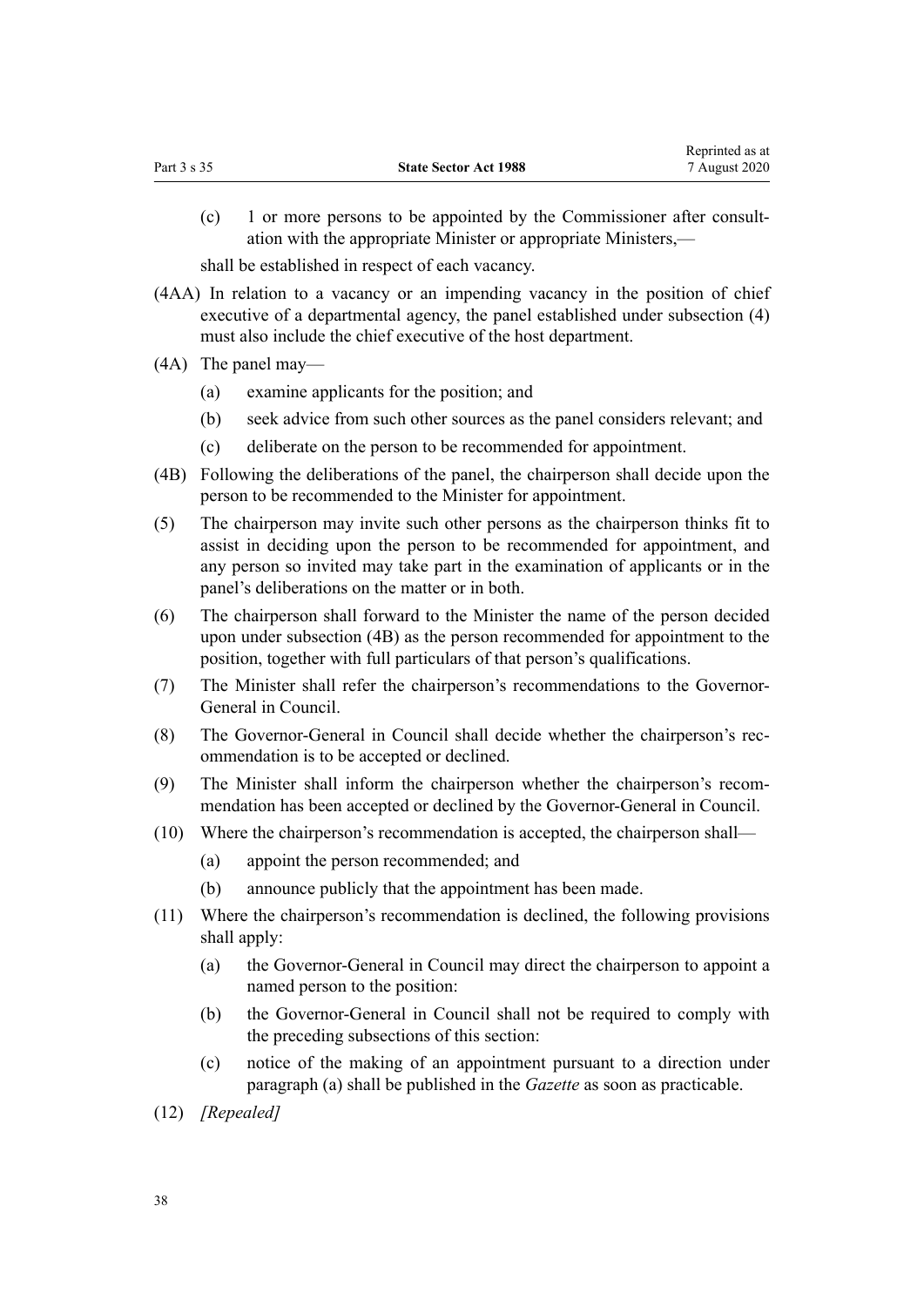Section 35(1): amended, on 18 July 2013, by [section 30\(1\)](http://legislation.govt.nz/pdflink.aspx?id=DLM4598854) of the State Sector Amendment Act 2013 (2013 No 49).

Section 35(1): amended, on 19 December 1989, pursuant to [section 33\(1\)](http://legislation.govt.nz/pdflink.aspx?id=DLM194742) of the State Sector Amendment Act (No 2) 1989 (1989 No 136).

Section 35(2): amended, on 18 July 2013, by [section 30\(2\)](http://legislation.govt.nz/pdflink.aspx?id=DLM4598854) of the State Sector Amendment Act 2013 (2013 No 49).

Section 35(2): amended, on 19 December 1989, pursuant to [section 33\(1\)](http://legislation.govt.nz/pdflink.aspx?id=DLM194742) of the State Sector Amendment Act (No 2) 1989 (1989 No 136).

Section 35(2)(b): amended, on 19 December 1989, pursuant to [section 33\(1\)](http://legislation.govt.nz/pdflink.aspx?id=DLM194742) of the State Sector Amendment Act (No 2) 1989 (1989 No 136).

Section 35(3): amended, on 19 December 1989, pursuant to [section 33\(1\)](http://legislation.govt.nz/pdflink.aspx?id=DLM194742) of the State Sector Amendment Act (No 2) 1989 (1989 No 136).

Section 35(4): substituted, on 19 December 1989, by [section 5](http://legislation.govt.nz/pdflink.aspx?id=DLM194706) of the State Sector Amendment Act (No 2) 1989 (1989 No 136).

Section 35(4)(a): amended, on 18 July 2013, by [section 30\(3\)](http://legislation.govt.nz/pdflink.aspx?id=DLM4598854) of the State Sector Amendment Act 2013 (2013 No 49).

Section 35(4)(b): amended, on 18 July 2013, by [section 30\(4\)](http://legislation.govt.nz/pdflink.aspx?id=DLM4598854) of the State Sector Amendment Act 2013 (2013 No 49).

Section 35(4AA): inserted, on 18 July 2013, by [section 30\(5\)](http://legislation.govt.nz/pdflink.aspx?id=DLM4598854) of the State Sector Amendment Act 2013 (2013 No 49).

Section 35(4A): inserted, on 19 December 1989, by [section 5](http://legislation.govt.nz/pdflink.aspx?id=DLM194706) of the State Sector Amendment Act (No 2) 1989 (1989 No 136).

Section 35(4A): amended, on 18 July 2013, by [section 30\(6\)](http://legislation.govt.nz/pdflink.aspx?id=DLM4598854) of the State Sector Amendment Act 2013 (2013 No 49).

Section 35(4B): inserted, on 19 December 1989, by [section 5](http://legislation.govt.nz/pdflink.aspx?id=DLM194706) of the State Sector Amendment Act (No 2) 1989 (1989 No 136).

Section 35(4B): amended, on 18 July 2013, by [section 30\(7\)](http://legislation.govt.nz/pdflink.aspx?id=DLM4598854) of the State Sector Amendment Act 2013 (2013 No 49).

Section 35(5): substituted, on 19 December 1989, by [section 5](http://legislation.govt.nz/pdflink.aspx?id=DLM194706) of the State Sector Amendment Act (No 2) 1989 (1989 No 136).

Section 35(5): amended, on 18 July 2013, by [section 30\(7\)](http://legislation.govt.nz/pdflink.aspx?id=DLM4598854) of the State Sector Amendment Act 2013 (2013 No 49).

Section 35(5): amended, on 18 July 2013, by [section 30\(8\)](http://legislation.govt.nz/pdflink.aspx?id=DLM4598854) of the State Sector Amendment Act 2013 (2013 No 49).

Section 35(6): substituted, on 19 December 1989, by [section 5](http://legislation.govt.nz/pdflink.aspx?id=DLM194706) of the State Sector Amendment Act (No 2) 1989 (1989 No 136).

Section 35(6): amended, on 18 July 2013, by [section 30\(8\)](http://legislation.govt.nz/pdflink.aspx?id=DLM4598854) of the State Sector Amendment Act 2013 (2013 No 49).

Section 35(7): amended, on 18 July 2013, by [section 30\(9\)](http://legislation.govt.nz/pdflink.aspx?id=DLM4598854) of the State Sector Amendment Act 2013 (2013 No 49).

Section 35(8): amended, on 18 July 2013, by [section 30\(9\)](http://legislation.govt.nz/pdflink.aspx?id=DLM4598854) of the State Sector Amendment Act 2013 (2013 No 49).

Section 35(9): amended, on 18 July 2013, by [section 30\(7\)](http://legislation.govt.nz/pdflink.aspx?id=DLM4598854) of the State Sector Amendment Act 2013 (2013 No 49).

Section 35(9): amended, on 18 July 2013, by [section 30\(9\)](http://legislation.govt.nz/pdflink.aspx?id=DLM4598854) of the State Sector Amendment Act 2013 (2013 No 49).

Section 35(10): amended, on 18 July 2013, by [section 30\(7\)](http://legislation.govt.nz/pdflink.aspx?id=DLM4598854) of the State Sector Amendment Act 2013 (2013 No 49).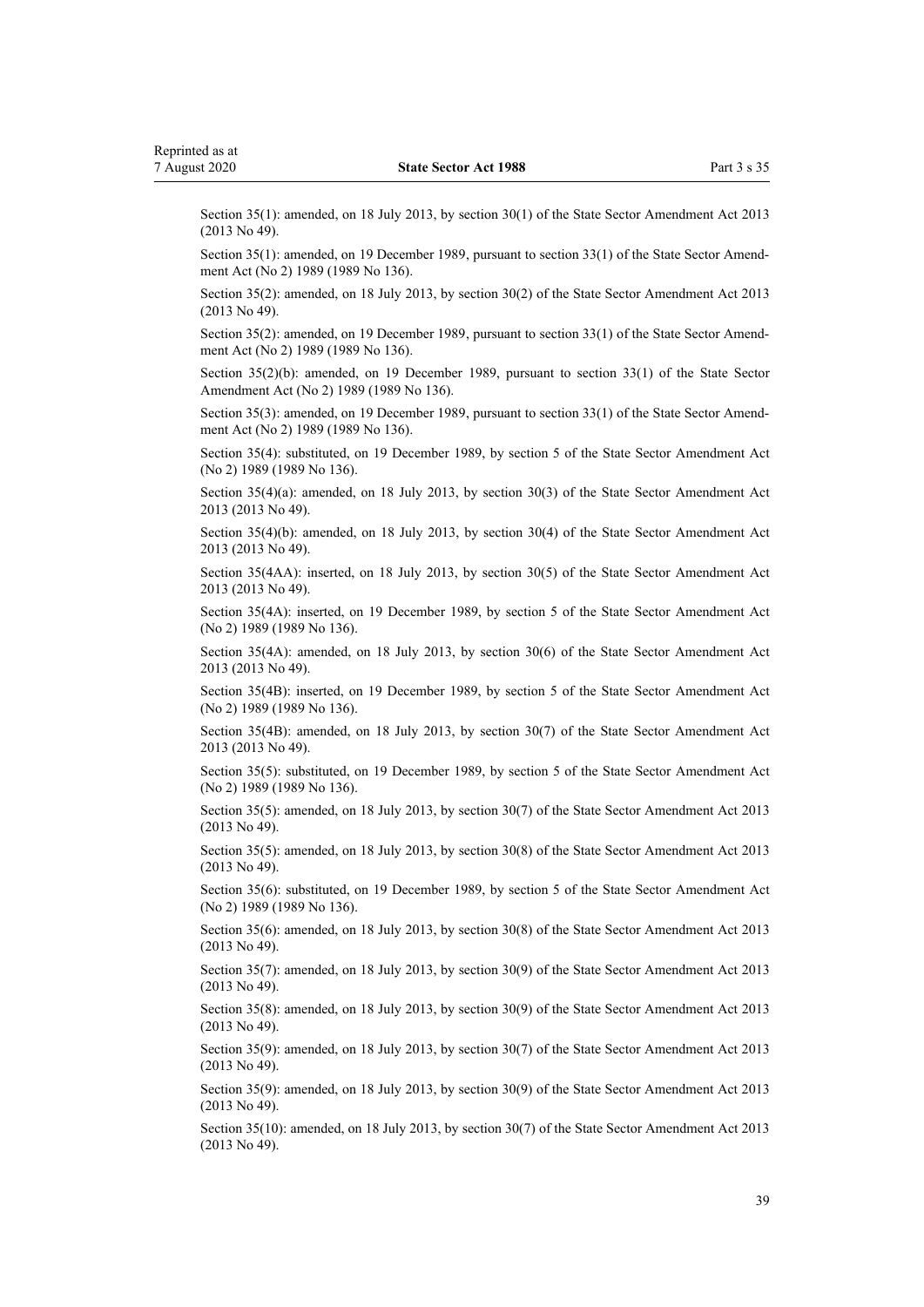<span id="page-39-0"></span>Section 35(10): amended, on 18 July 2013, by [section 30\(9\)](http://legislation.govt.nz/pdflink.aspx?id=DLM4598854) of the State Sector Amendment Act 2013 (2013 No 49).

Section 35(11): amended, on 18 July 2013, by [section 30\(9\)](http://legislation.govt.nz/pdflink.aspx?id=DLM4598854) of the State Sector Amendment Act 2013 (2013 No 49).

Section 35(11)(a): amended, on 18 July 2013, by [section 30\(7\)](http://legislation.govt.nz/pdflink.aspx?id=DLM4598854) of the State Sector Amendment Act 2013 (2013 No 49).

Section 35(12): repealed, on 18 July 2013, by [section 30\(10\)](http://legislation.govt.nz/pdflink.aspx?id=DLM4598854) of the State Sector Amendment Act 2013 (2013 No 49).

# **36 Reappointment of chief executives**

- (1) The Commissioner may recommend to the Minister that the existing chief executive of a department or departmental agency be reappointed for a further term.
- (1A) [Section 35\(7\) to \(10\)](#page-36-0) apply (with any necessary modifications) to the recommendation under subsection (1) as if it were a recommendation under section 35(6).
- (2) The Commissioner may make a recommendation under subsection (1) without first notifying the impending vacancy or examining other applicants or establishing a panel under [section 35\(4\).](#page-36-0)

Section 36: substituted, on 19 December 1989, by [section 6](http://legislation.govt.nz/pdflink.aspx?id=DLM194707) of the State Sector Amendment Act (No 2) 1989 (1989 No 136).

Section 36(1): replaced, on 18 July 2013, by [section 31](http://legislation.govt.nz/pdflink.aspx?id=DLM4598855) of the State Sector Amendment Act 2013 (2013 No 49).

Section 36(1A): inserted, on 18 July 2013, by [section 31](http://legislation.govt.nz/pdflink.aspx?id=DLM4598855) of the State Sector Amendment Act 2013 (2013 No 49).

#### **37 Appointment and reappointment of Government Statistician**

- (1) The Government Statistician shall be appointed by the Commissioner in accordance with the provisions of this section.
- (2) Subject to subsection (5), the Commissioner shall appoint the Government Statistician after subsections (2) to (5) of [section 35](#page-36-0) have been complied with, and must announce publicly that the appointment has been made.
- (3) Nothing in subsections (6) to (11) of [section 35](#page-36-0) or in section 36 shall apply in respect of the appointment or reappointment of the Government Statistician.
- (4) The Commissioner may from time to time reappoint the Government Statistician for a further term.
- (5) The Commissioner may reappoint the Government Statistician without first notifying the impending vacancy or examining other applicants.

Section 37(1): amended, on 18 July 2013, by [section 32\(1\)](http://legislation.govt.nz/pdflink.aspx?id=DLM4598856) of the State Sector Amendment Act 2013 (2013 No 49).

Section 37(1): amended, on 19 December 1989, pursuant to [section 33\(1\)](http://legislation.govt.nz/pdflink.aspx?id=DLM194742) of the State Sector Amendment Act (No 2) 1989 (1989 No 136).

Section  $37(2)$ : amended, on 18 July 2013, by section  $32(2)(a)$  of the State Sector Amendment Act 2013 (2013 No 49).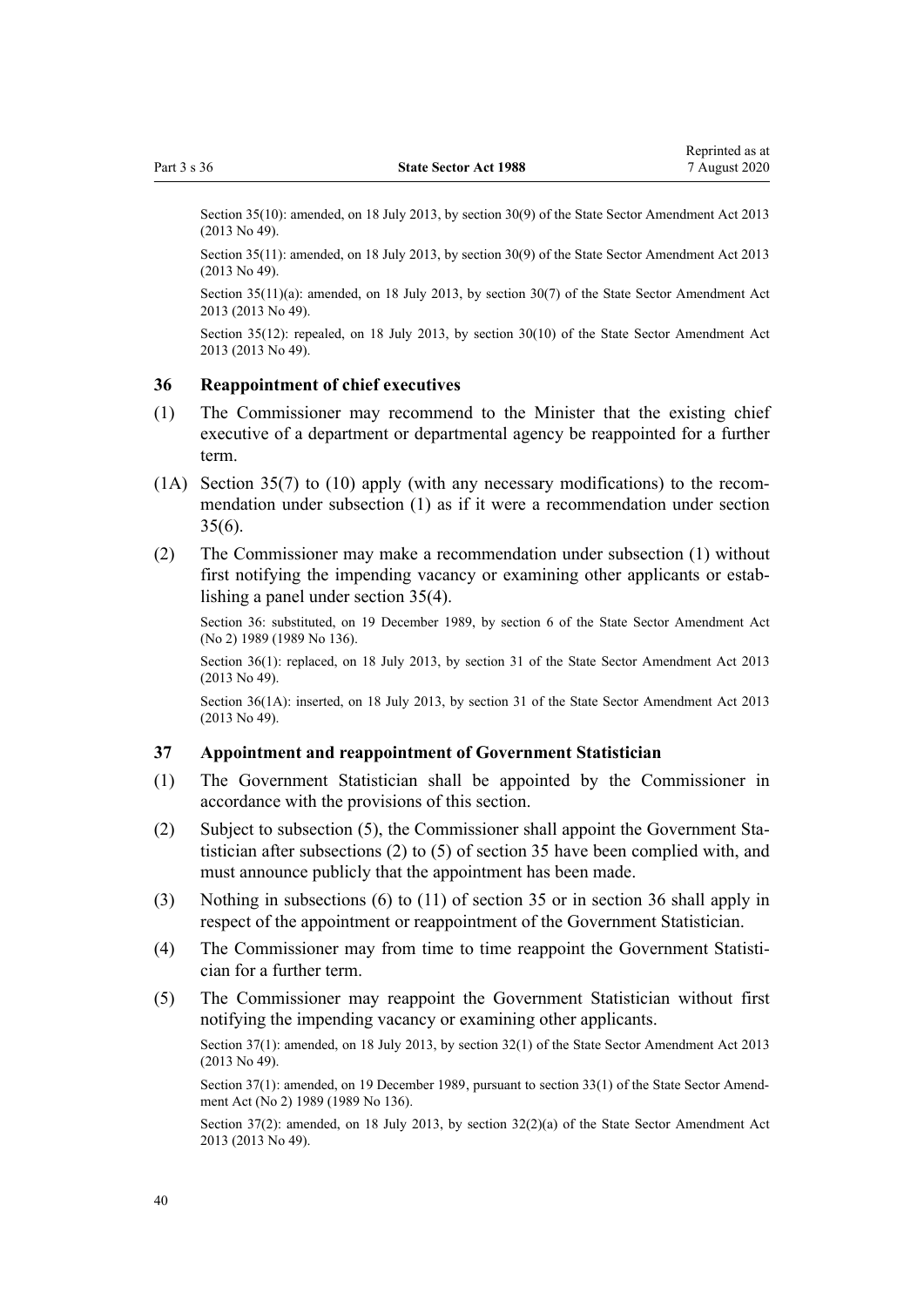<span id="page-40-0"></span>Section 37(2): amended, on 18 July 2013, by [section 32\(2\)\(b\)](http://legislation.govt.nz/pdflink.aspx?id=DLM4598856) of the State Sector Amendment Act 2013 (2013 No 49).

Section 37(2): amended, on 18 July 2013, by [section 32\(2\)\(c\)](http://legislation.govt.nz/pdflink.aspx?id=DLM4598856) of the State Sector Amendment Act 2013 (2013 No 49).

Section 37(2): amended, on 19 December 1989, pursuant to [section 33\(1\)](http://legislation.govt.nz/pdflink.aspx?id=DLM194742) of the State Sector Amendment Act (No 2) 1989 (1989 No 136).

Section 37(4): amended, on 19 December 1989, pursuant to [section 33\(1\)](http://legislation.govt.nz/pdflink.aspx?id=DLM194742) of the State Sector Amendment Act (No 2) 1989 (1989 No 136).

Section 37(5): amended, on 19 December 1989, pursuant to [section 33\(1\)](http://legislation.govt.nz/pdflink.aspx?id=DLM194742) of the State Sector Amendment Act (No 2) 1989 (1989 No 136).

#### **37A Transfer of chief executives**

- (1) The Commissioner may recommend to the Minister that a chief executive of a department or departmental agency be transferred into a vacancy or an impending vacancy in the position of chief executive in—
	- (a) that department or departmental agency (as applicable); or
	- (b) another department or departmental agency.
- (2) [Section 35\(7\) to \(10\)](#page-36-0) apply (with any necessary modifications) to a recommendation under subsection (1) as if it were a recommendation under [section 35\(6\).](#page-36-0)
- (3) [Section 35\(6\) to \(11\)](#page-36-0) do not apply to a recommendation under subsection (1) if it relates to a transfer of a chief executive of a department or departmental agency into a vacancy or an impending vacancy in the position of Government Statistician.
- (4) Before making a recommendation under subsection (1), the Commissioner must—
	- (a) believe on reasonable grounds that the transfer would be in the public interest; and
	- (b) obtain the chief executive's agreement to the transfer; and
	- (c) consult the appropriate Ministers.
- (5) The Commissioner may make a recommendation under subsection (1) without notifying the vacancy or impending vacancy or examining other applicants or establishing a panel under [section 35\(4\)](#page-36-0).

Section 37A: inserted, on 18 July 2013, by [section 33](http://legislation.govt.nz/pdflink.aspx?id=DLM4598857) of the State Sector Amendment Act 2013 (2013 No 49).

# **38 Conditions of employment of chief executives**

- (1AA) The Commissioner has, except as expressly provided to the contrary in this Act, the rights, powers, and duties of an employer in relation to chief executives.
- (1) Every chief executive shall be appointed for a term of not more than 5 years.
- (2) Every chief executive shall be eligible for reappointment from time to time.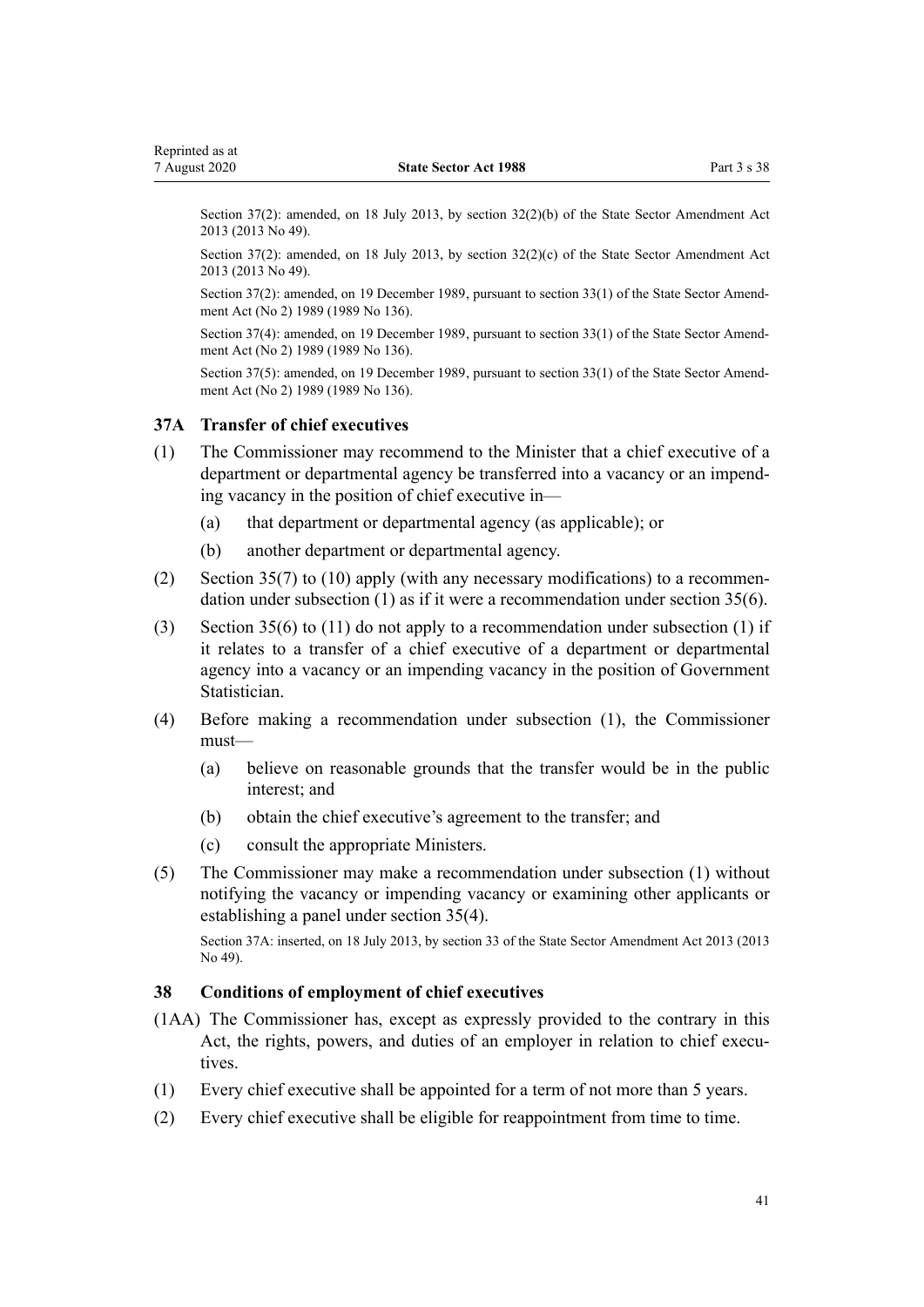- <span id="page-41-0"></span>(3) Except where specific conditions of employment for a chief executive are provided in this Act, the conditions of employment of a chief executive shall be determined in each case by agreement between the Commissioner and the chief executive, but the Commissioner must consult the Prime Minister and the Minister of State Services about the conditions of employment before finalising those conditions of employment with the chief executive.
- (4) In the case of the Government Statistician, the Commissioner shall not be required to consult the Prime Minister and the Minister of State Services before finalising the conditions of employment of the Government Statistician.

Section 38(1AA): inserted, on 18 July 2013, by [section 34\(1\)](http://legislation.govt.nz/pdflink.aspx?id=DLM4598859) of the State Sector Amendment Act 2013 (2013 No 49).

Section 38(3): amended, on 18 July 2013, by [section 34\(2\)\(a\)](http://legislation.govt.nz/pdflink.aspx?id=DLM4598859) of the State Sector Amendment Act 2013 (2013 No 49).

Section 38(3): amended, on 18 July 2013, by [section 34\(2\)\(b\)](http://legislation.govt.nz/pdflink.aspx?id=DLM4598859) of the State Sector Amendment Act 2013 (2013 No 49).

Section 38(3): amended, on 19 December 1989, pursuant to [section 33\(1\)](http://legislation.govt.nz/pdflink.aspx?id=DLM194742) of the State Sector Amendment Act (No 2) 1989 (1989 No 136).

Section 38(4): amended, on 24 October 2019, by [section 149](http://legislation.govt.nz/pdflink.aspx?id=LMS59117) of the Statutes Amendment Act 2019 (2019 No 56).

Section 38(4): amended, on 19 December 1989, pursuant to [section 33\(1\)](http://legislation.govt.nz/pdflink.aspx?id=DLM194742) of the State Sector Amendment Act (No 2) 1989 (1989 No 136).

# **39 Removal from office**

- (1) The Commissioner may, with the agreement of the Governor-General in Council, for just cause or excuse, remove the chief executive of a department or departmental agency from office.
- (2) The Commissioner must consult the chief executive of the host department before removing a chief executive of a departmental agency under subsection (1).

Section 39(1): amended, on 18 July 2013, by [section 35\(1\)](http://legislation.govt.nz/pdflink.aspx?id=DLM4598860) of the State Sector Amendment Act 2013 (2013 No 49).

Section 39(1): amended, on 19 December 1989, pursuant to [section 33\(1\)](http://legislation.govt.nz/pdflink.aspx?id=DLM194742) of the State Sector Amendment Act (No 2) 1989 (1989 No 136).

Section 39(2): inserted, on 18 July 2013, by [section 35\(2\)](http://legislation.govt.nz/pdflink.aspx?id=DLM4598860) of the State Sector Amendment Act 2013 (2013 No 49).

# **40 Acting chief executive**

- (1) Where—
	- (a) there is a vacancy in the position of a chief executive; or
	- (b) a chief executive is absent from duty (from whatever cause arising) and that chief executive is unable to delegate his or her responsibilities under this Act to any other person under [section 41,](#page-43-0)—

all or any of the functions, duties, and powers of the chief executive or pertaining to the position may be exercised and performed by—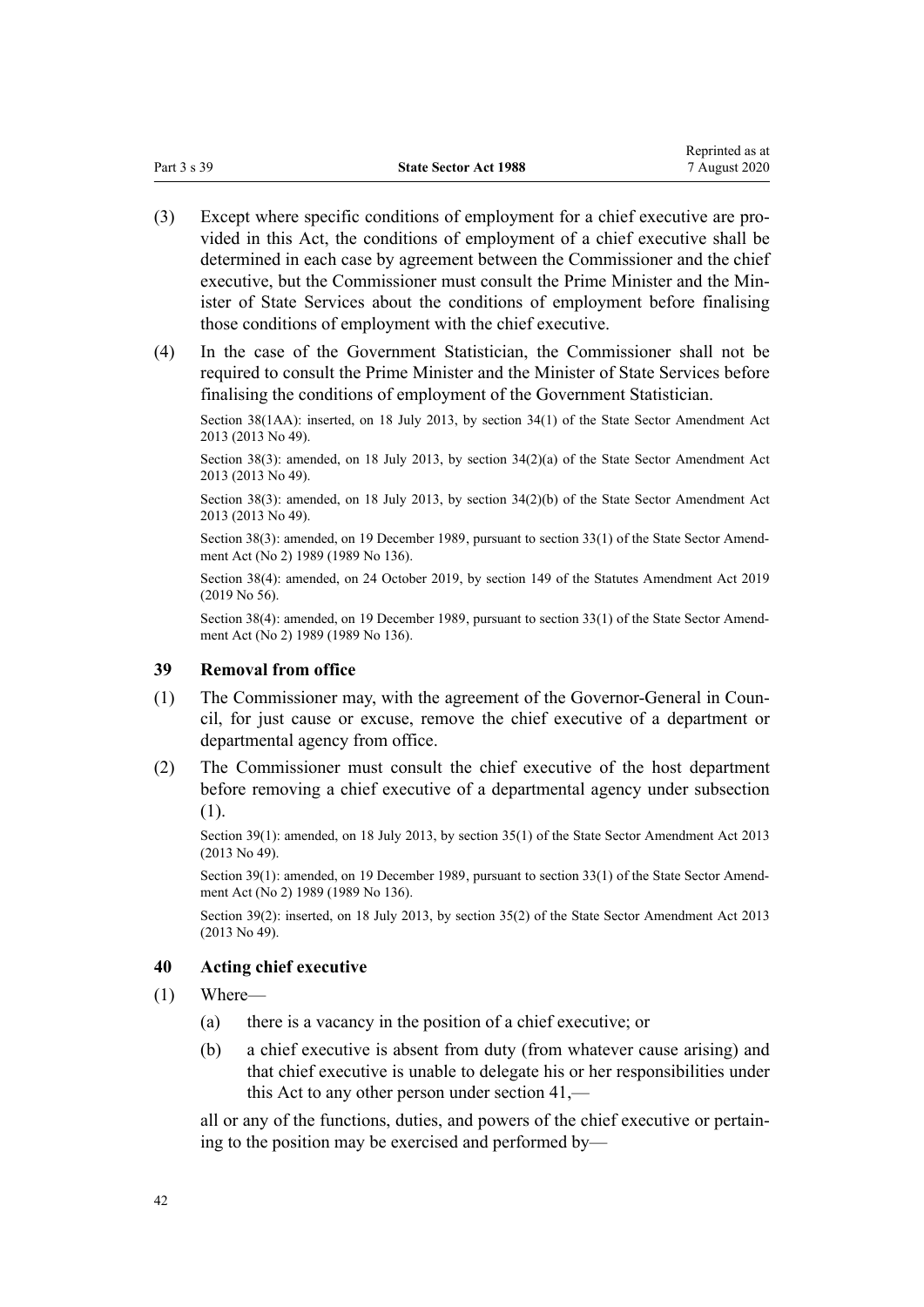- (c) a chief executive of another department or departmental agency; or
- (d) *[Repealed]*
- (e) any person,—

for the time being appointed by the Commissioner to exercise and perform them, whether the appointment has been made before the absence or vacancy occurs or while it continues.

- (1A) Where a new department or departmental agency is to be established on a certain date, the Commissioner may appoint as an acting chief executive any person the Commissioner considers suitable to exercise and perform all or any of the functions, duties, and powers of the chief executive of that new department or departmental agency.
- (1B) The position of an acting chief executive appointed under subsection (1A) ceases to exist on the date a chief executive of the new department or departmental agency takes office after being appointed under [section 35](#page-36-0).
- (2) No such appointment and no acts done by any person acting pursuant to any such appointment shall in any proceedings be questioned on the ground that the occasion for the appointment had not arisen or had ceased, or on the ground that the person had not been appointed to the position of chief executive.
- (3) The Commissioner shall determine the conditions of employment that are to apply to any person appointed under subsection (1) or (1A) to exercise and perform any of the functions, duties, and powers of a chief executive.

Section 40(1): substituted, on 19 December 1989, by [section 7](http://legislation.govt.nz/pdflink.aspx?id=DLM194708) of the State Sector Amendment Act (No 2) 1989 (1989 No 136).

Section 40(1): amended, on 18 July 2013, by [section 36\(1\)](http://legislation.govt.nz/pdflink.aspx?id=DLM4598861) of the State Sector Amendment Act 2013 (2013 No 49).

Section 40(1): amended, on 18 July 2013, by [section 36\(4\)\(a\)](http://legislation.govt.nz/pdflink.aspx?id=DLM4598861) of the State Sector Amendment Act 2013 (2013 No 49).

Section 40(1): amended, on 18 July 2013, by [section 36\(4\)\(b\)](http://legislation.govt.nz/pdflink.aspx?id=DLM4598861) of the State Sector Amendment Act 2013 (2013 No 49).

Section 40(1): amended, on 18 July 2013, by [section 36\(4\)\(c\)](http://legislation.govt.nz/pdflink.aspx?id=DLM4598861) of the State Sector Amendment Act 2013 (2013 No 49).

Section  $40(1)(c)$ : amended, on 18 July 2013, by [section 36\(2\)](http://legislation.govt.nz/pdflink.aspx?id=DLM4598861) of the State Sector Amendment Act 2013 (2013 No 49).

Section 40(1)(d): repealed, on 25 January 2005, by [section 19\(2\)](http://legislation.govt.nz/pdflink.aspx?id=DLM329600) of the State Sector Amendment Act (No 2) 2004 (2004 No 114).

Section 40(1)(e): replaced, on 18 July 2013, by [section 36\(3\)](http://legislation.govt.nz/pdflink.aspx?id=DLM4598861) of the State Sector Amendment Act 2013 (2013 No 49).

Section 40(1A): inserted, on 18 July 2013, by [section 36\(5\)](http://legislation.govt.nz/pdflink.aspx?id=DLM4598861) of the State Sector Amendment Act 2013 (2013 No 49).

Section 40(1B): inserted, on 18 July 2013, by [section 36\(5\)](http://legislation.govt.nz/pdflink.aspx?id=DLM4598861) of the State Sector Amendment Act 2013 (2013 No 49).

Section 40(2): amended, on 18 July 2013, by [section 36\(6\)](http://legislation.govt.nz/pdflink.aspx?id=DLM4598861) of the State Sector Amendment Act 2013 (2013 No 49).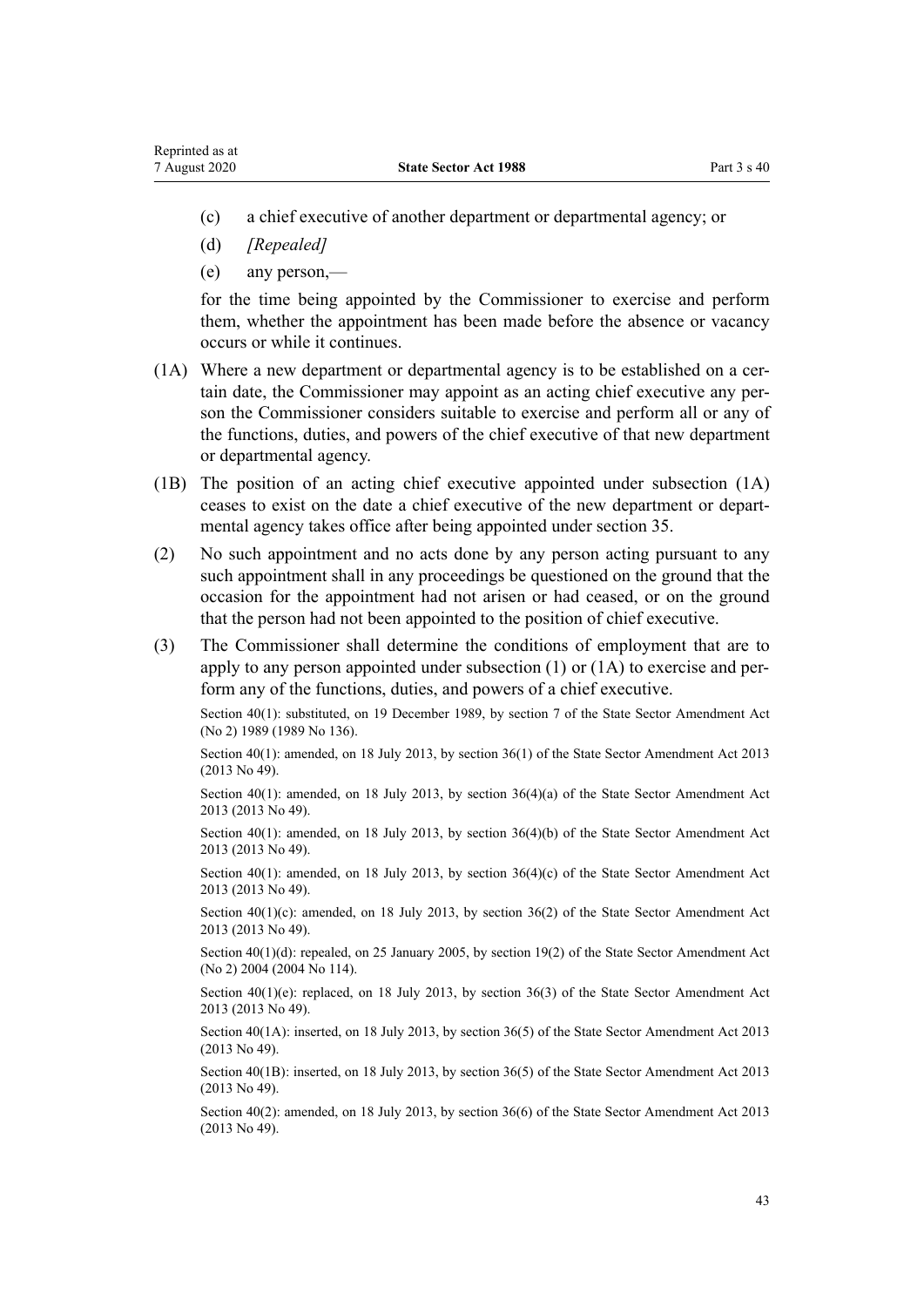<span id="page-43-0"></span>Section 40(3): amended, on 18 July 2013, by [section 36\(7\)\(a\)](http://legislation.govt.nz/pdflink.aspx?id=DLM4598861) of the State Sector Amendment Act 2013 (2013 No 49).

Section 40(3): amended, on 18 July 2013, by [section 36\(7\)\(b\)](http://legislation.govt.nz/pdflink.aspx?id=DLM4598861) of the State Sector Amendment Act 2013 (2013 No 49).

Section 40(3): amended, on 18 July 2013, by [section 36\(7\)\(c\)](http://legislation.govt.nz/pdflink.aspx?id=DLM4598861) of the State Sector Amendment Act 2013 (2013 No 49).

Section 40(3): amended, on 19 December 1989, pursuant to [section 33\(1\)](http://legislation.govt.nz/pdflink.aspx?id=DLM194742) of the State Sector Amendment Act (No 2) 1989 (1989 No 136).

# **41 Delegation of functions or powers**

- (1) A Public Service chief executive may, either generally or particularly, delegate in writing to a person described in subsection (1A) or (2A) any of the functions or powers of the chief executive under this Act or any other Act (including functions or powers delegated to the chief executive under this Act or any other Act), except that—
	- (a) the delegation of functions or powers delegated to the chief executive by a Minister requires the prior written approval of that Minister; and
	- (b) the delegation of functions or powers delegated to the chief executive by the Commissioner requires the prior written approval of the Commissioner.
- (1A) The following persons may be a delegate under subsection (1) or a subdelegate under subsection (2):
	- (a) another Public Service chief executive:
	- (b) a Public Service employee:
	- (c) an individual working in the Public Service as a contractor or as a secondee from elsewhere in the State services in relation to a function or power of the Public Service:
	- (d) the holder for the time being of any specified office in the Public Service.
- (2) A person to whom a function or power has been delegated under subsection (1) by a chief executive may, with the prior written approval of that chief executive, subdelegate the function or power to any other person described in subsection  $(1A)$ .
- (2A) A Public Service chief executive may delegate under subsection (1) a clearly identified function or power to a person outside the Public Service (whether or not the person is within the State services), but only after—
	- (a) obtaining the appropriate Minister's prior written approval; and
	- (b) satisfying himself or herself that any potential conflicts of interest will be avoided or managed.
- (2B) However, a delegate described in subsection (2A) may not subdelegate the delegated power or function under subsection (2).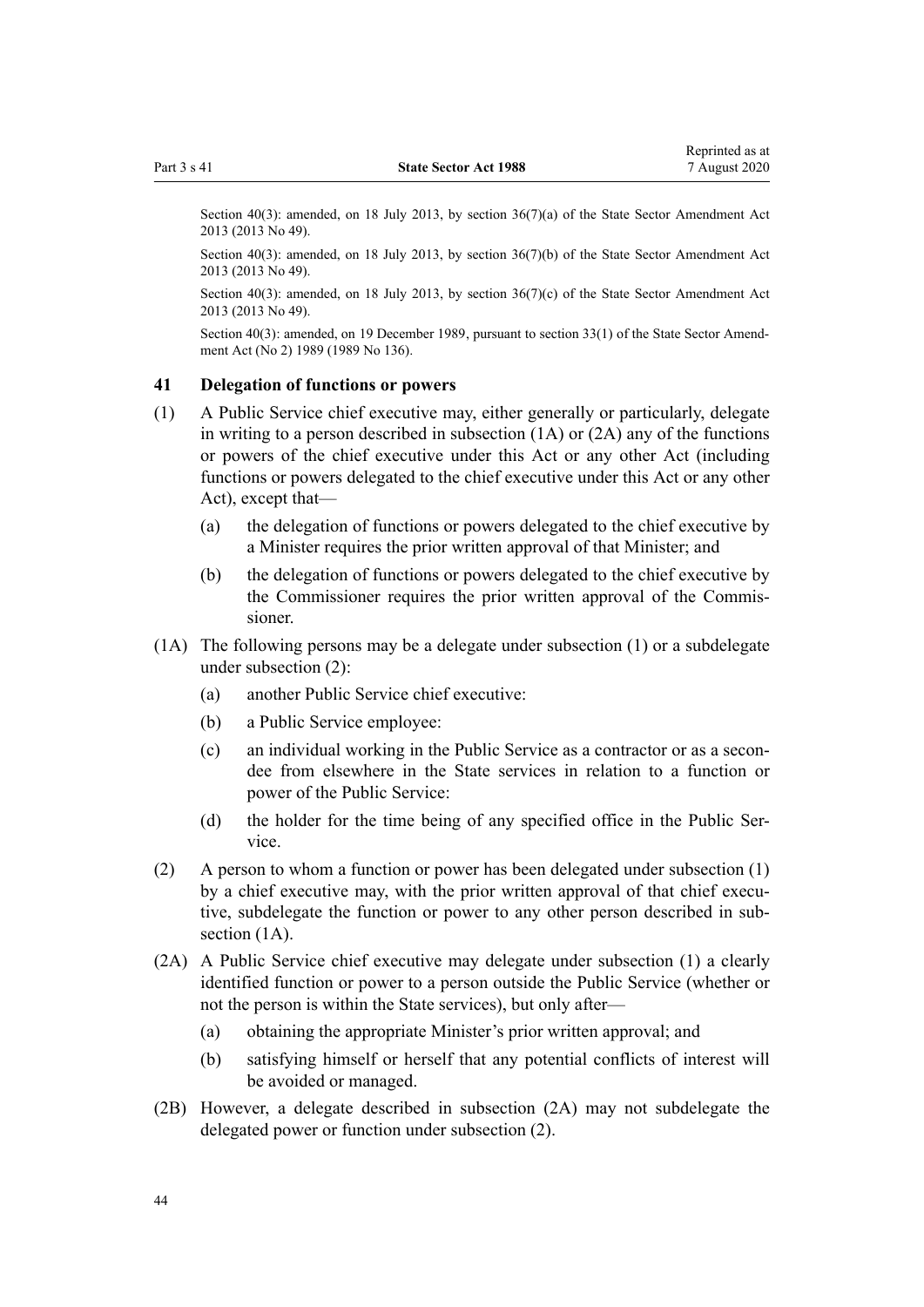- (2C) A delegation described in subsection (2A) must be noted, with a description of how effectively the delegated function or power was performed or exercised,—
	- (a) in the case of a delegation made by the chief executive of a department, in the annual report of that department; or
	- (b) in the case of a delegation made by the chief executive of a departmental agency, in the annual report of that departmental agency.
- (2D) A delegate described in subsection (2A) must comply with the following obligations in relation to the performance of a delegated function or the exercise of a delegated power (in the same way as a delegate described in subsection (1A) must comply with them):
	- (a) all relevant statutory obligations; and
	- (b) all relevant obligations in a code of conduct set by the Commissioner under [section 57\(2\).](#page-52-0)
- (2E) Any information held by a delegate described in subsection (2A) in relation to the performance of a delegated function or the exercise of a delegated power is, for the purposes of the [Official Information Act 1982](http://legislation.govt.nz/pdflink.aspx?id=DLM64784) (*see* [section 2\(5\)](http://legislation.govt.nz/pdflink.aspx?id=DLM64790) of that Act), deemed to be held by,—
	- (a) in the case of a delegation made by the chief executive of a department, that department; or
	- (b) in the case of a delegation made by the chief executive of a departmental agency, the host department of that departmental agency.
- (2F) In relation to the performance of a delegated function or the exercise of a delegated power, the [Ombudsmen Act 1975](http://legislation.govt.nz/pdflink.aspx?id=DLM430983) and the [Official Information Act 1982](http://legislation.govt.nz/pdflink.aspx?id=DLM64784) apply to a delegate described in subsection (2A) as if the delegate were an organisation named in [Schedule 1](http://legislation.govt.nz/pdflink.aspx?id=DLM431204) of the Ombudsmen Act 1975.
- (3) Subject to any general or special directions given or conditions imposed by the chief executive, the person to whom any functions or powers are delegated under this section may exercise those functions or powers in the same manner, subject to the same restrictions, and with the same effect as if they had been conferred on that person directly by this Act and not by delegation.
- (4) The power of the chief executive to delegate under this section—
	- (a) is subject to any prohibitions, restrictions, or conditions contained in any other Act in relation to the delegation of the chief executive's functions or powers; but
	- (b) shall not limit any power of delegation conferred on the chief executive by any other Act.
- (4A) Where a written document is used to inform a person of an action taken by a delegate described in subsection (2A), the document must—
	- (a) state that the action was taken by a delegate outside the Public Service; and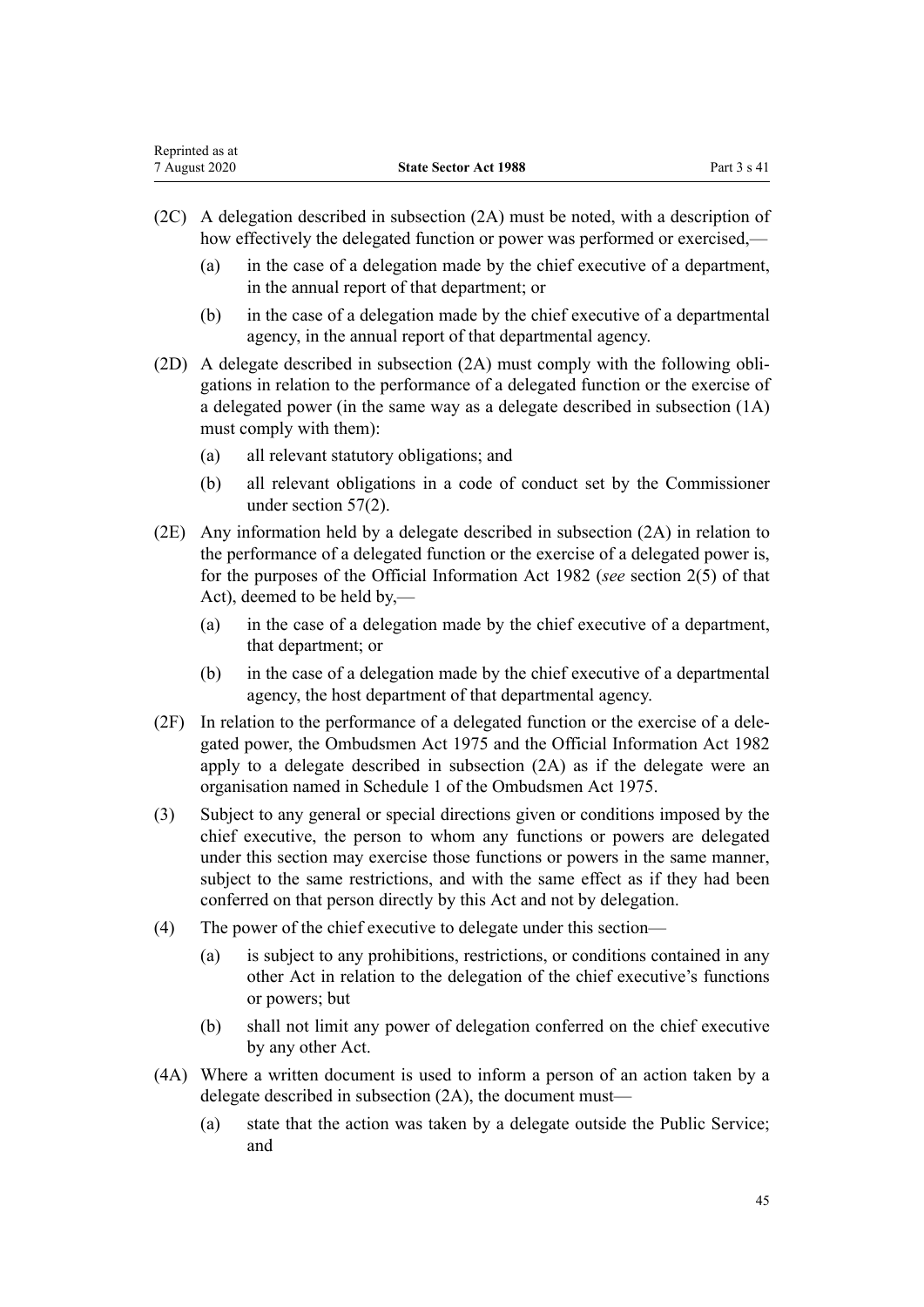- (b) give the delegate's name and office; and
- (c) state that a copy of the instrument of delegation may be inspected at the chief executive's office.
- (5) Every person purporting to act pursuant to any delegation under this section shall, in the absence of proof to the contrary, be presumed to be acting in accordance with the terms of the delegation.
- (6) Any delegation under this section may be made to a specified person or to persons of a specified class, or to the holder or holders for the time being of a specified office or specified class of offices.
- (7) No such delegation shall affect or prevent the exercise of any function or power by the chief executive, nor shall any such delegation affect the responsibility of the chief executive for the actions of any person acting under the delegation.

Section 41(1): replaced, on 18 July 2013, by [section 37\(1\)](http://legislation.govt.nz/pdflink.aspx?id=DLM4598862) of the State Sector Amendment Act 2013 (2013 No 49).

Section 41(1A): inserted, on 18 July 2013, by [section 37\(2\)](http://legislation.govt.nz/pdflink.aspx?id=DLM4598862) of the State Sector Amendment Act 2013 (2013 No 49).

Section 41(2): replaced, on 18 July 2013, by [section 37\(3\)](http://legislation.govt.nz/pdflink.aspx?id=DLM4598862) of the State Sector Amendment Act 2013 (2013 No 49).

Section 41(2A): inserted, on 18 July 2013, by [section 37\(4\)](http://legislation.govt.nz/pdflink.aspx?id=DLM4598862) of the State Sector Amendment Act 2013 (2013 No 49).

Section 41(2B): inserted, on 18 July 2013, by [section 37\(4\)](http://legislation.govt.nz/pdflink.aspx?id=DLM4598862) of the State Sector Amendment Act 2013 (2013 No 49).

Section 41(2C): inserted, on 18 July 2013, by [section 37\(4\)](http://legislation.govt.nz/pdflink.aspx?id=DLM4598862) of the State Sector Amendment Act 2013 (2013 No 49).

Section 41(2D): inserted, on 18 July 2013, by [section 37\(4\)](http://legislation.govt.nz/pdflink.aspx?id=DLM4598862) of the State Sector Amendment Act 2013 (2013 No 49).

Section 41(2E): inserted, on 18 July 2013, by [section 37\(4\)](http://legislation.govt.nz/pdflink.aspx?id=DLM4598862) of the State Sector Amendment Act 2013 (2013 No 49).

Section 41(2F): inserted, on 18 July 2013, by [section 37\(4\)](http://legislation.govt.nz/pdflink.aspx?id=DLM4598862) of the State Sector Amendment Act 2013 (2013 No 49).

Section 41(3): amended, on 18 July 2013, by [section 37\(5\)](http://legislation.govt.nz/pdflink.aspx?id=DLM4598862) of the State Sector Amendment Act 2013 (2013 No 49).

Section 41(4A): replaced, on 5 December 2013, by [section 4](http://legislation.govt.nz/pdflink.aspx?id=DLM5627607) of the State Sector Amendment Act (No 2) 2013 (2013 No 133).

# **42 Revocation of delegations**

- (1) Every delegation under [section 41](#page-43-0) shall be revocable in writing at will.
- (2) Any such delegation, until it is revoked, shall continue in force according to its tenor, notwithstanding that the chief executive by whom it was made may have ceased to hold office, and shall continue to have effect as if made by the successor in office of that chief executive.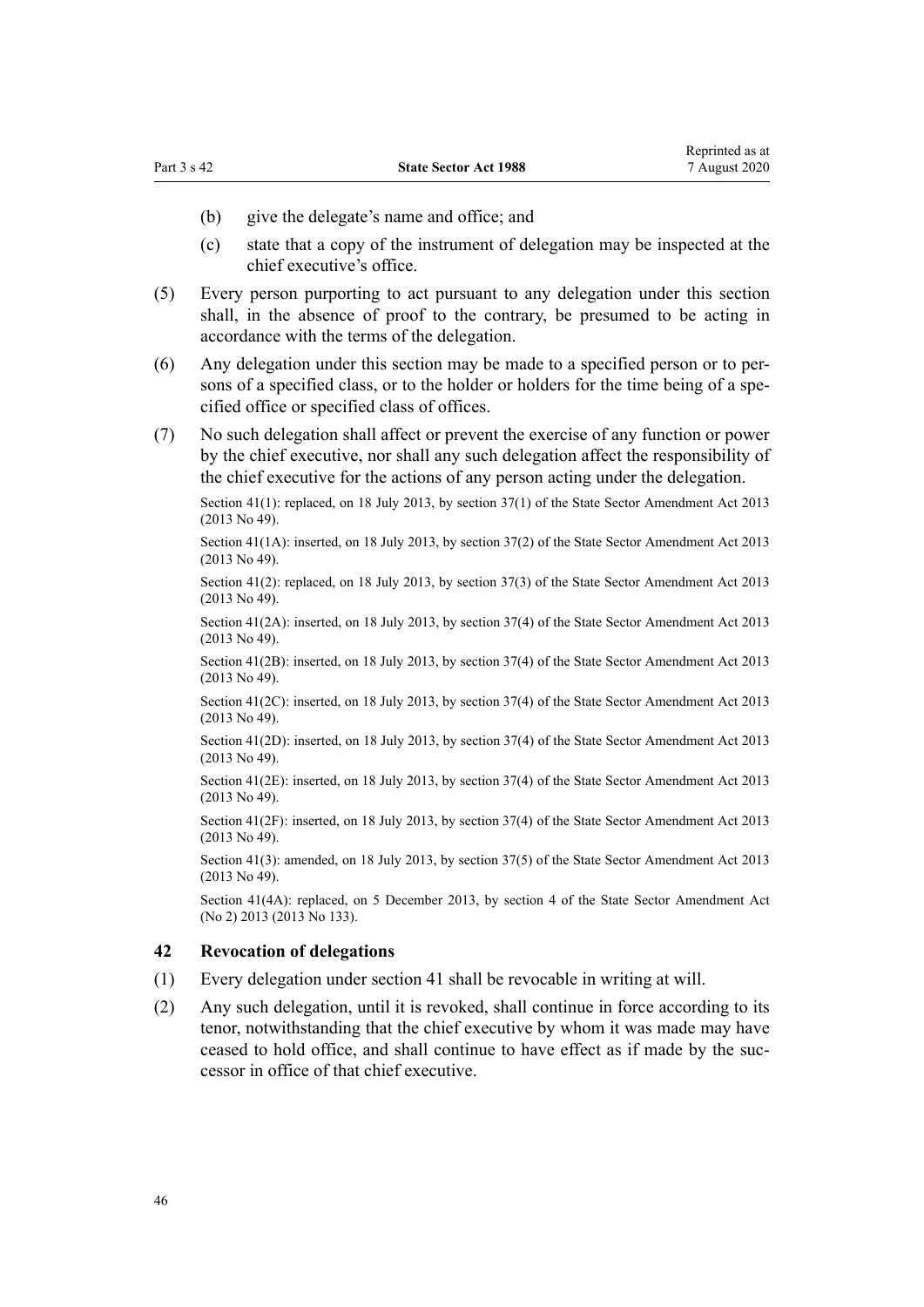# <span id="page-46-0"></span>**43 Review of performance of chief executive**

- (1) The Commissioner shall be responsible to the appropriate Minister or appropriate Ministers for reviewing, either generally or in respect of any particular matter, the performance of each chief executive.
- (1A) When reviewing the performance of a chief executive of a departmental agency, the Commissioner must consult the chief executive of the host department.
- (2) In carrying out the functions under subsection (1), the Commissioner shall report to the appropriate Minister or appropriate Ministers on the manner and extent to which the chief executive is fulfilling all of the requirements imposed upon that chief executive, whether under this Act or otherwise.

Section 43(1): amended, on 19 December 1989, pursuant to [section 33\(1\)](http://legislation.govt.nz/pdflink.aspx?id=DLM194742) of the State Sector Amendment Act (No 2) 1989 (1989 No 136).

Section 43(1A): inserted, on 18 July 2013, by [section 38](http://legislation.govt.nz/pdflink.aspx?id=DLM4598864) of the State Sector Amendment Act 2013 (2013 No 49).

Section 43(2): amended, on 17 December 2016, by [section 107](http://legislation.govt.nz/pdflink.aspx?id=DLM6623905) of the Statutes Amendment Act 2016 (2016 No 104).

Section 43(2): amended, on 19 December 1989, pursuant to [section 33\(1\)](http://legislation.govt.nz/pdflink.aspx?id=DLM194742) of the State Sector Amendment Act (No 2) 1989 (1989 No 136).

## **44 Special provisions in relation to certain chief executives**

- (1) Nothing in [sections 35,](#page-36-0) [36](#page-39-0), [38](#page-40-0), [39,](#page-41-0) and 43 applies in respect of the State Services Commissioner.
- (1A) Nothing in [sections 35,](#page-36-0) [36,](#page-39-0) [38](#page-40-0), and [39](#page-41-0) applies in respect of the Solicitor-General, and a review of the Solicitor-General's performance under section 43—
	- (a) must only pertain to the Solicitor-General's responsibilities as the chief executive of a department; and
	- (b) must not pertain to the performance of the independent and constitutional functions of the Solicitor-General or the performance of persons assisting the Solicitor-General in the performance of those functions.
- (2) For the purposes of this Act,—
	- (a) the Solicitor-General is the chief executive of the Crown Law Office:
	- (b) the State Services Commissioner is the chief executive of the State Services Commission.

Section 44(1): replaced, on 28 September 2017, by [section 331\(1\)](http://legislation.govt.nz/pdflink.aspx?id=DLM6921469) of the Intelligence and Security Act 2017 (2017 No 10).

Section 44(1A): inserted, on 18 July 2013, by [section 39\(3\)](http://legislation.govt.nz/pdflink.aspx?id=DLM4598865) of the State Sector Amendment Act 2013 (2013 No 49).

Section 44(2): replaced, on 28 September 2017, by [section 331\(2\)](http://legislation.govt.nz/pdflink.aspx?id=DLM6921469) of the Intelligence and Security Act 2017 (2017 No 10).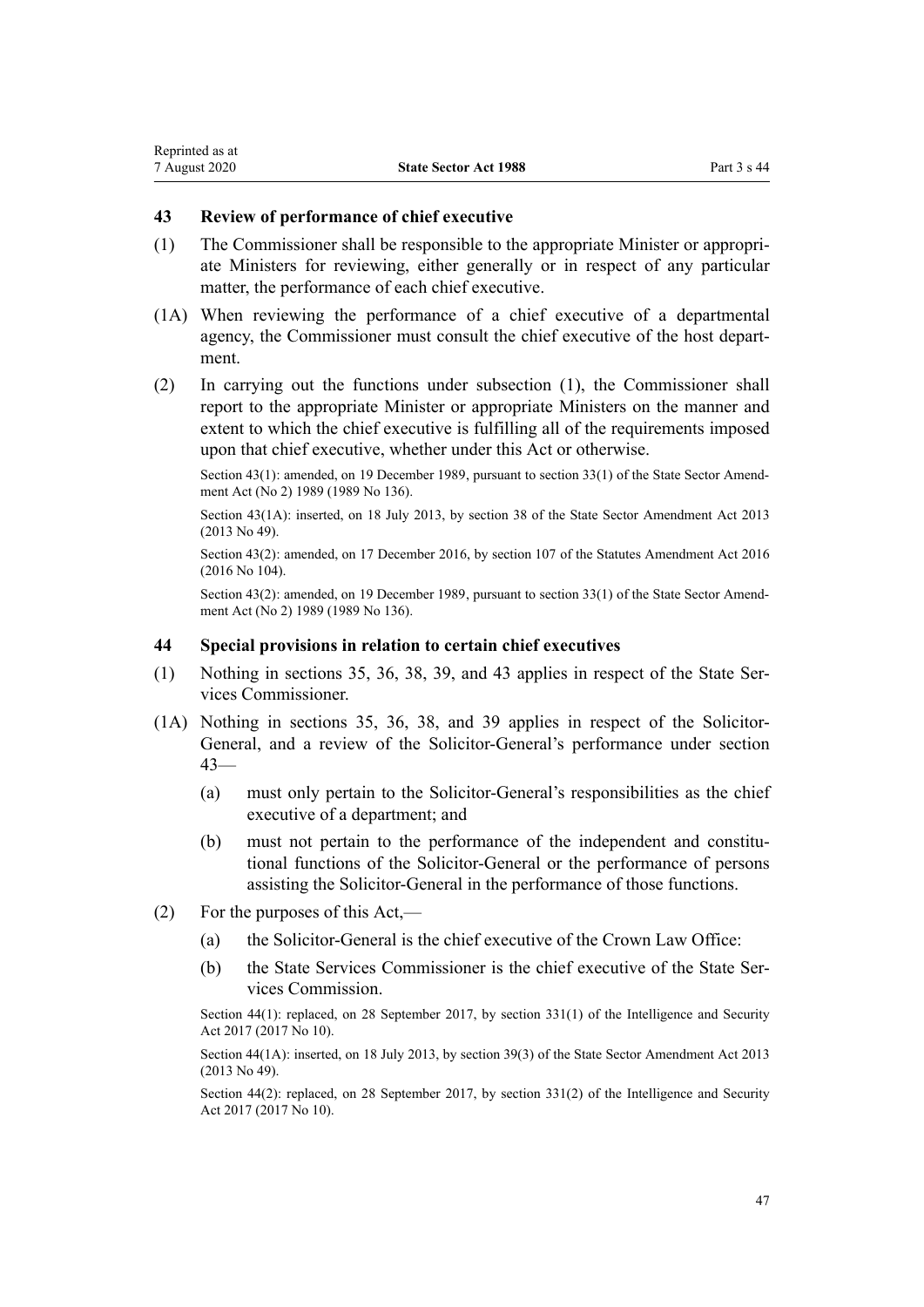# **45 Application of Labour Relations Act 1987 in respect of chief executives**

# *[Repealed]*

Section 45: repealed, on 15 May 1991, by section 3 of the State Sector Amendment Act 1991 (1991 No 31).

# **Part 4**

# **Senior leadership and management capability in Public Service**

Part 4: substituted, on 25 January 2005, by [section 9](http://legislation.govt.nz/pdflink.aspx?id=DLM329166) of the State Sector Amendment Act (No 2) 2004 (2004 No 114).

# **46 Object**

The object of this Part is to specify the Commissioner's responsibilities for developing senior leadership and management capability in the Public Service.

Section 46: replaced, on 18 July 2013, by [section 40](http://legislation.govt.nz/pdflink.aspx?id=DLM4598866) of the State Sector Amendment Act 2013 (2013 No 49).

# **47 Responsibilities of Commissioner**

- (1) The Commissioner is responsible for developing and implementing a strategy for the development of senior leadership and management capability in the Public Service, which could include, for example, the flexible deployment of individuals to developmental roles in the Public Service (with the agreement of the individuals and the relevant chief executives).
- (2) The Commissioner may promote the strategy to other agencies in the State services, and may invite employees in the State services to participate in initiatives under the strategy (with the agreement of the relevant chief executives).

Section 47: replaced, on 18 July 2013, by [section 40](http://legislation.govt.nz/pdflink.aspx?id=DLM4598866) of the State Sector Amendment Act 2013 (2013 No 49).

# **48 Responsibilities of chief executives**

Each chief executive of a department or departmental agency is responsible for—

- (a) developing senior leadership and management capability in the department or departmental agency; and
- (b) assisting the Commissioner to fulfil the Commissioner's responsibilities under section 47.

Section 48: replaced, on 18 July 2013, by [section 40](http://legislation.govt.nz/pdflink.aspx?id=DLM4598866) of the State Sector Amendment Act 2013 (2013 No 49).

# **49 Secondments**

(1) The Commissioner may arrange for a State services employee to be seconded elsewhere in the State services (with the agreement of the employee and the relevant chief executives) for the purpose of developing senior leadership and management capability in the State services.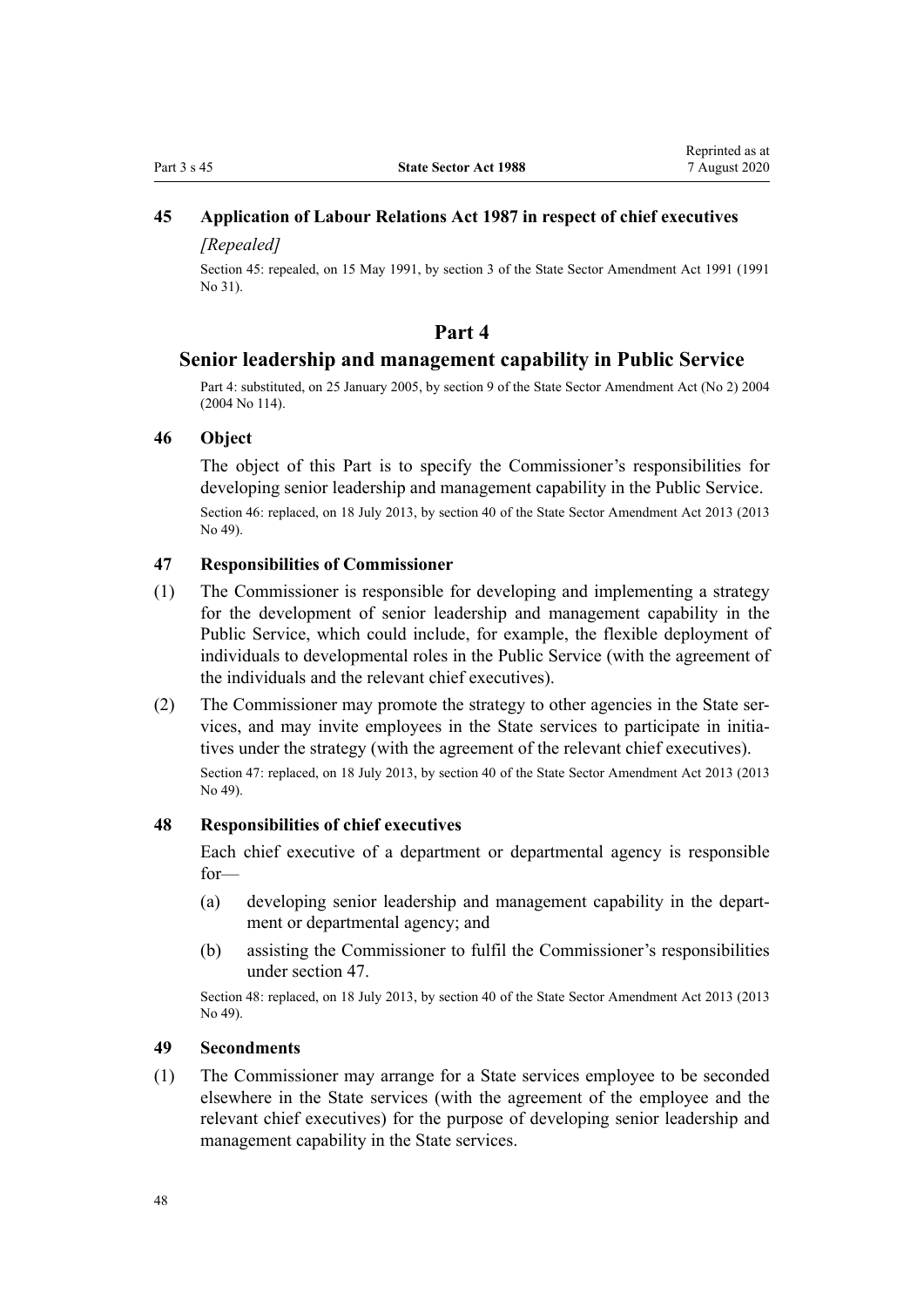<span id="page-48-0"></span>(2) [Sections 60, 61,](#page-55-0) and [65](#page-59-0) do not apply to the secondment.

Section 49: substituted, on 25 January 2005, by [section 9](http://legislation.govt.nz/pdflink.aspx?id=DLM329166) of the State Sector Amendment Act (No 2) 2004 (2004 No 114).

Section 49(1): replaced, on 18 July 2013, by [section 41](http://legislation.govt.nz/pdflink.aspx?id=DLM4598870) of the State Sector Amendment Act 2013 (2013 No 49).

# **50 Key positions in Public Service**

- (1) After consulting the chief executive of a department or departmental agency, the Commissioner may designate a position in the department or departmental agency that meets the criteria in subsection (2) as a key position.
- (2) For the purposes of this section and [section 33\(2\)\(a\),](#page-35-0) **key position** means a position in a department or departmental agency that, in the opinion of the Commissioner, is key—
	- (a) because of its potential to develop senior leaders; or
	- (b) because it is critical to the Public Service.
- (3) The Commissioner must publish a list of key positions on an Internet site maintained by or on behalf of the Commissioner.
- (4) A chief executive may only appoint an employee to a key position with the Commissioner's agreement.

Section 50: replaced, on 18 July 2013, by [section 42](http://legislation.govt.nz/pdflink.aspx?id=DLM4598871) of the State Sector Amendment Act 2013 (2013 No 49).

# **51 Appointments to positions in the senior executive service**

# *[Repealed]*

Section 51: repealed, on 25 January 2005, by [section 9](http://legislation.govt.nz/pdflink.aspx?id=DLM329166) of the State Sector Amendment Act (No 2) 2004 (2004 No 114).

# **52 Conditions of employment for senior executive service**

# *[Repealed]*

Section 52: repealed, on 25 January 2005, by [section 9](http://legislation.govt.nz/pdflink.aspx?id=DLM329166) of the State Sector Amendment Act (No 2) 2004 (2004 No 114).

# **53 Removal from office**

#### *[Repealed]*

Section 53: repealed, on 25 January 2005, by [section 9](http://legislation.govt.nz/pdflink.aspx?id=DLM329166) of the State Sector Amendment Act (No 2) 2004 (2004 No 114).

# **54 Conditions where person not reappointed**

#### *[Repealed]*

Section 54: repealed, on 25 January 2005, by [section 9](http://legislation.govt.nz/pdflink.aspx?id=DLM329166) of the State Sector Amendment Act (No 2) 2004 (2004 No 114).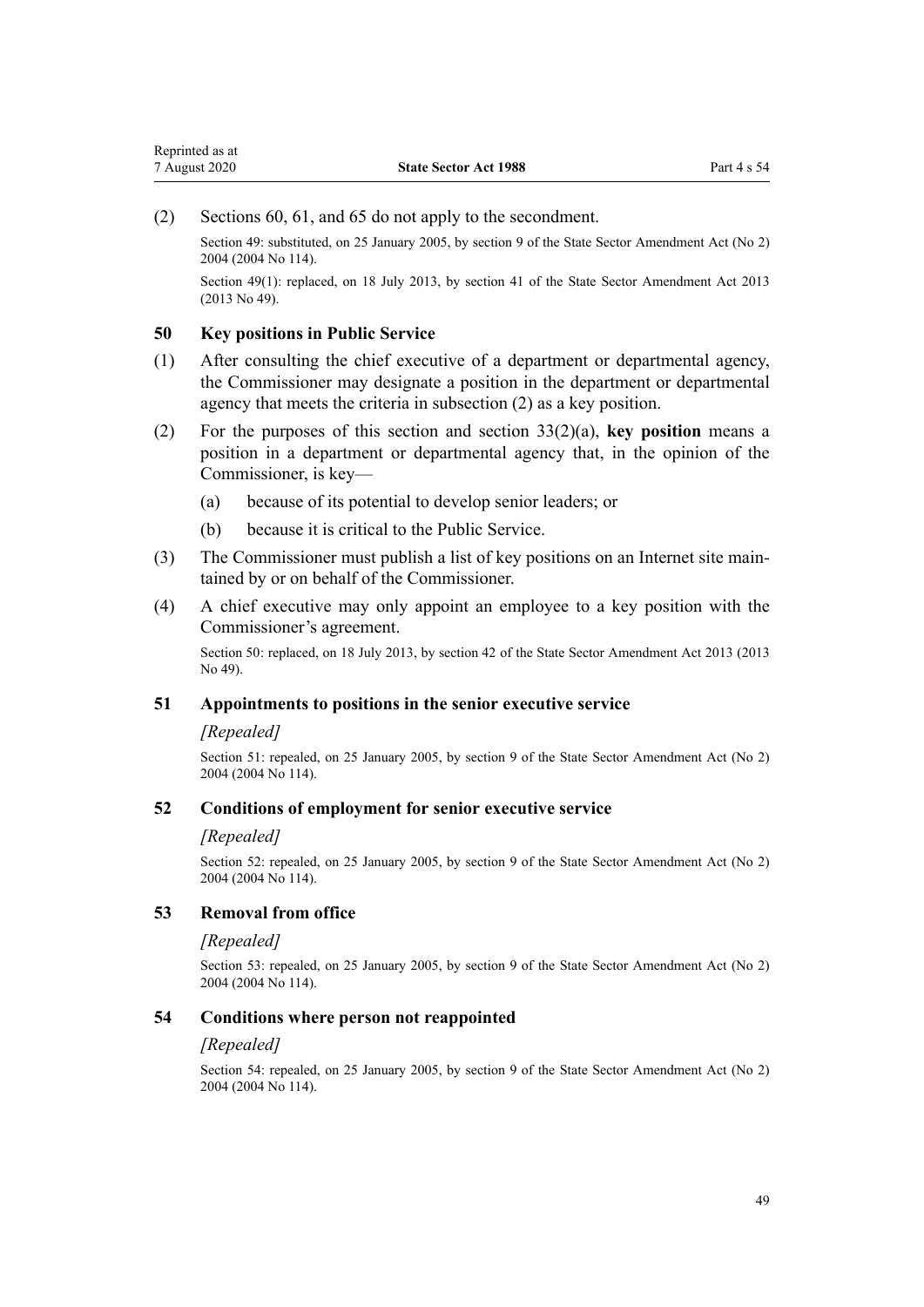## <span id="page-49-0"></span>**55 Training for senior executive service**

#### *[Repealed]*

Section 55: repealed, on 25 January 2005, by [section 9](http://legislation.govt.nz/pdflink.aspx?id=DLM329166) of the State Sector Amendment Act (No 2) 2004 (2004 No 114).

# **Part 5**

# **Government workforce policy and personnel provisions**

Part 5 heading: replaced, on 18 July 2013, by [section 43](http://legislation.govt.nz/pdflink.aspx?id=DLM4598874) of the State Sector Amendment Act 2013 (2013 No 49).

# Subpart 1—Government workforce policy

Subpart 1: inserted, on 18 July 2013, by [section 44](http://legislation.govt.nz/pdflink.aspx?id=DLM4598876) of the State Sector Amendment Act 2013 (2013 No 49).

# **55A Commissioner's functions in relation to this subpart**

The Commissioner has the following functions in relation to this subpart:

- (a) to provide advice and guidance to the State services (except Crown Research Institutes and their subsidiaries) on workforce matters; and
- (b) to consider whether to draft and submit draft government workforce policy for ministerial approval as a Government Workforce Policy Statement; and
- (c) to advise affected agencies on the operation of any Government Workforce Policy Statement; and
- (d) to facilitate the operation of any Government Workforce Policy Statement in conjunction with affected agencies.

Section 55A: inserted, on 18 July 2013, by [section 44](http://legislation.govt.nz/pdflink.aspx?id=DLM4598876) of the State Sector Amendment Act 2013 (2013 No 49).

# **55B Government workforce policy**

- (1) The Commissioner may draft government workforce policy and, after consulting the affected agencies and any other parties that the Commissioner considers appropriate, submit it to the Minister for his or her consideration.
- (2) Government workforce policy must relate to workforce (including employment and workplace) matters for the purpose of fostering a consistent, efficient, and effective approach to such matters across the State sector.
- (3) Workforce matters may, without limitation, address (in relation to the affected agency or agencies)—
	- (a) the Government's expectations about the negotiation of collective agreements and individual employment agreements in the State services (being expectations that do not determine pay or conditions); and
	- (b) the development of workforce strategy.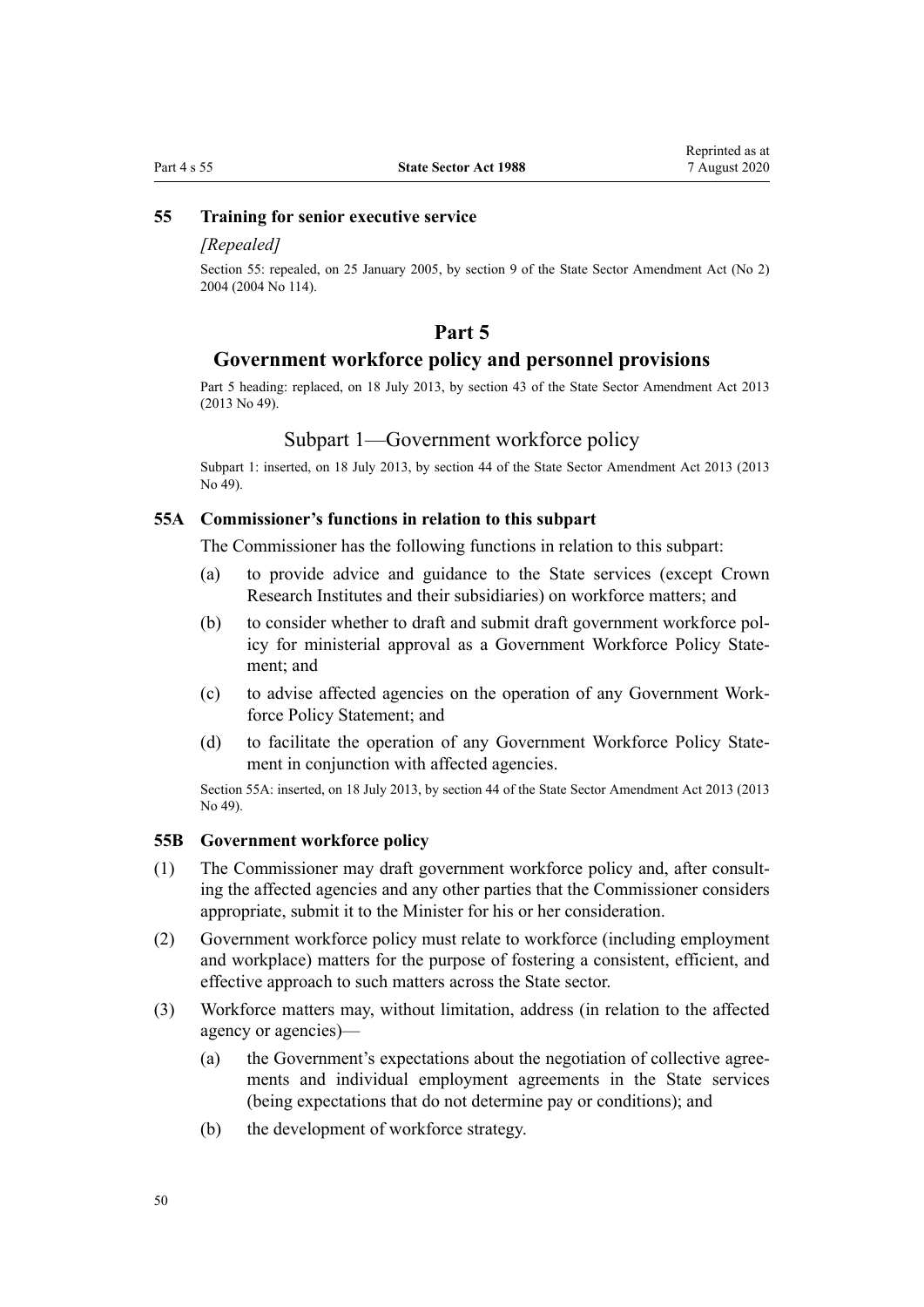- (4) Government workforce policy must specify the agency or agencies to which it applies, which may be any or all of the following:
	- (a) a department or departments:

Reprinted as at

- (b) a Crown agent or Crown agents:
- (c) an autonomous Crown entity or autonomous Crown entities.
- (5) The Minister may approve government workforce policy as a Government Workforce Policy Statement.
- (6) A Government Workforce Policy Statement is neither a legislative instrument nor a disallowable instrument for the purposes of the [Legislation Act 2012](http://legislation.govt.nz/pdflink.aspx?id=DLM2997643) and does not have to be presented to the House of Representatives under [section 41](http://legislation.govt.nz/pdflink.aspx?id=DLM2998573) of that Act.

Section 55B: inserted, on 18 July 2013, by [section 44](http://legislation.govt.nz/pdflink.aspx?id=DLM4598876) of the State Sector Amendment Act 2013 (2013 No 49).

Section 55B(6): replaced, on 5 August 2013, by [section 65](http://legislation.govt.nz/pdflink.aspx?id=DLM5047700) of the State Sector Amendment Act 2013 (2013 No 49).

# **55C Government Workforce Policy Statement: process**

- (1) As soon as practicable after the Minister's approval under [section 55B\(5\)](#page-49-0), the Commissioner must—
	- (a) send the Government Workforce Policy Statement to the affected agencies; and
	- (b) publish the Government Workforce Policy Statement on an Internet site maintained by, or on behalf of, the Commissioner.
- (2) A Government Workforce Policy Statement may be amended, revoked, or replaced in the same way as it may be made.

Section 55C: inserted, on 18 July 2013, by [section 44](http://legislation.govt.nz/pdflink.aspx?id=DLM4598876) of the State Sector Amendment Act 2013 (2013) No 49).

# **55D Government Workforce Policy Statement: implementation**

- (1) A department must give effect to a Government Workforce Policy Statement.
- (2) A Crown agent must give effect to a Government Workforce Policy Statement.
- (3) An autonomous Crown entity must have regard to a Government Workforce Policy Statement.
- (4) Despite subsections (1) to (3), a Government Workforce Policy Statement may not—
	- (a) create, alter, or remove employment or other legal rights or obligations; or
	- (b) determine or alter the content of the law applying to employees or chief executives or the Commissioner.

Section 55D: inserted, on 18 July 2013, by [section 44](http://legislation.govt.nz/pdflink.aspx?id=DLM4598876) of the State Sector Amendment Act 2013 (2013 No 49).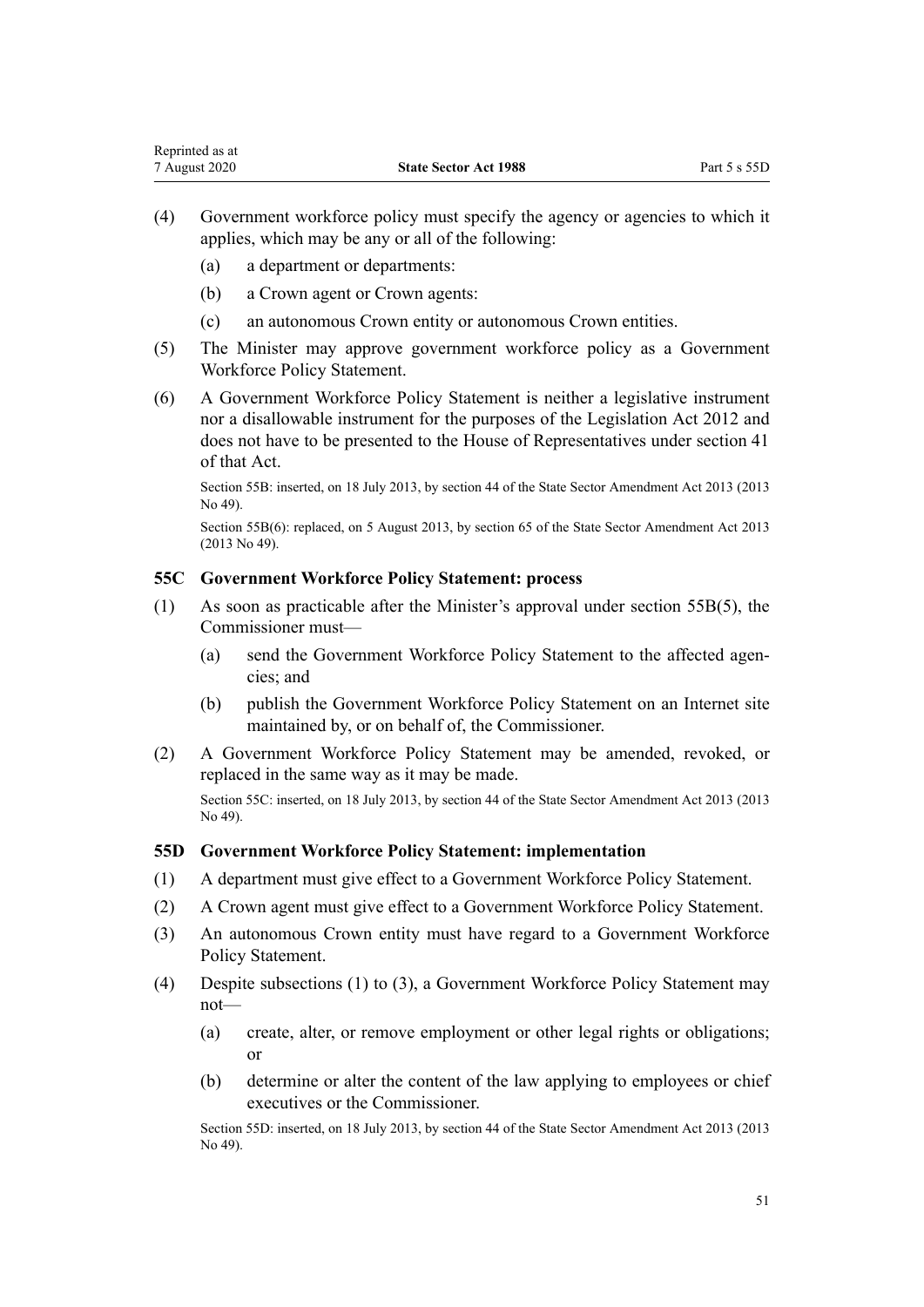# Subpart 2—Personnel provisions

<span id="page-51-0"></span>Subpart 2 heading: inserted, on 18 July 2013, by [section 44](http://legislation.govt.nz/pdflink.aspx?id=DLM4598876) of the State Sector Amendment Act 2013 (2013 No 49).

# **56 General principles**

- (1) The chief executive of a department must—
	- (a) operate a personnel policy that complies with the principle of being a good employer; and
	- (b) make that policy (including the equal employment opportunities programme) available to its employees; and
	- (c) ensure its compliance with that policy (including its equal employment opportunities programme) and report in its annual report on the extent of its compliance.
- (2) For the purposes of this section, a **good employer** is an employer who operates a personnel policy containing provisions generally accepted as necessary for the fair and proper treatment of employees in all aspects of their employment, including provisions requiring—
	- (a) good and safe working conditions; and
	- (b) an equal employment opportunities programme; and
	- (c) the impartial selection of suitably qualified persons for appointment (except in the case of ministerial staff); and
	- (d) recognition of—
		- (i) the aims and aspirations of the Maori people; and
		- (ii) the employment requirements of the Maori people; and
		- (iii) the need for greater involvement of the Maori people in the Public Service; and
	- (e) opportunities for the enhancement of the abilities of individual employees; and
	- (f) recognition of the aims and aspirations and employment requirements, and the cultural differences, of ethnic or minority groups; and
	- (g) recognition of the employment requirements of women; and
	- (h) recognition of the employment requirements of persons with disabilities.
- (3) In addition to the requirements, specified in subsections (1) and (2), each chief executive shall ensure that all employees maintain proper standards of integrity, conduct, and concern for the public interest.
- (4) *[Repealed]*

Section 56(1): substituted, on 25 January 2005, by [section 10\(1\)](http://legislation.govt.nz/pdflink.aspx?id=DLM329173) of the State Sector Amendment Act (No 2) 2004 (2004 No 114).

Section 56(2)(c): amended, on 18 July 2013, by [section 45](http://legislation.govt.nz/pdflink.aspx?id=DLM4598881) of the State Sector Amendment Act 2013 (2013 No 49).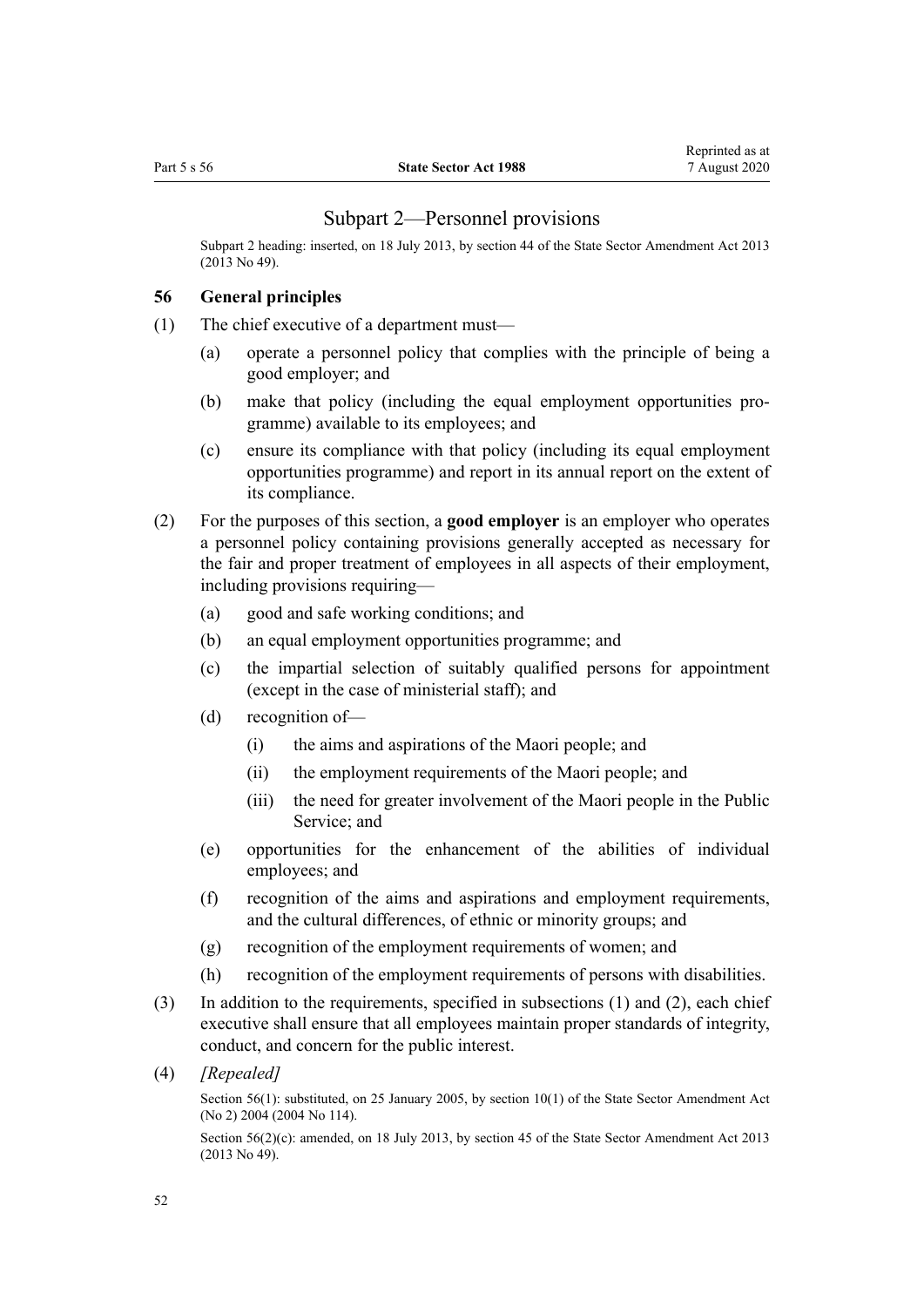<span id="page-52-0"></span>Section 56(2)(f): substituted, on 25 January 2005, by [section 10\(2\)](http://legislation.govt.nz/pdflink.aspx?id=DLM329173) of the State Sector Amendment Act (No 2) 2004 (2004 No 114).

Section 56(4): repealed, on 25 January 2005, by [section 19\(2\)](http://legislation.govt.nz/pdflink.aspx?id=DLM329600) of the State Sector Amendment Act (No 2) 2004 (2004 No 114).

# **57 Commissioner may set minimum standards of integrity and conduct**

- (1) The Commissioner may set minimum standards of integrity and conduct that are to apply in—
	- (a) the Public Service:
	- (b) all or any Crown entities (except for tertiary education institutions and Crown Research Institutes and any of their subsidiaries):
	- (ba) companies named in [Schedule 4A](http://legislation.govt.nz/pdflink.aspx?id=DLM5466801) of the Public Finance Act 1989:
	- (c) the Parliamentary Counsel Office:
	- (d) the Parliamentary Service.
- (2) The Commissioner may set those minimum standards by issuing a code of conduct and applying it in accordance with subsection (3), by written notice to the agency or to those concerned.
- (3) The Commissioner may apply a code, with any variations that the Commissioner thinks appropriate in light of the legal, commercial, or operational context, to any of the following:
	- (a) any agency or agencies referred to in subsection (1):
	- (b) any particular persons or groups of persons in relation to an agency or agencies referred to in subsection (1) who—
		- (i) are undertaking particular functions, duties, or powers:
		- (ii) are the board:
		- (iii) are board members:
		- (iv) are office holders:
		- (v) are chief executives:
		- (vi) are employees:
		- (vii) are individuals working as contractors or secondees.
- (4) The Commissioner's functions include providing advice and guidance to the State services (except Crown Research Institutes and their subsidiaries) on matters, or at times, that affect the integrity and conduct of those within the State services (including, for example, on the interpretation of relevant standards and on the application of a code of conduct in specific cases).

Compare: 1988 No 20 [ss 6\(ha\),](#page-13-0) [57C\(2\)](#page-53-0)

Section 57: substituted, on 25 January 2005, by [section 11](http://legislation.govt.nz/pdflink.aspx?id=DLM329174) of the State Sector Amendment Act (No 2) 2004 (2004 No 114).

Section 57(1)(b): amended, on 18 July 2013, by [section 46\(1\)](http://legislation.govt.nz/pdflink.aspx?id=DLM4598882) of the State Sector Amendment Act 2013 (2013 No 49).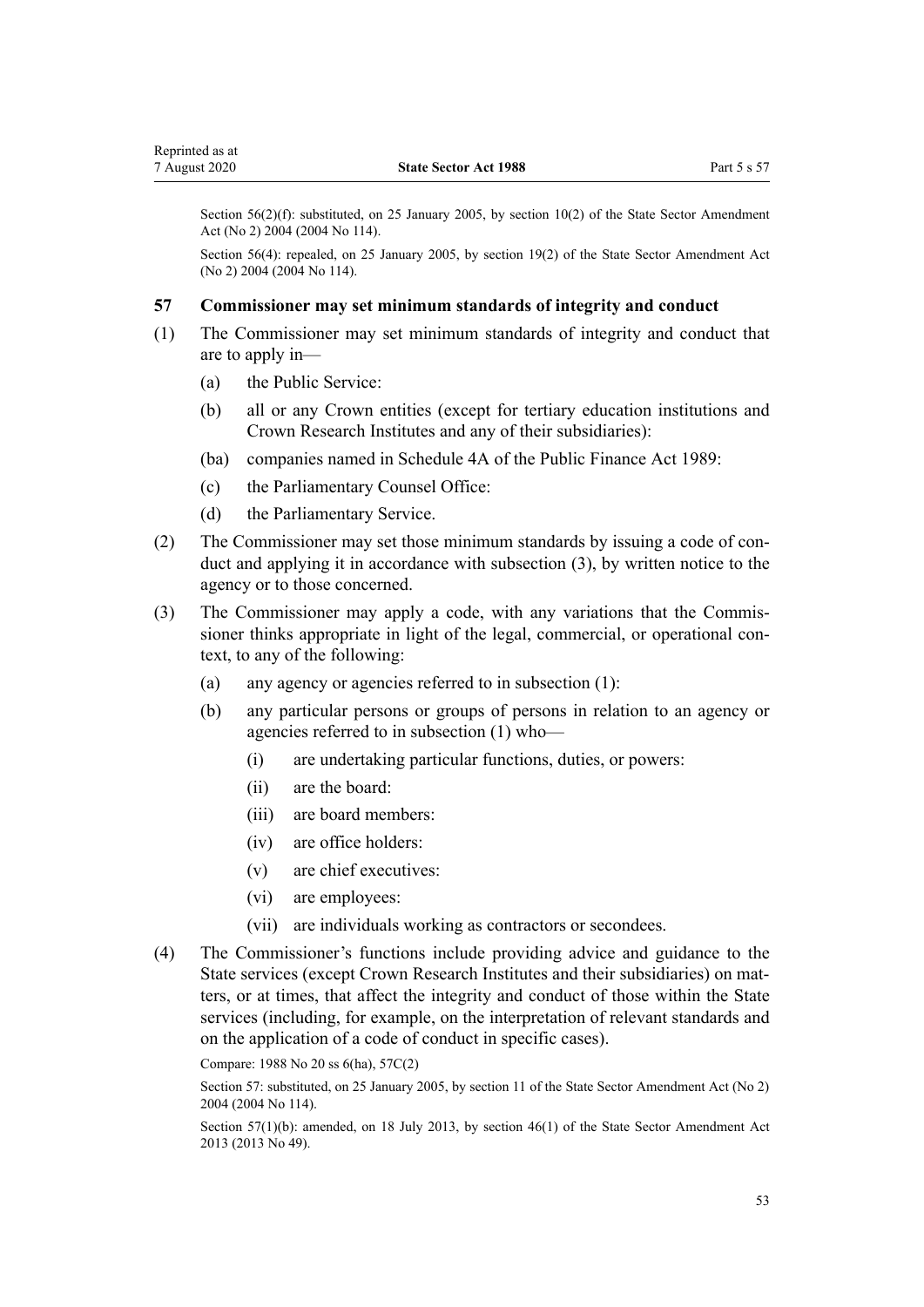<span id="page-53-0"></span>Section 57(1)(ba): inserted, on 18 July 2013, by [section 46\(2\)](http://legislation.govt.nz/pdflink.aspx?id=DLM4598882) of the State Sector Amendment Act 2013 (2013 No 49).

Section 57(2): amended, on 31 October 2018, by [section 14\(1\)](http://legislation.govt.nz/pdflink.aspx?id=LMS11218) of the State Sector and Crown Entities Reform Act 2018 (2018 No 31).

Section 57(3): replaced, on 31 October 2018, by [section 14\(2\)](http://legislation.govt.nz/pdflink.aspx?id=LMS11218) of the State Sector and Crown Entities Reform Act 2018 (2018 No 31).

Section 57(4): inserted, on 18 July 2013, by [section 46\(3\)](http://legislation.govt.nz/pdflink.aspx?id=DLM4598882) of the State Sector Amendment Act 2013 (2013 No 49).

Section 57 compare note: inserted, on 18 July 2013, by [section 46\(4\)](http://legislation.govt.nz/pdflink.aspx?id=DLM4598882) of the State Sector Amendment Act 2013 (2013 No 49).

# **57A Agencies must comply with minimum standards except in particular circumstances**

- (1) Agencies, persons, and groups of persons must comply with any standards that apply to them under [section 57\(3\).](#page-52-0)
- (2) However, an agency referred to in [section 57\(1\)\(b\) to \(d\)](#page-52-0) may derogate from a particular standard if the agency has—
	- (a) obtained the prior written approval of its responsible Minister to the derogation; and
	- (b) sent a copy of the approval to the Commissioner.
- (3) This section does not prevent an agency or a person or a group from applying additional or detailed standards that are consistent with the standards that apply under [section 57\(3\).](#page-52-0)
- (4) Nothing in this section limits or affects any provision of this or any other Act.

Section 57A: inserted, on 25 January 2005, by [section 11](http://legislation.govt.nz/pdflink.aspx?id=DLM329174) of the State Sector Amendment Act (No 2) 2004 (2004 No 114).

Section 57A(1): replaced, on 31 October 2018, by [section 15\(1\)](http://legislation.govt.nz/pdflink.aspx?id=LMS11219) of the State Sector and Crown Entities Reform Act 2018 (2018 No 31).

Section 57A(3): amended, on 31 October 2018, by [section 15\(2\)\(a\)](http://legislation.govt.nz/pdflink.aspx?id=LMS11219) of the State Sector and Crown Entities Reform Act 2018 (2018 No 31).

Section 57A(3): amended, on 31 October 2018, by [section 15\(2\)\(b\)](http://legislation.govt.nz/pdflink.aspx?id=LMS11219) of the State Sector and Crown Entities Reform Act 2018 (2018 No 31).

Section 57A(4): inserted, on 31 October 2018, by [section 15\(3\)](http://legislation.govt.nz/pdflink.aspx?id=LMS11219) of the State Sector and Crown Entities Reform Act 2018 (2018 No 31).

#### **57B Breaches of minimum standards**

## *[Repealed]*

Section 57B: repealed, on 31 October 2018, by [section 16](http://legislation.govt.nz/pdflink.aspx?id=LMS11220) of the State Sector and Crown Entities Reform Act 2018 (2018 No 31).

#### **57C Commissioner's powers when setting and enforcing minimum standards**

### *[Repealed]*

Section 57C: repealed, on 31 October 2018, by [section 16](http://legislation.govt.nz/pdflink.aspx?id=LMS11220) of the State Sector and Crown Entities Reform Act 2018 (2018 No 31).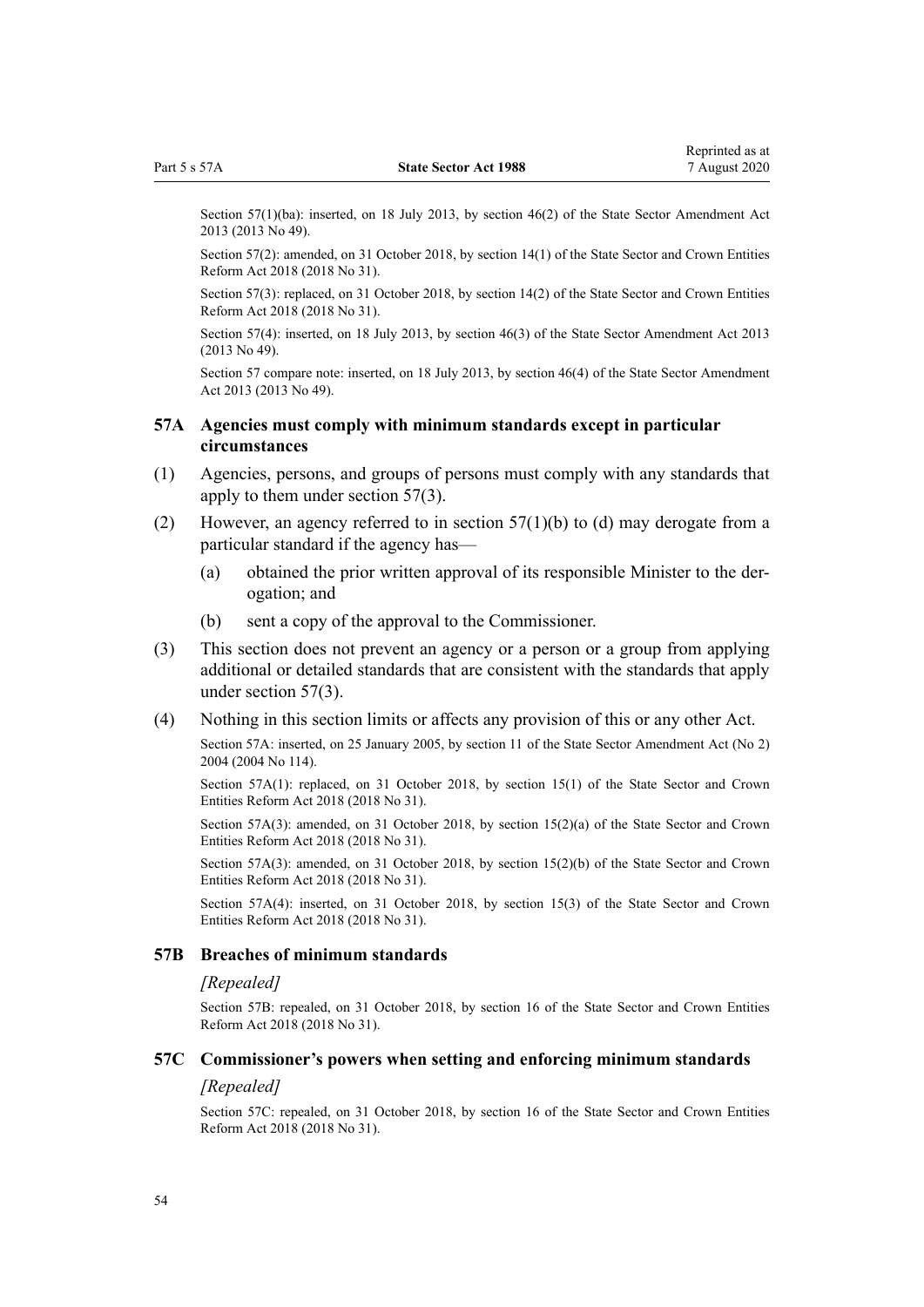# <span id="page-54-0"></span>**58 Equal employment opportunities**

- (1) The Commissioner's functions include promoting, developing, and monitoring equal employment opportunities programmes and policies for the Public Service.
- (2) *[Repealed]*
- (3) For the purposes of this section and [section 56,](#page-51-0) an **equal employment opportunities programme** means a programme that is aimed at the identification and elimination of all aspects of policies, procedures, and other institutional barriers that cause or perpetuate, or tend to cause or perpetuate, inequality in respect to the employment of any persons or group of persons.

Compare: 1988 No 20 [s 6\(g\)](#page-13-0)

Section 58(1): replaced, on 18 July 2013, by [section 49\(1\)](http://legislation.govt.nz/pdflink.aspx?id=DLM4598886) of the State Sector Amendment Act 2013 (2013 No 49).

Section 58(2): repealed, on 25 January 2005, by [section 12\(1\)](http://legislation.govt.nz/pdflink.aspx?id=DLM329179) of the State Sector Amendment Act (No 2) 2004 (2004 No 114).

Section 58(3): amended, on 18 July 2013, by [section 49\(2\)](http://legislation.govt.nz/pdflink.aspx?id=DLM4598886) of the State Sector Amendment Act 2013 (2013 No 49).

Section 58(3): amended, on 25 January 2005, by [section 12\(2\)](http://legislation.govt.nz/pdflink.aspx?id=DLM329179) of the State Sector Amendment Act (No 2) 2004 (2004 No 114).

Section 58 compare note: inserted, on 18 July 2013, by [section 49\(3\)](http://legislation.govt.nz/pdflink.aspx?id=DLM4598886) of the State Sector Amendment Act 2013 (2013 No 49).

# **59 Employees of departments**

- (1) In relation to the functions, duties, and powers of a department, the chief executive of the department—
	- (a) may appoint such employees of the department (including acting, temporary, or casual employees) as the chief executive thinks necessary; and
	- (b) may, subject to any conditions of employment included in the employment agreement applying to an employee, at any time remove that employee from his or her office or employment; and
	- (c) has, except as expressly provided to the contrary in this Act, the rights, powers, and duties of an employer in respect of the employees of the department.
- (2) In relation to employees of a host department who perform the functions or duties or exercise the powers of a departmental agency, the chief executive of the host department is deemed by this subsection—
	- (a) to have delegated to the chief executive of the departmental agency the following rights, duties, and powers:
		- (i) those described in subsection  $(1)(a)$ ,  $(b)$ , and  $(c)$  and section  $69(a)$ [and \(c\)](#page-60-0); and
		- (ii) those described in [sections 60 to 64;](#page-55-0) and
		- (iii) those described in [sections 82](#page-66-0) and [83](#page-67-0); and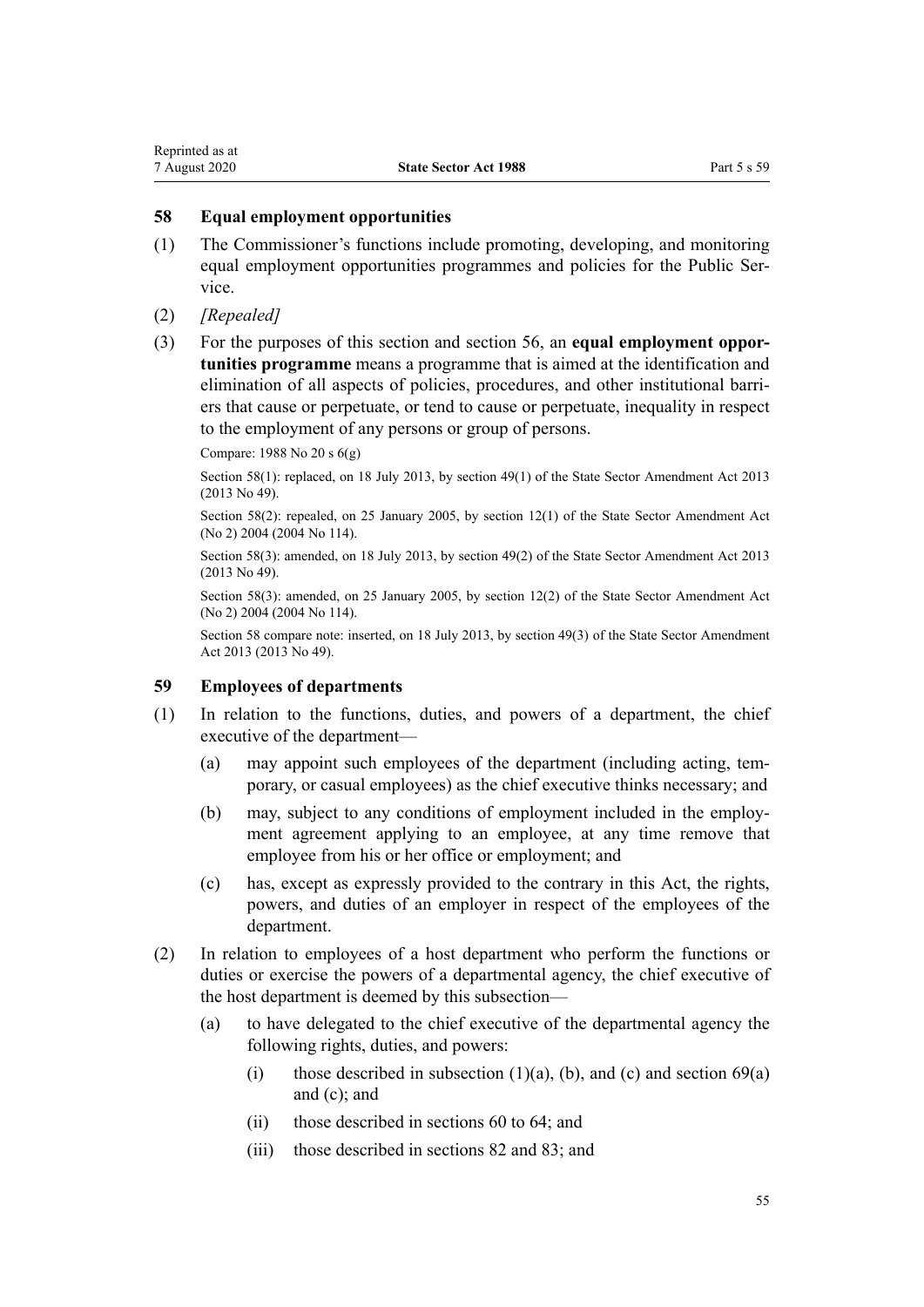<span id="page-55-0"></span>(b) not to have those rights, duties, and powers in relation to those employees.

Reprinted as at

- (3) The chief executive of a departmental agency may exercise the rights, duties, and powers deemed to have been delegated to him or her under subsection (2) in the same manner, subject to the same restrictions, and with the same effect as if they had been conferred on him or her directly by this Act and not by delegation.
- (4) Appointments under subsection  $(1)(a)$  or  $(2)(a)(i)$  (except of ministerial staff) are provisional pending the outcome of any review under [section 65](#page-59-0).
- (5) The chief executive of the department that is responsible for the employment of ministerial staff across all Ministers' offices must have regard to the wishes of the relevant Minister in relation to ministerial staff.

Section 59: replaced, on 18 July 2013, by [section 50](http://legislation.govt.nz/pdflink.aspx?id=DLM4598887) of the State Sector Amendment Act 2013 (2013 No 49).

# **60 Appointments on merit**

A chief executive, in making an appointment under this Act, shall give preference to the person who is best suited to the position.

# **61 Obligation to notify vacancies**

Where a chief executive of a department intends to fill a position that is vacant or is to become vacant in the department, the chief executive shall, wherever practicable, notify the vacancy or prospective vacancy in a manner sufficient to enable suitably qualified persons to apply for the position.

# **61A Restriction of redundancy payments in certain situations**

- (1) A Public Service employee who has received a notice of redundancy is not entitled to a redundancy payment if, before the employee's employment has ended, the employee either—
	- (a) is offered and accepts another position in the State services (either in the employee's current department or elsewhere in the State services) that—
		- (i) begins before, on, or immediately after the date on which the employee's current employment ends; and
		- (ii) is on terms and conditions of employment (including redundancy and superannuation conditions) that are no less favourable; and
		- (iii) is on terms that treat service within the State services as if it were continuous service; or
	- (b) is offered an **alternative position** in the State services (either in the employee's current department or elsewhere in the State services) that—
		- (i) begins before, on, or immediately after the date on which the employee's current employment ends; and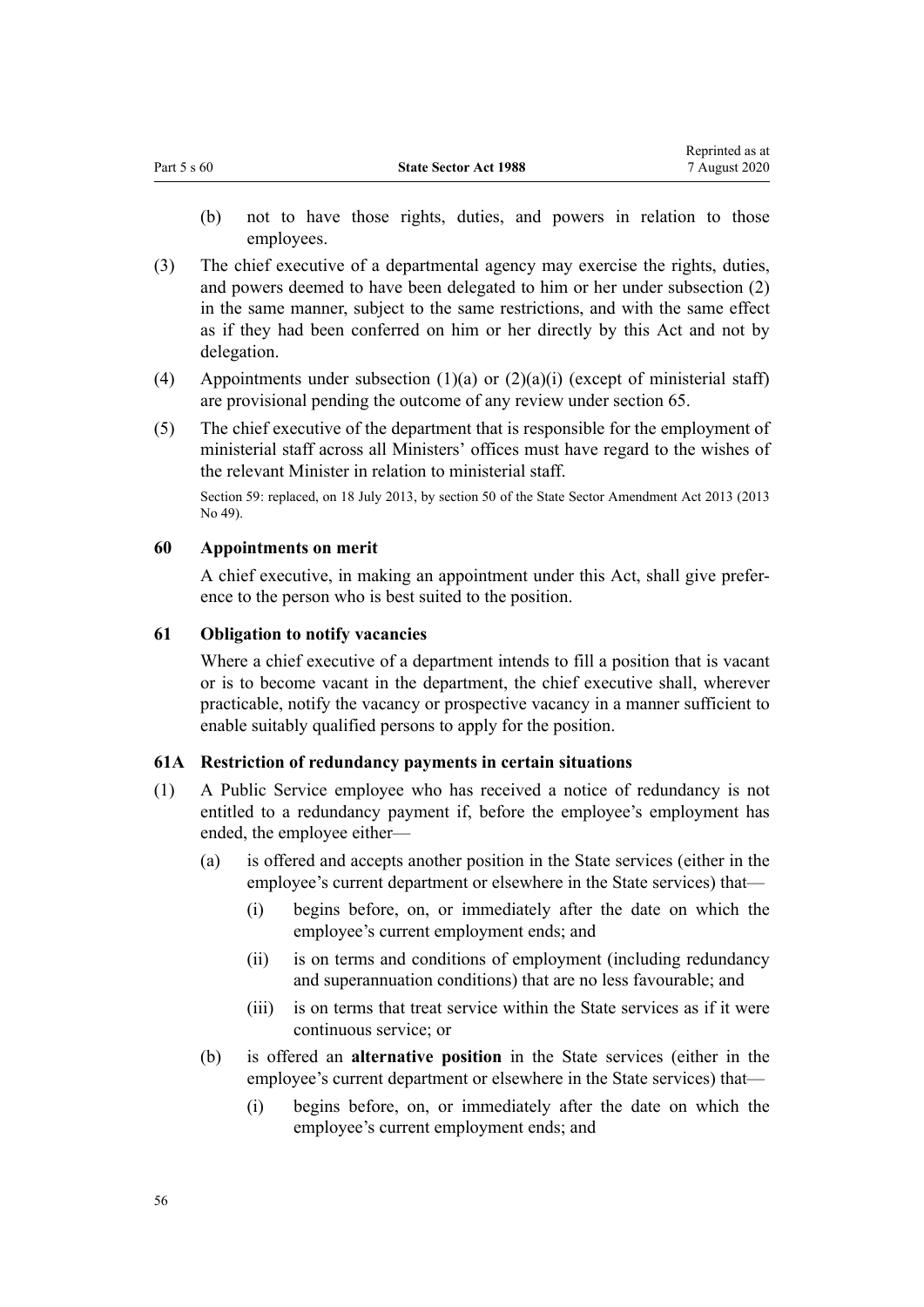- (ii) is a position with comparable duties and responsibilities to those of the employee's current position; and
- (iii) is in substantially the same general locality or a locality within reasonable commuting distance; and
- (iv) is on terms and conditions of employment (including redundancy and superannuation conditions) that are no less favourable; and
- (v) is on terms that treat service within the State services as if it were continuous service.
- (2) [Sections 60](#page-55-0), [61](#page-55-0), and [65](#page-59-0) do not apply in relation to either position described in subsection  $(1)$ .
- (3) This section overrides [Part 6A](http://legislation.govt.nz/pdflink.aspx?id=DLM59172) of the Employment Relations Act 2000.

Compare: 1988 No 20 [ss 30E](#page-30-0), [30F,](#page-30-0) 61A, 61B(1)

Section 61A: replaced, on 18 July 2013, by [section 51](http://legislation.govt.nz/pdflink.aspx?id=DLM4598890) of the State Sector Amendment Act 2013 (2013 No 49).

Section 61A(2): amended, on 24 October 2019, by [section 150](http://legislation.govt.nz/pdflink.aspx?id=LMS59118) of the Statutes Amendment Act 2019 (2019 No 56).

# **61AB Transitional provision relating to restriction of redundancy payments**

- (1) The new redundancy-related sections do not apply until the expiry of 3 years after the commencement of this section.
- (2) The old redundancy-related sections continue to apply until immediately before the expiry of 3 years after the commencement of this section.
- (3) For the purposes of this section,—

**new redundancy-related sections** means [sections 61A](#page-55-0) and 61B after their amendment by the [State Sector Amendment Act 2013](http://legislation.govt.nz/pdflink.aspx?id=DLM4598800)

**old redundancy-related sections** means [sections 30C,](#page-29-0) [30D,](#page-29-0) [30E,](#page-30-0) [30F](#page-30-0), [61A](#page-55-0), and 61B as they were in force immediately before their repeal by the [State Sec](http://legislation.govt.nz/pdflink.aspx?id=DLM4598800)[tor Amendment Act 2013](http://legislation.govt.nz/pdflink.aspx?id=DLM4598800).

Section 61AB: inserted, on 18 July 2013, by [section 51](http://legislation.govt.nz/pdflink.aspx?id=DLM4598890) of the State Sector Amendment Act 2013 (2013 No 49).

# **61B Application of employee provisions to transfers of functions between Crown entities and departments**

- (1) The following provisions apply both to a transfer of functions from a Crown entity to a department and to a transfer of functions from a department to a Crown entity:
	- (a) [sections 61A](#page-55-0) and [61C](#page-57-0):
	- (b) [sections 30H,](#page-30-0) [30I](#page-31-0), and  $61D$  in so far as—
		- (i) those sections relate to a collective employment agreement that binds the chief executive of the Crown entity or department before the transfer of the functions; and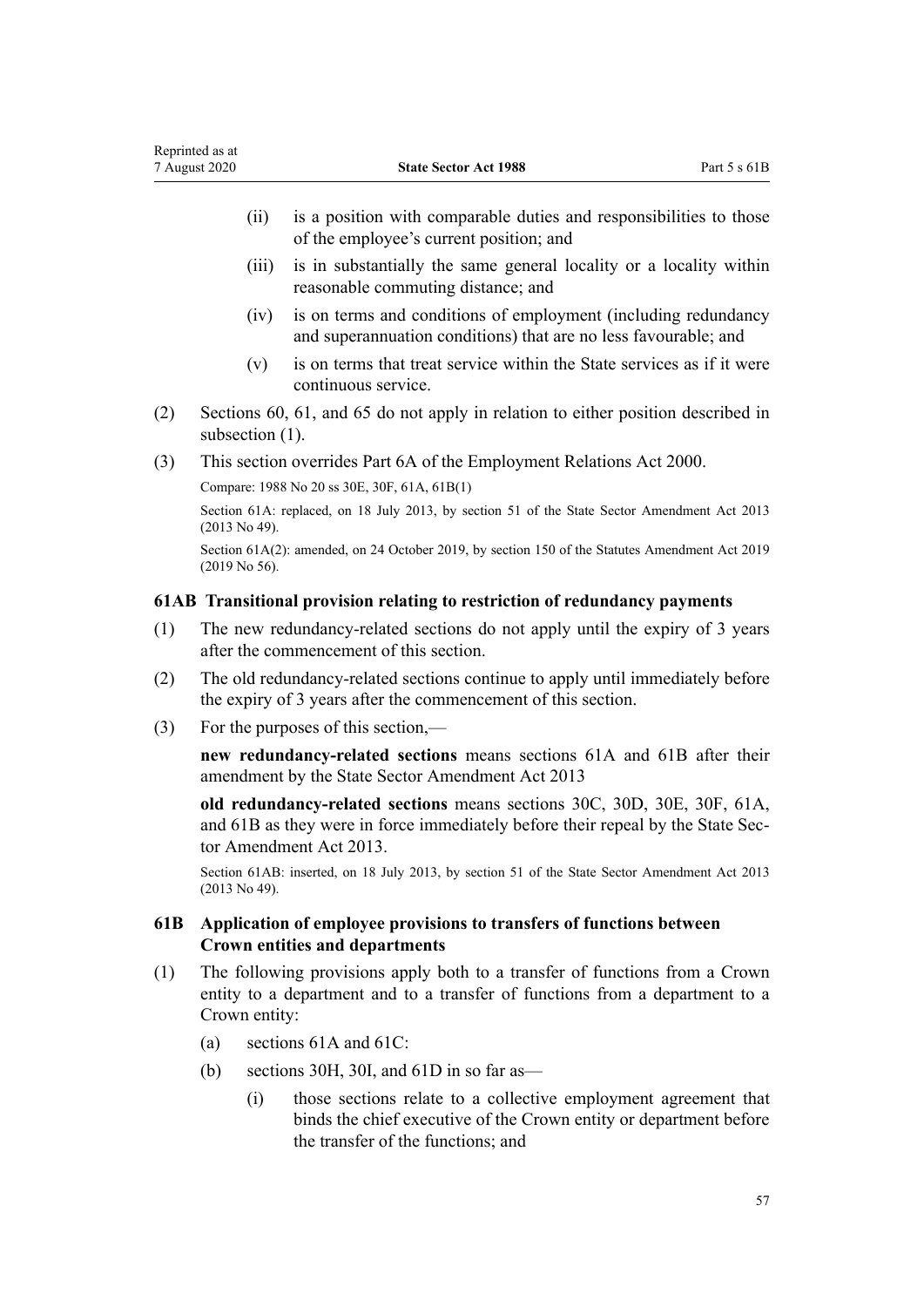- (ii) that collective employment agreement applies to an employee whose position in the Crown entity or department ceases to exist as a result of the transfer of functions.
- <span id="page-57-0"></span>(2) The sections referred to in subsection (1) apply in respect of the Crown entity or department that functions are transferred from—
	- (a) as if any reference to Department A in those sections were a reference to that Crown entity or department; and
	- (b) with all other necessary modifications.

Compare: 1988 No 20 [s 30D](#page-29-0)

Section 61B: replaced, on 18 July 2013, by [section 51](http://legislation.govt.nz/pdflink.aspx?id=DLM4598890) of the State Sector Amendment Act 2013 (2013 No 49).

# **61C Union coverage where department ceases to be part of Public Service**

When any department or part of any department ceases (other than as a result of its disestablishment) to be part of the Public Service, the union coverage arrangements that prevailed immediately before the date on which the department or the part of the department ceased to be part of the Public Service shall continue to apply to the employees of the department, or that part of it, for a period (not exceeding 12 months) to be agreed between—

- (a) the union or unions that had coverage of the employees while that department was part of the Public Service; and
- (b) the Minister of State Services.

Section 61C: inserted, on 19 December 1989, by [section 14](http://legislation.govt.nz/pdflink.aspx?id=DLM194715) of the State Sector Amendment Act (No 2) 1989 (1989 No 136).

Section 61C: amended, on 18 July 2013, by [section 52](http://legislation.govt.nz/pdflink.aspx?id=DLM5307502) of the State Sector Amendment Act 2013 (2013 No 49).

# **61D Application of collective agreements to employees following reorganisations**

- (1) This section limits which employees may be bound by a collective agreement that—
	- (a) binds the chief executive of Department A before a transfer of functions from Department A to Department B and that, as a consequence of [sec](#page-30-0)[tions 30H](#page-30-0) and [30I](#page-31-0), binds the chief executive of Department B after that transfer of functions (**collective agreement A**); or
	- (b) binds the chief executive of Department B before that transfer of functions (**collective agreement B**).
- (2) After that transfer of functions,—
	- (a) the only employees of Department B who are entitled to be bound by or enforce collective agreement A are those employees who are appointed to a position in Department B that has been established (whether or not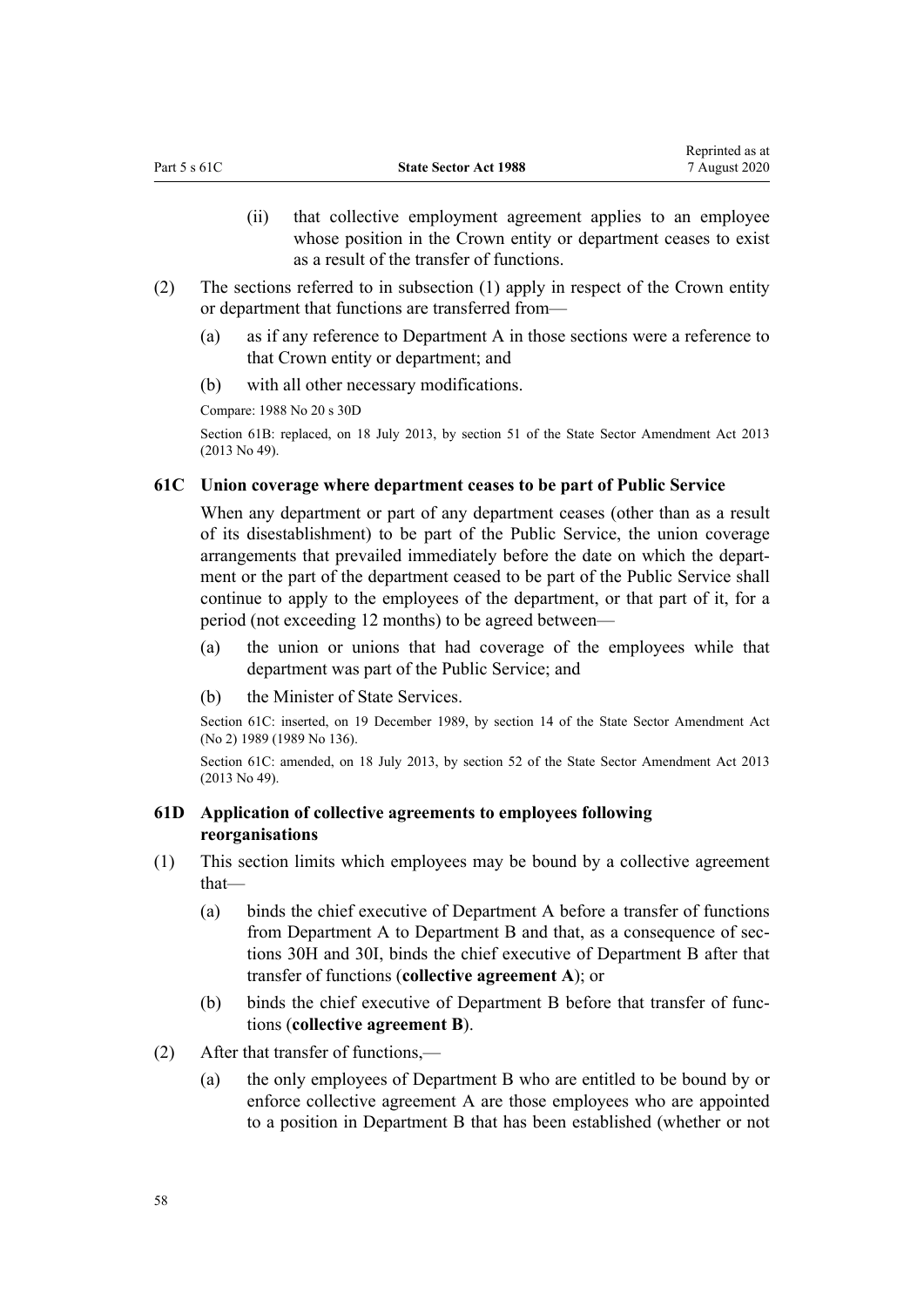previously existing in Department A) to enable Department B to perform the transferred functions; and

- (b) the only employees of Department B who are entitled to be bound by or enforce collective agreement B are those employees who hold, or are appointed to, a position other than a position referred to in paragraph (a).
- (3) Subsection (2) does not bind an employee to a collective agreement, or entitle an employee to be bound by or enforce a collective agreement, if the employee would not otherwise be bound by, or be entitled to be bound by or enforce, that agreement.
- (4) This section limits which employees may be bound by collective agreements (including collective employment contracts), and the coverage of those agreements, under [Part 6](#page-59-0) of this Act and [sections 56\(1\)](http://legislation.govt.nz/pdflink.aspx?id=DLM59118), [57](http://legislation.govt.nz/pdflink.aspx?id=DLM59124), [62\(3\)](http://legislation.govt.nz/pdflink.aspx?id=DLM59143), [63\(3\)](http://legislation.govt.nz/pdflink.aspx?id=DLM59147), and [243](http://legislation.govt.nz/pdflink.aspx?id=DLM61491) of the Employment Relations Act 2000.
- (5) This section does not apply to a collective agreement to the extent that the parties agree otherwise.

Compare: 1988 No 20 [s 30G](#page-30-0)

Section 61D: inserted, on 18 July 2013, by [section 53](http://legislation.govt.nz/pdflink.aspx?id=DLM4598895) of the State Sector Amendment Act 2013 (2013 No 49).

# **62 Acting appointments**

- (1) In the case of absence from duty of any employee (from whatever cause arising) or on the occurrence from any cause of a vacancy in any position in a department (whether by reason of death, resignation, or otherwise) and from time to time while the absence or vacancy continues, all or any of the powers and duties of the employee or pertaining to the position may be exercised and performed by any other employee for the time being directed by the chief executive to exercise and perform them, whether the direction has been given before the absence or vacancy occurs or while it continues.
- (2) No such direction and no acts done by any employee acting pursuant to any such direction shall in any proceedings be questioned on the ground that the occasion for the direction had not arisen or had ceased, or on the ground that the employee has not been appointed to any position to which the direction relates.

Compare: 1962 No 132 s 33

# **63 Evidence of appointments**

(1) Any appointment to any office or position in a department shall be made, confirmed, or approved in writing by an instrument or minute by the chief executive or by any person to whom the chief executive has delegated power in that behalf in accordance with [section 41;](#page-43-0) and, notwithstanding anything to the contrary in any Act, it shall not be necessary for the chief executive or any such person to execute any formal warrant or other instrument in special form.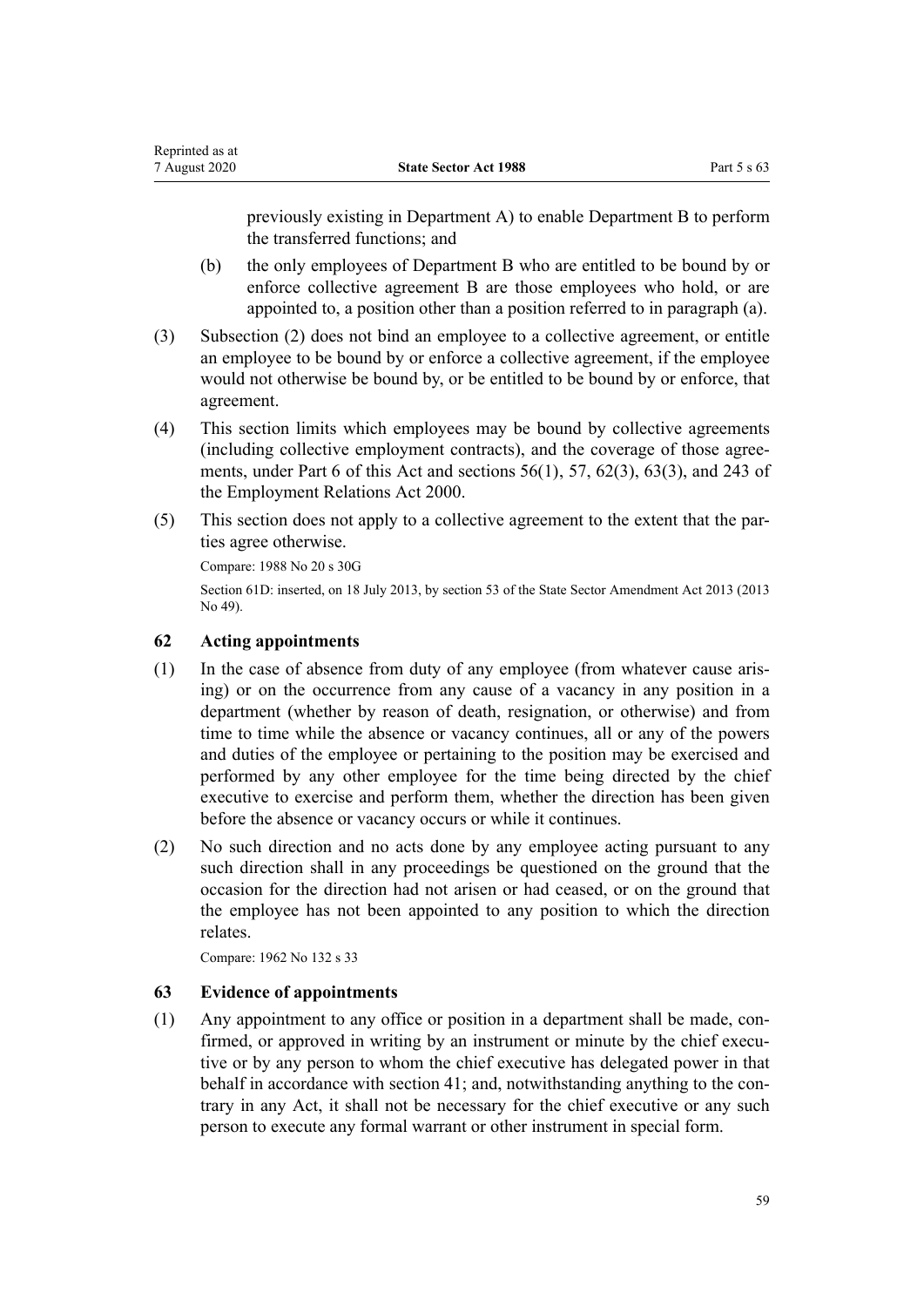<span id="page-59-0"></span>(2) A certificate signed by the chief executive that any person named in the certificate was appointed to any office or position in the department from and including a day stated therein shall be sufficient evidence that the person so named was duly so appointed to and continues to hold the office or position unless the contrary is proved.

Compare: 1962 No 132 s 34

# **64 Obligation to notify appointments**

The chief executive of a department shall notify to the employees within the department every appointment (other than that of an acting, temporary, or casual employee) made by the chief executive to an office or position in the department.

# **65 Review of appointments**

- (1) The chief executive of each department shall put into place for the department a procedure for reviewing those appointments made within that department that are the subject of any complaint by an employee of that department.
- (2) The procedure shall be approved by the Commissioner and shall comply with the guidelines prescribed by the Commissioner for such review procedures.
- (3) Nothing in this section relates to an acting appointment.

Section 65(2): amended, on 19 December 1989, pursuant to [section 33\(1\)](http://legislation.govt.nz/pdflink.aspx?id=DLM194742) of the State Sector Amendment Act (No 2) 1989 (1989 No 136).

Section 65(3): amended, on 25 January 2005, by [section 19\(2\)](http://legislation.govt.nz/pdflink.aspx?id=DLM329600) of the State Sector Amendment Act (No 2) 2004 (2004 No 114).

# **66 Certain sections do not apply in relation to ministerial staff**

[Sections 60, 61,](#page-55-0) 64, and 65 do not apply in relation to ministerial staff.

Section 66: replaced, on 18 July 2013, by [section 54](http://legislation.govt.nz/pdflink.aspx?id=DLM4598897) of the State Sector Amendment Act 2013 (2013 No 49).

# **Part 6**

# **Application of Employment Relations Act 2000**

Part 6: substituted, on 15 May 1991, by section 7 of the State Sector Amendment Act 1991 (1991 No 31).

Part 6 heading: substituted, on 2 October 2000, by [section 240](http://legislation.govt.nz/pdflink.aspx?id=DLM61487) of the Employment Relations Act 2000 (2000 No 24).

# **67 Application to Public Service of Employment Relations Act 2000**

Except as otherwise provided in this Act, the [Employment Relations Act 2000](http://legislation.govt.nz/pdflink.aspx?id=DLM58316) applies in relation to the Public Service.

Section 67: substituted, on 2 October 2000, by [section 240](http://legislation.govt.nz/pdflink.aspx?id=DLM61487) of the Employment Relations Act 2000 (2000 No 24).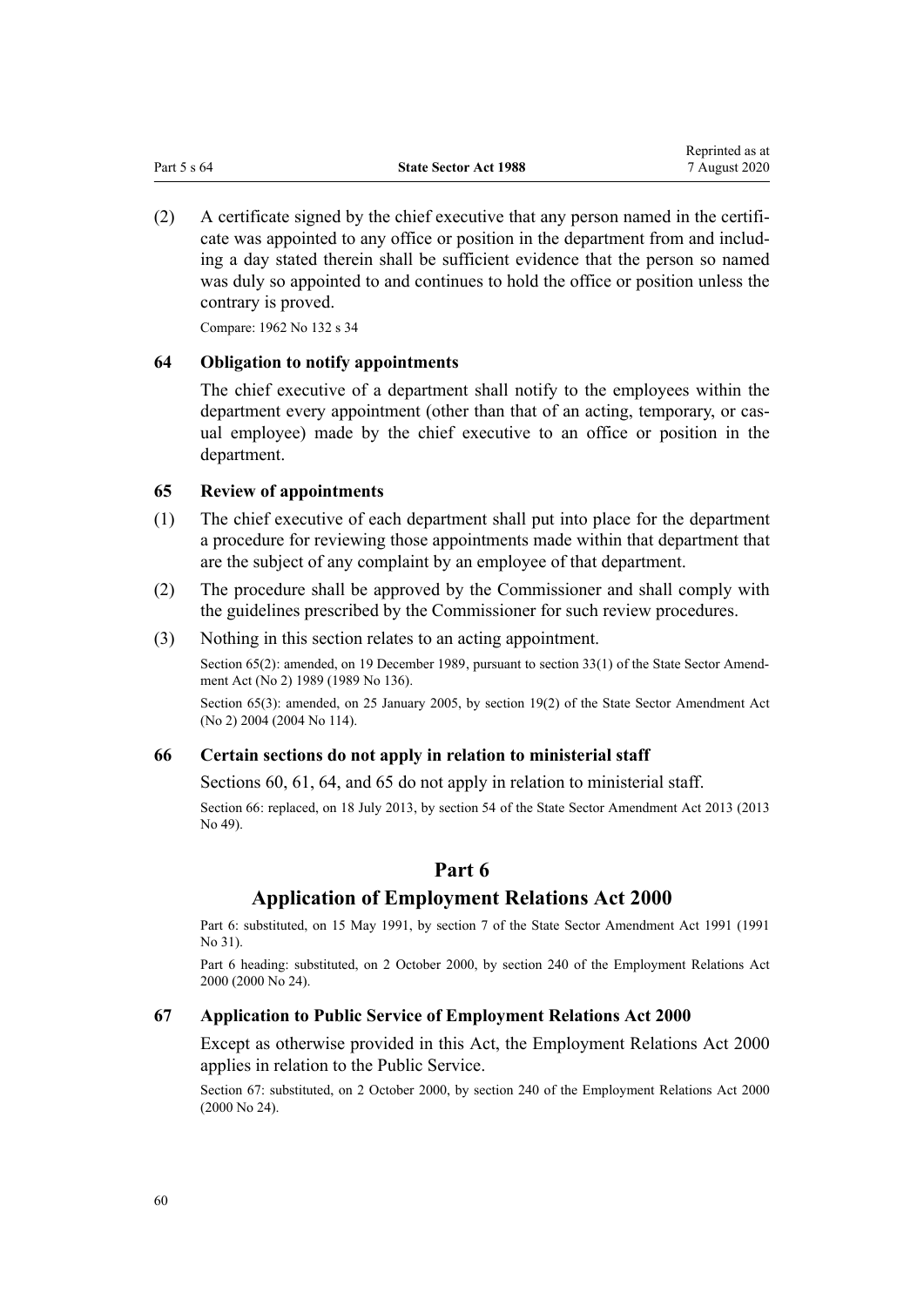- <span id="page-60-0"></span>(1) The Commissioner is responsible for negotiating under the [Employment Rela](http://legislation.govt.nz/pdflink.aspx?id=DLM58316)[tions Act 2000](http://legislation.govt.nz/pdflink.aspx?id=DLM58316) every collective agreement applicable to employees of any department of the Public Service as if the Commissioner were the employer.
- (2) Without limiting subsection (1), it is declared that, for the purposes of initiating bargaining for a collective agreement, good faith bargaining for a collective agreement, and entering into collective agreements,—
	- (a) the Commissioner has the same rights, duties, and obligations under the [Employment Relations Act 2000](http://legislation.govt.nz/pdflink.aspx?id=DLM58316) as the Commissioner would have if the Commissioner were the employer; and
	- (b) employees of each department affected are to be treated as if they were all employees of the Commissioner.
- (3) The Commissioner must conduct the negotiations—
	- (a) with a union of which the employees are members; and
	- (b) in consultation with the chief executive of each department affected.
- (4) Every collective agreement must be entered into between—
	- (a) the Commissioner; and
	- (b) a union of which the employees to whom the collective agreement is applicable are members.
- (5) Every collective agreement entered into between the Commissioner and a union and relating to employees of a department is binding on—
	- (a) the chief executive of that department; and
	- (b) the employees of that department who are or become members of the union and whose work comes within the coverage clause in the collective agreement.
- (6) Except as provided in this section, an employer who is bound by a collective agreement under subsection (5) has the rights, obligations, and duties that that employer would have, in respect of that collective agreement, under the [Employment Relations Act 2000](http://legislation.govt.nz/pdflink.aspx?id=DLM58316) as if that employer were a party to that agreement.

Section 68: substituted, on 2 October 2000, by [section 240](http://legislation.govt.nz/pdflink.aspx?id=DLM61487) of the Employment Relations Act 2000 (2000 No 24).

# **69 Personal grievances and disputes**

Despite the provisions of section 68,—

- (a) in relation to a personal grievance, the employer is the chief executive of the department; and
- (b) in relation to a dispute about the interpretation, application, or operation of any collective agreement, the employer is the chief executive of the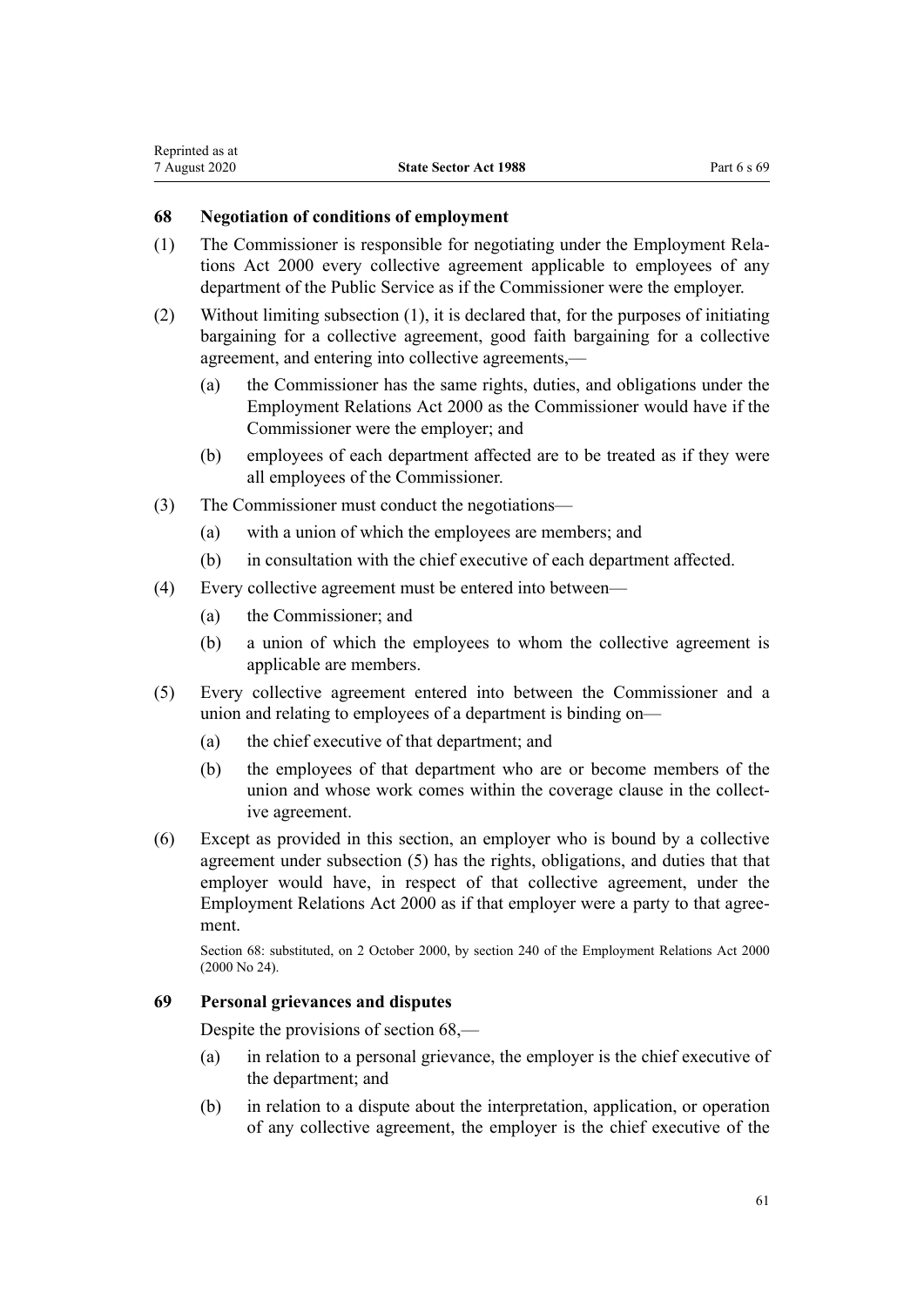department acting, if the Commissioner so requires, together with or in consultation with the Commissioner; and

(c) in relation to any other employment relationship problem (within the meaning of the [Employment Relations Act 2000](http://legislation.govt.nz/pdflink.aspx?id=DLM58316)), the employer is the chief executive of the department.

Section 69: substituted, on 2 October 2000, by [section 240](http://legislation.govt.nz/pdflink.aspx?id=DLM61487) of the Employment Relations Act 2000 (2000 No 24).

# **70 Delegation of Commissioner's powers**

- (1) The Commissioner may from time to time delegate, in writing, to a chief executive of a department any of the Commissioner's powers under [section 68](#page-60-0).
- (2) Where the Commissioner, acting under subsection (1), delegates to a chief executive the function, under [section 68\(1\)](#page-60-0), of conducting negotiations with a union of which the employees are members, the chief executive must conduct those negotiations in consultation with the Commissioner.
- (3) Nothing in this section limits the provisions of [section 23.](#page-25-0)

Section 70: substituted, on 15 May 1991, by section 7 of the State Sector Amendment Act 1991 (1991 No 31).

Section 70(2): substituted, on 2 October 2000, by [section 240](http://legislation.govt.nz/pdflink.aspx?id=DLM61487) of the Employment Relations Act 2000 (2000 No 24).

## **71 Compulsory arbitration and agreement not to strike or lock out**

#### *[Repealed]*

Section 71: repealed, on 15 May 1991, by section 7 of the State Sector Amendment Act 1991 (1991 No 31).

#### **72 Contravention of agreement not to strike or lock out**

#### *[Repealed]*

Section 72: repealed, on 15 May 1991, by section 7 of the State Sector Amendment Act 1991 (1991 No 31).

# **Part 7**

# **Education service**

# *[Repealed]*

Part 7: repealed, on 1 August 2020, by [section 669\(3\)\(g\)](http://legislation.govt.nz/pdflink.aspx?id=LMS172572) of the Education and Training Act 2020 (2020 No 38).

## **73 Application of Employment Relations Act 2000**

#### *[Repealed]*

Section 73: repealed, on 1 August 2020, by section  $669(3)(g)$  of the Education and Training Act 2020 (2020 No 38).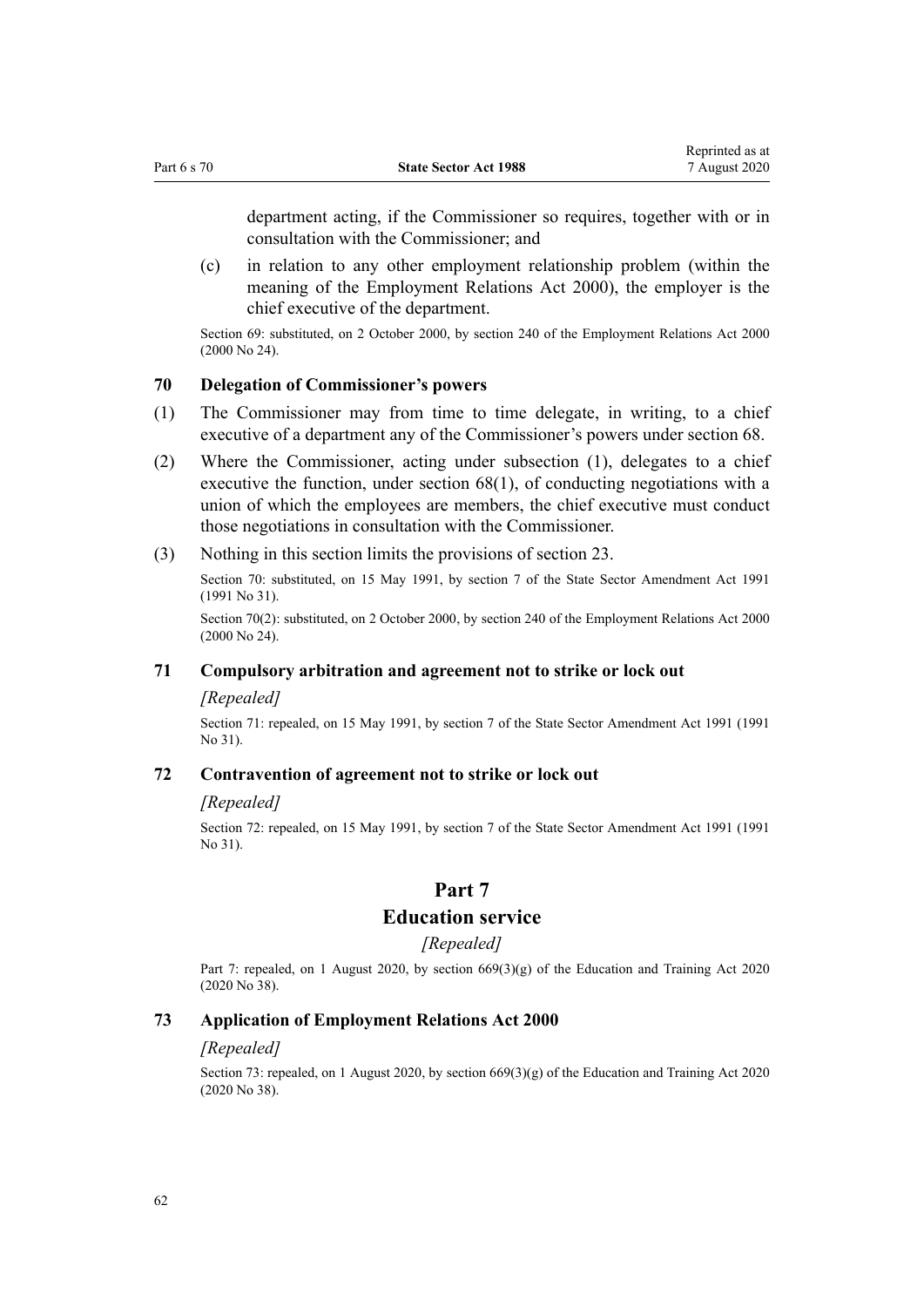# **74 Negotiation of conditions of employment**

#### *[Repealed]*

Section 74: repealed, on 1 August 2020, by section  $669(3)(g)$  of the Education and Training Act 2020 (2020 No 38).

#### **74AA Commissioner's powers when collective agreements are negotiated**

#### *[Repealed]*

Section 74AA: repealed, on 1 August 2020, by [section 669\(3\)\(g\)](http://legislation.govt.nz/pdflink.aspx?id=LMS172572) of the Education and Training Act 2020 (2020 No 38).

#### **74AB Boards of Trustees indemnified by Commissioner**

#### *[Repealed]*

Section 74AB: repealed, on 1 August 2020, by [section 669\(3\)\(g\)](http://legislation.govt.nz/pdflink.aspx?id=LMS172572) of the Education and Training Act 2020 (2020 No 38).

#### **74AC Strikes in schools to be notified**

## *[Repealed]*

Section 74AC: repealed, on 1 August 2020, by [section 669\(3\)\(g\)](http://legislation.govt.nz/pdflink.aspx?id=LMS172572) of the Education and Training Act 2020 (2020 No 38).

#### **74AD Employers to notify Commissioner about participation in strikes**

#### *[Repealed]*

Section 74AD: repealed, on 1 August 2020, by section  $669(3)(g)$  of the Education and Training Act 2020 (2020 No 38).

#### **74A Personal grievances and disputes**

#### *[Repealed]*

Section 74A: repealed, on 1 August 2020, by [section 669\(3\)\(g\)](http://legislation.govt.nz/pdflink.aspx?id=LMS172572) of the Education and Training Act 2020 (2020 No 38).

## **74B Delegation of Commissioner's powers**

#### *[Repealed]*

Section 74B: repealed, on 1 August 2020, by [section 669\(3\)\(g\)](http://legislation.govt.nz/pdflink.aspx?id=LMS172572) of the Education and Training Act 2020 (2020 No 38).

# **74C Negotiation of conditions of employment for employees of tertiary education institutions**

#### *[Repealed]*

Section 74C: repealed, on 1 August 2020, by [section 669\(3\)\(g\)](http://legislation.govt.nz/pdflink.aspx?id=LMS172572) of the Education and Training Act 2020 (2020 No 38).

#### **74D Senior positions at tertiary education institutions**

#### *[Repealed]*

Section 74D: repealed, on 1 August 2020, by section  $669(3)(g)$  of the Education and Training Act 2020 (2020 No 38).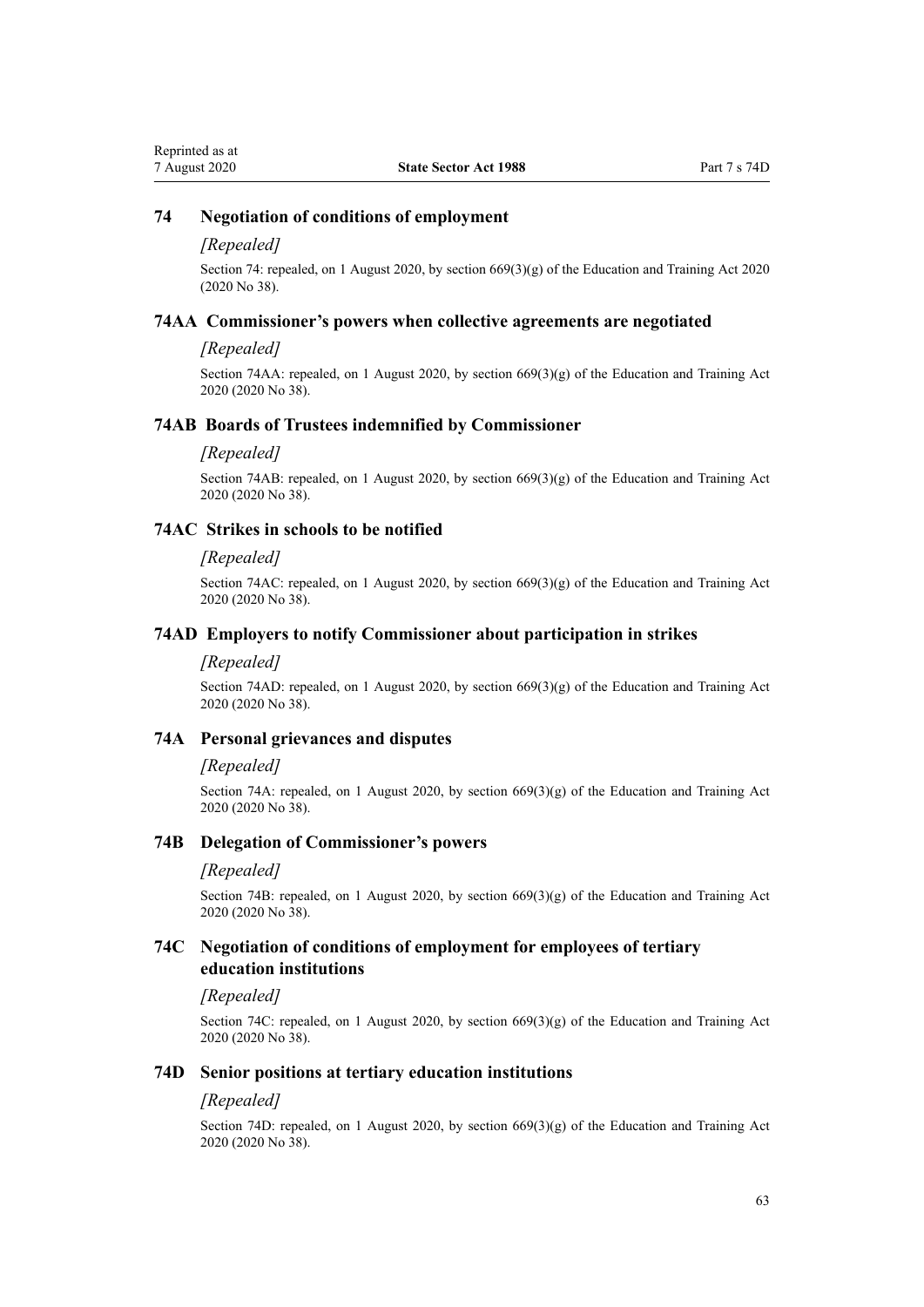# **75 Actual conditions of employment**

#### *[Repealed]*

Section 75: repealed, on 1 August 2020, by section  $669(3)(g)$  of the Education and Training Act 2020 (2020 No 38).

# **76 Offence to attempt to influence employer**

#### *[Repealed]*

Section 76: repealed, on 1 August 2020, by [section 669\(3\)\(g\)](http://legislation.govt.nz/pdflink.aspx?id=LMS172572) of the Education and Training Act 2020 (2020 No 38).

#### **77 Immunity for education service chief executives and employees**

#### *[Repealed]*

Section 77: repealed, on 1 August 2020, by [section 669\(3\)\(g\)](http://legislation.govt.nz/pdflink.aspx?id=LMS172572) of the Education and Training Act 2020 (2020 No 38).

### **77AA Offence to attempt to influence employer**

#### *[Repealed]*

Section 77AA: repealed, on 15 May 1991, by section 9 of the State Sector Amendment Act 1991 (1991 No 31).

#### **77AB Protection from liability**

## *[Repealed]*

Section 77AB: repealed, on 15 May 1991, by section 9 of the State Sector Amendment Act 1991 (1991 No 31).

# **Part 7A**

# **Personnel provisions in relation to education service**

#### *[Repealed]*

Part 7A: repealed, on 1 August 2020, by [section 669\(3\)\(g\)](http://legislation.govt.nz/pdflink.aspx?id=LMS172572) of the Education and Training Act 2020 (2020 No 38).

# **77A General principles**

## *[Repealed]*

Section 77A: repealed, on 1 August 2020, by section  $669(3)(g)$  of the Education and Training Act 2020 (2020 No 38).

# **77B Code of conduct**

#### *[Repealed]*

Section 77B: repealed, on 1 August 2020, by [section 669\(3\)\(g\)](http://legislation.govt.nz/pdflink.aspx?id=LMS172572) of the Education and Training Act 2020 (2020 No 38).

### **77C Performance of teachers**

#### *[Repealed]*

Section 77C: repealed, on 1 August 2020, by [section 669\(3\)\(g\)](http://legislation.govt.nz/pdflink.aspx?id=LMS172572) of the Education and Training Act 2020 (2020 No 38).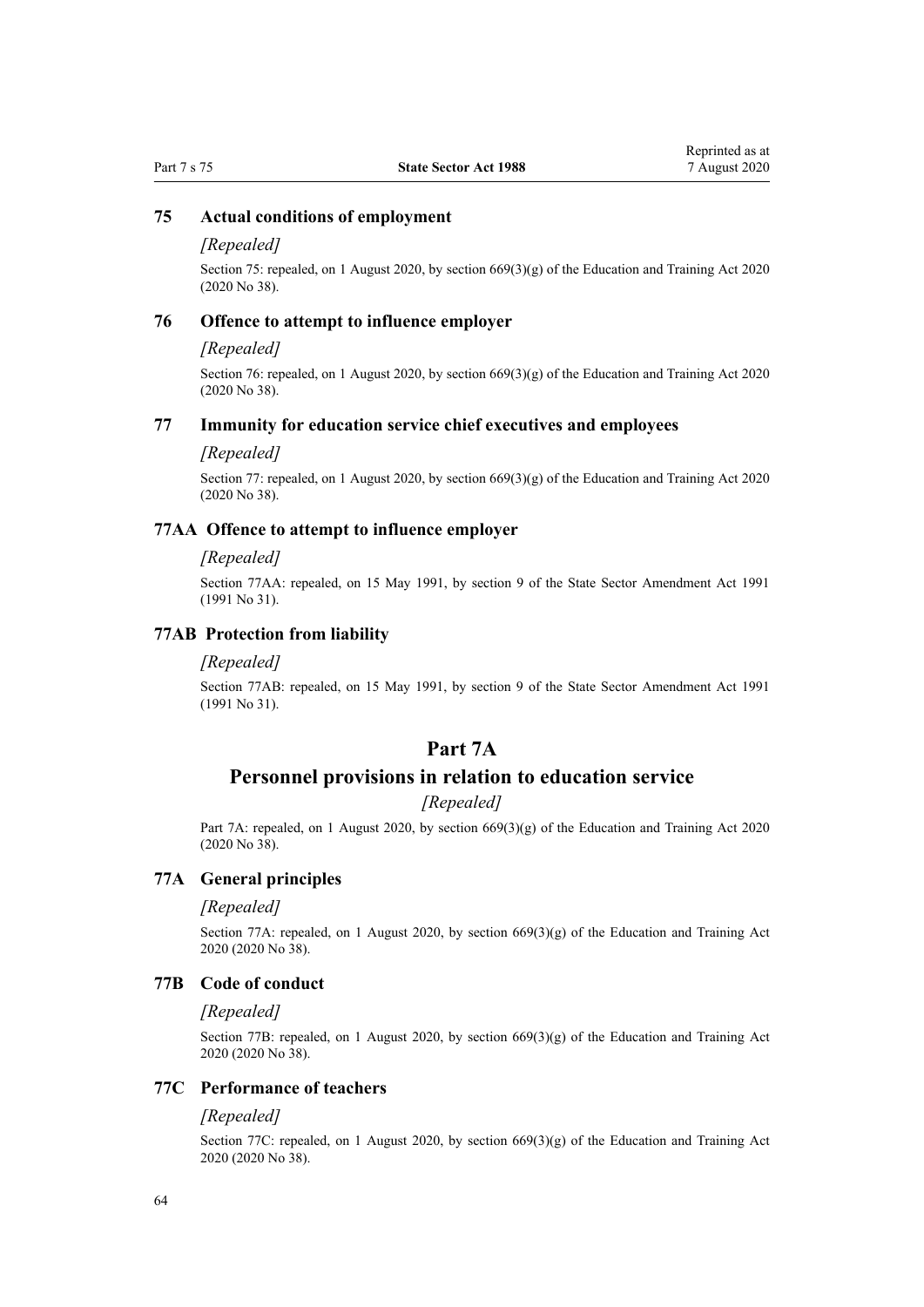#### **77D Equal employment opportunities**

#### *[Repealed]*

Section 77D: repealed, on 1 August 2020, by [section 669\(3\)\(g\)](http://legislation.govt.nz/pdflink.aspx?id=LMS172572) of the Education and Training Act 2020 (2020 No 38).

#### **77E Employees of institutions**

#### *[Repealed]*

Section 77E: repealed, on 1 August 2020, by section  $669(3)(g)$  of the Education and Training Act 2020 (2020 No 38).

#### **77F Duty to act independently**

#### *[Repealed]*

Section 77F: repealed, on 1 August 2020, by [section 669\(3\)\(g\)](http://legislation.govt.nz/pdflink.aspx?id=LMS172572) of the Education and Training Act 2020 (2020 No 38).

### **77G Appointments on merit**

#### *[Repealed]*

Section 77G: repealed, on 1 August 2020, by [section 669\(3\)\(g\)](http://legislation.govt.nz/pdflink.aspx?id=LMS172572) of the Education and Training Act 2020 (2020 No 38).

#### **77H Obligation to notify vacancies**

#### *[Repealed]*

Section 77H: repealed, on 1 August 2020, by [section 669\(3\)\(g\)](http://legislation.govt.nz/pdflink.aspx?id=LMS172572) of the Education and Training Act 2020 (2020 No 38).

# **77HA Restriction of compensation for technical redundancy arising from closure or merger of schools**

#### *[Repealed]*

Section 77HA: repealed, on 1 August 2020, by section  $669(3)(g)$  of the Education and Training Act 2020 (2020 No 38).

#### **77HB Appointment of employees following closure or merger of schools**

#### *[Repealed]*

Section 77HB: repealed, on 1 August 2020, by [section 669\(3\)\(g\)](http://legislation.govt.nz/pdflink.aspx?id=LMS172572) of the Education and Training Act 2020 (2020 No 38).

#### **77I Acting appointments**

#### *[Repealed]*

Section 77I: repealed, on 1 August 2020, by [section 669\(3\)\(g\)](http://legislation.govt.nz/pdflink.aspx?id=LMS172572) of the Education and Training Act 2020 (2020 No 38).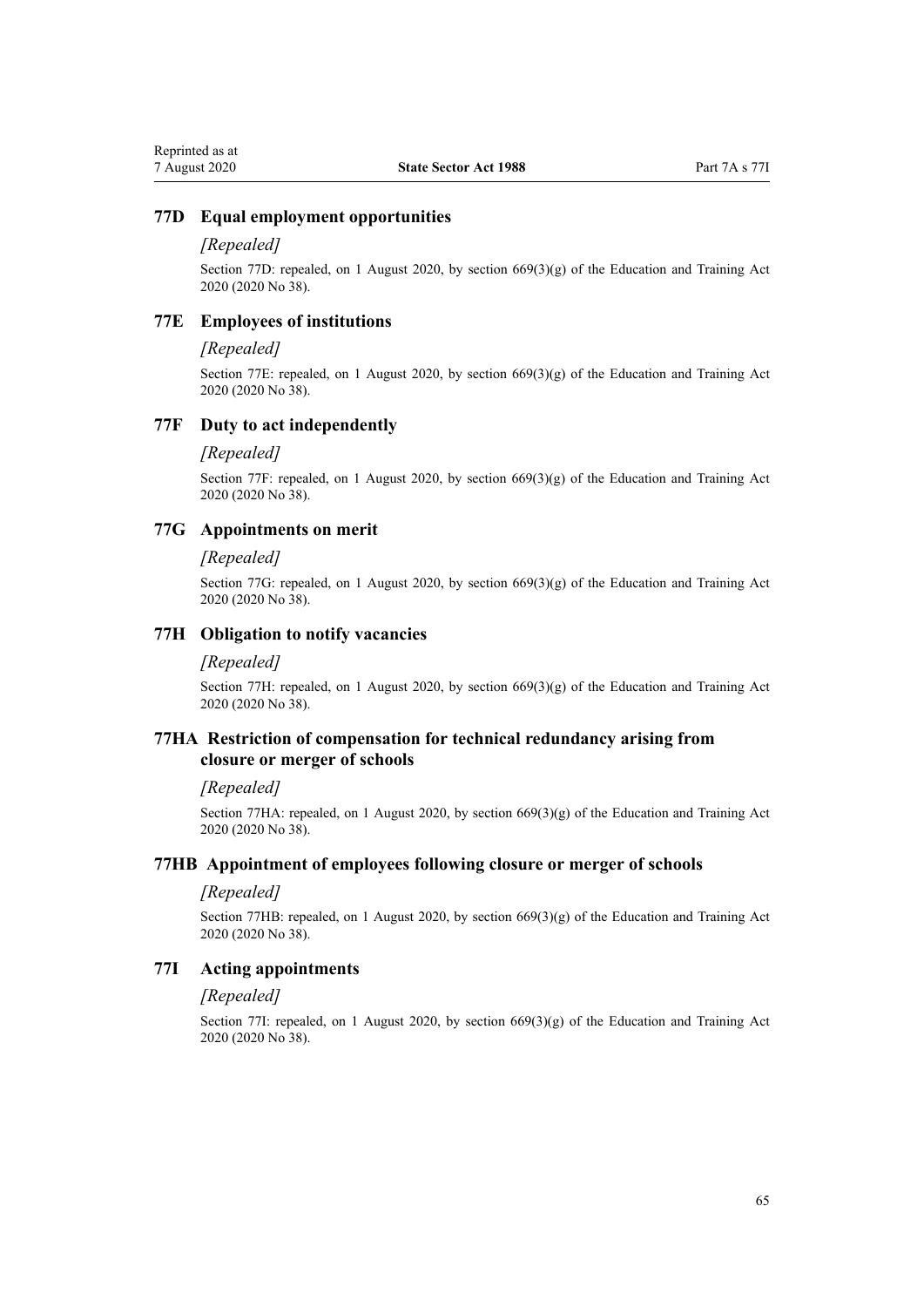# **Part 7B**

# **Senior appointments in education service**

# *[Repealed]*

Part 7B: repealed, on 1 August 2020, by [section 669\(3\)\(g\)](http://legislation.govt.nz/pdflink.aspx?id=LMS172572) of the Education and Training Act 2020 (2020 No 38).

#### **77IA Chief executives of institutions**

#### *[Repealed]*

Section 77IA: repealed, on 1 August 2020, by section  $669(3)(g)$  of the Education and Training Act 2020 (2020 No 38).

#### **77IB Appointment of chief executive**

#### *[Repealed]*

Section 77IB: repealed, on 1 August 2020, by [section 669\(3\)\(g\)](http://legislation.govt.nz/pdflink.aspx?id=LMS172572) of the Education and Training Act 2020 (2020 No 38).

#### **77IC Reappointment of chief executive**

#### *[Repealed]*

Section 77IC: repealed, on 1 August 2020, by section  $669(3)(g)$  of the Education and Training Act 2020 (2020 No 38).

#### **77ID Conditions of employment of chief executive**

#### *[Repealed]*

Section 77ID: repealed, on 1 August 2020, by [section 669\(3\)\(g\)](http://legislation.govt.nz/pdflink.aspx?id=LMS172572) of the Education and Training Act 2020 (2020 No 38).

# **77IE Removal from office**

## *[Repealed]*

Section 77IE: repealed, on 1 August 2020, by [section 669\(3\)\(g\)](http://legislation.govt.nz/pdflink.aspx?id=LMS172572) of the Education and Training Act 2020 (2020 No 38).

## **77IF Acting chief executive**

## *[Repealed]*

Section 77IF: repealed, on 1 August 2020, by [section 669\(3\)\(g\)](http://legislation.govt.nz/pdflink.aspx?id=LMS172572) of the Education and Training Act 2020 (2020 No 38).

## **77J Appointments of senior staff**

#### *[Repealed]*

Section 77J: repealed, on 15 May 1991, by section 12 of the State Sector Amendment Act 1991 (1991 No 31).

## **77K Conditions of employment of principals**

### *[Repealed]*

Section 77K: repealed, on 15 May 1991, by section 12 of the State Sector Amendment Act 1991 (1991 No 31).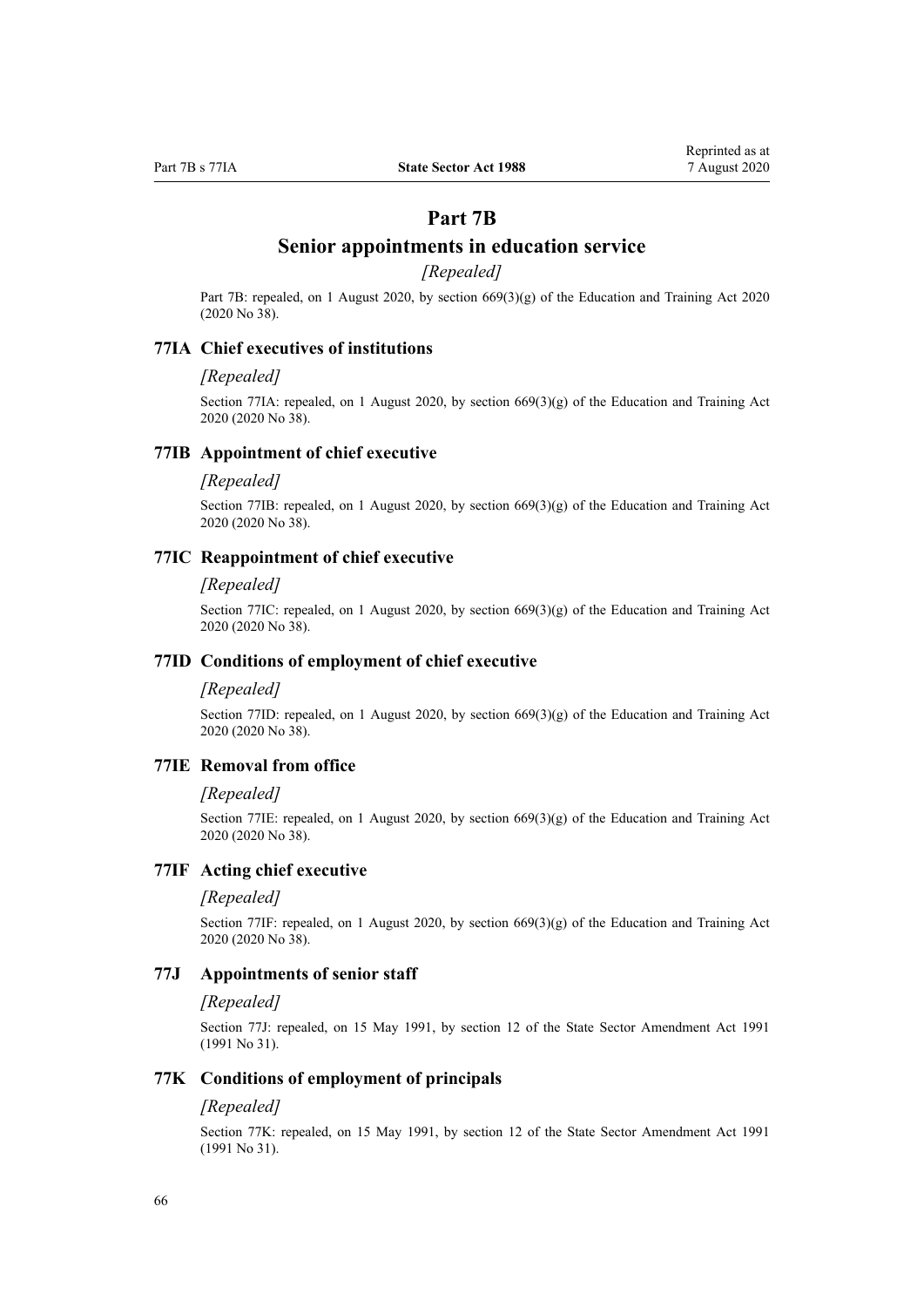# <span id="page-66-0"></span>**77L Conditions of employment of senior staff (other than principals)**

#### *[Repealed]*

Section 77L: repealed, on 15 May 1991, by section 12 of the State Sector Amendment Act 1991 (1991 No 31).

### **77LA Conditions of employment of senior staff in universities or technical institutes**

*[Repealed]*

Section 77LA: repealed, on 15 May 1991, by section 12 of the State Sector Amendment Act 1991 (1991 No 31).

#### **77M Application of Labour Relations Act 1987 in respect of senior positions**

#### *[Repealed]*

Section 77M: repealed, on 15 May 1991, by section 12 of the State Sector Amendment Act 1991 (1991 No 31).

# **78 Choice of procedure**

#### *[Repealed]*

Section 78: repealed, on 1 October 1989, by [section 3](http://legislation.govt.nz/pdflink.aspx?id=DLM169957) of the State Sector Amendment Act 1989 (1989 No 67).

# **79 General principles**

#### *[Repealed]*

Section 79: repealed, on 1 October 1989, by [section 3](http://legislation.govt.nz/pdflink.aspx?id=DLM169957) of the State Sector Amendment Act 1989 (1989 No 67).

# **80 Equal employment opportunities**

#### *[Repealed]*

Section 80: repealed, on 1 October 1989, by [section 3](http://legislation.govt.nz/pdflink.aspx?id=DLM169957) of the State Sector Amendment Act 1989 (1989 No 67).

# **81 Amendments to Education Act 1964**

## *[Repealed]*

Section 81: repealed, on 1 October 1989, by [section 3](http://legislation.govt.nz/pdflink.aspx?id=DLM169957) of the State Sector Amendment Act 1989 (1989 No 67).

#### **Part 8**

#### **Miscellaneous provisions**

# **82 Medical examinations**

A chief executive may require any applicant for appointment to that department, or any employee of the department, to undergo a medical examination, at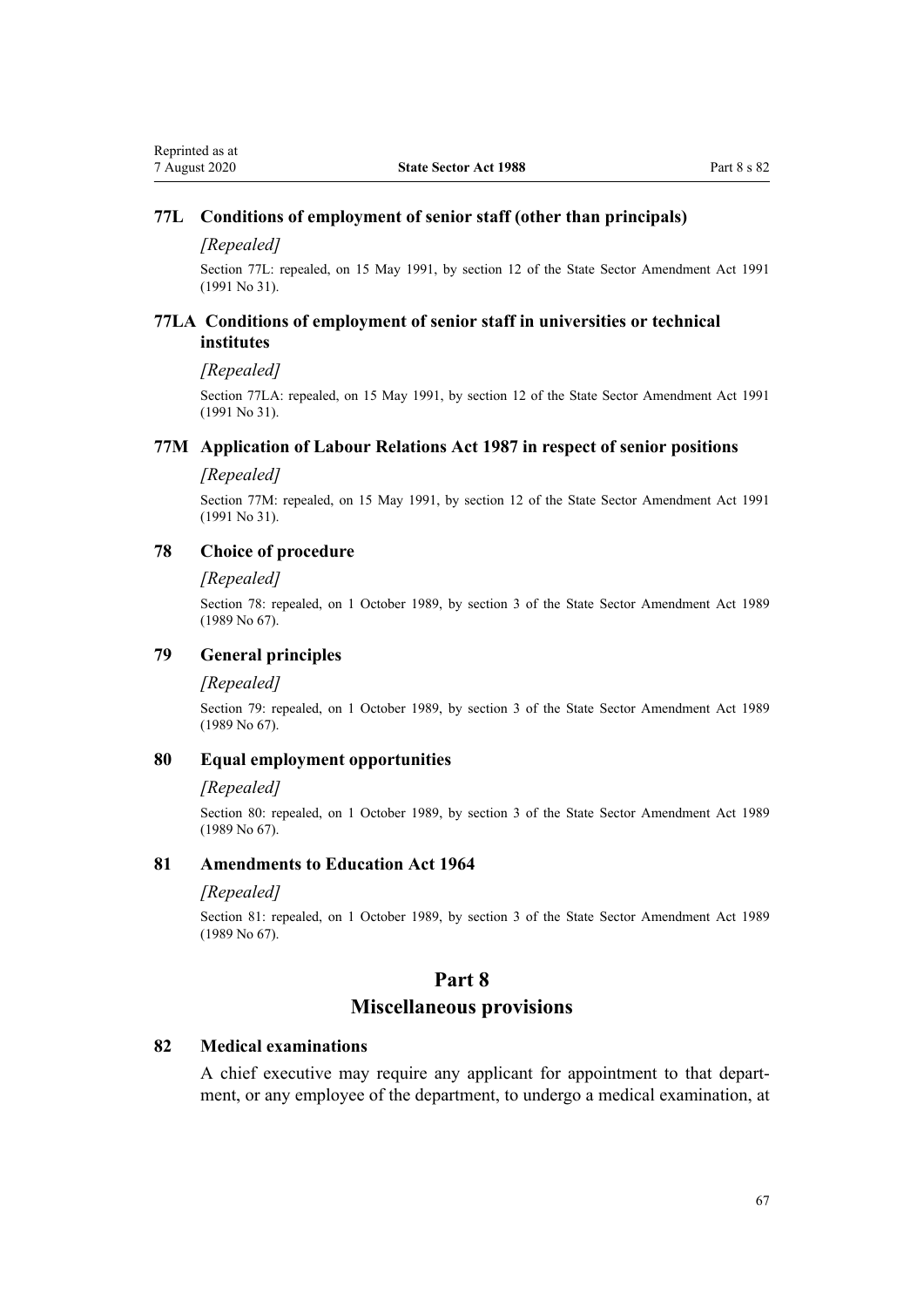<span id="page-67-0"></span>the expense of the department, by a medical practitioner nominated by the chief executive.

Compare: 1962 No 132 s 67

Section 82: amended, on 18 September 2004, by [section 175\(1\)](http://legislation.govt.nz/pdflink.aspx?id=DLM205009) of the Health Practitioners Competence Assurance Act 2003 (2003 No 48).

# **83 Instructions**

Subject to this Act and without restricting the powers of a chief executive, a chief executive may from time to time issue instructions that shall be observed by all employees of the department.

Compare: 1962 No 132 s 73

#### *Superannuation*

Heading: inserted, on 1 August 1990, by [section 2](http://legislation.govt.nz/pdflink.aspx?id=DLM214634) of the State Sector Amendment Act 1990 (1990 No 78).

# **84 Interpretation**

For the purposes of [sections 84A](#page-68-0) and [84B](#page-68-0),—

**contribute**, in relation to a superannuation scheme, means to make superannuation contributions to the scheme to provide to a significant extent the benefits payable by the scheme, not being merely nominal contributions or contributions only to meet the costs of administration and management of investments of the scheme

**employee** includes a chief executive

#### **employer**—

- (a) means a person who pays, or is liable to pay, to any person (being an employee) any earnings as an employer; but
- (b) means the chief executive of the Ministry (as defined in [section 10\(1\)](http://legislation.govt.nz/pdflink.aspx?id=LMS171311) of the Education and Training Act 2020), for the duration of the application period in that section, in relation to—
	- (i) a State school (as defined in section  $10(1)$  and  $(9)(b)$  of that Act); or
	- (ii) a special institution (as defined in section  $10(1)$  of that Act); or
	- (iii) a free kindergarten (as defined in section  $10(1)$  of that Act); and
- (c) includes any person or organisation whose officers or employees were, immediately before 1 July 1992, entitled to elect or required to become contributors to the Government Superannuation Fund established under the [Government Superannuation Fund Act 1956](http://legislation.govt.nz/pdflink.aspx?id=DLM446000)

**State services** includes—

- (a) any tertiary education institution:
- (b) any employer within the meaning of this section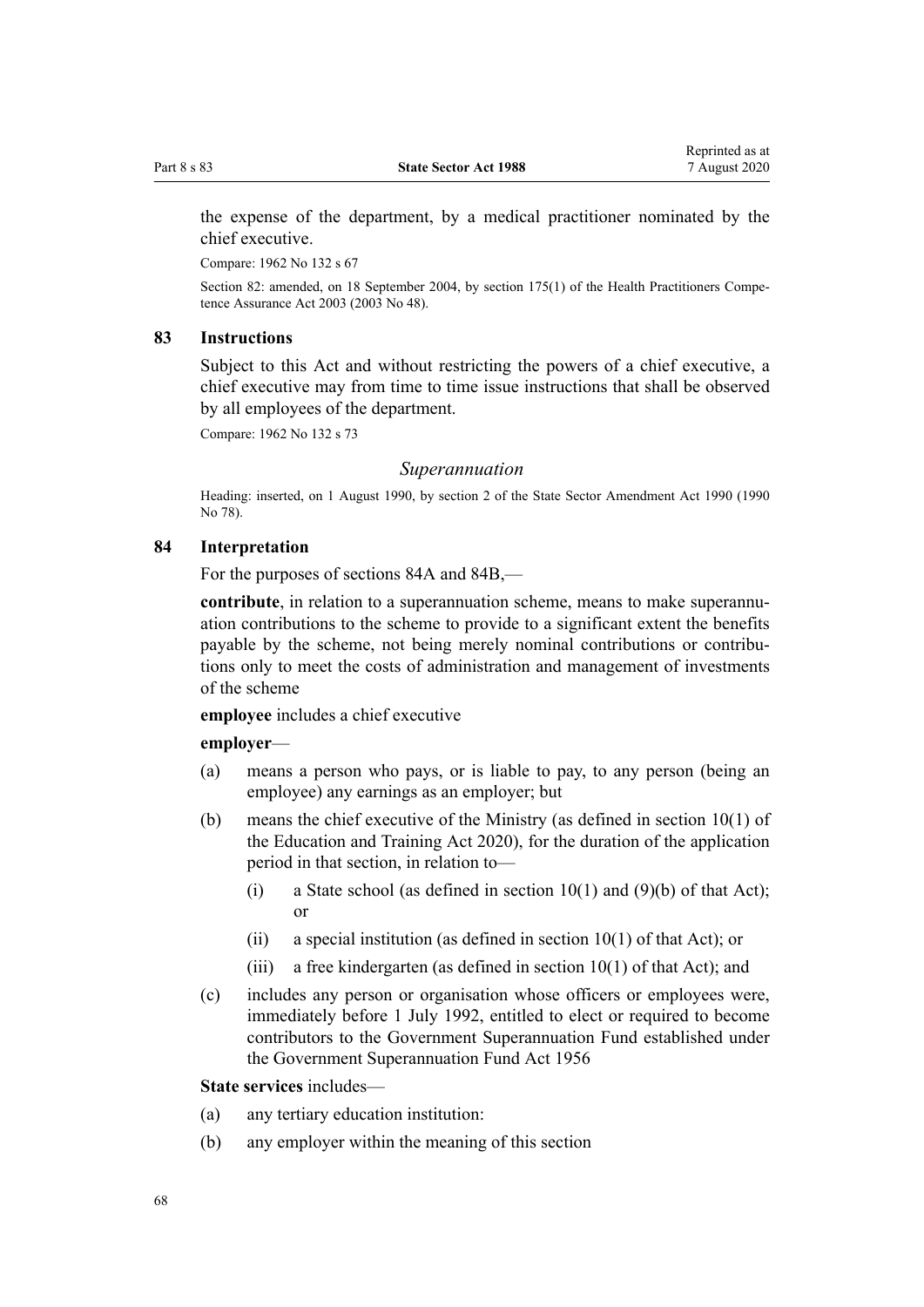<span id="page-68-0"></span>**superannuation scheme** or **scheme** means any retirement scheme (within the meaning of [section 6\(1\)](http://legislation.govt.nz/pdflink.aspx?id=DLM4090590) of the Financial Markets Conduct Act 2013).

Section 84: substituted, on 25 January 2005, by [section 16\(1\)](http://legislation.govt.nz/pdflink.aspx?id=DLM329183) of the State Sector Amendment Act (No 2) 2004 (2004 No 114).

Section 84 **employer** paragraph (b): replaced, on 1 August 2020, by [section 668](http://legislation.govt.nz/pdflink.aspx?id=LMS367713) of the Education and Training Act 2020 (2020 No 38).

Section 84 **superannuation scheme** or **scheme**: replaced, on 1 December 2014, by [section 150](http://legislation.govt.nz/pdflink.aspx?id=DLM5561603) of the Financial Markets (Repeals and Amendments) Act 2013 (2013 No 70).

#### **84A Power to establish superannuation schemes for officers and employees**

An employer in the State services may—

- (a) arrange for any superannuation scheme or schemes to be established for its officers or employees (or both):
- (b) join with another employer (whether or not in the State services) in arranging for any superannuation scheme, or any trust arrangement that is part of a superannuation scheme, to be established for the purpose of providing, or facilitating the provision of, superannuation for its officers or employees (or both):
- (c) arrange for its officers or employees to become members of any established superannuation scheme:
- (d) provide arrangements in respect of the superannuation of any individual officer or employee.

Section 84A: substituted, on 25 January 2005, by [section 16\(1\)](http://legislation.govt.nz/pdflink.aspx?id=DLM329183) of the State Sector Amendment Act (No 2) 2004 (2004 No 114).

# **84B Contributions to superannuation schemes**

An employer in the State services may contribute to a superannuation scheme for the purpose of providing retirement benefits to its officers or employees (or both) only if—

- (a) *[Repealed]*
- (b) the scheme provides that the sum of all benefits (including any lump sum payments, annuities, and other benefits) payable from the scheme in respect of any member of the scheme will not exceed the sum of—
	- (i) contributions paid by or on behalf of a member and investment earnings on the contributions; and
	- (ii) any allocations to the member from surplus funds held within the scheme; and
	- (iii) the amount paid in respect of that member from any insurance policy effected for the benefit of members of the scheme; and
- (c) the trust deed of the scheme defines the rates or amounts (if any) of contributions of the employer or officers or employees; and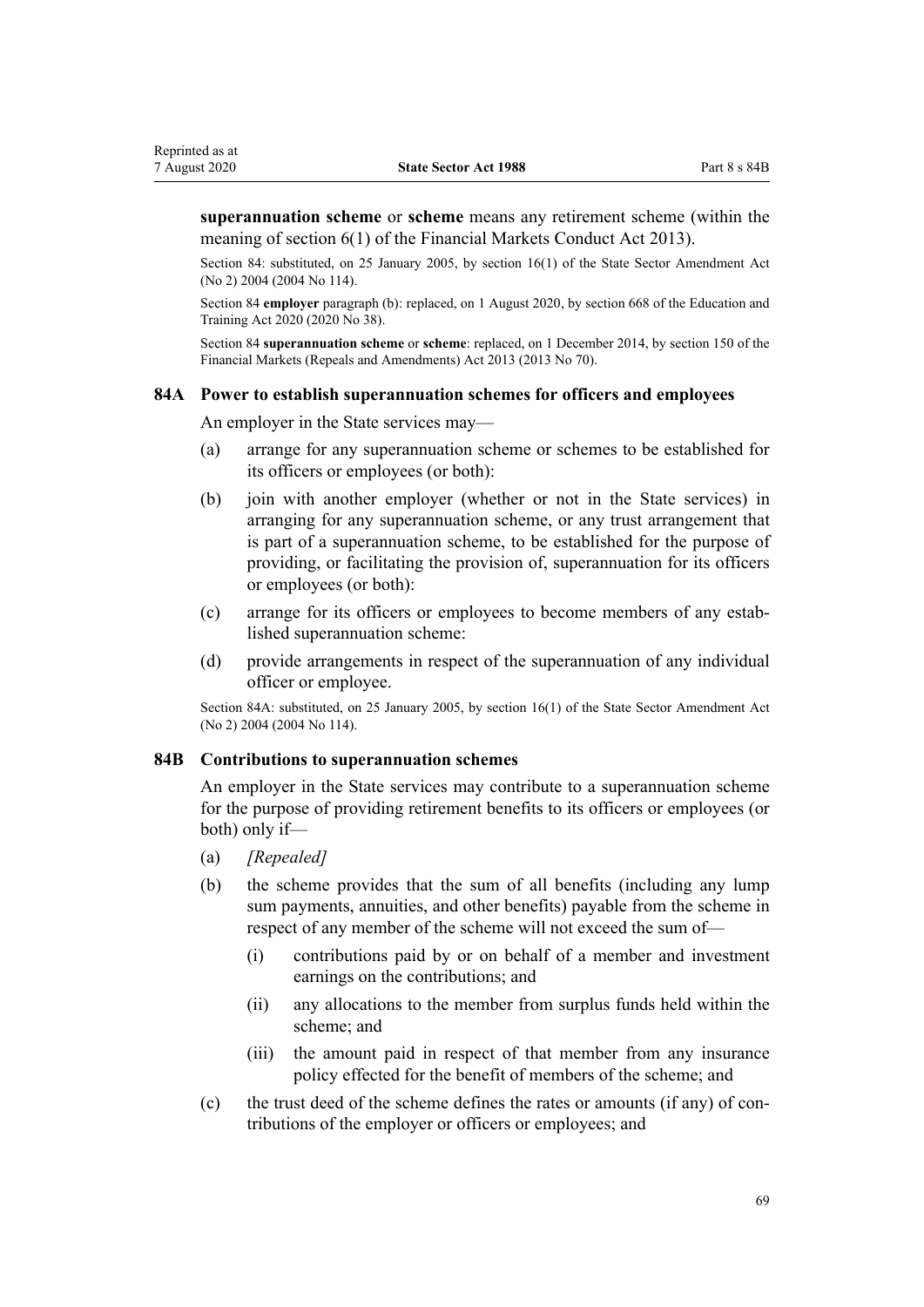- (d) the trust deed of the scheme entitles the employer to cease contributing to the scheme on behalf of a person if that person ceases to be an officer or employee of the employer; and
- (e) the benefits provided by the scheme are fully funded as they accrue; and
- (f) the scheme, if it enables members to withdraw from the scheme, enables withdrawing members to transfer to other superannuation schemes the value (as determined in accordance with the terms of the scheme) of the benefits attributable to that person's membership of the scheme up to the date of withdrawal; and
- (g) the scheme enables any person who becomes an officer or employee of that employer, if the employer agrees to contribute to the scheme on that person's behalf, to become a member of the scheme and to transfer to the scheme the value of the benefits attributable to that person's membership of other superannuation schemes; and
- (h) the trust deed of the scheme does not permit amendments to be made to the scheme that would result in any provision of paragraphs (a) to (g) ceasing to apply to the scheme.

Section 84B(a): repealed, on 1 December 2014, by [section 150](http://legislation.govt.nz/pdflink.aspx?id=DLM5561603) of the Financial Markets (Repeals and Amendments) Act 2013 (2013 No 70).

# **84C Obligation to obtain confirmation from Government Actuary that scheme meets requirements**

#### *[Repealed]*

Section 84C: repealed, on 25 January 2005, by [section 16\(1\)](http://legislation.govt.nz/pdflink.aspx?id=DLM329183) of the State Sector Amendment Act (No 2) 2004 (2004 No 114).

#### **84D Contributions to superannuation schemes**

## *[Repealed]*

Section 84D: repealed, on 25 January 2005, by [section 16\(1\)](http://legislation.govt.nz/pdflink.aspx?id=DLM329183) of the State Sector Amendment Act (No 2) 2004 (2004 No 114).

# **85 Offence to attempt to influence Commissioner or chief executive**

- (1) Every person commits an offence against this section who directly or indirectly solicits or endeavours to influence the Commissioner or any chief executive or any other person or persons to whom the Commissioner or the chief executive has delegated powers under [section 23](#page-25-0) or [section 41](#page-43-0) with respect to decisions on the matters described in [section 5](#page-13-0) or [section 33](#page-35-0).
- (2) Every person who commits an offence against this section is liable on conviction to a fine not exceeding \$2,000.
- (3) Nothing in this section shall apply to any person giving information or advice or making representations to the Commissioner or to the chief executive or to any other person or persons acting under delegation from the Commissioner or the chief executive in respect of any matter at the request or invitation of the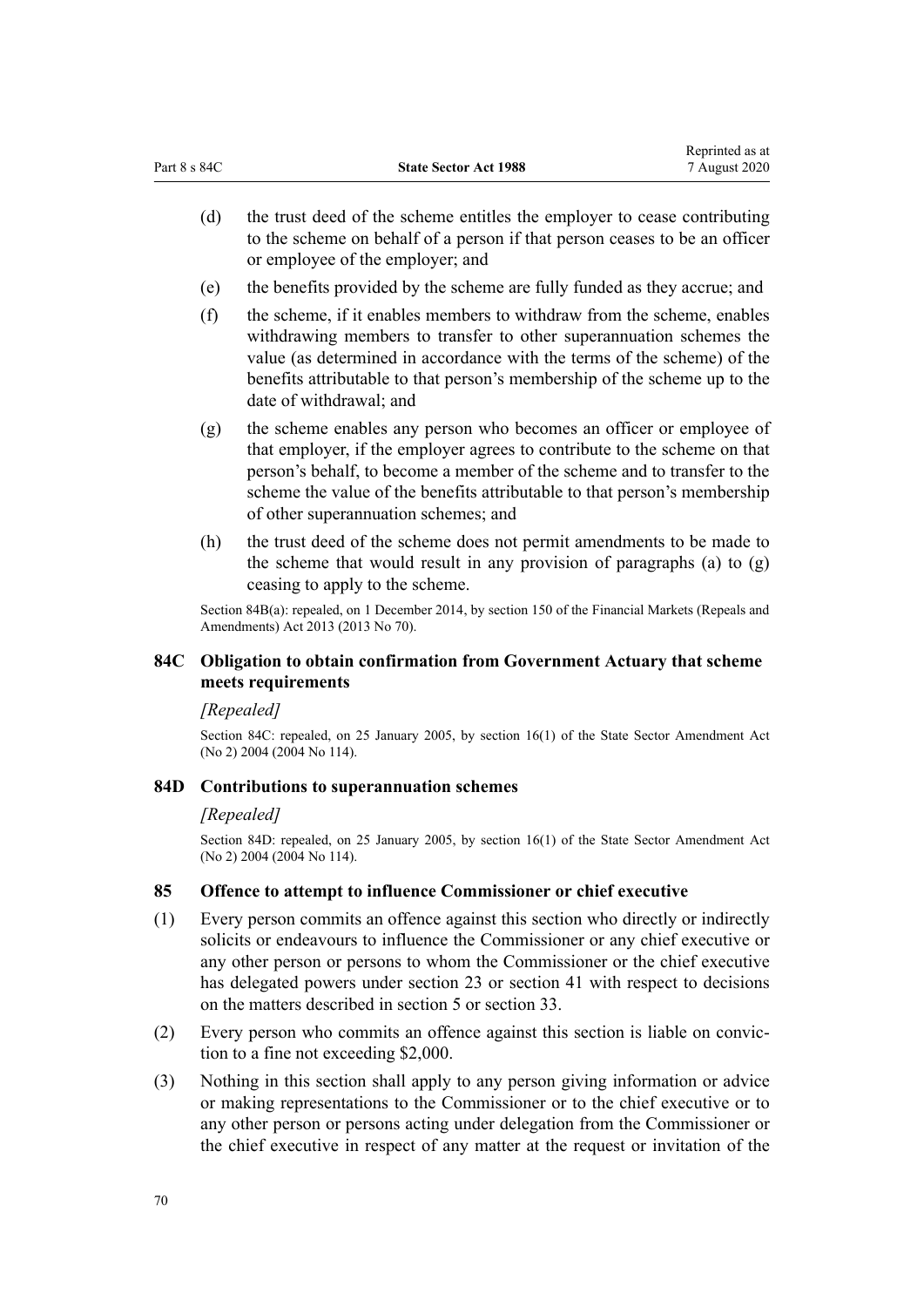Commissioner or the chief executive or to any other person or persons acting under delegation.

- (4) Nothing in this section shall be construed so as to prevent any organisation, being an organisation representing employees or any class or classes thereof, from making representations to the Commissioner or to the chief executive or to any other person or persons acting under delegation from the Commissioner or the chief executive on any matter affecting the salaries, wages, or conditions of employment of any employee or class of employees.
- (5) Nothing in this section shall be construed so as to prevent the Commissioner from making representations to the chief executive, or the chief executive making representations to the Commissioner, (or to any person or persons acting under delegation in either case) on any matter whatever, whether relating to a decision on an individual employee or otherwise.

Compare: 1962 No 132 s 76; 1964 No 57 s 7; 1978 No 37 s 9

Section 85 heading: amended, on 19 December 1989, pursuant to [section 33\(1\)](http://legislation.govt.nz/pdflink.aspx?id=DLM194742) of the State Sector Amendment Act (No 2) 1989 (1989 No 136).

Section 85(1): amended, on 18 July 2013, by [section 57](http://legislation.govt.nz/pdflink.aspx?id=DLM4598902) of the State Sector Amendment Act 2013 (2013 No 49).

Section 85(2): amended, on 1 July 2013, by [section 413](http://legislation.govt.nz/pdflink.aspx?id=DLM3360714) of the Criminal Procedure Act 2011 (2011 No 81).

Section 85(3): amended, on 19 December 1989, pursuant to [section 33\(1\)](http://legislation.govt.nz/pdflink.aspx?id=DLM194742) of the State Sector Amendment Act (No 2) 1989 (1989 No 136).

Section 85(4): amended, on 19 December 1989, pursuant to [section 33\(1\)](http://legislation.govt.nz/pdflink.aspx?id=DLM194742) of the State Sector Amendment Act (No 2) 1989 (1989 No 136).

Section 85(5): amended, on 19 December 1989, pursuant to [section 33\(1\)](http://legislation.govt.nz/pdflink.aspx?id=DLM194742) of the State Sector Amendment Act (No 2) 1989 (1989 No 136).

# **86 Immunity for Public Service chief executives and employees**

- (1) Public Service chief executives and employees are immune from liability in civil proceedings for good-faith actions or omissions in pursuance or intended pursuance of their duties, functions, or powers.
- (2) *See also* [section 6](http://legislation.govt.nz/pdflink.aspx?id=DLM261924) of the Crown Proceedings Act 1950. Section 86: replaced, on 18 July 2013, by [section 58](http://legislation.govt.nz/pdflink.aspx?id=DLM4598903) of the State Sector Amendment Act 2013 (2013 No 49).

# **87 Amendments to other enactments**

The enactments specified in [Schedule 5](#page-82-0) are hereby amended in the manner indicated in that schedule.

# **88 Repeals and transitional provision**

- (1) The enactments specified in [Schedule 6](#page-85-0) are hereby repealed.
- (2) Every reference in any other enactment to the State Services Act 1962 or the State Services Conditions of Employment Act 1977 shall hereafter be read as a reference to the State Sector Act 1988.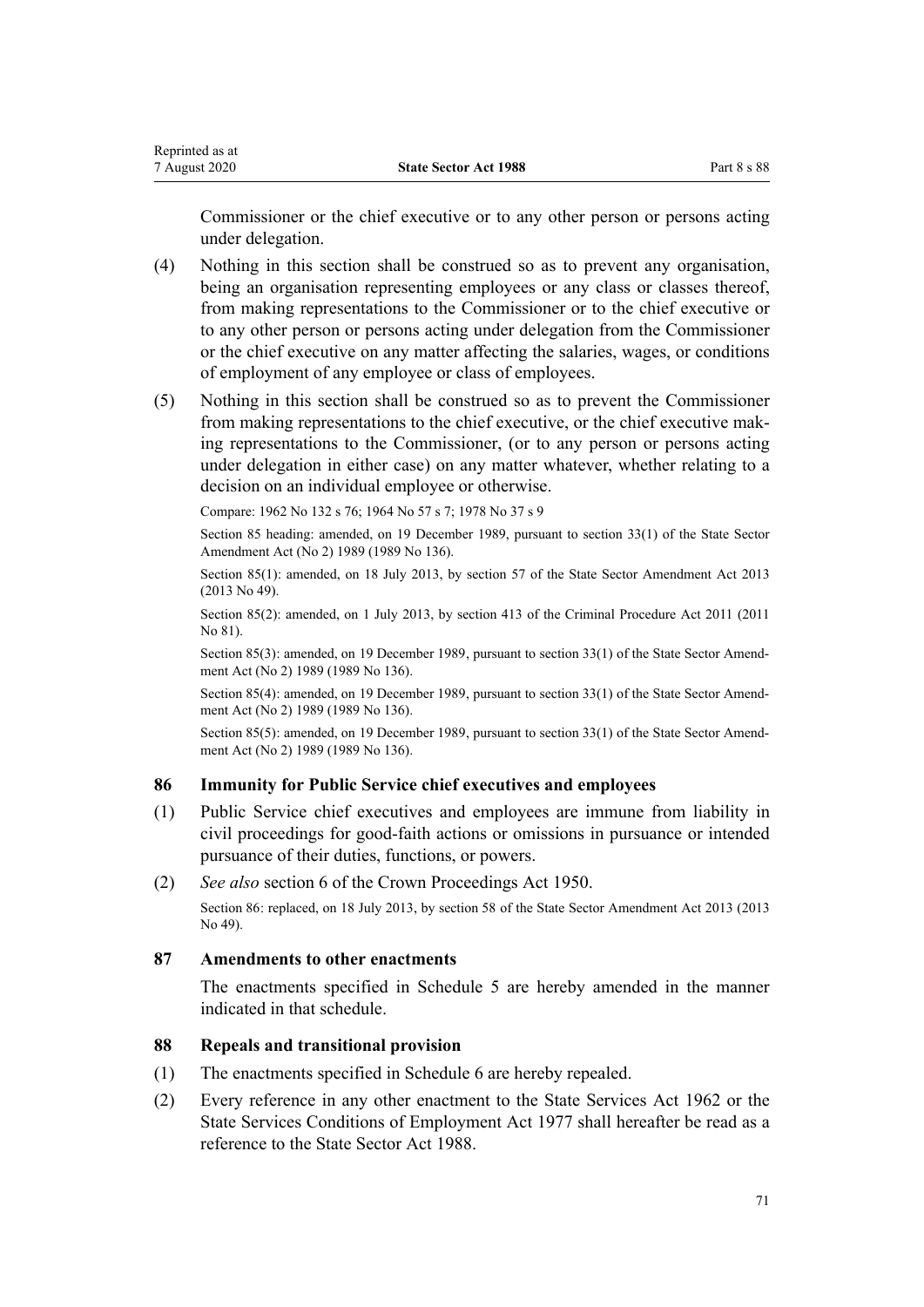| Part 8 s 89 | <b>State Sector Act 1988</b> | <i>iveprinted as at</i><br>7 August 2020 |
|-------------|------------------------------|------------------------------------------|
|             |                              |                                          |

Reprinted as at

- (3) The entitlement of an officer or employee in the State services under any superannuation arrangement that applied to that officer or employee on 25 January 2005 is not affected by—
	- (a) the repeal of sections 84 to 84D and the substitution of [sections 84 to](#page-67-0) [84B](#page-67-0) of this Act by [section 16\(1\)](http://legislation.govt.nz/pdflink.aspx?id=DLM329183) of the State Sector Amendment Act (No 2) 2004; or
	- (b) the amendments to Acts that are contained in [Schedule 6](http://legislation.govt.nz/pdflink.aspx?id=DLM1928304) of the Crown Entities Act 2004.

Section 88(3): inserted, on 3 June 2017, by [section 4\(1\)](http://legislation.govt.nz/pdflink.aspx?id=DLM6807613) of the Statutes Repeal Act 2017 (2017) No 23).

# **89 Revocations**

The regulations and orders specified in [Schedule 7](#page-87-0) are hereby revoked.

# **90 Consequential amendments in relation to repeal of State Services Act 1962 and State Services Conditions of Employment Act 1977**

Unless in any case the context otherwise requires, and subject to the provisions of this Act, in any other enactment or in any regulations or in any instrument—

- (a) every reference to the State Services Act 1962 or to the State Services Conditions of Employment Act 1977 shall be read as a reference to the State Sector Act 1988:
- (b) every reference to an officer, probationer, wage-worker, or temporary employee under the State Services Act 1962 shall be read as a reference to an employee under the State Sector Act 1988:
- (c) every reference to the Chairman of the State Services Commission shall be read as a reference to the State Services Commissioner under this Act:
- (d) every reference to a permanent head shall be read as a reference to a chief executive:
- (e) every reference to a matter being determined under the State Services Conditions of Employment Act 1977 shall be read as a reference to a matter being determined under the State Sector Act 1988.

Section 90(c): amended, on 19 December 1989, pursuant to [section 33\(3\)](http://legislation.govt.nz/pdflink.aspx?id=DLM194742) of the State Sector Amendment Act (No 2) 1989 (1989 No 136).

# *Transitional provisions and savings*

# **91 Transitional provisions for permanent heads**

#### *[Repealed]*

Section 91: repealed, on 18 July 2013, by [section 59](http://legislation.govt.nz/pdflink.aspx?id=DLM4598906) of the State Sector Amendment Act 2013 (2013 No 49).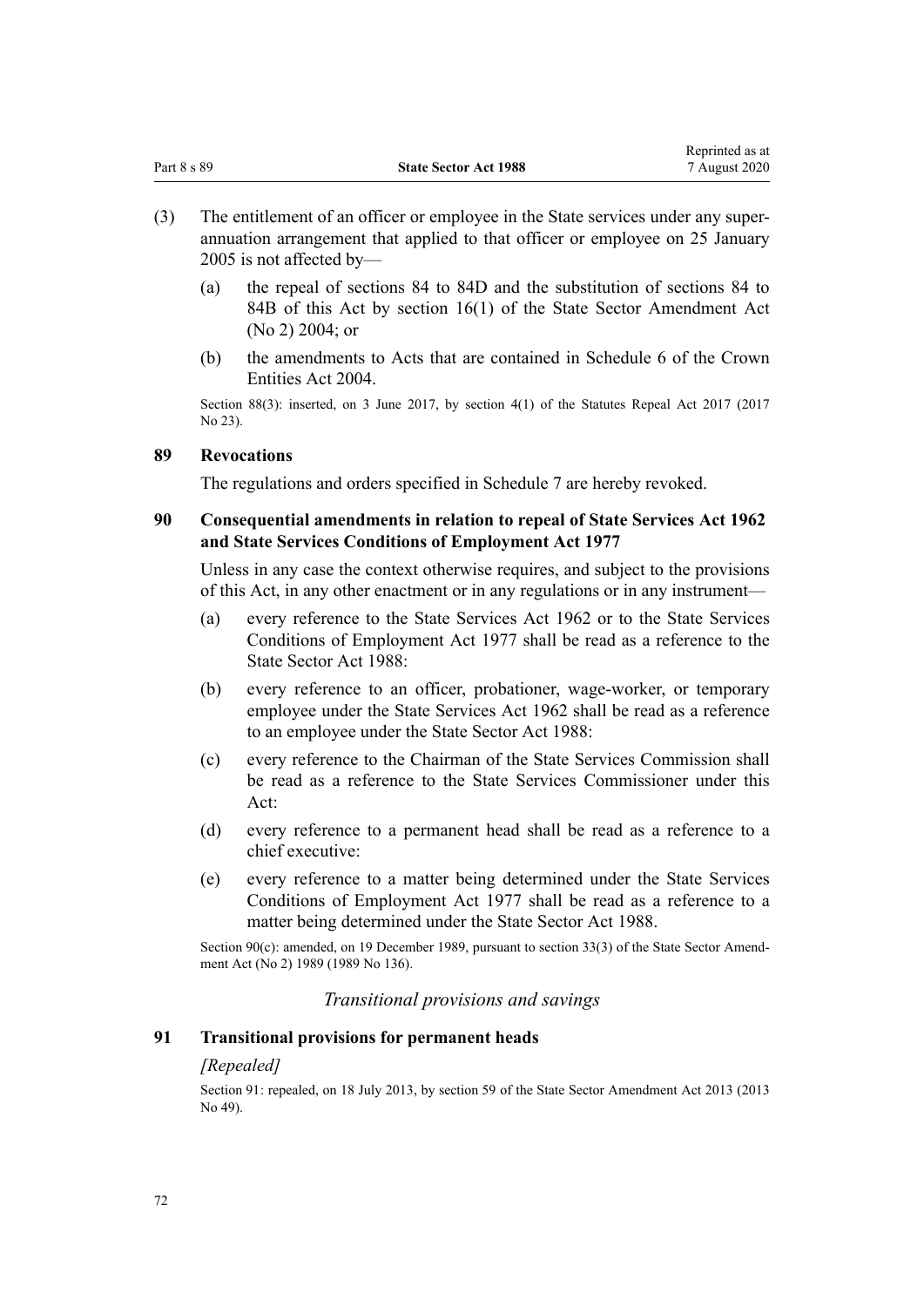### **92 Transitional provisions for senior executive service**

#### *[Repealed]*

Section 92: repealed, on 25 January 2005, by [section 19\(2\)](http://legislation.govt.nz/pdflink.aspx?id=DLM329600) of the State Sector Amendment Act (No 2) 2004 (2004 No 114).

#### **93 Transitional provisions in respect of appointments to Public Service**

Every person who, at the commencement of this Act, holds any position in the Public Service shall continue to hold that position as if that person had been appointed under this Act.

### **94 Identical conditions of employment in respect of State services**

- (1) The terms and conditions of employment of every person who, at the commencement of this Act, holds any position in the State services shall, on 1 April 1988 (and thereafter until varied) be identical with the terms and conditions of that person's employment in the State services immediately before 1 April 1988.
- (2) Notwithstanding anything in subsection (1), no provision of any repealed Act that is inconsistent with any express provision of this Act shall, by virtue of that subsection, continue to have effect.

#### **95 Awards and agreements**

Every award and every agreement relating to the terms and conditions of employment of employees in the State services which was in force immediately before the commencement of this Act shall continue in force after the commencement of 1 April 1988 notwithstanding any of the other provisions of this Act. Any such award or agreement shall have effect according to its tenor.

#### **96 Determinations and orders**

#### *[Repealed]*

Section 96: repealed, on 3 June 2017, by [section 3\(2\)](http://legislation.govt.nz/pdflink.aspx?id=DLM6807612) of the Statutes Repeal Act 2017 (2017 No 23).

### **97 Clauses relating to disputes of rights and personal grievances**

#### *[Repealed]*

Section 97: repealed, on 3 June 2017, by [section 3\(2\)](http://legislation.govt.nz/pdflink.aspx?id=DLM6807612) of the Statutes Repeal Act 2017 (2017 No 23).

### **98 Expiry date of determinations and orders**

#### *[Repealed]*

Section 98: repealed, on 3 June 2017, by [section 3\(2\)](http://legislation.govt.nz/pdflink.aspx?id=DLM6807612) of the Statutes Repeal Act 2017 (2017 No 23).

### **99 Mandatory registration**

#### *[Repealed]*

Section 99: repealed, on 3 June 2017, by [section 3\(2\)](http://legislation.govt.nz/pdflink.aspx?id=DLM6807612) of the Statutes Repeal Act 2017 (2017 No 23).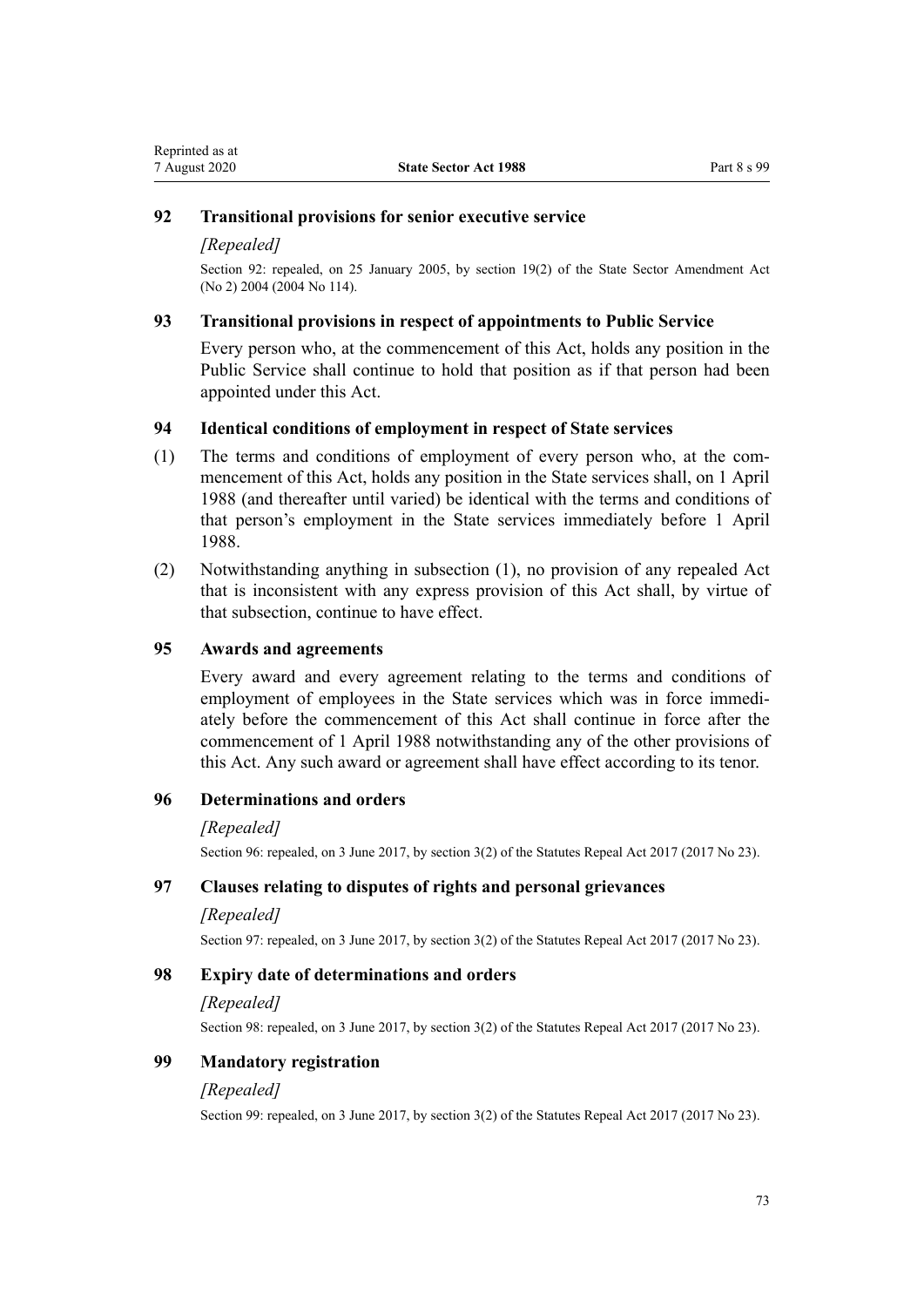#### **100 Recognition of service organisations as unions**

*[Repealed]*

Section 100: repealed, on 3 June 2017, by [section 3\(2\)](http://legislation.govt.nz/pdflink.aspx?id=DLM6807612) of the Statutes Repeal Act 2017 (2017 No 23).

#### **101 Union rules**

*[Repealed]*

Section 101: repealed, on 3 June 2017, by [section 3\(2\)](http://legislation.govt.nz/pdflink.aspx?id=DLM6807612) of the Statutes Repeal Act 2017 (2017 No 23).

#### **102 Deferring operation of sections of the Labour Relations Act 1987**

*[Repealed]*

Section 102: repealed, on 3 June 2017, by [section 3\(2\)](http://legislation.govt.nz/pdflink.aspx?id=DLM6807612) of the Statutes Repeal Act 2017 (2017 No 23).

#### **103 Union membership**

*[Repealed]*

Section 103: repealed, on 3 June 2017, by [section 3\(2\)](http://legislation.govt.nz/pdflink.aspx?id=DLM6807612) of the Statutes Repeal Act 2017 (2017 No 23).

#### **104 Causes of action**

*[Repealed]*

Section 104: repealed, on 3 June 2017, by [section 3\(2\)](http://legislation.govt.nz/pdflink.aspx?id=DLM6807612) of the Statutes Repeal Act 2017 (2017 No 23).

### **105 Rights of employees of Public Service**

*[Repealed]* Section 105: repealed, on 3 June 2017, by [section 3\(2\)](http://legislation.govt.nz/pdflink.aspx?id=DLM6807612) of the Statutes Repeal Act 2017 (2017 No 23).

#### **106 Application of repealed provisions**

- (1) The following provisions of the State Services Act 1962, namely, the provisions of—
	- (a) sections 22 to 26; and
	- (b) sections 28 to 31; and
	- (c) sections 32 to 39; and
	- (d) sections 44 to 49; and
	- (e) sections 51 to 60; and
	- $(f)$  Parts 4 and 5—

shall continue to apply for the purposes of this Act only to the extent that they are expressly referred to and expressly applied by this Act or any other Act.

(2) Where, before the commencement of this Act, any person was required by or under any Act or instructions, in force at the commencement of this Act, to retire from any office or employment on attaining a specified age, nothing in this Act entitles that person to continue in that office or employment after attaining that age.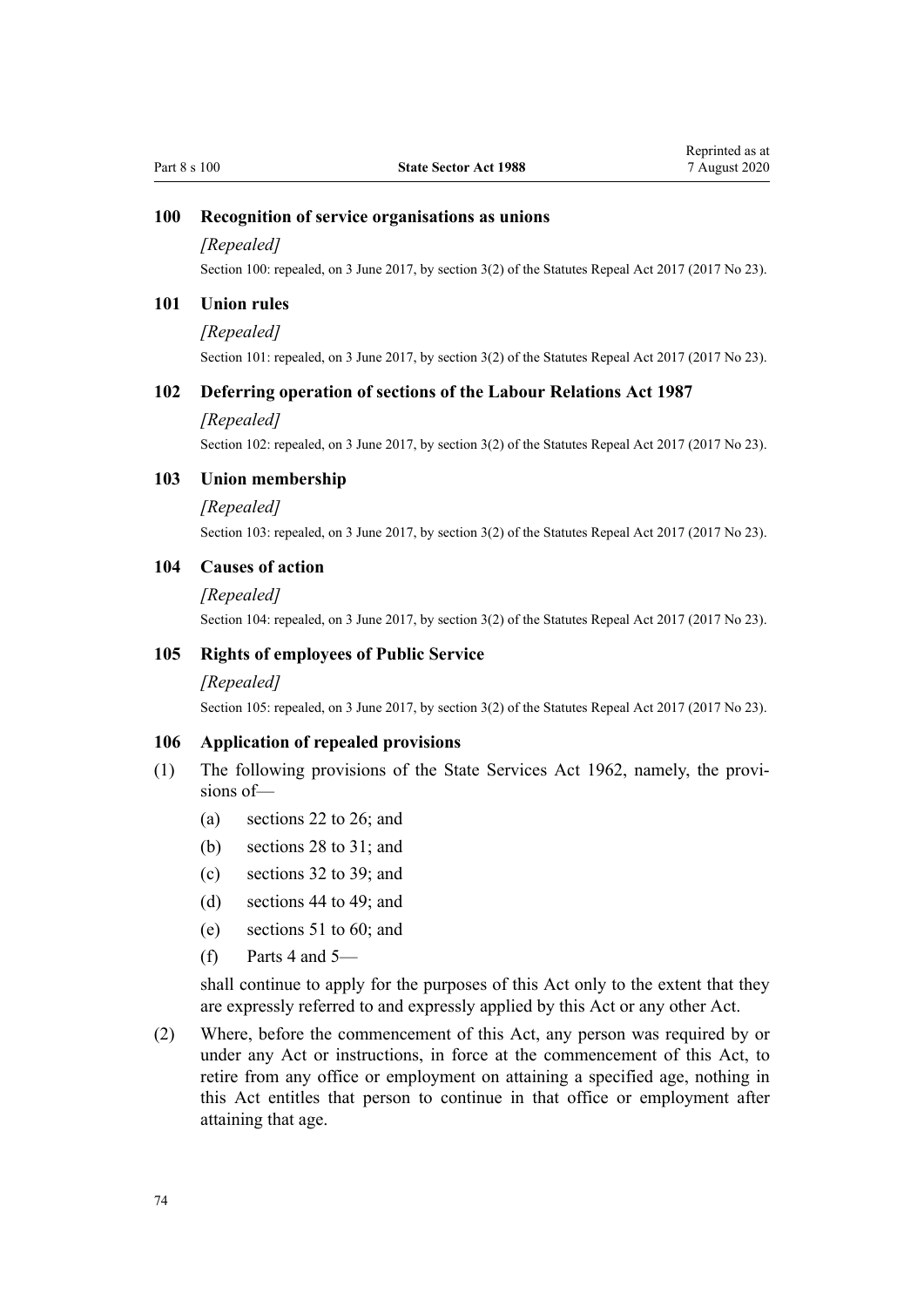### **107 Grading reviews of employees of Public Service**

#### *[Repealed]*

Section 107: repealed, on 3 June 2017, by [section 3\(2\)](http://legislation.govt.nz/pdflink.aspx?id=DLM6807612) of the Statutes Repeal Act 2017 (2017 No 23).

#### **108 Appeal rights of employees of Public Service**

### *[Repealed]*

Section 108: repealed, on 3 June 2017, by [section 3\(2\)](http://legislation.govt.nz/pdflink.aspx?id=DLM6807612) of the Statutes Repeal Act 2017 (2017 No 23).

#### **109 Apprenticeships preserved**

#### *[Repealed]*

Section 109: repealed, on 3 June 2017, by [section 3\(2\)](http://legislation.govt.nz/pdflink.aspx?id=DLM6807612) of the Statutes Repeal Act 2017 (2017 No 23).

### **110 Provisions relating to Commission**

- (1) Every reference in any enactment or document to the Public Service Commissioner or to the Public Service Commission or to the office of either of them shall, after the commencement of this Act, unless the context otherwise requires, be read as references to the State Services Commission under this Act or the Office of the State Services Commission, as the case may be.
- (2) Every reference to the State Services Commission in any enactment passed or document made before or after the passing of this Act shall, unless the context otherwise requires, be read as a reference to the State Services Commission continued by this Act.
- (3) *[Repealed]*
- (4) *[Repealed]*

Section 110(3): repealed, on 3 June 2017, by [section 3\(2\)](http://legislation.govt.nz/pdflink.aspx?id=DLM6807612) of the Statutes Repeal Act 2017 (2017) No 23).

Section 110(4): repealed, on 3 June 2017, by [section 3\(2\)](http://legislation.govt.nz/pdflink.aspx?id=DLM6807612) of the Statutes Repeal Act 2017 (2017) No 23).

### **111 General liabilities of Commission**

- (1) All references to the Commission in any manual, or document whatever (not being an enactment) that is subsisting immediately before the commencement of this Act, shall, unless the Commission declares otherwise, be read as a reference to the appropriate department or chief executive, as the case may require.
- (2) All contracts, engagements, and liabilities and all rights and authorities of any nature whatever that, immediately before the commencement of this Act, existed between an individual in the Public Service and the Commission shall, unless the context otherwise requires, continue to exist as if the chief executive of the department in which the individual is employed were the Commission.

#### **112 Savings**

### *[Repealed]*

Section 112: repealed, on 3 June 2017, by [section 3\(2\)](http://legislation.govt.nz/pdflink.aspx?id=DLM6807612) of the Statutes Repeal Act 2017 (2017 No 23).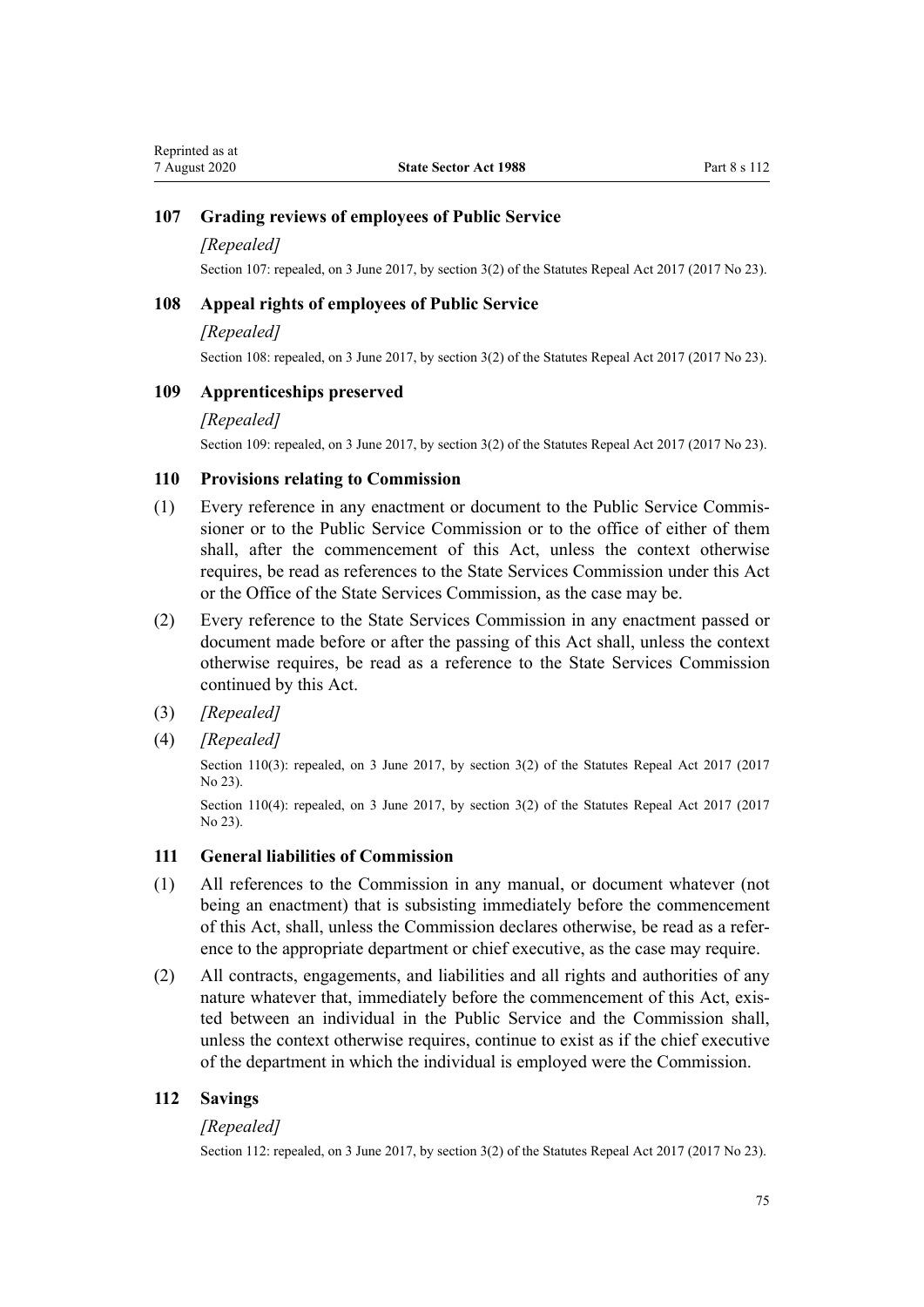## **Schedule 1AA Transitional, savings, and related provisions**

[s 2B](#page-12-0)

Schedule 1AA: inserted, on 31 October 2018, by [section 18](http://legislation.govt.nz/pdflink.aspx?id=LMS11222) of the State Sector and Crown Entities Reform Act 2018 (2018 No 31).

### **Part 1**

## **Provision relating to State Sector and Crown Entities Reform Act 2018**

Schedule 1AA Part 1: inserted, on 31 October 2018, by [section 18](http://legislation.govt.nz/pdflink.aspx?id=LMS11222) of the State Sector and Crown Entities Reform Act 2018 (2018 No 31).

### **1 Transitional provision relating to investigations or inquiries**

- (1) This clause applies to any investigation or inquiry begun by the Commissioner under this Act or any other Act, but not completed, before [section 9A](#page-15-0) (as inserted by the amendment Act) comes into force.
- (2) The investigation or inquiry must be completed or otherwise dealt with as if the amendment Act had not been enacted.
- (3) In this clause, **amendment Act** means the [State Sector and Crown Entities](http://legislation.govt.nz/pdflink.aspx?id=LMS11196) [Reform Act 2018.](http://legislation.govt.nz/pdflink.aspx?id=LMS11196)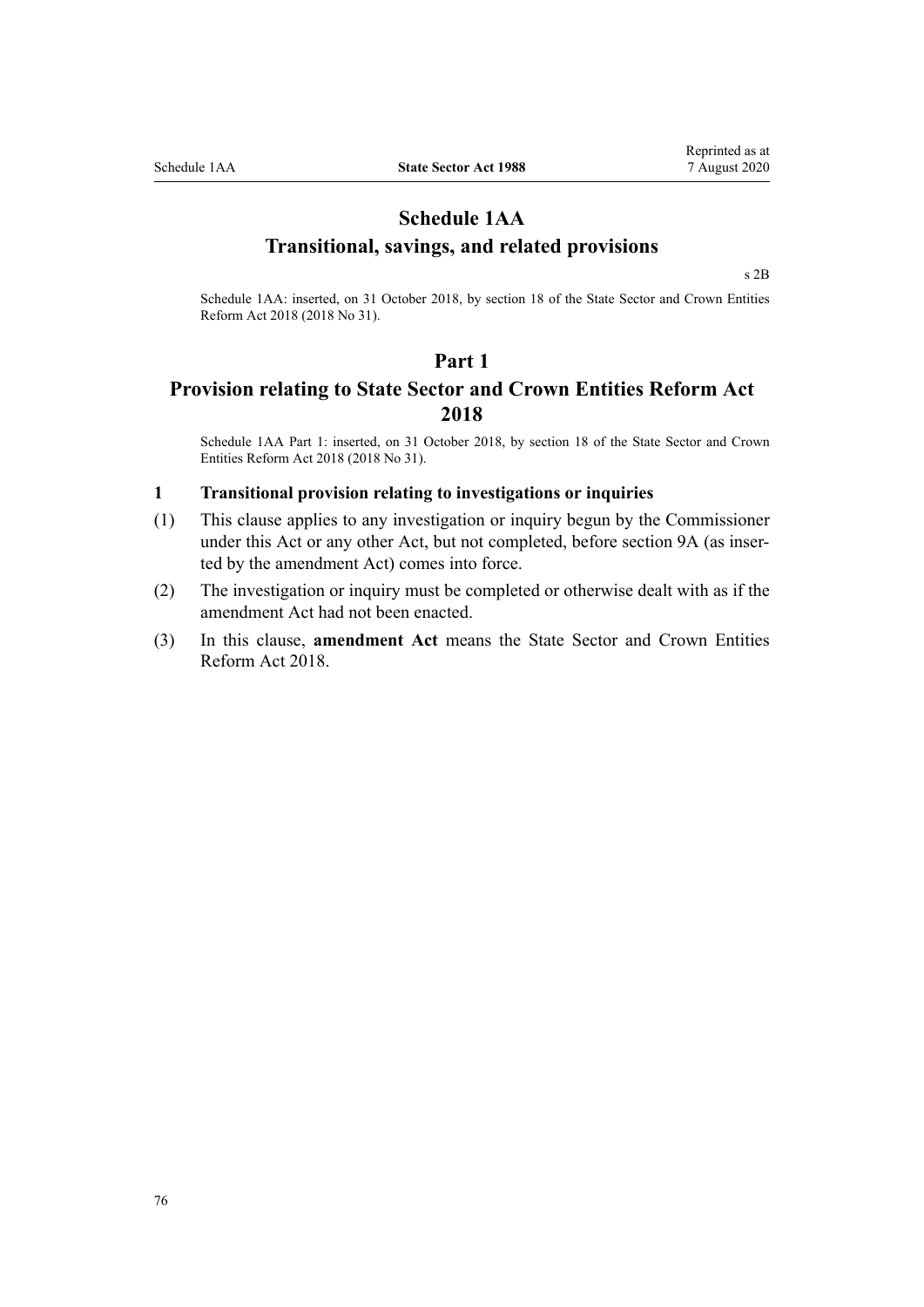# **Schedule 1 Departments of the Public Service**

[ss 2\(1\),](#page-7-0) [27](#page-27-0)

Schedule 1: substituted, on 19 December 1989, by [section 28\(1\)](http://legislation.govt.nz/pdflink.aspx?id=DLM194735) of the State Sector Amendment Act 1989 (1989 No 136).

Crown Law Office

Department of Conservation

Department of Corrections

Department of Internal Affairs

Department of the Prime Minister and Cabinet

Education Review Office

Government Communications Security Bureau

Inland Revenue Department

Land Information New Zealand

Ministry for Culture and Heritage

Ministry for Pacific Peoples

Ministry for Primary Industries

Ministry for Women

Ministry for the Environment

Ministry of Business, Innovation, and Employment

Ministry of Defence

Ministry of Education

Ministry of Foreign Affairs and Trade

Ministry of Health

Ministry of Housing and Urban Development

Ministry of Justice

Ministry of Maori Development

Ministry of Social Development

Ministry of Transport

New Zealand Customs Service

New Zealand Security Intelligence Service

Oranga Tamariki—Ministry for Children

Serious Fraud Office

State Services Commission

Statistics New Zealand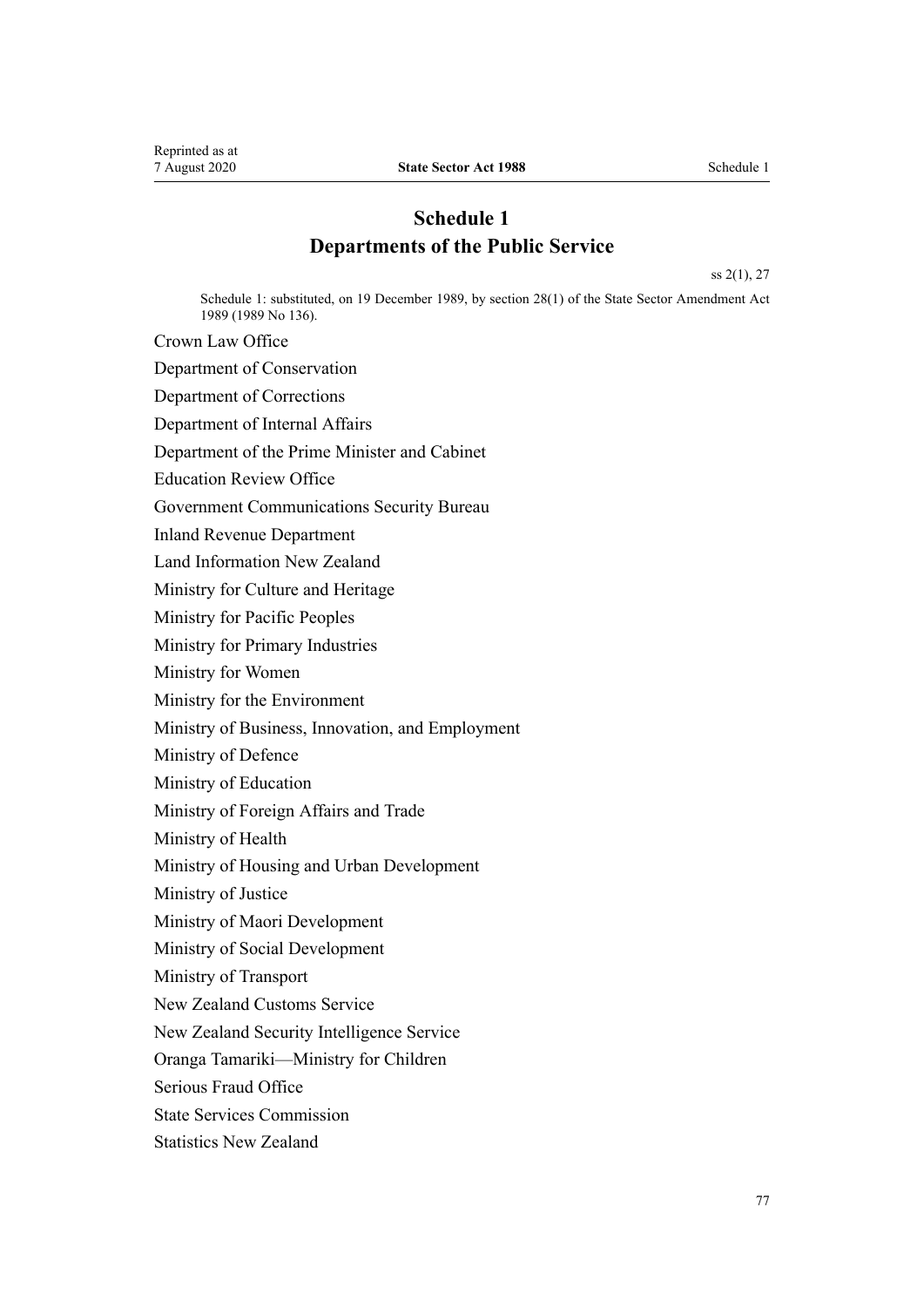#### Te Kāhui Whakamana Rua Tekau mā Iwa—Pike River Recovery Agency

#### The Treasury

Schedule 1 Archives New Zealand: repealed, on 21 April 2005, by [section 67\(1\)](http://legislation.govt.nz/pdflink.aspx?id=DLM346105) of the Public Records Act 2005 (2005 No 40).

Schedule 1 Archives New Zealand (Te Rua Mahara o te Kāwanatanga): repealed, on 1 February 2011, by [section 19](http://legislation.govt.nz/pdflink.aspx?id=DLM3431136) of the Public Records Amendment Act (No 2) 2010 (2010 No 133).

Schedule 1 Audit Department: repealed, on 1 July 2001, by [section 53](http://legislation.govt.nz/pdflink.aspx?id=DLM88957) of the Public Audit Act 2001 (2001 No 10).

Schedule 1 Canterbury Earthquake Recovery Authority: repealed, on 1 February 2015, by [clause 3\(1\)](http://legislation.govt.nz/pdflink.aspx?id=DLM6326545) of the State Sector (Establishment of Canterbury Earthquake Recovery Authority as Departmental Agency) Order 2014 (LI 2014/372).

Schedule 1 Customs Department: repealed, on 1 October 1996, by [section 289\(1\)](http://legislation.govt.nz/pdflink.aspx?id=DLM380185) of the Customs and Excise Act 1996 (1996 No 27).

Schedule 1 Department for Courts: repealed, on 1 October 2003, by [section 7\(1\)\(a\)](http://legislation.govt.nz/pdflink.aspx?id=DLM201368) of the State Sector Amendment Act 2003 (2003 No 41).

Schedule 1 Department of Building and Housing: repealed, on 1 July 2012, by [clause 4\(1\)](http://legislation.govt.nz/pdflink.aspx?id=DLM4442808) of the State Sector (Ministry of Business, Innovation, and Employment) Order 2012 (SR 2012/91).

Schedule 1 Department of Child, Youth and Family Services: repealed, on 1 July 2006, by [clause 3](http://legislation.govt.nz/pdflink.aspx?id=DLM382460) of the State Sector (Department of Child, Youth and Family Services) Order 2006 (SR 2006/128).

Schedule 1 Department of Corrections: inserted, on 1 October 1995, by [clause 2](http://legislation.govt.nz/pdflink.aspx?id=DLM198869) of the State Sector Order 1995 (SR 1995/28).

Schedule 1 Department of Health: repealed, on 1 July 1993, by [section 32](http://legislation.govt.nz/pdflink.aspx?id=DLM295182) of the Health Reforms (Transitional Provisions) Act 1993 (1993 No 23).

Schedule 1 Department of Justice: repealed, on 1 December 2004, by [section 6\(2\)](http://legislation.govt.nz/pdflink.aspx?id=DLM367231) of the Department of Justice (Restructuring) Act 1995 (1995 No 39).

Schedule 1 Department of Labour: repealed, on 1 July 2012, by [clause 4\(1\)](http://legislation.govt.nz/pdflink.aspx?id=DLM4442808) of the State Sector (Ministry of Business, Innovation, and Employment) Order 2012 (SR 2012/91).

Schedule 1 Department of Scientific and Industrial Research: repealed, on 10 April 1998, by [section](http://legislation.govt.nz/pdflink.aspx?id=DLM265669) [48\(3\)](http://legislation.govt.nz/pdflink.aspx?id=DLM265669) of the Crown Research Institutes Act 1992 (1992 No 47).

Schedule 1 Department of Social Welfare: repealed (with effect on 1 October 2001), on 2 August 2003, by [section 7\(1\)\(c\)](http://legislation.govt.nz/pdflink.aspx?id=DLM201368) of the State Sector Amendment Act 2003 (2003 No 41).

Schedule 1 Department of Statistics: repealed, on 15 December 1994, by [section 2\(6\)](http://legislation.govt.nz/pdflink.aspx?id=DLM347442) of the Statistics Amendment Act 1994 (1994 No 159).

Schedule 1 Department of Survey and Land Information: repealed, on 1 July 1996, by section 5 of the Survey Amendment Act 1996 (1996 No 55).

Schedule 1 Department of Work and Income: repealed (with effect on 1 October 2001), on 2 August 2003, by [section 7\(1\)\(d\)](http://legislation.govt.nz/pdflink.aspx?id=DLM201368) of the State Sector Amendment Act 2003 (2003 No 41).

Schedule 1 Government Communications Security Bureau: inserted, on 2 April 2003, by [section](http://legislation.govt.nz/pdflink.aspx?id=DLM187866) [33\(3\)](http://legislation.govt.nz/pdflink.aspx?id=DLM187866) of the Government Communications Security Bureau Act 2003 (2003 No 9).

Schedule 1 Government Printing Office: repealed, on 31 December 1990, by [section 32\(1\)](http://legislation.govt.nz/pdflink.aspx?id=DLM195524) of the Acts and Regulations Publication Act 1989 (1989 No 142).

Schedule 1 Government Superannuation Fund Department: repealed, on 7 May 1999, by [section 2\(a\)](http://legislation.govt.nz/pdflink.aspx?id=DLM24785) of the State Sector Amendment Act 1999 (1999 No 47).

Schedule 1 Housing Corporation of New Zealand: repealed, on 1 May 1993, by section 17 of the Housing Corporation Amendment Act 1992 (1992 No 78).

Schedule 1 Iwi Transition Agency: repealed, on 1 January 1992, by [section 9\(1\)](http://legislation.govt.nz/pdflink.aspx?id=DLM257786) of the Ministry of Maori Development Act 1991 (1991 No 145).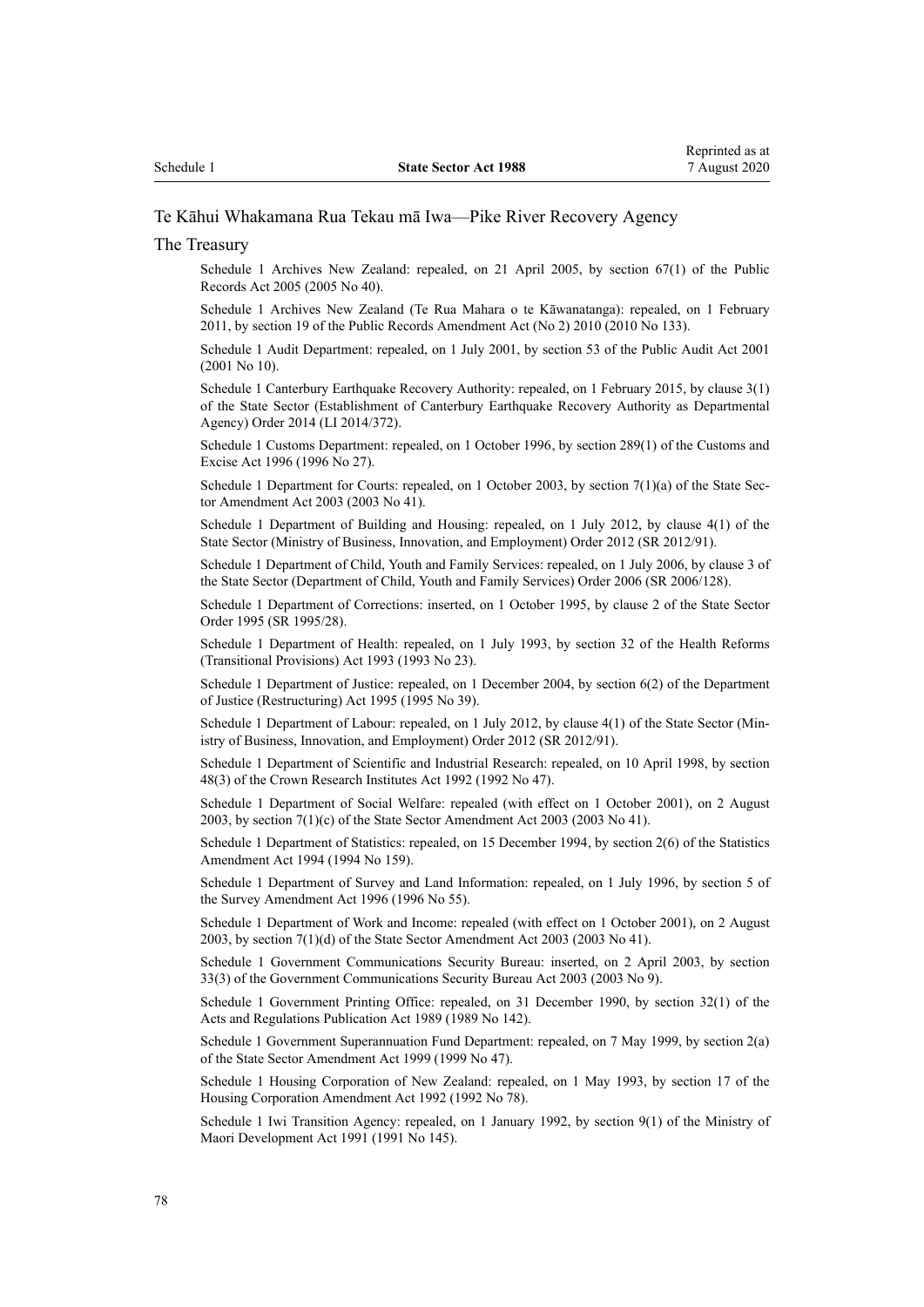Schedule 1 Land Information New Zealand: inserted, on 1 July 1996, by section 5 of the Survey Amendment Act 1996 (1996 No 55).

Schedule 1 Ministry for Culture and Heritage: inserted, on 1 October 2000, by [section 12](http://legislation.govt.nz/pdflink.aspx?id=DLM67196) of the Archives, Culture, and Heritage Reform Act 2000 (2000 No 32).

Schedule 1 Ministry for Pacific Peoples: inserted, on 1 December 2015, by [clause 3\(2\)](http://legislation.govt.nz/pdflink.aspx?id=DLM6627145) of the State Sector (Ministry for Pacific Peoples) Order 2015 (LI 2015/244).

Schedule 1 Ministry for Primary Industries: inserted, on 30 April 2012, by [clause 3\(2\)](http://legislation.govt.nz/pdflink.aspx?id=DLM4362115) of the State Sector (Ministry for Primary Industries) Order 2012 (SR 2012/54).

Schedule 1 Ministry for Vulnerable Children, Oranga Tamariki: repealed, on 18 January 2018, by [clause 3\(1\)](http://legislation.govt.nz/pdflink.aspx?id=DLM7518119) of the State Sector (Oranga Tamariki—Ministry for Children) Order 2017 (LI 2017/300).

Schedule 1 Ministry for Women: inserted, on 1 December 2015, by [clause 3\(2\)](http://legislation.govt.nz/pdflink.aspx?id=DLM6627167) of the State Sector (Ministry for Women) Order 2015 (LI 2015/245).

Schedule 1 Ministry of Agriculture: repealed, on 1 March 1998, by [section 4](http://legislation.govt.nz/pdflink.aspx?id=DLM418617) of the Ministry of Agriculture and Forestry (Restructuring) Act 1997 (1997 No 100).

Schedule 1 Ministry of Agriculture and Fisheries: repealed, on 1 July 1995, by [section 5](http://legislation.govt.nz/pdflink.aspx?id=DLM366836) of the Ministry of Agriculture and Fisheries (Restructuring) Act 1995 (1995 No 31).

Schedule 1 Ministry of Agriculture and Forestry: repealed, on 30 April 2012, by [clause 3\(1\)](http://legislation.govt.nz/pdflink.aspx?id=DLM4362115) of the State Sector (Ministry for Primary Industries) Order 2012 (SR 2012/54).

Schedule 1 Ministry of Business, Innovation, and Employment: inserted, on 1 July 2012, by [clause](http://legislation.govt.nz/pdflink.aspx?id=DLM4442808) [4\(2\)](http://legislation.govt.nz/pdflink.aspx?id=DLM4442808) of the State Sector (Ministry of Business, Innovation, and Employment) Order 2012 (SR 2012/91).

Schedule 1 Ministry of Commerce: repealed, on 7 September 2000, by [section 8\(1\)](http://legislation.govt.nz/pdflink.aspx?id=DLM67109) of the Ministry of Economic Development Act 2000 (2000 No 28).

Schedule 1 Ministry of Cultural Affairs: repealed, on 1 October 2000, by [section 12](http://legislation.govt.nz/pdflink.aspx?id=DLM67196) of the Archives, Culture, and Heritage Reform Act 2000 (2000 No 32).

Schedule 1 Ministry of Defence: amended, on 1 April 1990, by [section 103](http://legislation.govt.nz/pdflink.aspx?id=DLM206944) of the Defence Act 1990 (1990 No 28).

Schedule 1 Ministry of Economic Development: repealed, on 1 July 2012, by [clause 4\(1\)](http://legislation.govt.nz/pdflink.aspx?id=DLM4442808) of the State Sector (Ministry of Business, Innovation, and Employment) Order 2012 (SR 2012/91).

Schedule 1 Ministry of Energy: repealed, on 31 December 1990, by [section 3\(2\)](http://legislation.govt.nz/pdflink.aspx?id=DLM194765) of the Ministry of Energy (Abolition) Act 1989 (1989 No 140).

Schedule 1 Ministry of External Relations and Trade: repealed, on 1 July 1993, by [section 6\(1\)](http://legislation.govt.nz/pdflink.aspx?id=DLM302525) of the Foreign Affairs Amendment Act 1993 (1993 No 48).

Schedule 1 Ministry of Fisheries: repealed, on 1 July 2011, by [clause 3](http://legislation.govt.nz/pdflink.aspx?id=DLM3698406) of the State Sector (Application of Certain Provisions to Transfer of Functions from Ministry of Fisheries to Ministry of Agriculture and Forestry) Order 2011 (SR 2011/136).

Schedule 1 Ministry of Foreign Affairs and Trade: inserted, on 1 July 1993, by [section 6\(1\)](http://legislation.govt.nz/pdflink.aspx?id=DLM302525) of the Foreign Affairs Amendment Act 1993 (1993 No 48).

Schedule 1 Ministry of Forestry: repealed, on 1 March 1998, by [section 4](http://legislation.govt.nz/pdflink.aspx?id=DLM418617) of the Ministry of Agriculture and Forestry (Restructuring) Act 1997 (1997 No 100).

Schedule 1 Ministry of Health: inserted, on 1 July 1993, by [section 32](http://legislation.govt.nz/pdflink.aspx?id=DLM295182) of the Health Reforms (Transitional Provisions) Act 1993 (1993 No 23).

Schedule 1 Ministry of Housing: repealed, on 1 November 2004, by [clause 3](http://legislation.govt.nz/pdflink.aspx?id=DLM290026) of the State Sector (Department of Building and Housing) Order 2004 (SR 2004/324).

Schedule 1 Ministry of Housing and Urban Development: inserted, on 1 August 2018, by [clause 3](http://legislation.govt.nz/pdflink.aspx?id=LMS53020) of the State Sector (Ministry of Housing and Urban Development) Order 2018 (LI 2018/105).

Schedule 1 Ministry of Justice: inserted, on 1 October 1995, by [section 5\(1\)](http://legislation.govt.nz/pdflink.aspx?id=DLM367230) of the Department of Justice (Restructuring) Act 1995 (1995 No 39).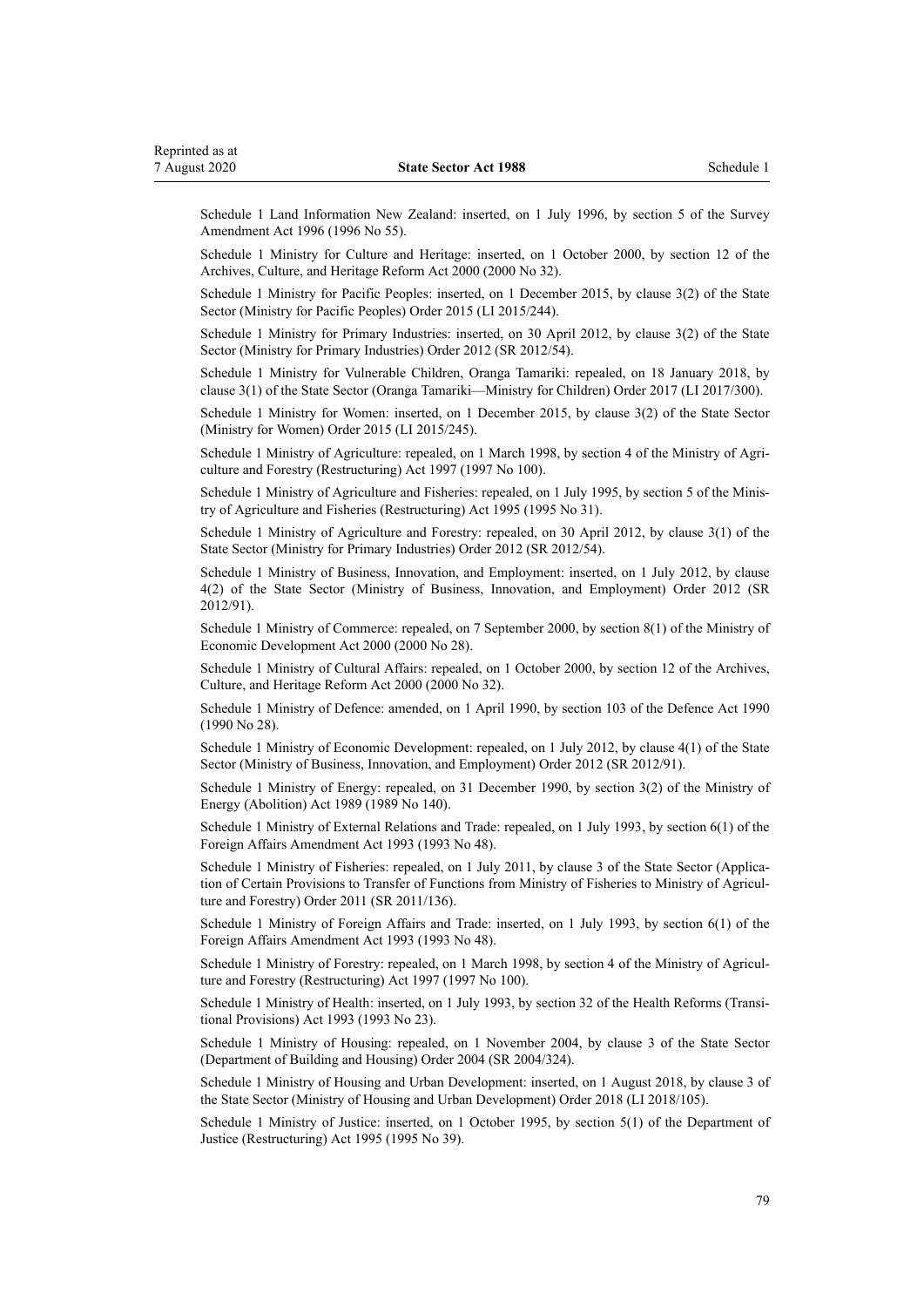Schedule 1 Ministry of Maori Affairs: repealed, on 1 January 1992, by [section 9\(1\)](http://legislation.govt.nz/pdflink.aspx?id=DLM257786) of the Ministry of Maori Development Act 1991 (1991 No 145).

Schedule 1 Ministry of Maori Development: inserted, on 1 January 1992, by [clause 2](http://legislation.govt.nz/pdflink.aspx?id=DLM147257) of the State Sector Order 1991 (SR 1991/95).

Schedule 1 Ministry of Pacific Island Affairs: repealed, on 1 December 2015, by [clause 3\(1\)](http://legislation.govt.nz/pdflink.aspx?id=DLM6627145) of the State Sector (Ministry for Pacific Peoples) Order 2015 (LI 2015/244).

Schedule 1 Ministry of Research, Science, and Technology: repealed, on 1 February 2011, by [section](http://legislation.govt.nz/pdflink.aspx?id=DLM3431046) [18](http://legislation.govt.nz/pdflink.aspx?id=DLM3431046) of the Research, Science, and Technology Act 2010 (2010 No 131).

Schedule 1 Ministry of Science and Innovation: repealed, on 1 July 2012, by [clause 4\(1\)](http://legislation.govt.nz/pdflink.aspx?id=DLM4442808) of the State Sector (Ministry of Business, Innovation, and Employment) Order 2012 (SR 2012/91).

Schedule 1 Ministry of Social Development: inserted (with effect on 1 October 2001), on 2 August 2003, by [section 7\(1\)\(b\)](http://legislation.govt.nz/pdflink.aspx?id=DLM201368) of the State Sector Amendment Act 2003 (2003 No 41).

Schedule 1 Ministry of Women's Affairs: repealed, on 1 December 2015, by [clause 3\(1\)](http://legislation.govt.nz/pdflink.aspx?id=DLM6627167) of the State Sector (Ministry for Women) Order 2015 (LI 2015/245).

Schedule 1 Ministry of Youth Affairs: repealed, on 1 October 2003, by [clause 3](http://legislation.govt.nz/pdflink.aspx?id=DLM211123) of the State Sector (Ministry of Youth Affairs) Order 2003 (SR 2003/240).

Schedule 1 National Library Department: repealed, on 6 May 2003, by [section 47](http://legislation.govt.nz/pdflink.aspx?id=DLM192277) of the National Library of New Zealand (Te Puna Mātauranga o Aotearoa) Act 2003 (2003 No 19).

Schedule 1 National Library of New Zealand Te Puna Mātauranga o Aotearoa: repealed, on 1 February 2011, by [section 18](http://legislation.govt.nz/pdflink.aspx?id=DLM3430033) of the National Library of New Zealand (Te Puna Mātauranga o Aotearoa) Amendment Act 2010 (2010 No 132).

Schedule 1 National Provident Fund Department: repealed, on 17 April 1992, by [section 16](http://legislation.govt.nz/pdflink.aspx?id=DLM248715) of the Finance Act 1991 (1991 No 93).

Schedule 1 New Zealand Customs Service: inserted, on 1 October 1996, by [section 289\(1\)](http://legislation.govt.nz/pdflink.aspx?id=DLM380185) of the Customs and Excise Act 1996 (1996 No 27).

Schedule 1 New Zealand Food Safety Authority: repealed, on 1 July 2010, by [clause 3](http://legislation.govt.nz/pdflink.aspx?id=DLM2894855) of the State Sector (New Zealand Food Safety Authority) Order 2010 (SR 2010/93).

Schedule 1 New Zealand Security Intelligence Service: inserted, on 28 September 2017, by [section](http://legislation.govt.nz/pdflink.aspx?id=DLM6921470) [332](http://legislation.govt.nz/pdflink.aspx?id=DLM6921470) of the Intelligence and Security Act 2017 (2017 No 10).

Schedule 1 New Zealand Tourism Department: repealed, on 1 November 1991, by [section 18\(2\)](http://legislation.govt.nz/pdflink.aspx?id=DLM249395) of the New Zealand Tourism Board Act 1991 (1991 No 110).

Schedule 1 Office of Youth Affairs: repealed, on 7 May 1999, by [section 2\(b\)](http://legislation.govt.nz/pdflink.aspx?id=DLM24785) of the State Sector Amendment Act 1999 (1999 No 47).

Schedule 1 Oranga Tamariki—Ministry for Children: inserted, on 18 January 2018, by [clause 3\(2\)](http://legislation.govt.nz/pdflink.aspx?id=DLM7518119) of the State Sector (Oranga Tamariki—Ministry for Children) Order 2017 (LI 2017/300).

Schedule 1 Public Trust Office: repealed, on 1 March 2002, by [section 170\(1\)](http://legislation.govt.nz/pdflink.aspx?id=DLM124529) of the Public Trust Act 2001 (2001 No 100).

Schedule 1 State Insurance Office: repealed, on 28 June 1990, by [section 23\(1\)](http://legislation.govt.nz/pdflink.aspx?id=DLM210427) of the State Insurance Act 1990 (1990 No 36).

Schedule 1 Statistics New Zealand: inserted, on 15 December 1994, by [section 2\(6\)](http://legislation.govt.nz/pdflink.aspx?id=DLM347442) of the Statistics Amendment Act 1994 (1994 No 159).

Schedule 1 Te Kāhui Whakamana Rua Tekau mā Iwa—Pike River Recovery Agency: inserted, on 31 January 2018, by [clause 3](http://legislation.govt.nz/pdflink.aspx?id=DLM7495406) of the State Sector (Te Kāhui Whakamana Rua Tekau mā Iwa—Pike River Recovery Agency) Order 2017 (LI 2017/292).

Schedule 1 Valuation Department: repealed, on 1 July 1998, by [section 14\(2\)](http://legislation.govt.nz/pdflink.aspx?id=DLM427790) of the Valuation Department (Restructuring) Act 1998 (1998 No 70).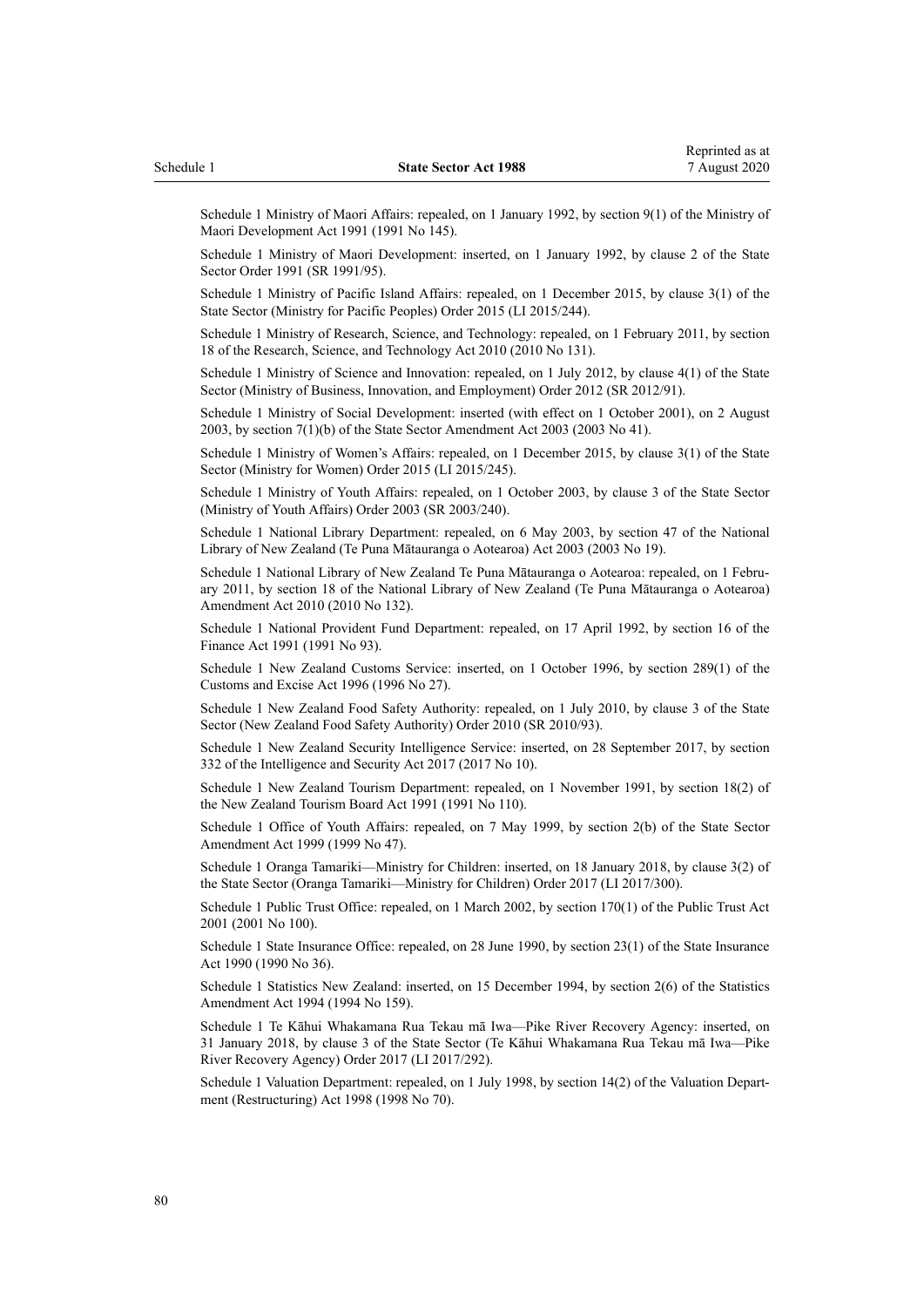# **Schedule 1A Departmental agencies and their host departments**

[ss 27A](#page-27-0), [30A](#page-29-0)

Schedule 1A: inserted, on 1 February 2015, by [section 60](http://legislation.govt.nz/pdflink.aspx?id=DLM4598907) of the State Sector Amendment Act 2013 (2013 No 49).

| <b>Departmental agency</b>                      | <b>Host department</b>                          |
|-------------------------------------------------|-------------------------------------------------|
| <b>Cancer Control Agency</b>                    | Ministry of Health                              |
| <b>National Emergency Management</b><br>Agency  | Department of the Prime Minister and<br>Cabinet |
| Office for Māori Crown Relations-Te<br>Arawhiti | Ministry of Justice                             |
| Social Wellbeing Agency                         | <b>State Services Commission</b>                |

Schedule 1A: amended, on 19 March 2020, by [clause 3](http://legislation.govt.nz/pdflink.aspx?id=LMS286215) (and see [clause 4](http://legislation.govt.nz/pdflink.aspx?id=LMS286216) for application) of the State Sector (Social Wellbeing Agency) Order 2020 (LI 2020/7).

Schedule 1A: amended, on 1 December 2019, by [clause 3](http://legislation.govt.nz/pdflink.aspx?id=LMS283858) of the State Sector (Cancer Control Agency) Order 2019 (LI 2019/287).

Schedule 1A: amended, on 1 December 2019, by [clause 3](http://legislation.govt.nz/pdflink.aspx?id=LMS283986) (and see [clause 4](http://legislation.govt.nz/pdflink.aspx?id=LMS283987) for application) of the State Sector (National Emergency Management Agency) Order 2019 (LI 2019/274).

Schedule 1A: amended, on 1 January 2019, by [clause 3](http://legislation.govt.nz/pdflink.aspx?id=LMS131100) of the State Sector (Office for Māori Crown Relations—Te Arawhiti) Order 2018 (LI 2018/246).

Schedule 1A: amended: on 1 July 2017, by [clause 3](http://legislation.govt.nz/pdflink.aspx?id=DLM7219206) of the State Sector (Social Investment Agency) Order 2017 (LI 2017/67).

# **Schedule 2 State enterprises**

*[Repealed]*

 $s(2(1)$ 

Schedule 2: repealed, on 19 December 1989, by [section 29\(1\)](http://legislation.govt.nz/pdflink.aspx?id=DLM194736) of the State Sector Amendment Act (No 2) 1989 (1989 No 136).

### **Schedule 3**

### **Procedure for conciliation and arbitration**

### *[Repealed]*

[s 69](#page-60-0)

Schedule 3: repealed, on 15 May 1991, by section 13 of the State Sector Amendment Act 1991 (1991 No 31).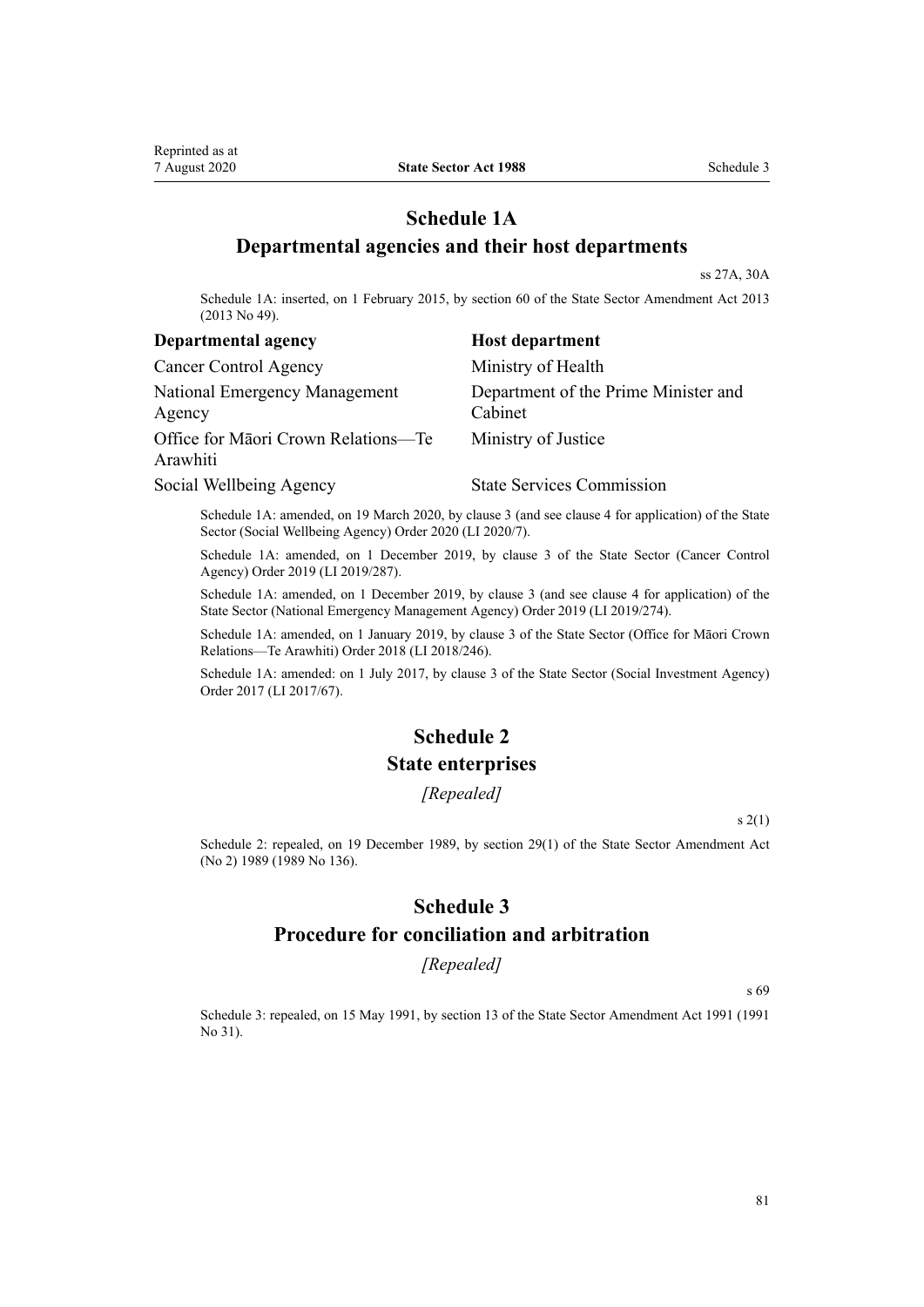# **Schedule 4 Final offer arbitration**

*[Repealed]*

[s 71\(4\)](#page-61-0)

Schedule 4: repealed, on 15 May 1991, by section 13 of the State Sector Amendment Act 1991 (1991 No 31).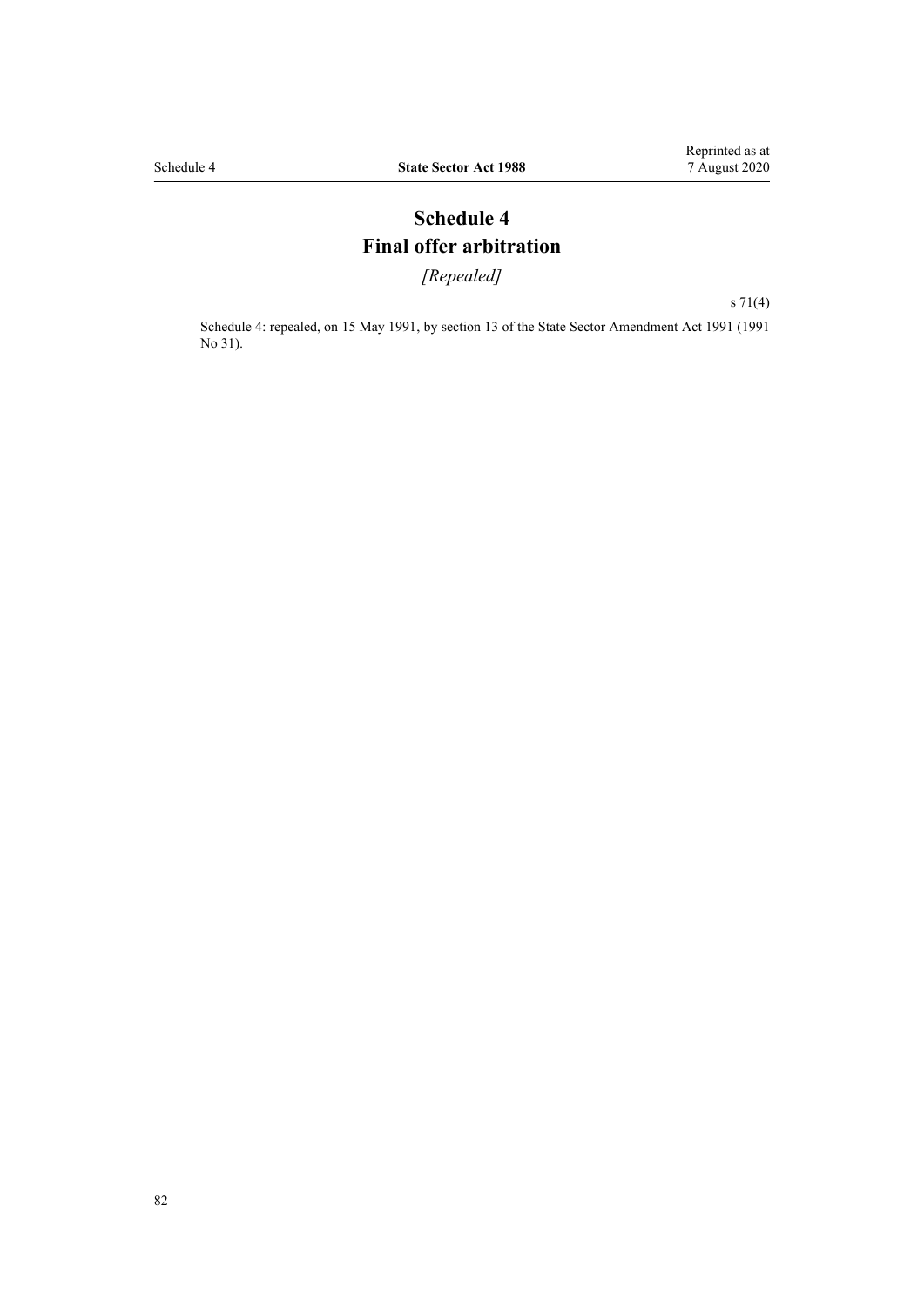# **Schedule 5 Enactments amended**

[s 87](#page-70-0)

### **Adult Education Act 1963 (1963 No 16) (RS Vol 14, p 1)**

*Amendment(s) incorporated in the Act(s)*.

### **Apprenticeship Act 1983 (1983 No 16)**

*Amendment(s) incorporated in the Act(s)*.

**Armed Forces Canteens Act 1948 (1948 No 51) (RS Vol 1, p 143)**

*Amendment(s) incorporated in the [Act\(s\)](http://legislation.govt.nz/pdflink.aspx?id=DLM249699)*.

**Carter Observatory Act 1938 (1938 No 9) (RS Vol 1, p 429)**

*Amendment(s) incorporated in the Act(s)*.

### **Consumer Council Act 1966 (1966 No 21) (RS Vol 17, p 149)**

*Amendment(s) incorporated in the Act(s)*.

#### **Customs Act 1966 (1966 No 19) (RS Vol 2, p 57)**

*Amendment(s) incorporated in the Act(s)*.

### **Department of Social Welfare Act 1971 (1971 No 60)**

*Amendment(s) incorporated in the Act(s)*.

### **Education Act 1964 (1964 No 135) (Reprinted 1975, Vol 3, p 1699)**

*Amendment(s) incorporated in the [Act\(s\)](http://legislation.govt.nz/pdflink.aspx?id=DLM358807)*.

### **Environment Act 1986 (1986 No 127)**

*Amendment(s) incorporated in the Act(s)*.

### **Equal Pay Act 1972 (1972 No 118) (RS Vol 18, p 85)**

*Amendment(s) incorporated in the [Act\(s\)](http://legislation.govt.nz/pdflink.aspx?id=DLM407775)*.

## **Government Superannuation Fund Act 1956 (1956 No 47) (RS Vol 21, p 209)** *Amendment(s) incorporated in the [Act\(s\)](http://legislation.govt.nz/pdflink.aspx?id=DLM446007)*.

**Housing Corporation Act 1974 (1974 No 19)** *Amendment(s) incorporated in the Act(s)*.

### **Industrial Design Act 1966 (1966 No 20) (RS Vol 17, p 225)**

*Amendment(s) incorporated in the Act(s)*.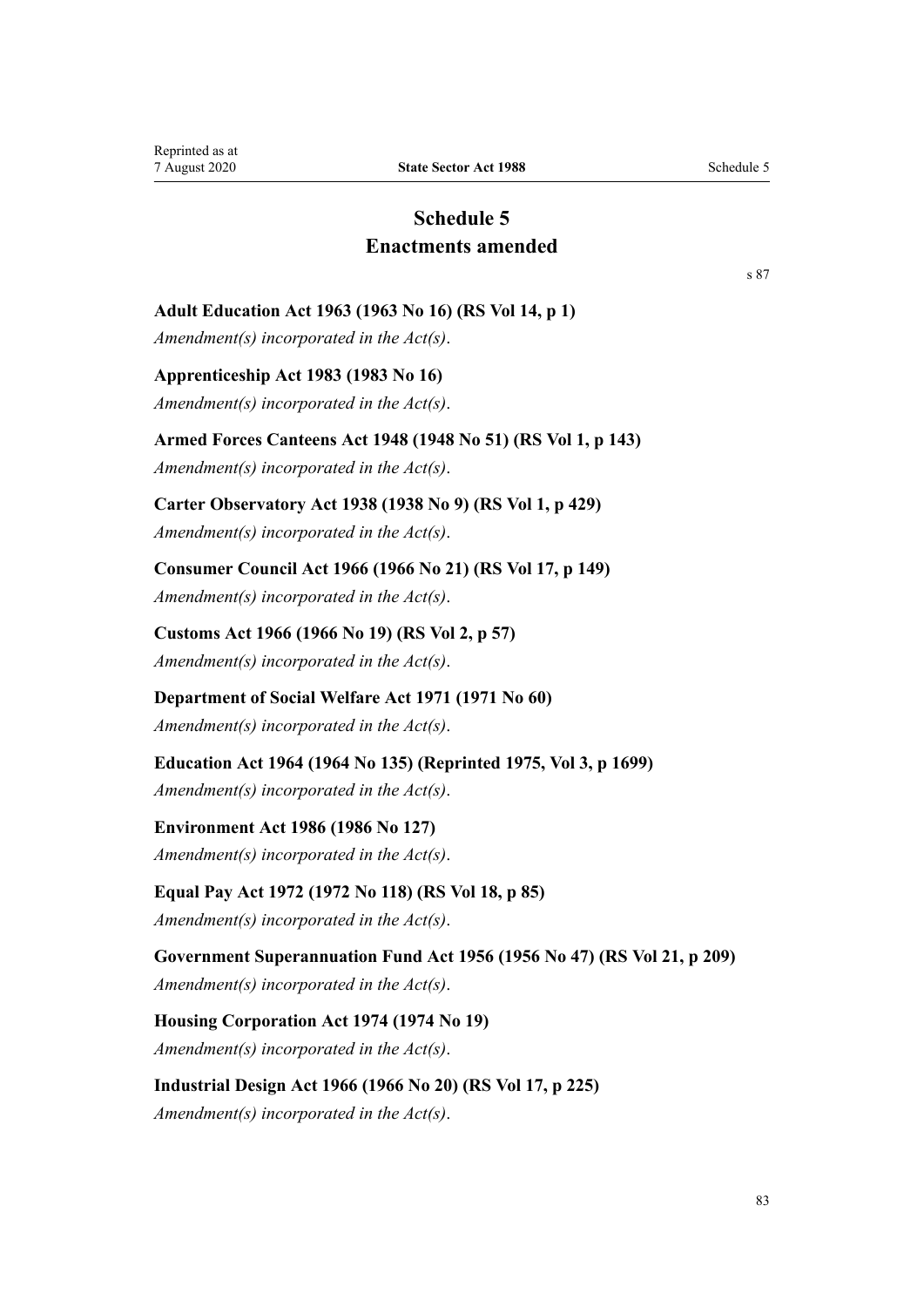### **Local Government Act 1974 (1974 No 66) (RS Vol 5, p 77)**

*Amendment(s) incorporated in the Act(s)*.

**Medical Research Council Act 1950 (1950 No 20) (RS Vol 10, p 75)** *Amendment(s) incorporated in the Act(s)*.

**Mining Act 1971 (1971 No 25) (RS Vol 17, p 355)**

*Amendment(s) incorporated in the Act(s)*.

**New Zealand Council for Educational Research Act 1972 (1972 No 35)** *Amendment(s) incorporated in the [Act\(s\)](http://legislation.govt.nz/pdflink.aspx?id=DLM407049)*.

**New Zealand Security Intelligence Service Act 1969 (1969 No 24)** *Amendment(s) incorporated in the [Act\(s\)](http://legislation.govt.nz/pdflink.aspx?id=DLM391898)*.

**Official Information Act 1982 (1982 No 156) (RS Vol 21, p 1)** *Amendment(s) incorporated in the [Act\(s\)](http://legislation.govt.nz/pdflink.aspx?id=DLM66502)*.

**Parental Leave and Employment Protection Act 1987 (1987 No 129)** *Amendment(s) incorporated in the Act(s)*.

**Psychologists Act 1981 (1981 No 5)** *Amendment(s) incorporated in the Act(s)*.

**Public Finance Act 1977 (1977 No 65)** *Amendment(s) incorporated in the Act(s)*.

**Public Trust Office Act 1957 (1957 No 36) (Reprinted 1976, Vol 5, p 4361)** *Amendment(s) incorporated in the Act(s)*.

**Queen Elizabeth the Second Arts Council of New Zealand Act 1974 (1974 No 67)** *Amendment(s) incorporated in the Act(s)*.

# **Recreation and Sport Act 1987 (1987 No 13)**

*Amendment(s) incorporated in the Act(s)*.

**Scientific and Industrial Research Act 1974 (1974 No 6)** *Amendment(s) incorporated in the Act(s)*.

**Social Security Amendment Act (No 2) 1985 (1985 No 159)** *Amendment(s) incorporated in the Act(s)*.

**Standards Act 1988 (1988 No 5)** *Amendment(s) incorporated in the [Act\(s\)](http://legislation.govt.nz/pdflink.aspx?id=DLM128711)*.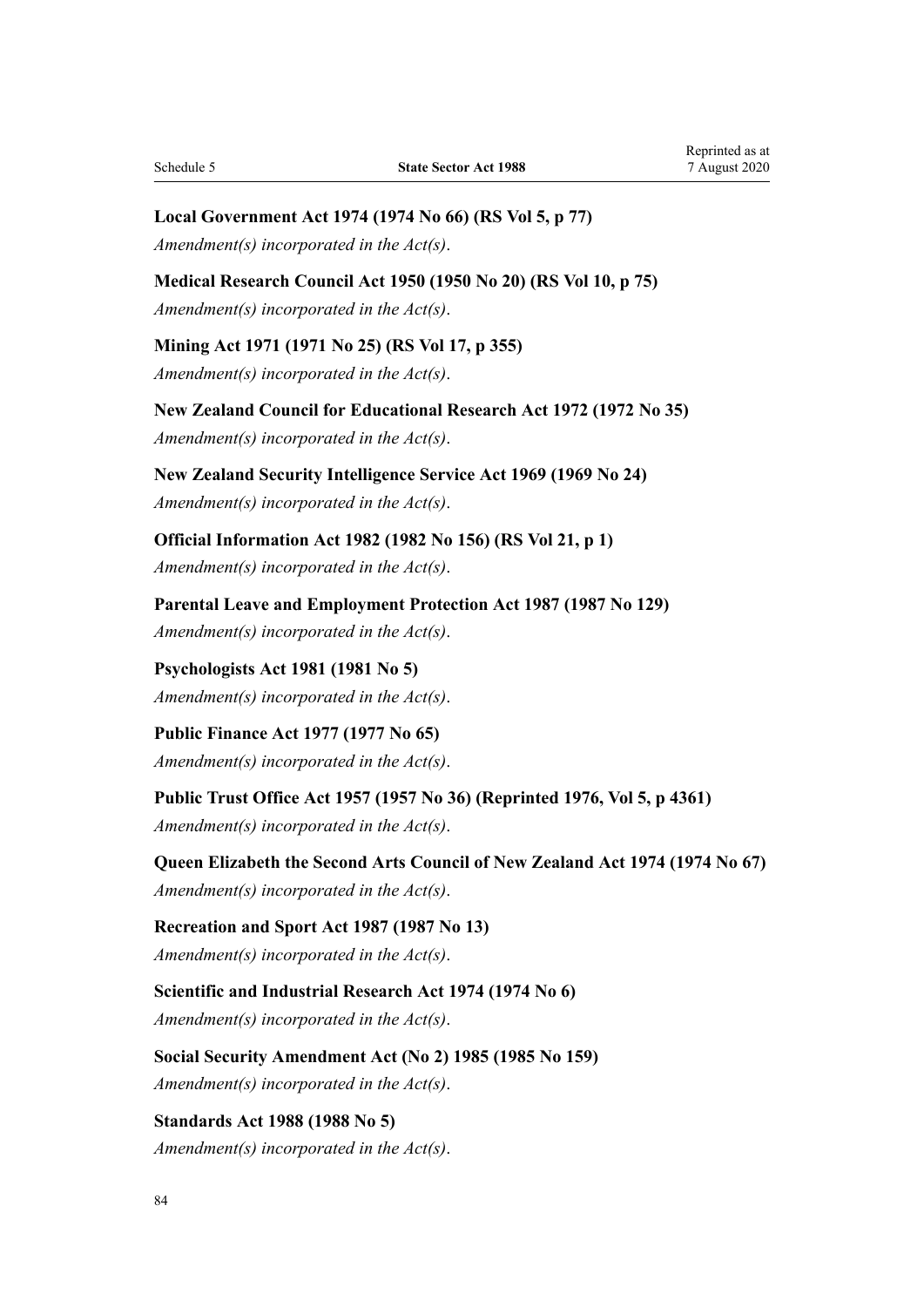### **Testing Laboratory Registration Act 1972 (1972 No 36)**

*Amendment(s) incorporated in the [Act\(s\)](http://legislation.govt.nz/pdflink.aspx?id=DLM407578)*.

**Tokelau Amendment Act 1967 (1967 No 38) (Reprinted 1976, Vol 5, p 4498)** *Amendment(s) incorporated in the Act(s)*.

**Trades Certification Act 1966 (1966 No 6) (RS Vol 13, p 761)** *Amendment(s) incorporated in the Act(s)*.

**Union Representatives Education Leave Act 1986 (1986 No 35)** *Amendment(s) incorporated in the Act(s)*.

**Veterinary Services Act 1946 (1946 No 26) (RS Vol 11, p 761)** *Amendment(s) incorporated in the Act(s)*.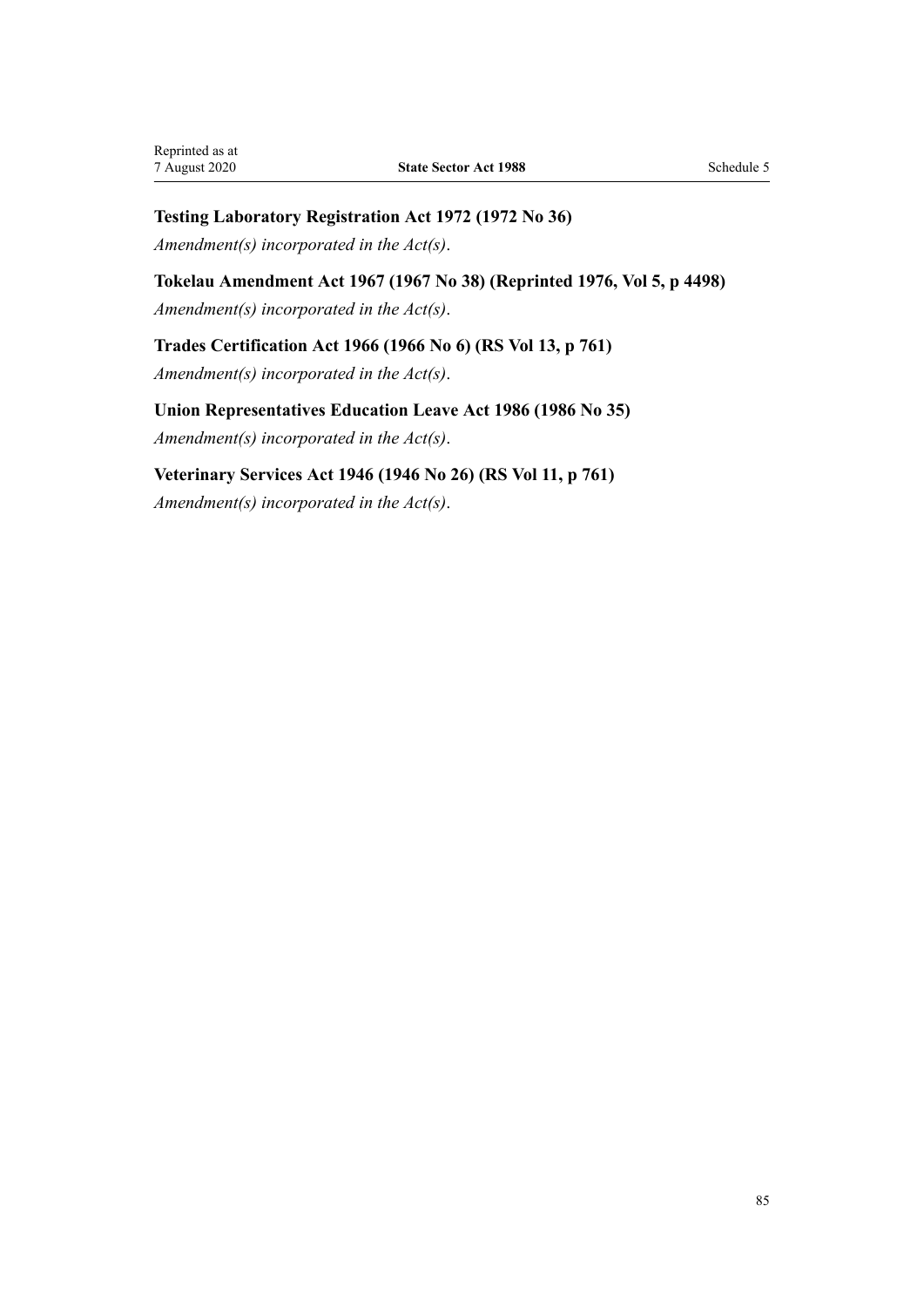# **Schedule 6 Enactments repealed**

[s 88\(1\)](#page-70-0)

**Armed Forces Canteens Amendment Act 1956 (1956 No 45) (RS Vol 1, p 152)** *Amendment(s) incorporated in the Act(s)*.

**Health Service Personnel Act 1983 (1983 No 135) Health Service Personnel Amendment Act 1985 (1985 No 144) Health Service Personnel Amendment Act (No 2) 1985 (1985 No 164) Health Service Personnel Amendment Act 1987 (1987 No 121) Local Government Amendment Act (No 3) 1986 (1986 No 50)** *Amendment(s) incorporated in the [Act\(s\)](http://legislation.govt.nz/pdflink.aspx?id=DLM93847)*. **State Services Act 1962 (1962 No 132) (RS Vol 14, p 601) State Services Amendment Act 1964 (1964 No 57) (RS Vol 14, p 661) State Services Amendment Act 1965 (1965 No 68) (RS Vol 14, p 661) State Services Amendment Act 1966 (1966 No 86) (RS Vol 14, p 662) State Services Amendment Act 1973 (1973 No 15) (RS Vol 14, p 662) State Services Amendment Act (No 2) 1973 (1973 No 92) (RS Vol 14, p 664) State Services Amendment Act 1974 (1974 No 122) (RS Vol 14, p 664) State Services Amendment Act 1978 (1978 No 37) (RS Vol 14, p 664) State Services Amendment Act 1981 (1981 No 94) (RS Vol 14, p 666) State Services Amendment Act 1982 (1982 No 23) (RS Vol 14, p 666) State Services Amendment Act (No 2) 1982 (1982 No 110) (RS Vol 14, p 667) State Services Amendment Act (No 3) 1982 (1982 No 160) (RS Vol 14, p 667) State Services Conditions of Employment Act 1977 (1977 No 95) (RS Vol 14, p 669) State Services Conditions of Employment Amendment Act 1978 (1978 No 41)**

**(RS Vol 14, p 771)**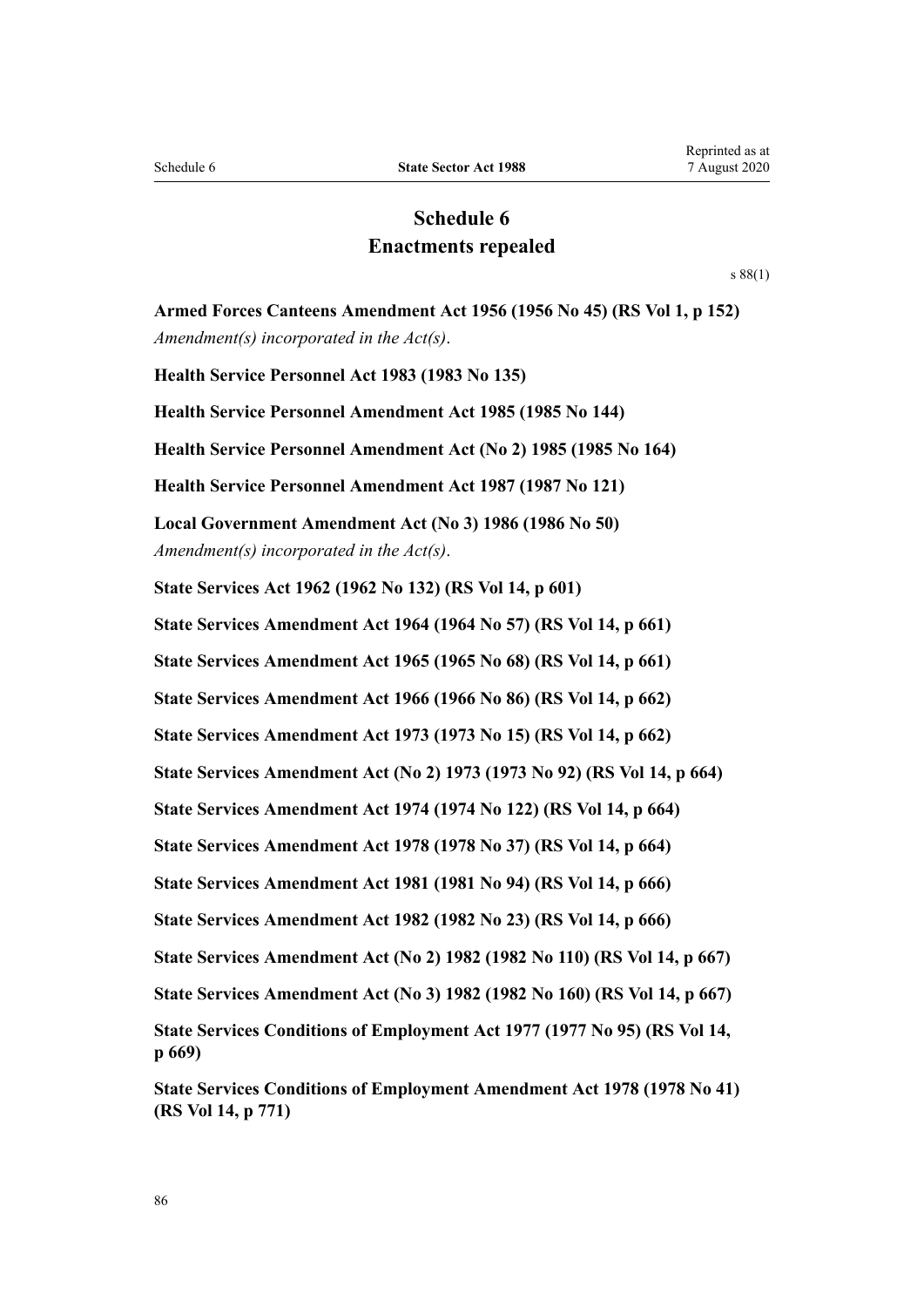**State Services Conditions of Employment Amendment Act 1981 (1981 No 132) (RS Vol 14, p 772)**

**State Services Conditions of Employment Amendment Act 1983 (1983 No 47) (RS Vol 14, p 773)**

**State Services Conditions of Employment Amendment Act 1985 (1985 No 102)**

**State Services Conditions of Employment Amendment Act 1987 (1987 No 17)**

**State Services Conditions of Employment Amendment Act (No 2) 1987 (1987 No 81)**

**State Services Conditions of Employment Amendment Act (No 3) 1987 (1987 No 123)**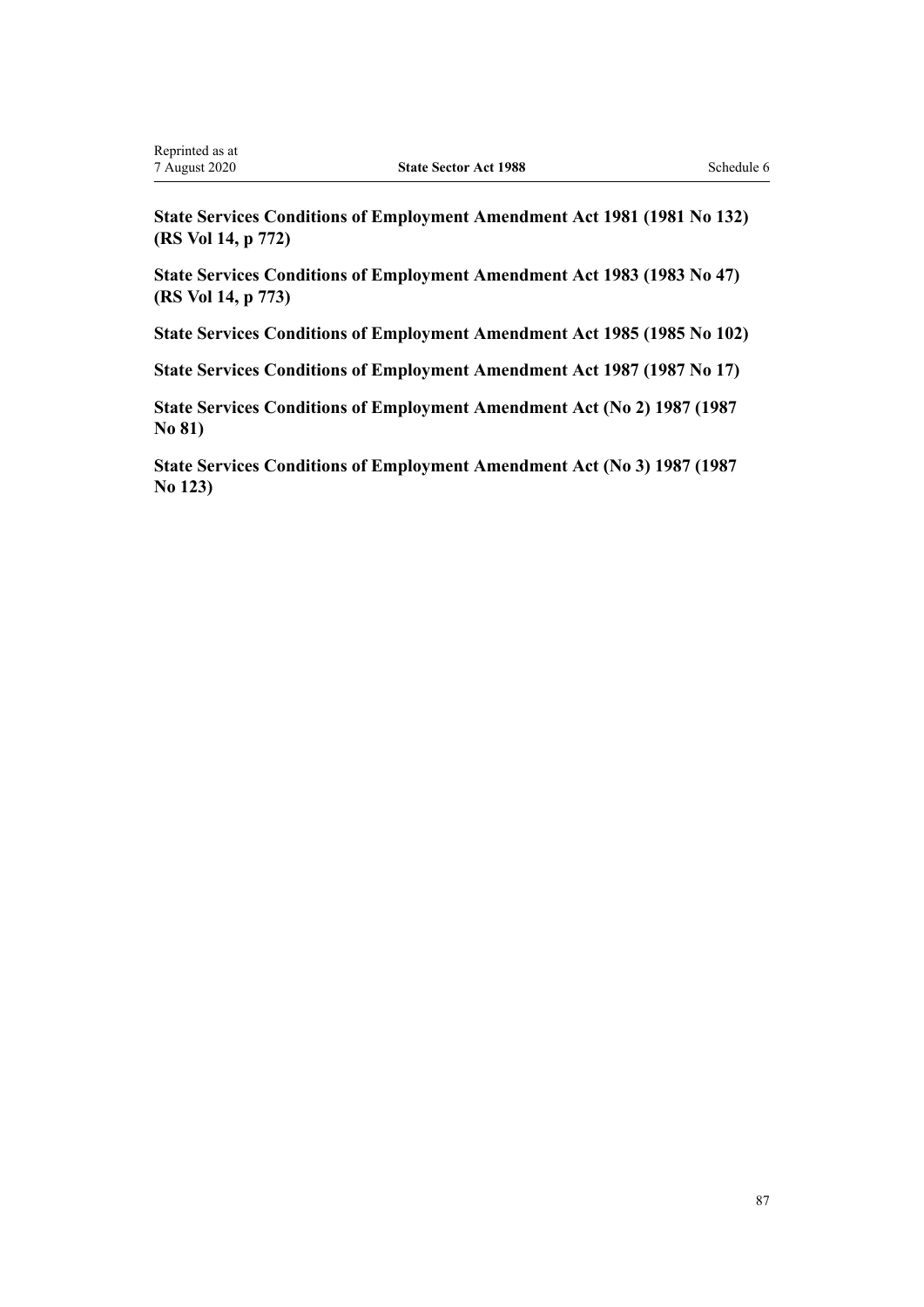# **Schedule 7 Regulations and orders revoked**

[s 89](#page-71-0)

**Health Medical Officers' Advisory Committee Regulations 1984 (SR 1984/271)**

**Health Medical Officers' Grading Committee Regulations 1985 (SR 1985/31)**

**Health Service Personnel Amendment Act Commencement Order 1986 (SR 1986/196)**

**Health Service Personnel (Principal Officers) Order 1984 (SR 1984/79)**

**Health Service Personnel (Principal Officers) Order 1984, Amendment No 1 (SR 1985/305)**

**Health Service Personnel (Principal Officers) Order 1984, Amendment No 2 (SR 1987/361)**

**Public Service Regulations 1964 (SR 1964/115)**

**Public Service Regulations 1964, Amendment No 1 (SR 1965/123)**

**Public Service Regulations 1964, Amendment No 2 (SR 1967/39)**

**Public Service Regulations 1964, Amendment No 3 (SR 1969/176)**

**Public Service Regulations 1964, Amendment No 6 (SR 1973/151)**

**Public Service Regulations 1964, Amendment No 8 (SR 1976/78)**

**Public Service Regulations 1964, Amendment No 9 (SR 1983/88)**

**Public Service Regulations 1964, Amendment No 10 (SR 1985/178)**

**Public Service Regulations 1964, Amendment No 11 (SR 1985/285)**

**Public Service Regulations 1964, Amendment No 12 (SR 1987/34)**

**State Services Conditions of Employment Act Suspension Order 1979 (SR 1979/271)**

**State Services Conditions of Employment Order 1978 (SR 1978/218)**

**State Services Conditions of Employment Order 1979 (SR 1979/56)**

**State Services Conditions of Employment Order 1981 (SR 1981/147)**

**State Services Conditions of Employment Order 1982 (SR 1982/272)**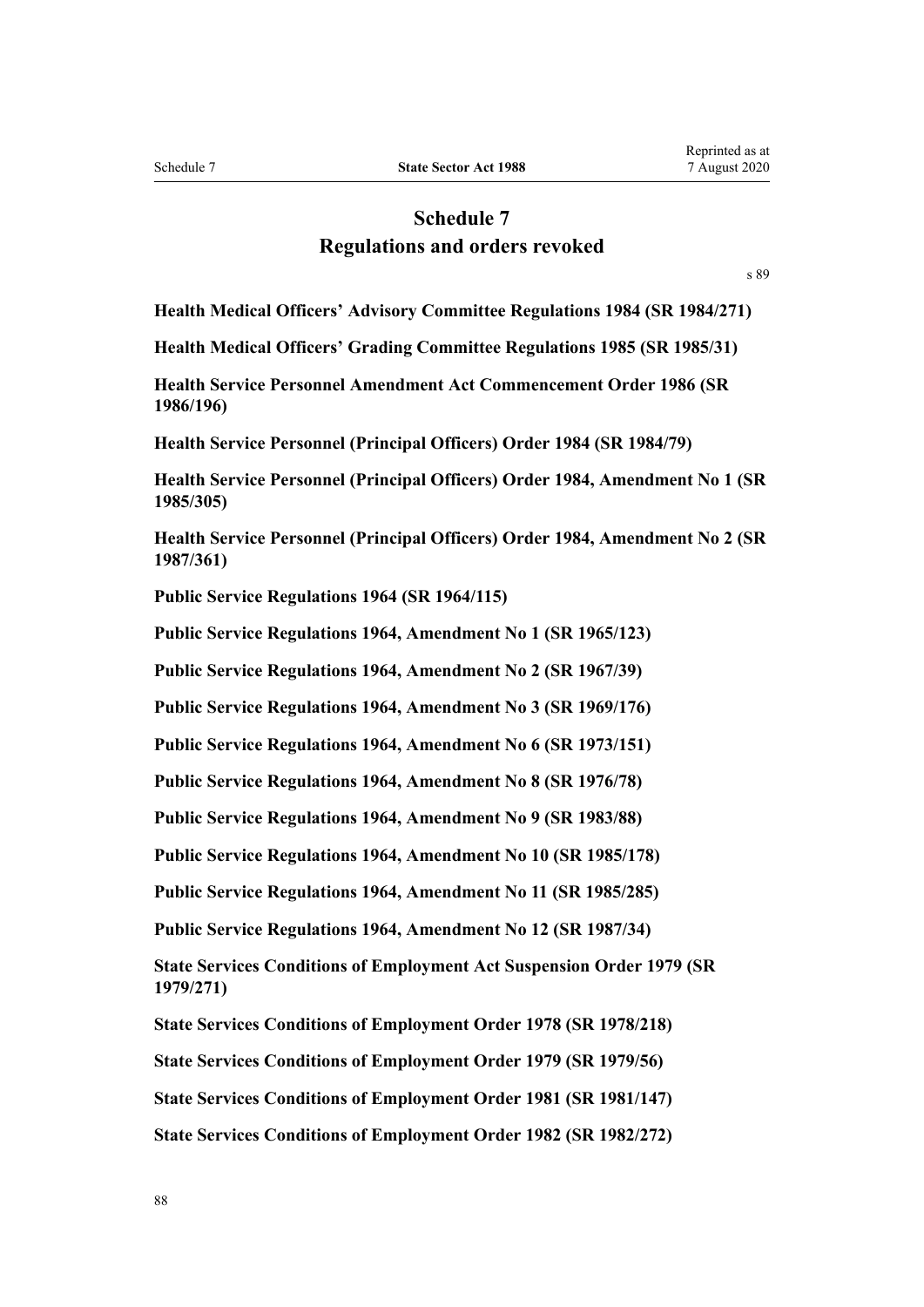**State Services Conditions of Employment Order 1983 (SR 1983/17) State Services Conditions of Employment Order 1985 (SR 1985/274) State Services Conditions of Employment Order 1987 (SR 1987/210) State Services Salary Order 1974 (SR 1974/32) State Services Salary Order (No 2) 1987 (SR 1987/404)**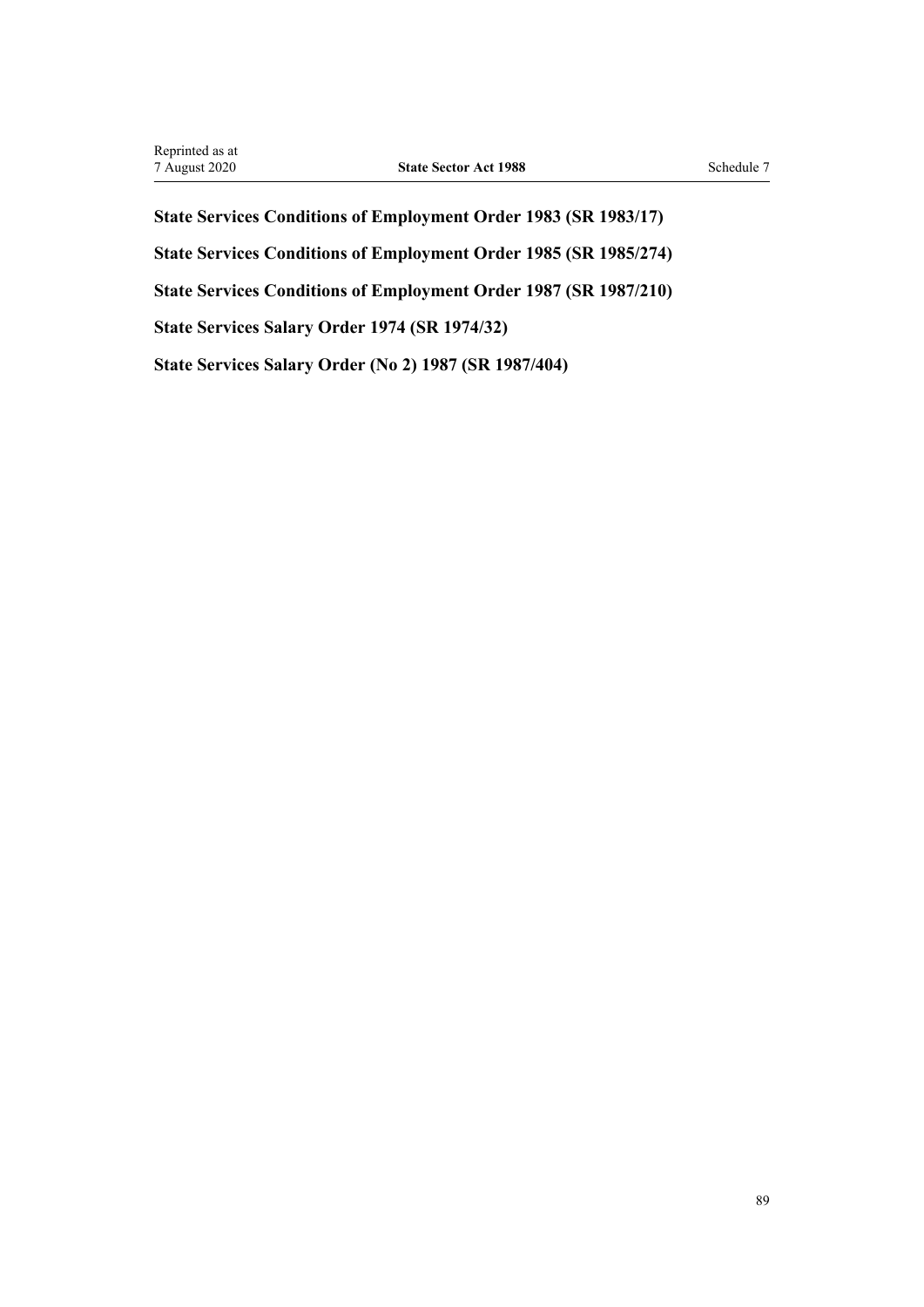# **State Sector (Ministry for Primary Industries) Order 2012**

(SR 2012/54)

Jerry Mateparae, Governor-General

### **Order in Council**

At Wellington this 26th day of March 2012

#### Present:

His Excellency the Governor-General in Council

Pursuant to sections 30A and 30K of the State Sector Act 1988, His Excellency the Governor-General, acting on the advice and with the consent of the Executive Council, makes the following order.

### **Order**

#### **1 Title**

This order is the [State Sector \(Ministry for Primary Industries\) Order 2012.](http://legislation.govt.nz/pdflink.aspx?id=DLM4362109)

### **2 Commencement**

This order comes into force on 30 April 2012.

### **4 Application of consequential changes to references provisions**

Sections 30H and 30I of the State Sector Act 1988 apply to things coming into force, entered into, or created during the transitional period beginning on 30 April 2012 and ending on 30 June 2020, after the name of the Ministry of Agriculture and Forestry is changed to Ministry for Primary Industries.

Clause 4: amended, on 30 June 2016, by [clause 4](http://legislation.govt.nz/pdflink.aspx?id=DLM6854914) of the State Sector (Ministry for Primary Industries) Amendment Order 2016 (LI 2016/123).

> Rebecca Kitteridge, Clerk of the Executive Council.

Date of notification in *Gazette*: 29 March 2012.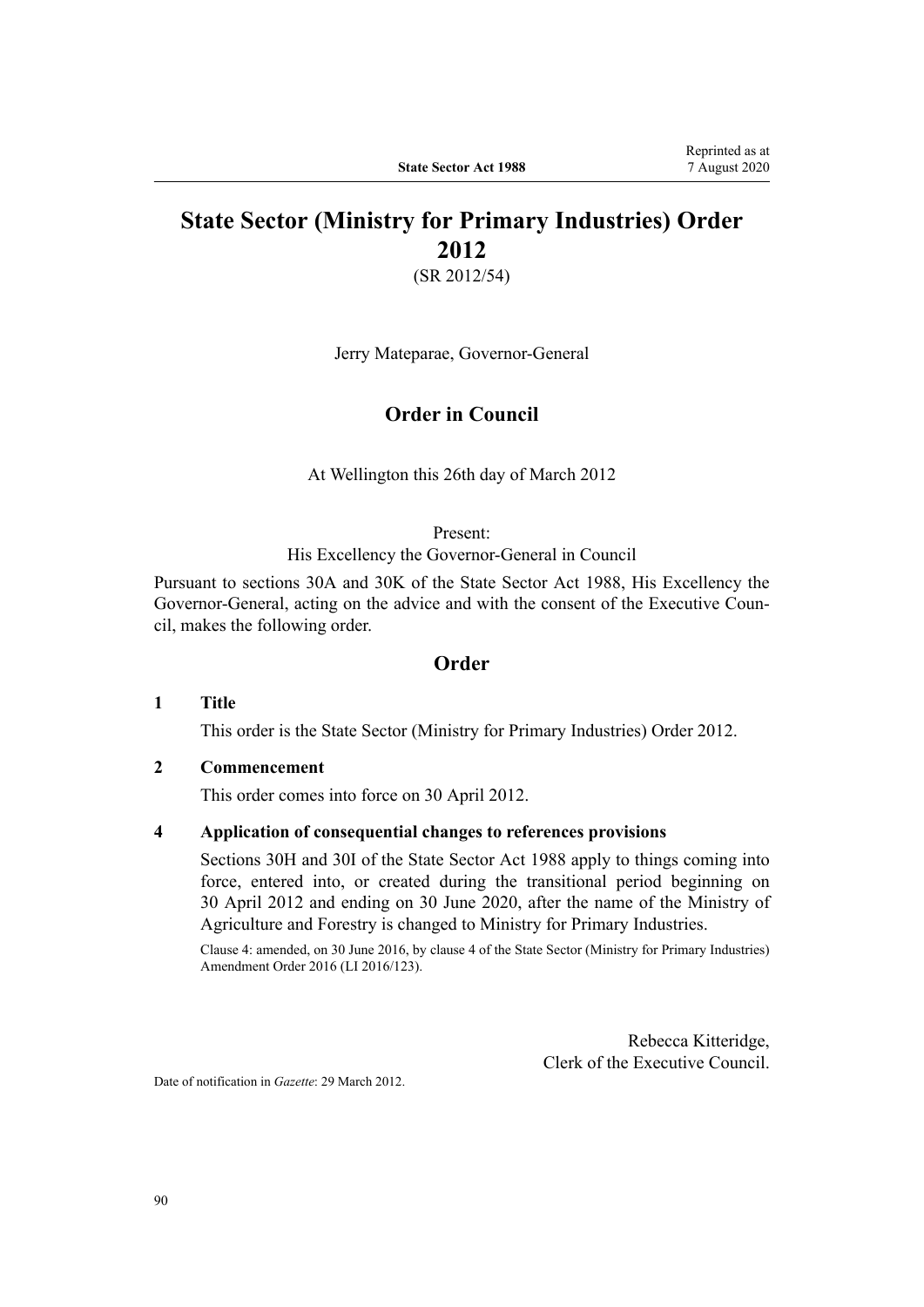# **State Sector (Ministry of Business, Innovation, and Employment) Order 2012**

(SR 2012/91)

Jerry Mateparae, Governor-General

# **Order in Council**

At Wellington this 14th day of May 2012

### Present:

His Excellency the Governor-General in Council

Pursuant to sections 30A, 30C, and 30K of the State Sector Act 1988, His Excellency the Governor-General, acting on the advice and with the consent of the Executive Council, makes the following order.

### **Order**

### **1 Title**

This order is the [State Sector \(Ministry of Business, Innovation, and Employ](http://legislation.govt.nz/pdflink.aspx?id=DLM4442800)[ment\) Order 2012.](http://legislation.govt.nz/pdflink.aspx?id=DLM4442800)

### **2 Commencement**

- (1) Clauses 3 and 7 come into force on 24 May 2012.
- (2) The rest of this order comes into force on 1 July 2012.

### **5 Application of employee provisions**

Sections 30E to 30G of the State Sector Act 1988 apply to the transfer of the functions of the former departments and ministries to the Ministry of Business, Innovation, and Employment.

### **6 Application of consequential changes to references provisions**

Sections 30H and 30I of the State Sector Act 1988 apply to things coming into force, entered into, or created during the transitional period of 24 months, beginning on 1 July 2012 and ending on 30 June 2014, after the transfer of the functions of the former departments and ministries to the Ministry of Business, Innovation, and Employment.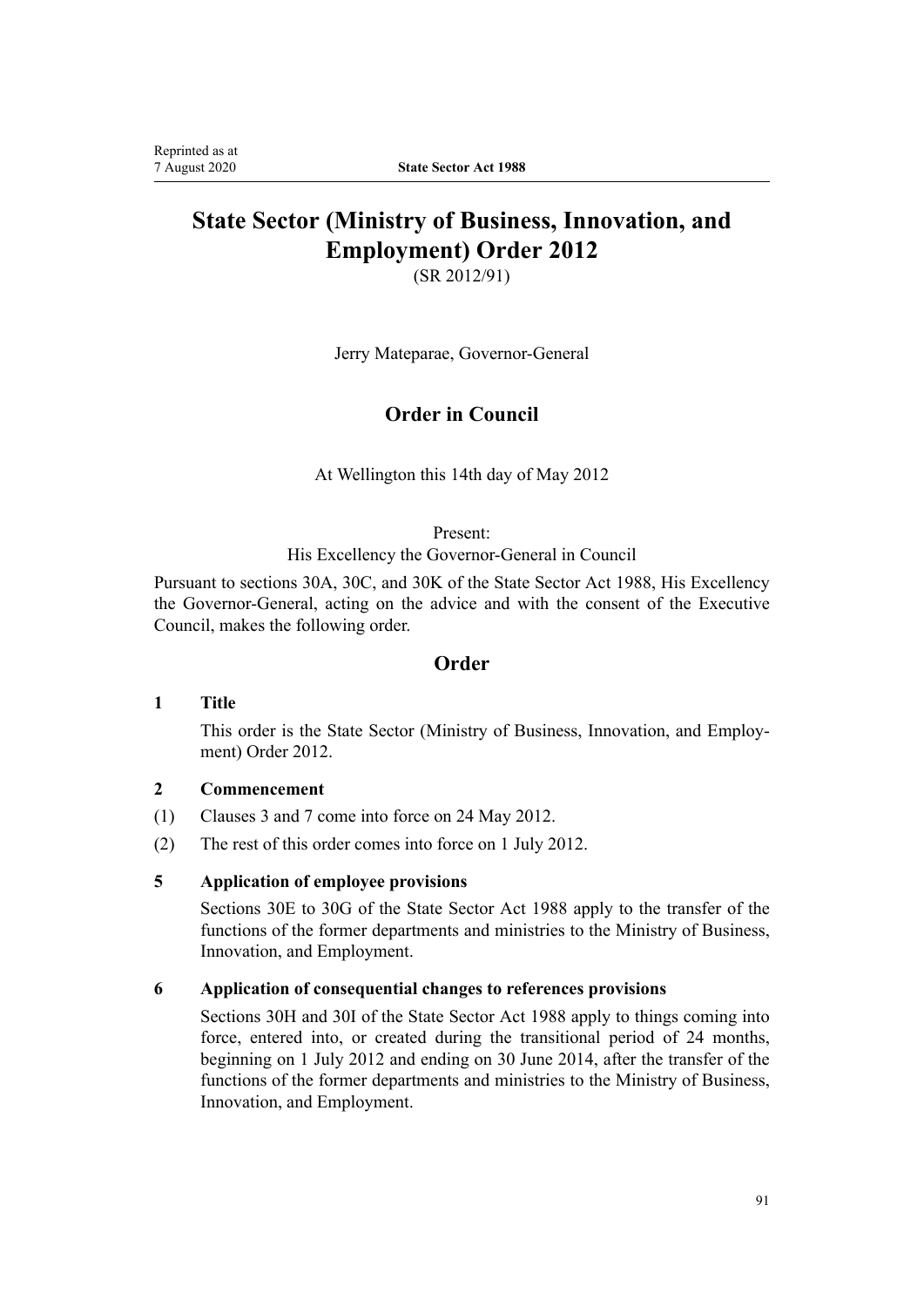### **7 Transitional provision relating to 2012 Budget documents**

- (1) To avoid doubt, any reference in the following documents to any of the former departments and ministries or to the Ministry of Consumer Affairs must, on and after 1 July 2012, be read as a reference to the Ministry of Business, Innovation, and Employment or to part of the Ministry of Business, Innovation, and Employment, as the context requires:
	- (a) *The Estimates of Appropriations for the Government of New Zealand for the year ending 30 June 2013* (B.5):
	- (b) *Information Supporting the Estimates of Appropriations for the Government of New Zealand for the year ending 30 June 2013* (B.5A).
- (2) To avoid doubt, any reference in the following documents to the Responsible Minister for any of the former departments and ministries must, on and after 1 July 2012, be read as a reference to the Responsible Minister for the Ministry of Business, Innovation, and Employment:
	- (a) *The Estimates of Appropriations for the Government of New Zealand for the year ending 30 June 2013* (B.5):
	- (b) *Information Supporting the Estimates of Appropriations for the Government of New Zealand for the year ending 30 June 2013* (B.5A).
- (3) The statements of intent for 2012–2015 for the former departments and ministries must be taken to be the Statement of Intent for 2012–2015 for the Ministry of Business, Innovation, and Employment.

Rebecca Kitteridge, Clerk of the Executive Council.

Date of notification in *Gazette*: 17 May 2012.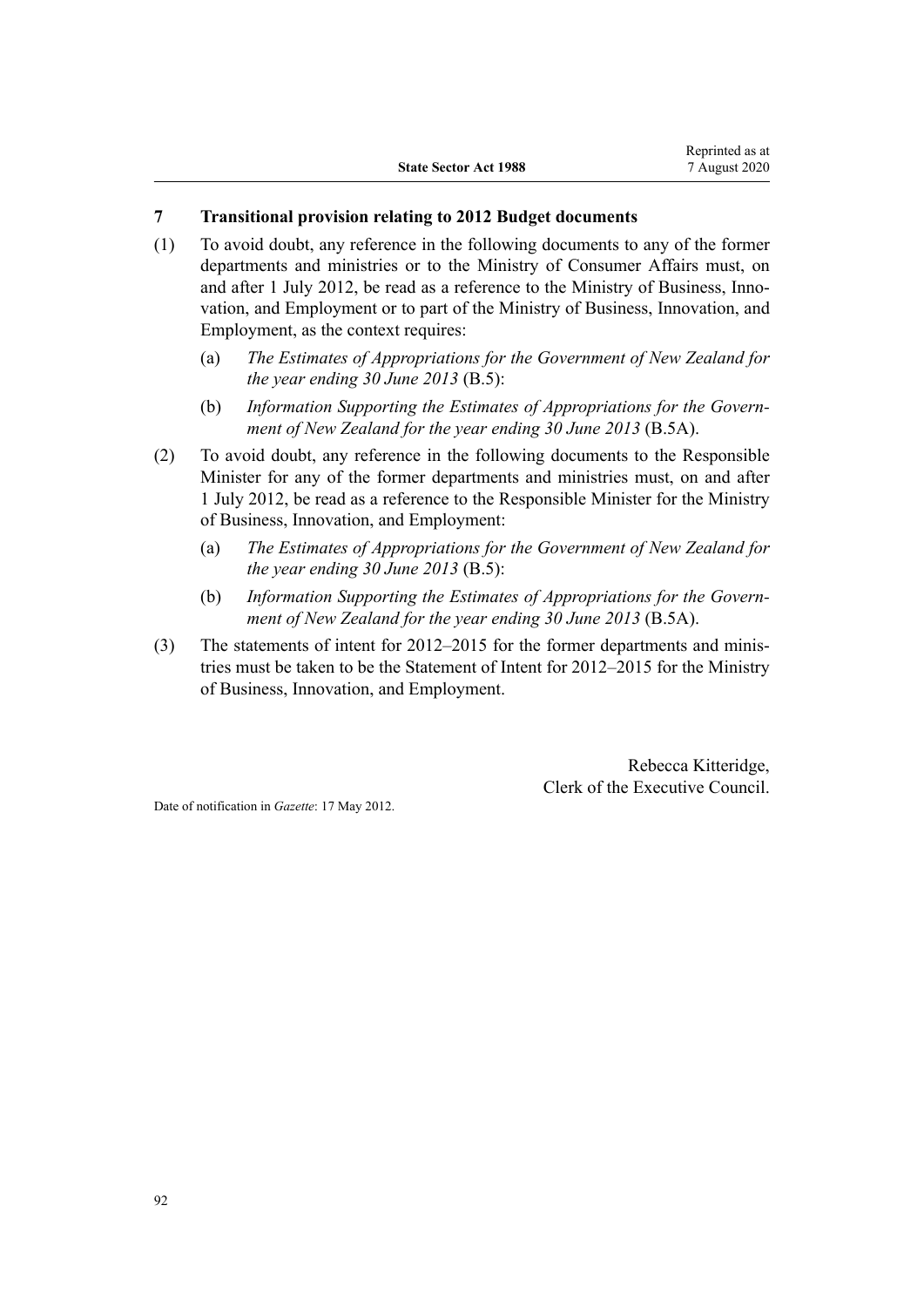# **State Sector (Ministry for Pacific Peoples) Order 2015** (LI 2015/244)

Jerry Mateparae, Governor-General

# **Order in Council**

At Wellington this 27th day of October 2015

Present:

His Excellency the Governor-General in Council

Pursuant to sections 30A and 30K of the State Sector Act 1988, His Excellency the Governor-General, acting on the advice and with the consent of the Executive Council, makes the following order.

## **Order**

### **1 Title**

This order is the [State Sector \(Ministry for Pacific Peoples\) Order 2015.](http://legislation.govt.nz/pdflink.aspx?id=DLM6627139)

### **2 Commencement**

This order comes into force on 1 December 2015.

### **4 Application of consequential changes to reference provisions**

Sections 30H and 30I of the State Sector Act 1988 apply to enactments or other things coming into force, entered into, or created during the transitional period beginning 1 December 2015 and ending on 1 October 2016, after the name of the Ministry of Pacific Island Affairs is changed to the Ministry for Pacific Peoples.

> Michael Webster, Clerk of the Executive Council.

Date of notification in *Gazette*: 29 October 2015.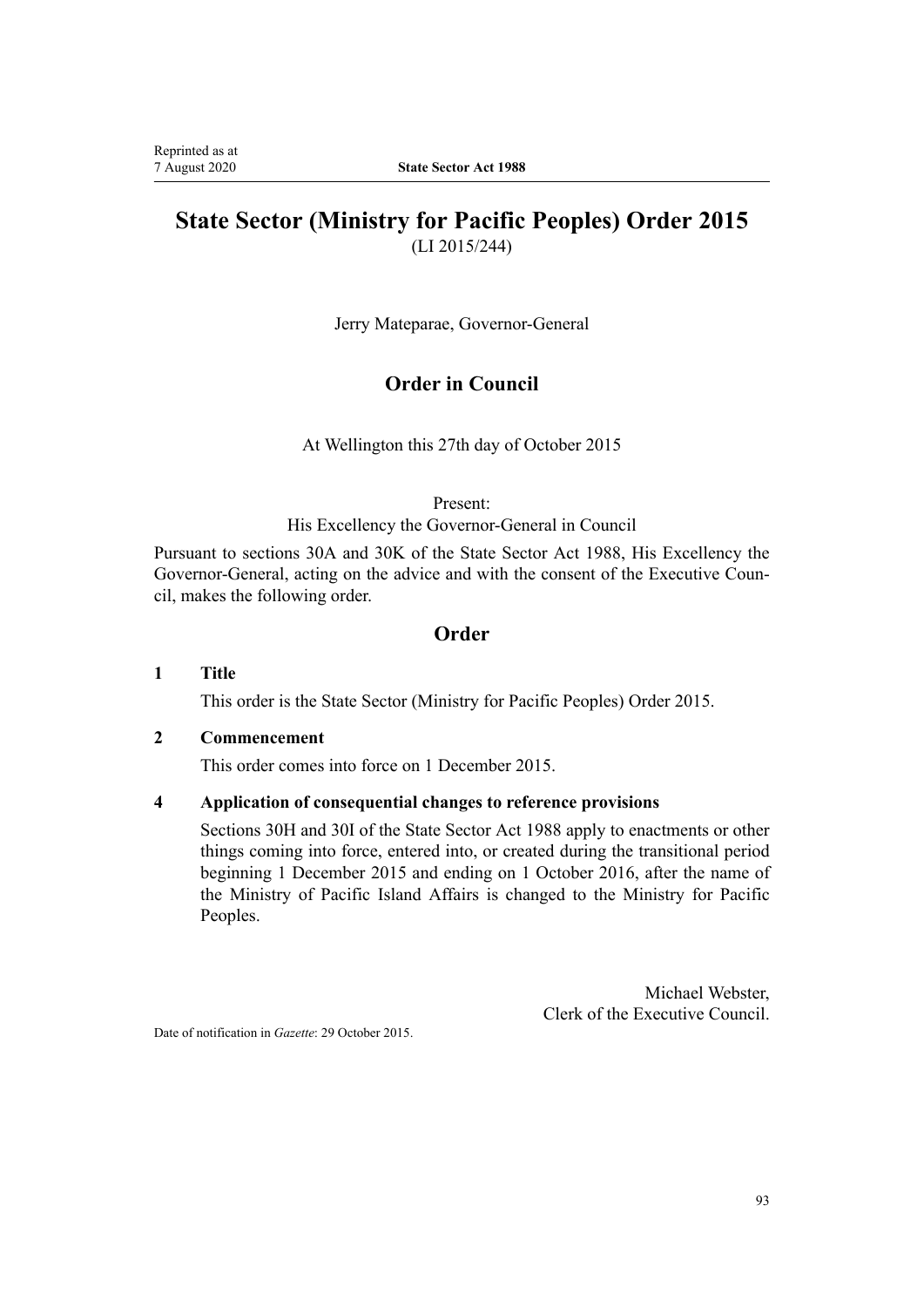# **State Sector (Ministry for Women) Order 2015**

(LI 2015/245)

Jerry Mateparae, Governor-General

### **Order in Council**

At Wellington this 27th day of October 2015

Present:

His Excellency the Governor-General in Council

Pursuant to sections 30A and 30K of the State Sector Act 1988, His Excellency the Governor-General, acting on the advice and with the consent of the Executive Council, makes the following order.

### **Order**

#### **1 Title**

This order is the [State Sector \(Ministry for Women\) Order 2015.](http://legislation.govt.nz/pdflink.aspx?id=DLM6627161)

### **2 Commencement**

This order comes into force on 1 December 2015.

### **4 Application of consequential changes to reference provisions**

Sections 30H and 30I of the State Sector Act 1988 apply to enactments or other things coming into force, entered into, or created during the transitional period beginning 1 December 2015 and ending on 1 October 2016, after the name of the Ministry of Women's Affairs is changed to the Ministry for Women.

> Michael Webster, Clerk of the Executive Council.

Date of notification in *Gazette*: 29 October 2015.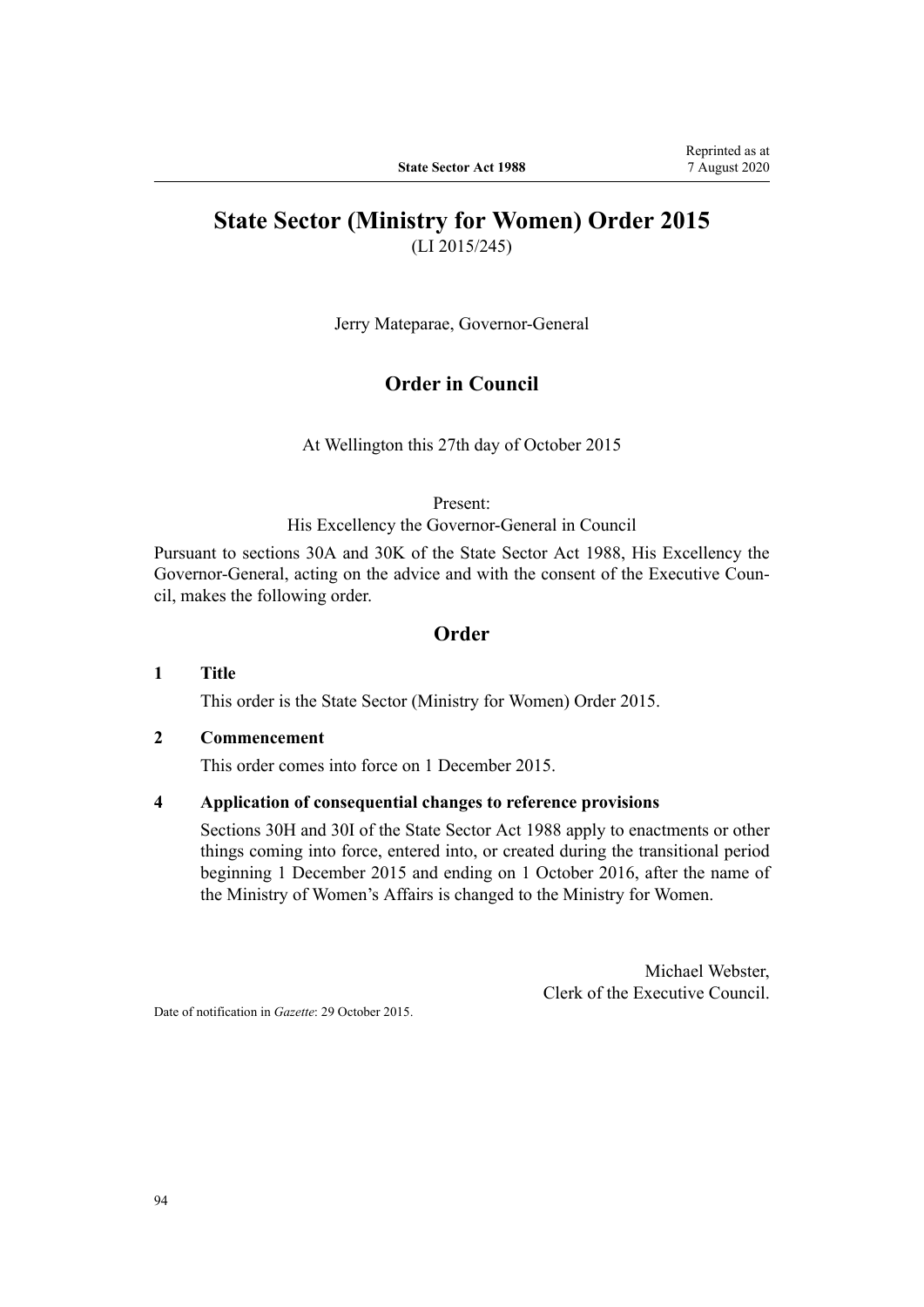# **State Sector (Ministry of Housing and Urban Development) Order 2018**

(LI 2018/105)

# **Order in Council**

At Wellington this 26th day of June 2018

Present:

The Right Hon Winston Peters presiding in Council

This order is made under sections 30A(1), 30J(2), and 30K of the State Sector Act 1988 on the advice and with the consent of the Executive Council.

# **Order**

### **1 Title**

This order is the [State Sector \(Ministry of Housing and Urban Development\)](http://legislation.govt.nz/pdflink.aspx?id=LMS53015) [Order 2018.](http://legislation.govt.nz/pdflink.aspx?id=LMS53015)

### **2 Commencement**

This order comes into force on 1 August 2018.

### **4 Application of consequential changes to references provisions**

- (1) This clause applies in respect of all functions that are transferred to the Ministry of Housing and Urban Development from—
	- (a) the Ministry of Business, Innovation, and Employment; and
	- (b) the Ministry of Social Development; and
	- (c) the Treasury.
- (2) Sections 30H and 30I of the State Sector Act 1988 apply to enactments or other things coming into force, entered into, or created during the transitional period beginning on 1 August 2018 and ending on 31 July 2019, after the transfer of functions referred to in subclause (1).

Michael Webster, Clerk of the Executive Council.

Date of notification in *Gazette*: 28 June 2018.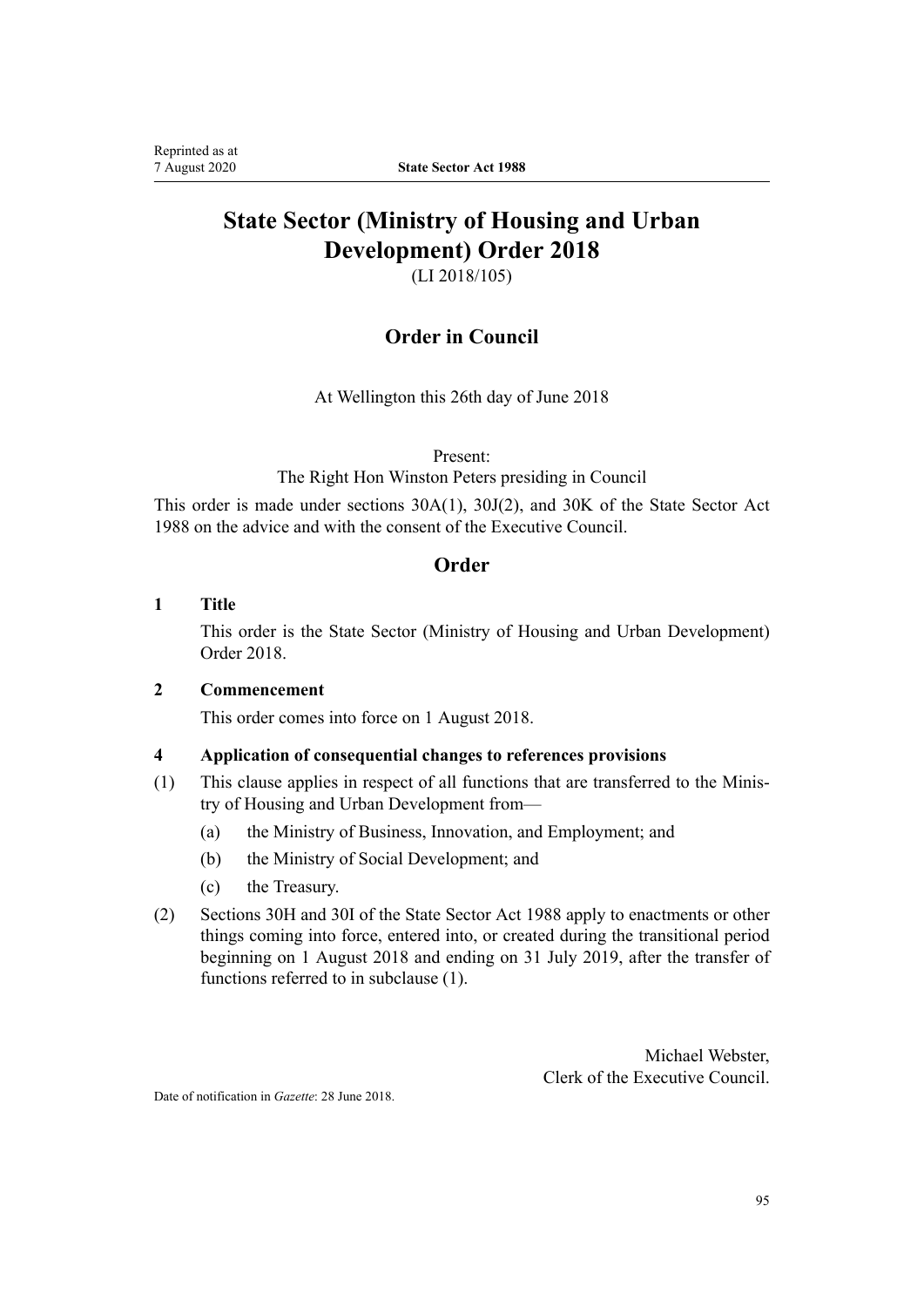#### **Reprints notes**

#### *1 General*

This is a reprint of the State Sector Act 1988 that incorporates all the amendments to that Act as at the date of the last amendment to it.

#### *2 Legal status*

Reprints are presumed to correctly state, as at the date of the reprint, the law enacted by the principal enactment and by any amendments to that enactment. [Section 18](http://legislation.govt.nz/pdflink.aspx?id=DLM2998516) of the Legislation Act 2012 provides that this reprint, published in electronic form, has the status of an official version under [section 17](http://legislation.govt.nz/pdflink.aspx?id=DLM2998515) of that Act. A printed version of the reprint produced directly from this official electronic version also has official status.

#### *3 Editorial and format changes*

Editorial and format changes to reprints are made using the powers under [sec](http://legislation.govt.nz/pdflink.aspx?id=DLM2998532)[tions 24 to 26](http://legislation.govt.nz/pdflink.aspx?id=DLM2998532) of the Legislation Act 2012. See also [http://www.pco.parlia](http://www.pco.parliament.govt.nz/editorial-conventions/)[ment.govt.nz/editorial-conventions/](http://www.pco.parliament.govt.nz/editorial-conventions/).

#### *4 Amendments incorporated in this reprint*

Public Service Act 2020 (2020 No 40): [section 132\(1\)](http://legislation.govt.nz/pdflink.aspx?id=LMS176958) Education and Training Act 2020 (2020 No 38): [sections 668,](http://legislation.govt.nz/pdflink.aspx?id=LMS367713) [669\(3\)\(g\)](http://legislation.govt.nz/pdflink.aspx?id=LMS172572) [State Sector \(Social Wellbeing Agency\) Order 2020](http://legislation.govt.nz/pdflink.aspx?id=LMS286210) (LI 2020/7) [State Sector \(Cancer Control Agency\) Order 2019](http://legislation.govt.nz/pdflink.aspx?id=LMS283852) (LI 2019/287) [State Sector \(National Emergency Management Agency\) Order 2019](http://legislation.govt.nz/pdflink.aspx?id=LMS283980) (LI 2019/274) Statutes Amendment Act 2019 (2019 No 56): [Part 42](http://legislation.govt.nz/pdflink.aspx?id=LMS59120) [State Sector \(Office for Māori Crown Relations—Te Arawhiti\) Order 2018](http://legislation.govt.nz/pdflink.aspx?id=LMS131094) (LI 2018/246) State Sector and Crown Entities Reform Act 2018 (2018 No 31): [Part 2](http://legislation.govt.nz/pdflink.aspx?id=LMS11224) [State Sector \(Ministry of Housing and Urban Development\) Order 2018](http://legislation.govt.nz/pdflink.aspx?id=LMS53015) (LI 2018/105) [State Sector \(Oranga Tamariki—Ministry for Children\) Order 2017](http://legislation.govt.nz/pdflink.aspx?id=DLM7518113) (LI 2017/300) [State Sector \(Te Kāhui Whakamana Rua Tekau mā Iwa—Pike River Recovery Agency\) Order 2017](http://legislation.govt.nz/pdflink.aspx?id=DLM7495400) (LI 2017/292) Statutes Repeal Act 2017 (2017 No 23): [sections 3\(2\)](http://legislation.govt.nz/pdflink.aspx?id=DLM6807612), [4\(1\)](http://legislation.govt.nz/pdflink.aspx?id=DLM6807613) State Sector (Social Investment Agency) Order 2017 (LI 2017/67): [clause 3](http://legislation.govt.nz/pdflink.aspx?id=DLM7219206) Intelligence and Security Act 2017 (2017 No 10): [sections 331,](http://legislation.govt.nz/pdflink.aspx?id=DLM6921469) [332](http://legislation.govt.nz/pdflink.aspx?id=DLM6921470) Statutes Amendment Act 2016 (2016 No 104): [Part 27](http://legislation.govt.nz/pdflink.aspx?id=DLM6623899) [State Sector \(Ministry for Women\) Order 2015](http://legislation.govt.nz/pdflink.aspx?id=DLM6627161) (LI 2015/245) [State Sector \(Ministry for Pacific Peoples\) Order 2015](http://legislation.govt.nz/pdflink.aspx?id=DLM6627139) (LI 2015/244) [State Sector \(Establishment of Canterbury Earthquake Recovery Authority as Departmental Agency\)](http://legislation.govt.nz/pdflink.aspx?id=DLM6326539) [Order 2014](http://legislation.govt.nz/pdflink.aspx?id=DLM6326539) (LI 2014/372) [State Sector Amendment Act \(No 2\) 2013](http://legislation.govt.nz/pdflink.aspx?id=DLM5627600) (2013 No 133) Financial Markets (Repeals and Amendments) Act 2013 (2013 No 70): [section 150](http://legislation.govt.nz/pdflink.aspx?id=DLM5561603) [State Sector Amendment Act 2013](http://legislation.govt.nz/pdflink.aspx?id=DLM4598800) (2013 No 49)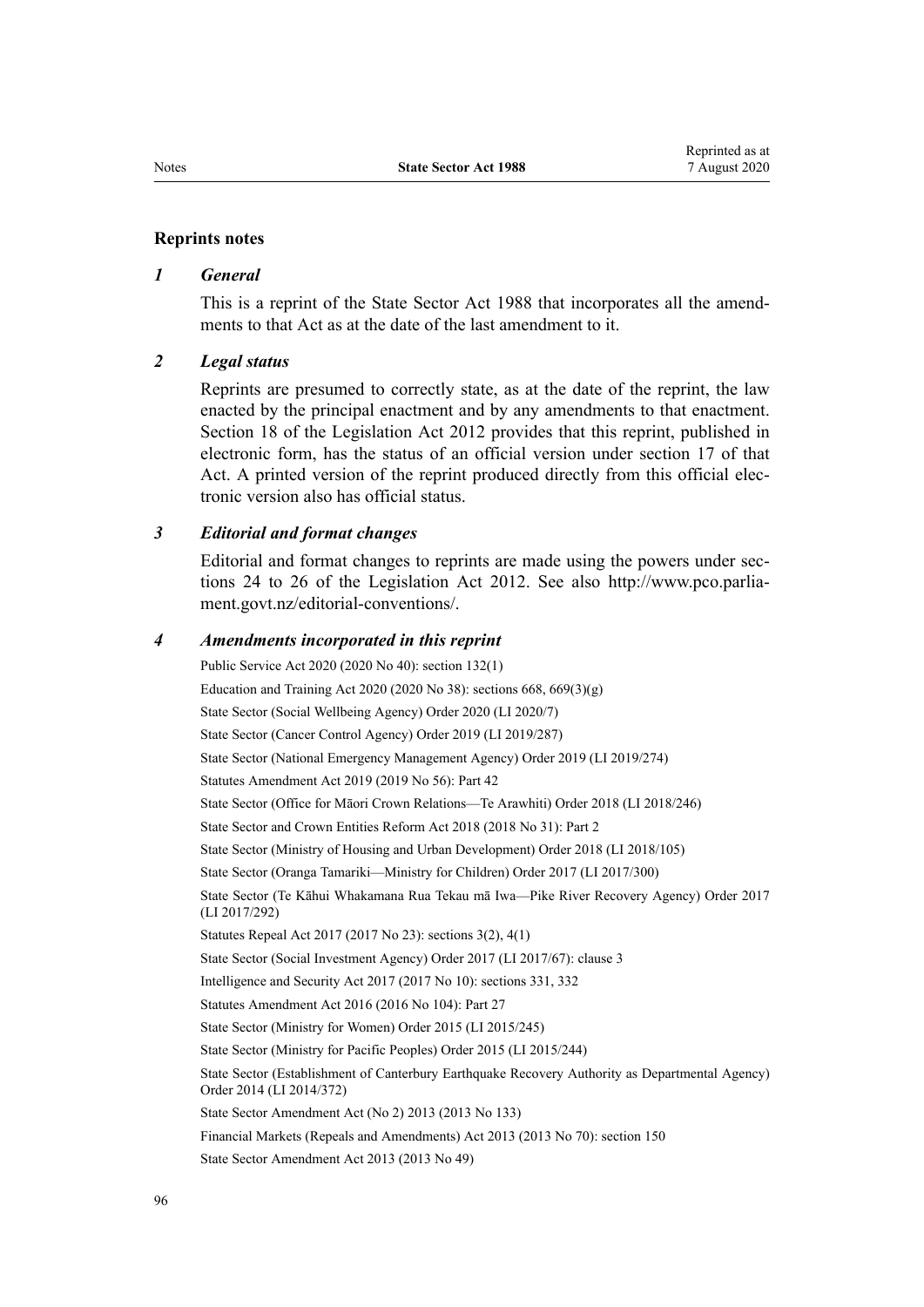[State Sector \(Ministry of Business, Innovation, and Employment\) Order 2012](http://legislation.govt.nz/pdflink.aspx?id=DLM4442800) (SR 2012/91) [State Sector \(Ministry for Primary Industries\) Order 2012](http://legislation.govt.nz/pdflink.aspx?id=DLM4362109) (SR 2012/54) Criminal Procedure Act 2011 (2011 No 81): [section 413](http://legislation.govt.nz/pdflink.aspx?id=DLM3360714) [State Sector \(Application of Certain Provisions to Transfer of Functions from Ministry of Fisheries to](http://legislation.govt.nz/pdflink.aspx?id=DLM3698400) [Ministry of Agriculture and Forestry\) Order 2011](http://legislation.govt.nz/pdflink.aspx?id=DLM3698400) (SR 2011/136) Public Records Amendment Act (No 2) 2010 (2010 No 133): [section 19](http://legislation.govt.nz/pdflink.aspx?id=DLM3431136) National Library of New Zealand (Te Puna Mātauranga o Aotearoa) Amendment Act 2010 (2010 No 132): [section 18](http://legislation.govt.nz/pdflink.aspx?id=DLM3430033) Research, Science, and Technology Act 2010 (2010 No 131): [section 18](http://legislation.govt.nz/pdflink.aspx?id=DLM3431046) [State Sector \(New Zealand Food Safety Authority\) Order 2010](http://legislation.govt.nz/pdflink.aspx?id=DLM2894849) (SR 2010/93) [State Sector \(Department of Child, Youth and Family Services\) Order 2006](http://legislation.govt.nz/pdflink.aspx?id=DLM382452) (SR 2006/128) Public Records Act 2005 (2005 No 40): [section 67\(1\)](http://legislation.govt.nz/pdflink.aspx?id=DLM346105) [State Sector Amendment Act \(No 2\) 2004](http://legislation.govt.nz/pdflink.aspx?id=DLM329144) (2004 No 114) Public Finance Amendment Act 2004 (2004 No 113): [section 37\(1\)](http://legislation.govt.nz/pdflink.aspx?id=DLM328867) [State Sector \(Department of Building and Housing\) Order 2004](http://legislation.govt.nz/pdflink.aspx?id=DLM290020) (SR 2004/324) [State Sector \(Ministry of Youth Affairs\) Order 2003](http://legislation.govt.nz/pdflink.aspx?id=DLM211117) (SR 2003/240) Health Practitioners Competence Assurance Act 2003 (2003 No 48): [section 175\(1\)](http://legislation.govt.nz/pdflink.aspx?id=DLM205009) [State Sector Amendment Act 2003](http://legislation.govt.nz/pdflink.aspx?id=DLM201330) (2003 No 41) National Library of New Zealand (Te Puna Mātauranga o Aotearoa) Act 2003 (2003 No 19): [section](http://legislation.govt.nz/pdflink.aspx?id=DLM192277) [47](http://legislation.govt.nz/pdflink.aspx?id=DLM192277) Government Communications Security Bureau Act 2003 (2003 No 9): [section 33](http://legislation.govt.nz/pdflink.aspx?id=DLM187866) Remuneration Authority (Members of Parliament) Amendment Act 2002 (2002 No 54): [section 4\(1\)](http://legislation.govt.nz/pdflink.aspx?id=DLM167443) Public Trust Act 2001 (2001 No 100): [section 170\(1\)](http://legislation.govt.nz/pdflink.aspx?id=DLM124529) Public Audit Act 2001 (2001 No 10): [section 53](http://legislation.govt.nz/pdflink.aspx?id=DLM88957) New Zealand Public Health and Disability Act 2000 (2000 No 91): [section 108](http://legislation.govt.nz/pdflink.aspx?id=DLM81640) Archives, Culture, and Heritage Reform Act 2000 (2000 No 32): [section 12](http://legislation.govt.nz/pdflink.aspx?id=DLM67196) Ministry of Economic Development Act 2000 (2000 No 28): [section 8\(1\)](http://legislation.govt.nz/pdflink.aspx?id=DLM67109) Employment Relations Act 2000 (2000 No 24): [section 240](http://legislation.govt.nz/pdflink.aspx?id=DLM61487) [State Sector Amendment Act 1999](http://legislation.govt.nz/pdflink.aspx?id=DLM24779) (1999 No 47) Valuation Department (Restructuring) Act 1998 (1998 No 70): [section 14\(2\)](http://legislation.govt.nz/pdflink.aspx?id=DLM427790) Ministry of Agriculture and Forestry (Restructuring) Act 1997 (1997 No 100): [section 4](http://legislation.govt.nz/pdflink.aspx?id=DLM418617) Survey Amendment Act 1996 (1996 No 55): section 5 Customs and Excise Act 1996 (1996 No 27): [section 289\(1\)](http://legislation.govt.nz/pdflink.aspx?id=DLM380185) Department of Justice (Restructuring) Act 1995 (1995 No 39): [sections 5\(1\),](http://legislation.govt.nz/pdflink.aspx?id=DLM367230) [6\(2\)](http://legislation.govt.nz/pdflink.aspx?id=DLM367231) Ministry of Agriculture and Fisheries (Restructuring) Act 1995 (1995 No 31): [section 5](http://legislation.govt.nz/pdflink.aspx?id=DLM366836) [State Sector Order 1995](http://legislation.govt.nz/pdflink.aspx?id=DLM198864) (SR 1995/28) Statistics Amendment Act 1994 (1994 No 159): [section 2\(6\)](http://legislation.govt.nz/pdflink.aspx?id=DLM347442) Foreign Affairs Amendment Act 1993 (1993 No 48): [section 6\(1\)](http://legislation.govt.nz/pdflink.aspx?id=DLM302525) Health Reforms (Transitional Provisions) Act 1993 (1993 No 23): [section 32](http://legislation.govt.nz/pdflink.aspx?id=DLM295182) Housing Corporation Amendment Act 1992 (1992 No 78): section 17 Crown Research Institutes Act 1992 (1992 No 47): [section 48\(3\)](http://legislation.govt.nz/pdflink.aspx?id=DLM265669) Ministry of Maori Development Act 1991 (1991 No 145): [section 9\(1\)](http://legislation.govt.nz/pdflink.aspx?id=DLM257786) New Zealand Tourism Board Act 1991 (1991 No 110): [section 18\(2\)](http://legislation.govt.nz/pdflink.aspx?id=DLM249395)